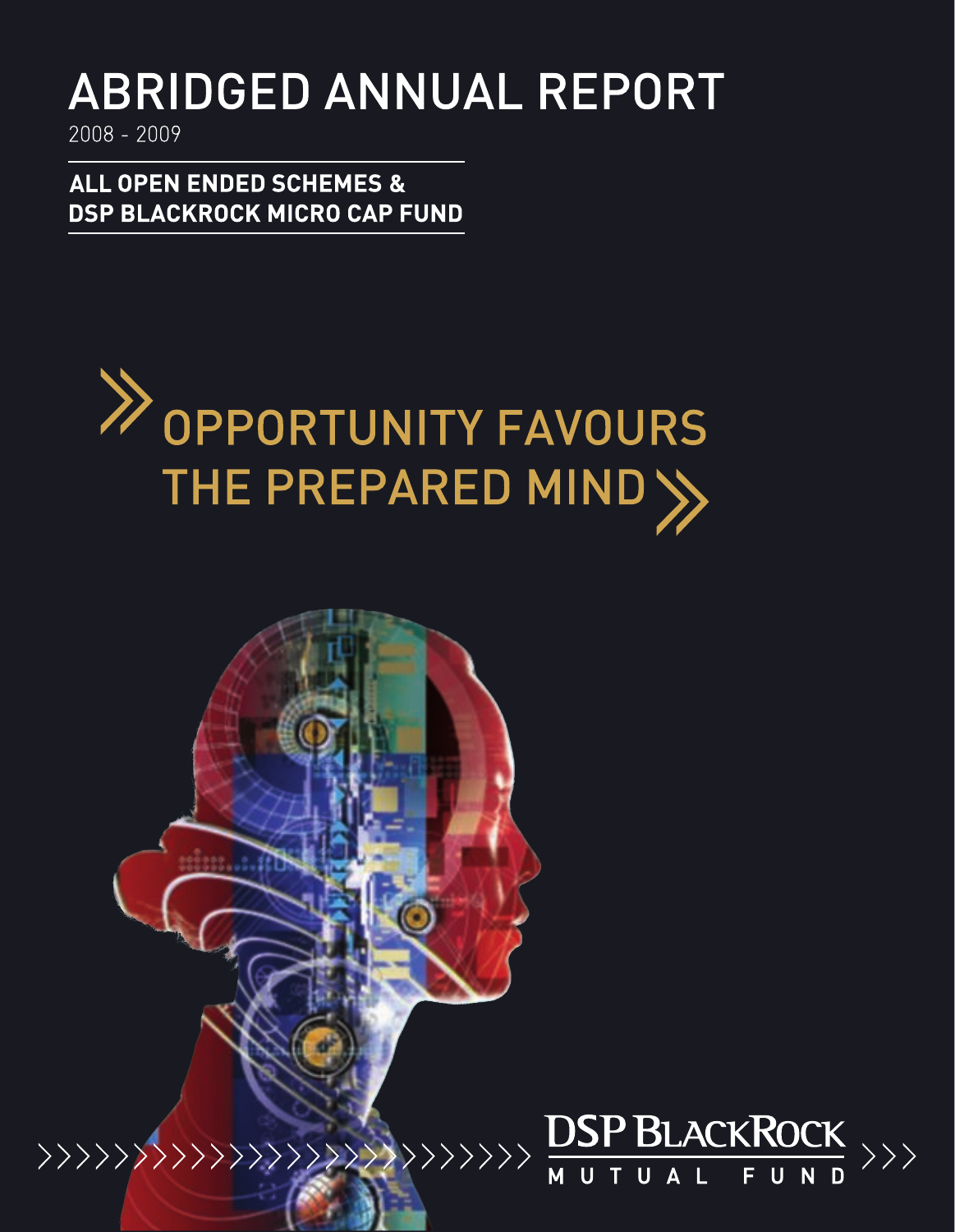#### SPONSOR

## DSP HMK HOLDINGS PVT. LTD. and DSP ADIKO HOLDINGS PVT. LTD. [Collectively] 1103, Stock Exchange Towers, Dalal Street, Fort, Mumbai - 400 023. Tel.: 022-2272 2731 Fax: 022-2272 2753

## SPONSOR

## **BLACKROCK**

**BlackRock Inc.** 40 East 52nd Street. New York, NY 10022, USA.

## ASSET MANAGEMENT COMPANY

## **DSP BLACKROCK**

**INVESTMENT MANAGERS** 

## **DSP BlackRock** Investment Managers Pvt. Ltd. Tulsiani Chambers West Wing, 11th Floor Nariman Point

Mumbai - 400 021 Tel: 022- 6657 8000 Fax: 022-6657 8181

## **TRUSTEE**

## **DSP BLACKROCK** TRUSTEE COMPANY PRIVATE LIMITED

## **DSP BlackRock Trustee** Company Pvt. Ltd. Tulsiani Chambers West Wing, 11th Floor Nariman Point Mumbai - 400 021 Tel: 022- 6657 8000 Fax: 022-6657 8181

## **CUSTODIAN**

## citibank

Citibank, N.A. **Custody Services** Ramnord House. 77 Dr. Annie Besant Road, Worli, Mumbai - 400 018 Tel.: 022- 4230 8300 Fax: 022- 4230 8333

## **REGISTRAR**



**Computer Age Management** Services Pvt. Ltd. Rayala Towers, Tower I, III Floor, 158 Anna Salai, Chennai - 600 002.

## AUDITORS TO THE MUTUAL FUND

S.R. Batliboi & Co. 6th Floor, Express Towers Nariman Point, Mumbai - 400 021 Tel No: 022 6657 9200 Fax No :022 6657 6401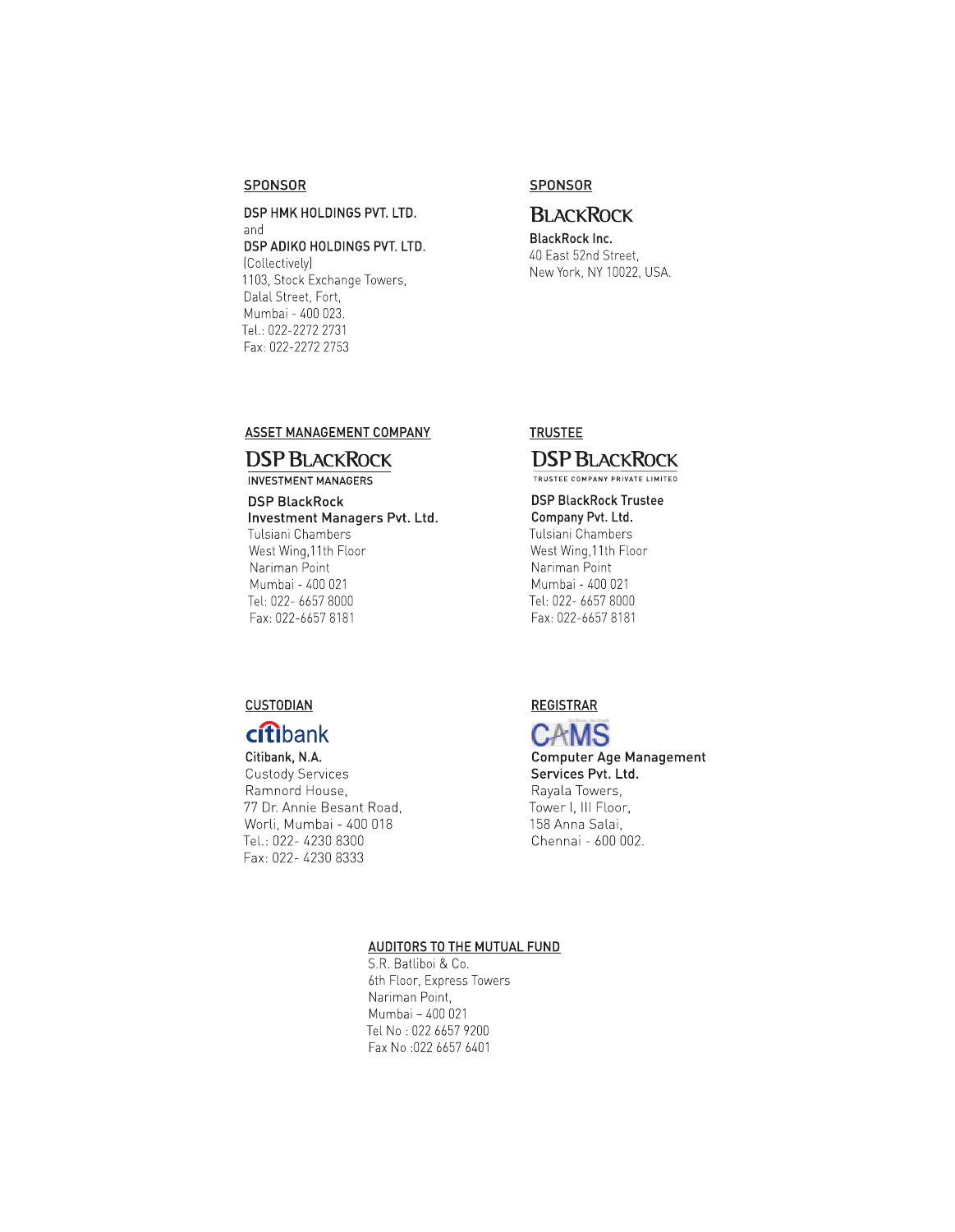## **CONTENTS**

| UNITHOLDER INFORMATION REPORT          | $\overline{2}$  |
|----------------------------------------|-----------------|
| CONSOLIDATED AUDITORS' REPORT          | $7\overline{ }$ |
| ABRIDGED CONSOLIDATED AUDITORS' REPORT | 8               |
| ABRIDGED BALANCE SHEET                 | 9               |
| ABRIDGED REVENUE ACCOUNT               | 13              |
| NOTES TO ACCOUNTS                      | 18              |
| <b>CASH FLOW STATEMENT</b>             | 25              |
| <b>KEY STATISTICS</b>                  | 27              |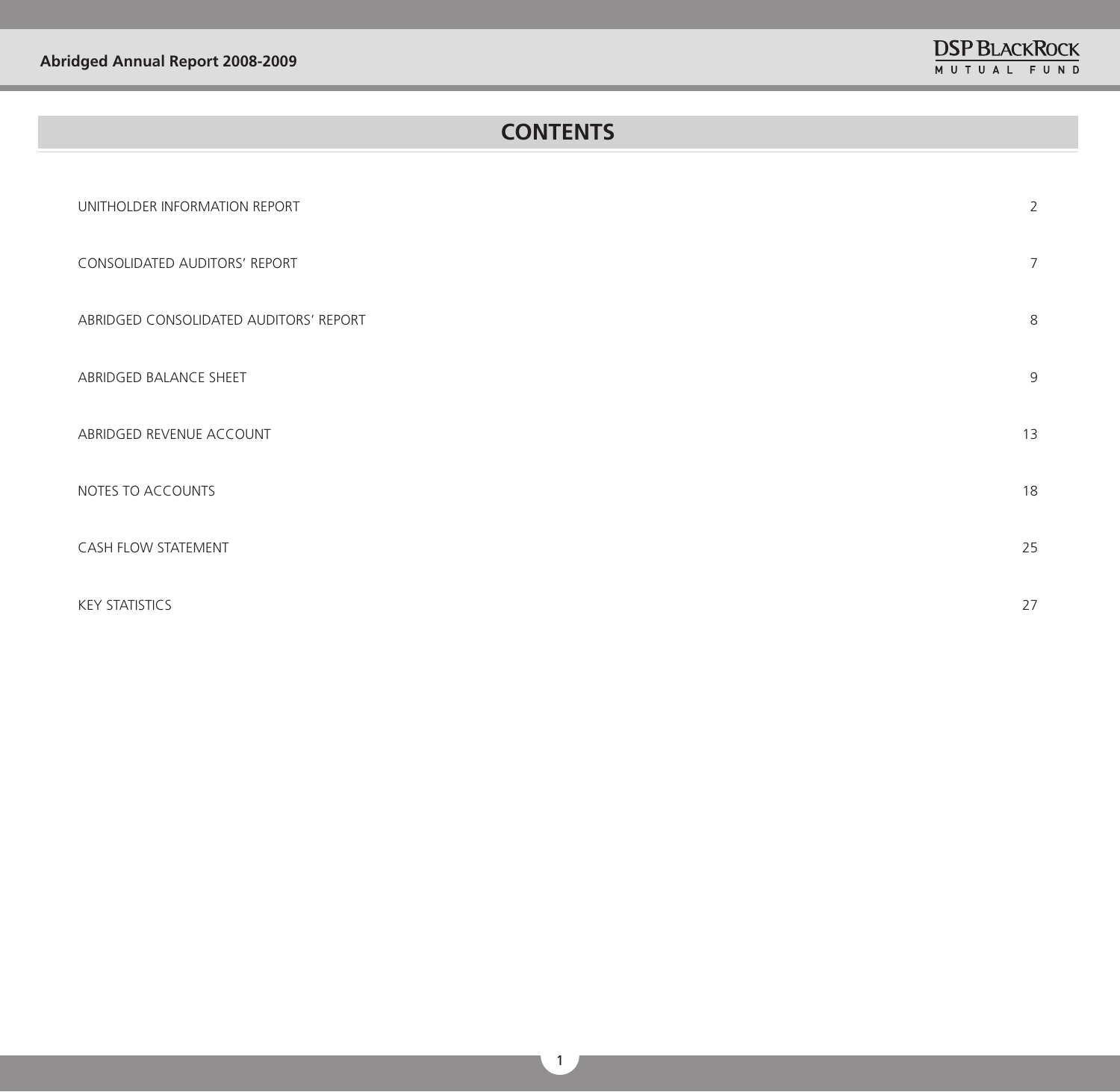#### **UNITHOLDER INFORMATION REPORT From the Board of Directors, DSP BlackRock Trustee Company Private Limited**

#### **1. SCHEME PERFORMANCE, FUTURE OUTLOOK AND OPERATIONS OF THE SCHEMES**

#### **MARKET REVIEW**

#### **Bond Market**

Financial year 2008-09 proved to be another volatile year for the bond market. The year began with a 40% rise in crude oil price in the quarter starting April 01, 08. This in turn pushed headline inflation from around 7.8% y-o-y on April 05, 2008 to 12.91% y-o-y on August 02, 2008 – its highest level in 15 years! The Reserve bank of India (RbI) acted swiftly and raised the Cash Reserve Ratio six times to 9% between April 25, 2008 and August 29, 2008 to reduce liquidity from the banking system. It also raised the Repo Rate (the rate at which it injects liquidity in the banking system) by 125 basis points to 9% and made it a policy rate. In response to these rate hikes, the benchmark 10y bond yield rose sharply from around 8% p.a. on April 01, 2008 to 9.45% p.a. on July 15, 2008 – a level not seen since October 31, 2001, amid fears of further tightening by the RBI, supply fears due to Government's offbalance sheet liabilities as well as rising uncertainties in the global financial markets. The month of September 2008 was crucial as money market assets came under severe pressure in the aftermath of the bankruptcy of Lehman brothers. Over-night MIbOR jumped to around 12% p.a. to 15% p.a. from around 9% p.a. while 3 month CD rates touched 15.50% p.a. amid significant redemption pressure in the fixed income schemes of mutual funds. However, a reversal in the commodity and crude oil prices and timely intervention by the RbI in form of a series of rate cuts starting October 2008 and liquidity support to mutual funds helped them avert a crisis of confidence and ensure adequate liquidity. Second-half of the financial year witnessed a massive decline in government bond yields in the global markets as investors rushed to take shelter in safe-haven treasuries in the aftermath of the Lehman brothers and AIg crises. The benchmark 10y yield dropped below 5% p.a. intra-day on January 02, 2009 as the RbI reduced both the Cash Reserve Ratio and the Repo Rate by 400 basis points to 5% between October 01, 2008 and January 30, 2009. This year also witnessed a worsening of the federal deficit with the combined fiscal deficit likely to cross 10% of gDP on account of rising subsidies. The government had to battle slowing economic growth, declining tax revenue, depreciating rupee and steady FII outflow by borrowing twice as much as the scheduled government borrowing for F.y. 08-09. The RbI helped the government by undertaking massive Quantitative Easing starting January 2009 to infuse liquidity in the banking system and keep the government borrowing costs in check. going forward, the government will have to strike a balance between spending to support economic growth and the rising fiscal deficit on account of substantive subsidies and market borrowings, which may hamper the sentiment of market participants and may push up borrowing costs in the new financial year.

#### **Equity Market**

For the financial year 2008-2009, the bSE-30 index, the Sensex, declined 38.3% tracking global equity markets, as the financial sector crisis, and a steadily slowing global economy led to a bout of aggressive hedge-fund de-leveraging. In India, rising risk aversion amongst Foreign Institutional Investors led to a sell-off in equities.

The fiscal year started on a positive note and Indian equities rallied in the month of April 2008 following healthy corporate earnings, and continued liquidity support for financial markets by central banks. Following this initial rally, the Sensex corrected sharply in the period May 2008 – November 2008, barring minor rallies in July 2008 and April 2008. Steadily rising oil and commodity prices, and sharp depreciation in the Indian Rupee led to rising inflation and a deteriorating fiscal situation. Additionally, the global financial crisis reached epic proportions when leading financial institutions either filed for bankruptcy, or were acquired at distress valuations. October 2008 alone saw the Sensex lose 23.9% of its value.

December 2008 saw a brief return of overseas institutional flows into the Indian markets. However, the market lost these gains in January 2009 as news of accounting fraud by a leading Indian information technology company early in the month led to a massive sell-off by already risk-averse investors. This correction continued through the month of February 2009, as investors reacted negatively to the interim budget presented by the government of India, as well as continually slowing industrial growth. Finally, the month of March 2009 saw some strength return to the equity market, as domestic economic data began to show some signs of improvement.

The market correction through the fiscal year affected small and mid-cap stocks more severely than their larger counterparts. The bSE Small Cap Index declined 53.0% during the year, while the bSE Mid Cap Index declined 49.7% in the same period.

#### **PERFORMANCE OF THE SCHEMES**

#### **EQUITY SCHEMES**

#### **DSP BlackRock Equity Fund**

The scheme outperformed its benchmark (the S&P CNX Nifty Index) over the last financial year. The outperformance was largely due the scheme's overweight position in the pharmaceuticals, FMCg and fertilizers sectors as well as the

underweight position in capital intensive, infrastructure driven sectors. Higher levels of cash and cash equivalents for most of the year, and active asset allocation also helped the scheme outperform its benchmark.

As of May 15, 2009, the net assets of the scheme were Rs.1,006.06 crore.

#### **DSP BlackRock Technology.com Fund**

The scheme underperformed its benchmark (the bSE Teck Index) over the last financial year. The underperformance may be attributed to the scheme's overweight position in small- and mid-cap stocks, which underperformed the largecaps across sectors over the fiscal year.

As of May 15, 2009, the net assets of the scheme were Rs.62.69 crore.

#### **DSP BlackRock Opportunities Fund**

The scheme outperformed its benchmark (the S&P CNX Nifty Index) over the last financial year. The overweight position in defensive sectors such as pharmaceuticals and FMCg contributed to the scheme's outperformance relative to the benchmark. The scheme's higher level of cash and cash equivalents also positively impacted performance.

As of May 15, 2009, the net assets of the scheme were Rs.760.46 crore.

#### **DSP BlackRock Top 100 Equity Fund**

The scheme outperformed its benchmark (the bSE 100 Index) over the last financial year. The outperformance was largely due to its overweight position in defensive sectors such as FMCg and pharmaceuticals. The fund's active, tactical sector positioning and higher cash levels also aided performance.

As of May 15, 2009, the net assets of the scheme were Rs.1,301.11 crore.

#### **DSP BlackRock India T.I.G.E.R. Fund (The Infrastructure Growth and Economic Reforms Fund)**

The scheme outperformed its benchmark (the bSE 100 Index) over the last financial year. The outperformance was largely due to superior stock selection and tactical sector allocation through the year.

As of May 15, 2009, the net assets of the scheme were Rs.2,727.46 crore.

#### **DSP BlackRock Small and Mid Cap Fund**

The scheme outperformed its benchmark (the CNX Midcap Index) over the last financial year. The scheme's outperformance was due to its overweight position in the FMCg sector and the high level of cash and cash equivalents. Superior stock selection across sectors also aided the fund's performance.

As of May 15, 2009, the net assets of the scheme were Rs.486.30 crore.

#### **DSP BlackRock Tax Saver Fund**

The scheme outperformed its benchmark (the S&P CNX 500 Index) over the last financial year. The fund's performance can be attributed to the gradual build up of the overweight positions in the pharmaceuticals and FMCg sectors. Superior stock selection across sectors also aided the fund's performance.

As of May 15, 2009, the net assets of the scheme were Rs.458.01 crore.

#### **DSP BlackRock Micro Cap Fund**

The scheme outperformed its benchmark (the bSE Smallcap Index) over the last financial year. The scheme's performance can be attributed to its overweight position in the FMCg sector. Superior, bottom-up stock selection across sectors also aided performance.

As of May 15, 2009, the net assets of the scheme were Rs.160.78 crore.

#### **DSP BlackRock Natural Resources and New Energy Fund**

Since inception, the scheme outperformed its benchmark (Composite benchmark comprising 30% bSE Metals, 35% bSE Oil & gas and 35% MSCI world Energy Index). The scheme's performance can be attributed to superior stock selection across sectors as well as tactical fund positioning in overseas securities.

As of May 15, 2009, the net assets of the scheme were Rs.204.03 crore.

#### **FUND OF FUND SCHEME**

#### **DSP BlackRock World Gold Fund**

The scheme underperformed its benchmark, (the FTSE gold Mines (cap) Index). The underperformance of the scheme can be attributed to the underperformance of Platinum mining companies, which formed a part of the bgF – world Gold Fund for a large part of the year. In the last quarter of the year, the fund outperformed the benchmark as the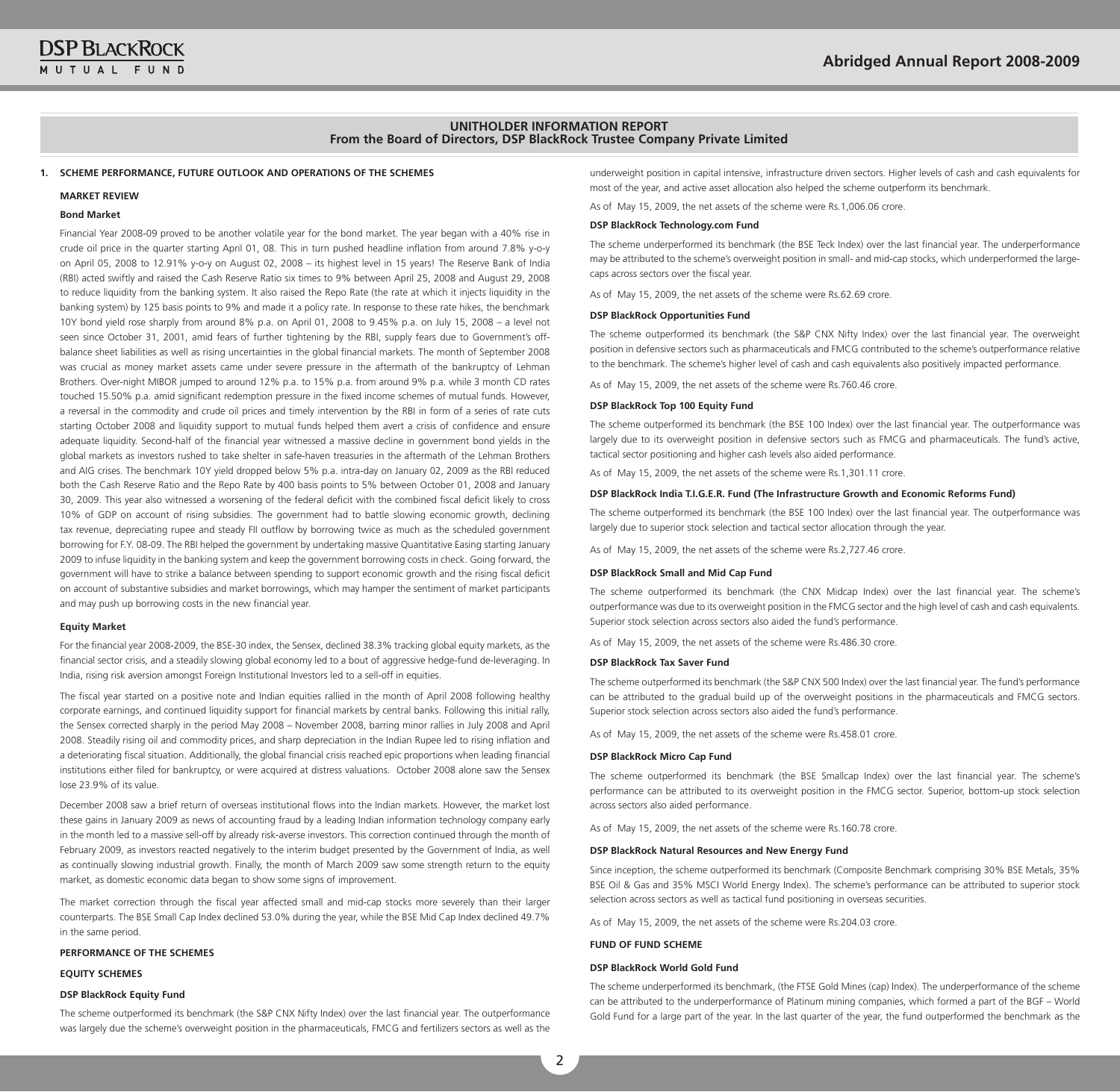managers of the bgF-wgF tactically reallocated funds between various precious metals.

As of May 15, 2009, the net assets of the scheme were Rs.1,780.87 crore.

#### **HYBRID SCHEMES**

#### **DSP BlackRock Balanced Fund**

The scheme has delivered -22.70% last year as compared to -21.53% by its benchmark (the CRISIL balanced Fund Index) in the same period. The scheme's performance was contributed to its overweight position in the consumer and pharmaceutical sector, underweight position in the real estate, banking and infrastructure sector and the dynamic allocation between the bond and equity components of its portfolio.

As of May 15, 2009, the net assets of the scheme were Rs.463.26 crore.

#### **DSP BlackRock Savings Manager Fund – Moderate**

The scheme has been actively managing the equity component of the portfolio, in keeping with its prevailing outlook on the equity market. The fixed income component of the portfolio was largely invested in floating rate assets and shorter-tenor assets. The scheme has delivered 4.12% return in the last year as compared to 0.5% return by the benchmark CRISIL MIP blended Index. The outperformance of the scheme is due to its higher exposure to floating rate assets as compared to the benchmark. Floating rate assets have outperformed money market assets in the firsthalf of the last year.

As of May 15, 2009, the net assets of the scheme were Rs.62.58 crore.

#### **DSP BlackRock Savings Manager Fund – Aggressive**

The scheme has been actively managing the equity component of the portfolio, in keeping with its prevailing outlook on the equity market. The fixed income component of the portfolio was largely invested in floating rate assets and shorter-tenor assets. The fund has delivered 4.23% return in the last year as compared to 0.5% return by the benchmark CRISIL MIP blended Index. The outperformance of the scheme is due to its higher exposure to floating rate assets as compared to the benchmark. Floating rate assets have outperformed money market assets in the firsthalf of last year.

As of May 15, 2009, the net assets of the scheme were Rs.58.91 crore.

#### **DSP BlackRock Savings Manager Fund – Conservative**

The scheme has been actively managing the equity component of the portfolio, in keeping with its prevailing outlook on the equity market. The fixed income component of the portfolio was largely invested in floating rate assets and shorter-tenor fixed rate assets. The scheme has delivered 4.04% return in the last year as compared to 0.50% return by benchmark CRISIL MIP blended Index. The outperformance of the scheme is due to its higher exposure to floating rate assets as compared to the benchmark. Floating rate assets have outperformed money market assets in the firsthalf of last year.

As of May 15, 2009, the net assets of the scheme were Rs.2.52 crore.

#### **INCOME SCHEMES**

#### **DSP BlackRock Cash Manager Fund**

The scheme witnessed healthy inflow in the first quarter of the year. However it faced huge outflow in the second quarter as market participants preferred to redeem from liquid funds amid risk aversion and to take advantage of high fixed deposit rates. The scheme has delivered 8.55% under its Institutional Plan as against 8.81% return by the CRISIL Liquid Fund Index. The scheme's underperformance against the benchmark is mainly due to higher asset allocation in floating rate assets than its benchmark and its positioning as an accrual fund as against its benchmark which is marked-to-market daily.

As of May 15, 2009, the net assets of the scheme were Rs.306.70 crore.

#### **DSP BlackRock Liquidity Fund**

The scheme witnessed healthy inflow in the first quarter of the year. However, it faced huge outflow in the second quarter as market participants rushed to redeem from liquid funds amid risk aversion and to take advantage of high fixed deposit rates. The scheme has delivered 8.29% p.a. under its institutional plan as against 8.81% return by the CRISIL Liquid Fund Index. The scheme's underperformance against the benchmark is mainly due to higher asset allocation in floating rate assets than its benchmark and its positioning as an accrual fund as against its benchmark which is marked-to-market daily.

As of May 15, 2009, the net assets of the scheme were Rs.418.80 crore.

#### **DSP BlackRock Money Manager Fund**

This category became quite popular among investors due to its liquid nature and better tax treatment relating to dividends. DSP blackRock Money Manager Fund witnessed good growth of assets in the first three months of the year. However, rising inflation as well as tight liquidity conditions took a toll later in the year as investors redeemed from the fixed income schemes to take advantage of attractive fixed deposit rates. However, the scheme witnessed good inflows in the last quarter as investors preferred this scheme to take advantage of higher portfolio yield amid a declining interest rate scenario. The scheme has delivered 9.05% return under its Institutional Plan in last one year as compared to 8.81% return by the benchmark CRISIL Liquid Fund Index. The scheme's out-performance was mainly due to its higher allocation to floating rate assets as compared to the benchmark. Floating rate assets had outperformed money market assets during the first-half of the year.

As of May 15, 2009, the net assets of the scheme were Rs.2,166.01 crore.

#### **DSP BlackRock Strategic Bond Fund**

The scheme witnessed significant outflow during the first-half of the year as investors preferred to redeem from fixed income funds amid risk aversion during a period of rising interest rates. However, the scheme generated a lot of investor interest in the second-half of the year as it was repositioned predominantly as a bank asset portfolio with low duration. This repositioning resulted in significant inflow as investors preferred safety of bank assets over other fixed income asset classes. The scheme has delivered a return of 6.94% under its Regular Plan in the last year as against 7.35% by the benchmark CRISIL bond Fund Index. The scheme's underperformance was mainly due to its positioning at the short-end of the money market yield curve while the benchmark holds high duration assets which out-performed during the period of declining interest rates in the second-half of the year.

As of May 15, 2009, the net assets of the scheme were Rs.1,630.09 crore.

#### **DSP BlackRock Floating Rate Fund**

The scheme witnessed healthy inflow in the last quarter of the year as investors rushed to take advantage of attractive short-term yield amid a declining interest rate scenario. The scheme has delivered a return of 9.45% under its Institutional Plan in last one year as compared to 8.81% return by the benchmark CRISIL Liquid Fund Index. The outperformance of the fund is mainly due to its high exposure to floating rate assets which outperformed its benchmark in the first-half of the year and its higher allocation to short-term corporate assets in the second-half of the year.

As of May 15, 2009, the net assets of the scheme were Rs.407.56 crore.

#### **DSP BlackRock Short Term Fund**

The scheme witnessed outflows last year as investors continued to shun short-term income funds as a category due to rising interest rates and widening corporate spreads in the first-half of the year. The scheme has delivered 8.51% return in last one year as compared to 8.81% return by the benchmark CRISIL Liquid Fund Index. The scheme has underperformed mainly due to higher exposure to floating rate assets as compared to its benchmark. Floating rate assets outperformed other fixed income assets in the first-half but underperformed in the declining interest rate regime in the second-half.

As of May 15, 2009, the net assets of the scheme were Rs.115.50 crore.

#### **DSP BlackRock Bond Fund**

This category witnessed significant inflow in the second-half of the financial year as investors rushed to take advantage of declining interest rates and prospects of tightening of corporate bond spreads. The scheme has delivered 10.64% return under its regular plan in the last year as compared to 7.35% return by the benchmark CRISIL Composite bond Fund Index. The outperformance was mainly due to active duration management, asset allocation as well as trading in government bonds.

As of May 15, 2009, the net assets of the scheme were Rs.898.37 crore.

#### **DSP BlackRock Government Securities Fund**

This category witnessed significant inflow in the second-half of the financial year as investors rushed to take advantage of declining interest rates due to a series of rate cuts by the Reserve bank of India.

DSP blackRock government Securities Fund – Plan A has delivered 23.12% return in last one year as compared to 14.99% return by the benchmark Long ICICI Securities Sovereign bond Index (LIbEX). The outperformance was mainly due to active duration management, security selection as well as trading in government bonds.

The net assets of DSP blackRock government Securities Fund – Plan A were Rs.354.10 crore as on May 15, 2009.

DSP BlackRock Government Securities Fund – Plan B has delivered 6% return in last one year as compared to 12.29% return by the benchmark Short ICICI Securities Sovereign bond Index (SIbEX). The underperformance of both plans is mainly due to lower duration profile as compared to the benchmark and relatively higher cash component in the scheme.

The net assets of DSP blackRock government Securities Fund – Plan b were Rs.10.73 crore as on May 15, 2009.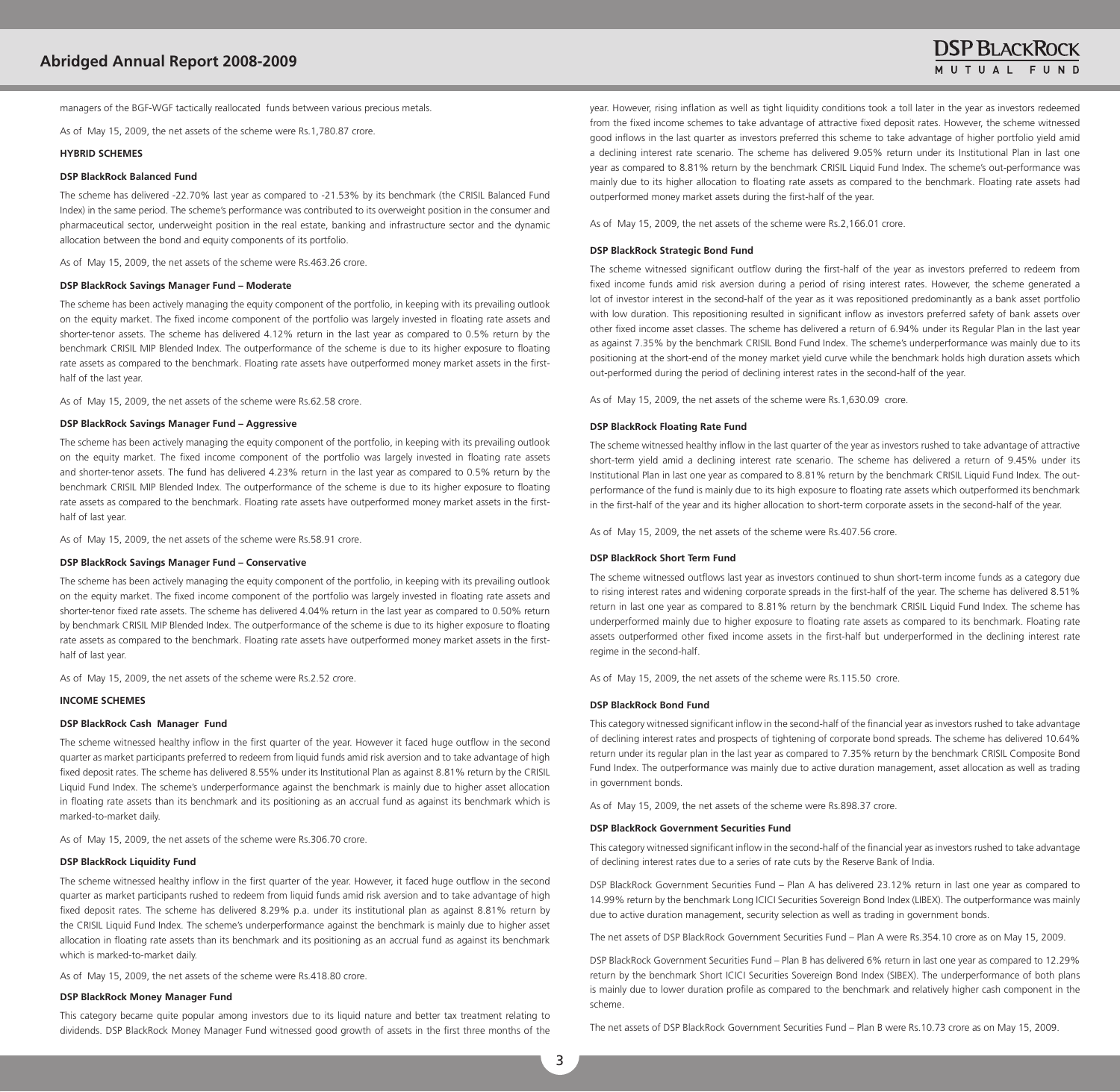#### **FUTURE OUTLOOK**

#### **Bond Market**

The Indian economy has experienced a significant slowdown as turmoil in the global bond markets took a toll on some parts of the economy. However, timely intervention by the government in the form of additional spending and by the RbI in the form of massive rate cuts and liquidity injections seem to have helped the economy. but the extra expenditures have put a heavy burden on the government's finances. we believe that the bond market participants will have to navigate through high government borrowing this year amid prospects of rising bond yields as the RbI may be nearing the end of its rate cut cycle. we also believe that surplus liquidity in the banking system may stoke inflationary pressures towards the latter-half of the new financial year. we expect the yield curve to become flat next year as revival of economic activities may push short-term rates higher from their current low levels. The bond market may also witness more credit downgrades in the near-term in certain sectors due to factors such as lack of funding options, more losses in the asset book as well as higher leverage amid an uncertain economic environment.

#### **Equity Market**

Maintaining its stance on a lower interest rate regime, the Reserve bank of India (RbI) in its annual credit policy reduced both the short-term lending (repo) as well as borrowing rates (reverse repo) by 25 basis points. This cut in rates, along with low inflation is likely to ease the flow of credit and help in reviving economic growth.

we remain positive on the Indian equity markets over the long-run as India continues to be a largely domestic economy with inherent demographic advantages that would be the key drivers of the Indian economy. However, we expect markets to remain volatile given the uncertainty in the global macroeconomic scenario and flow of risk capital between the developed and emerging markets.

Earnings growth is likely to pick up towards the second half of the year as the economy benefits from falling interest rates, low inflation, a fuller effect of the stimulus packages and a stronger thrust on public spending and infrastructure development. India's expected gDP growth of approximately 6.0% p.a. over the next two years, principally driven by domestic consumption, remains attractive against a backdrop of sluggish global growth.

#### **2. BRIEF BACKGROUND OF SPONSORS, TRUST, TRUSTEE COMPANY AND AMC**

On account of the global merger of the investment management businesses of Merrill Lynch and blackRock Inc., a change in shareholding of the AMC and Trustee Company was effected on November 03, 2008, wherein the stake of DSP Merrill Lynch Ltd., in the AMC and the Trustee Company was transferred to blackRock Advisors Singapore Pte. Ltd., a wholly owned subsidiary of blackRock Inc., resulting in change of name of the AMC, Trustee Company, DSPBRMF and the schemes of DSPBRMF.

#### **A. DSP BlackRock Mutual Fund**

 DSP blackRock Mutual Fund (**DSPBRMF or the Fund**) (previously known as DSP Merrill Lynch Mutual Fund) was set up as a Trust on 16th December, 1996, with DSP blackRock Trustee Company Pvt. Ltd. (**the Trustee Company**) (previously known as DSP Merrill Lynch Trustee Company Pvt. Ltd.) as a Trustee in accordance with the provisions of the Indian Trusts Act, 1882 and is duly registered under the Indian Registration Act, 1908. The Trustee has entered into an Investment Management Agreement dated 16th December, 1996 with DSP Merrill Lynch Fund Managers Ltd. now known as DSP blackRock Investment Managers Private Limited (the AMC) to function as the Investment Manager for all the Schemes of DSPBRMF. DSPBRMF was registered with SEBI on 30th January, 1997.

#### **B. The Trustee**

The Trustee is the exclusive owner of the Trust Fund and holds the same in trust for the benefit of the unitholders. The Trustee has been discharging its duties and carrying out the responsibilities as provided in the Regulations and the Trust Deed. The Trustee seeks to ensure that the Fund and the Schemes floated there under are managed by the AMC in accordance with the Trust Deed, the Regulations, directions and guidelines issued by the SEbI, the Stock Exchanges, the Association of Mutual Funds in India and other regulatory agencies.

#### **DIRECTORS OF DSP BLACKROCK TRUSTEE COMPANY PRIVATE LIMITED**

- Mr. Shitin D. Desai Mr. Desai is the Executive Vice-Chairman of DSP Merrill Lynch Ltd.
- Mr. S. S. Thakur Mr. Thakur is currently the Chairman of the Central Depository Services (India) Ltd., and serves on the board of Directors of various other companies.
- Ms. Tarjani Vakil Ms. Vakil was the Chairperson and Managing Director of Export Import Bank of India from 1993 to 1996 and serves on the board of Directors of various other companies.
- Dr. P. R. Joshi Dr. Joshi is an economic consultant, with about 17 years of experience in development banking, 12 years in merchant banking and 30 years in management teaching. He retired as the Director of UTI Institute of Capital Markets in May 2001 and through his illustrious career, served as Deputy general Manager at ICICI and as a Director at DSP Merrill Lynch Ltd.
- Mr. S. Doreswamy Mr. Doreswamy is a financial consultant, with an experience of about 35 years in commercial banking, preceded by practice as a High Court Advocate for about 3 years. Mr. Doreswamy has acted as Chairman and Managing Director of Dena Bank and Central Bank of India, is currently the Chairman of Can Fin Homes Ltd., and serves on the board of Directors of various other companies.
- Mr. T. S. Krishna Murthy Mr. Krishna Murthy, a former Chief Election Commissioner of India, has had a distinguished career in the government of India, spanning over 36 years. He served the Income Tax department in various capacities and was also appointed Secretary, Department of Company Affairs, Government of India.

#### **C. The AMC**

In conformity with the Regulations, DSP BlackRock Investment Managers Private Limited\*, formerly known as DSP Merrill Lynch Fund Managers Limited (a company registered under the Companies Act, 1956) has been set up to act as the Asset Management Company (AMC) to the Fund. In terms of the Investment Management Agreement (IMA) dated December 16, 1996, entered into between the Trustee and the AMC, the AMC has been appointed as the Investment Manager to the Fund. BlackRock Advisors Singapore Pte. Ltd., a wholly owned subsidiary of blackRock Inc. holds 40% of the shareholding of the AMC and the balance 60% shares are held by DSP ADIKO Holdings Pvt. Ltd., DSP HMK Holdings Pvt. Ltd. and Mr. Hemendra Kothari. The Investment Manager was approved by SEbI to act as the AMC for the Mutual Fund vide Letter No. IIMARP/201/97 dated January 30, 1997. The AMC manages the schemes of the Fund in accordance with the provisions of the IMA, the Trust Deed, the Regulations and the objectives of each scheme. The AMC can be removed by the Trustee, subject to the Regulations.

\* The AMC converted itself from a Public Limited Company to a Private Limited Company, with effect from May 27, 2009 and is now known as DSP blackRock Investment Managers Private Limited.

#### **DIRECTORS OF DSP BLACKROCK INVESTMENT MANAGERS PRIVATE LIMITED**

- Mr. Hemendra M. Kothari Mr. Kothari was the Chairman of DSP Merrill Lynch Limited till March 31, 2009. and serves on the board of Directors of various other companies.
- Mr. Pradeep Dokania Mr. Dokania is the Director and head of Global Private Client Group of DSP Merrill Lynch Limited.
- Mr. K. R. V. Subrahmanian Mr. Subrahmanian is a Management Consultant and is on the Board of various well-known corporates in India.
- Dr. Omkar Goswami Dr. Goswami is the Founder and Chairman of CERG Advisory Private Limited. CERG primarily provides corporate advisory services, consulting services and research for companies and industries in India and abroad.
- Mr. Ranjan Pant Mr. Pant is a Global Management Consultant advising CEOs/Boards on Strategy and Change Management
- Mr. Piyush Mankad Mr. Mankad is a retired civil servant with a distinguished career of over 40 years in the prestigious Indian Administrative Service.
- Mr. Laurence D. Fink Mr. Fink is Chairman and Chief Executive Director of BlackRock Inc. He is also a Trustee and President of blackRock Funds, the firm's open-end fund family, and a Director of several of blackRock's offshore funds.
- Ms. Susan L. Wagner Ms. Wagner, Vice-Chairperson, is BlackRock Inc's Chief Operating Officer.
- Mr. Quintin Price (alternate director to Mr. Laurence D. Fink) Mr. Quintin Price is the Managing Director, Portfolio Management Group, Equities at BlackRock Investment Management (UK) Limited and also serves as Chief Investment Officer for the EMEA Pacific Region.
- Mr. John R. Kushel (alternate director to Ms. Susan L. Wagner) Mr. John Kushel is the Vice-Chairman, Account Management group Internal business Management at blackRock Inc.

As on March 31, 2009, DSPbRMF had twenty one open ended schemes (available for ongoing purchases) and one close ended scheme. DSPbRMF has launched various Fixed Maturity Plans being closed-ended Schemes during the Financial Year 2008-2009.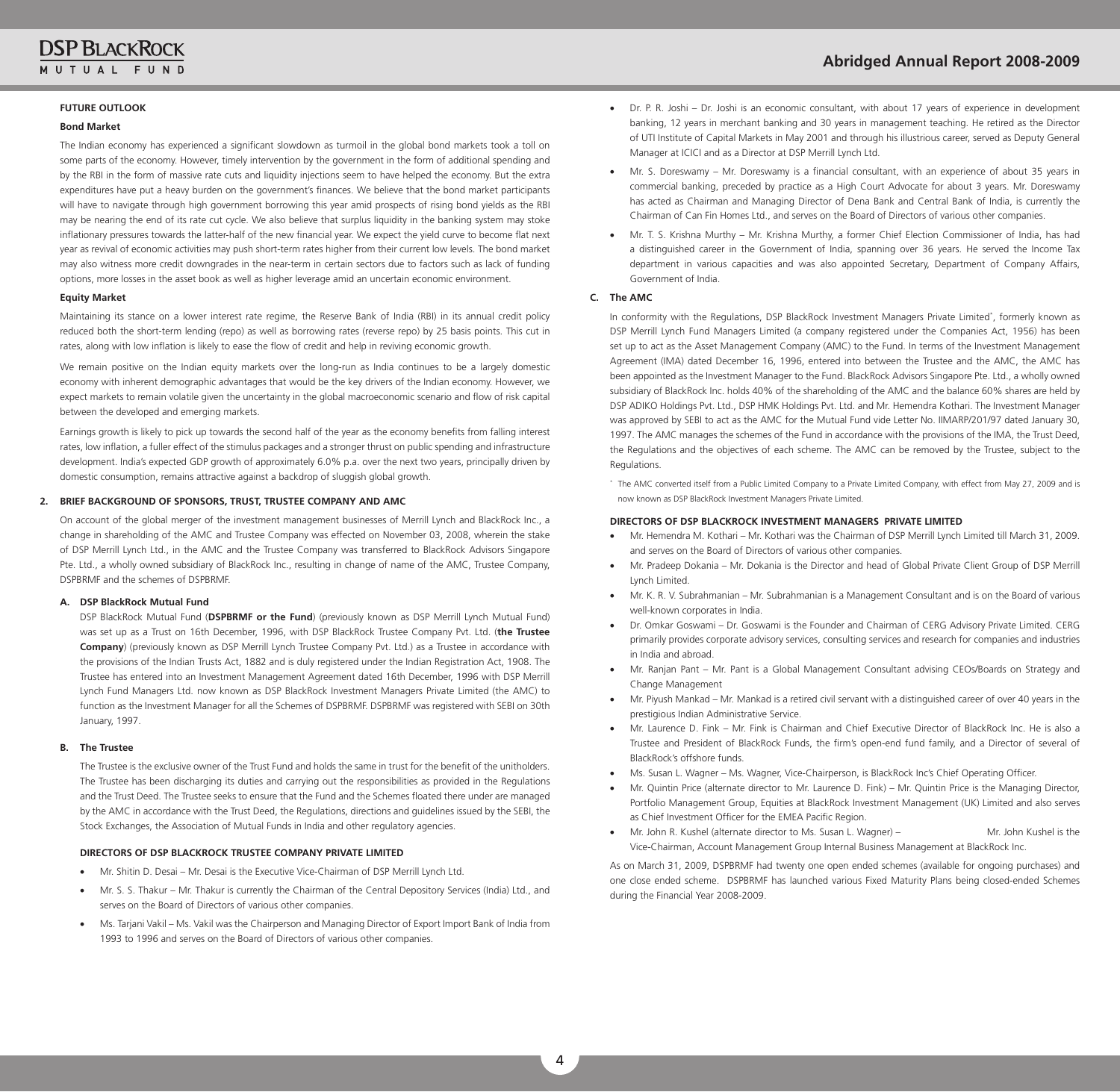#### **3. INVESTMENT OBJECTIVES OF THE SCHEMES**

| <b>Scheme Name</b>        | Date of Launch | <b>NFO</b> period                                | Date of Reopen           | <b>Investment Objective</b>                                                                                                                                                                                                                                                                                                                                                                                                                                                                                                                                                                                                                                                                                                                                                                                                                                                                                          |
|---------------------------|----------------|--------------------------------------------------|--------------------------|----------------------------------------------------------------------------------------------------------------------------------------------------------------------------------------------------------------------------------------------------------------------------------------------------------------------------------------------------------------------------------------------------------------------------------------------------------------------------------------------------------------------------------------------------------------------------------------------------------------------------------------------------------------------------------------------------------------------------------------------------------------------------------------------------------------------------------------------------------------------------------------------------------------------|
| <b>DSPBRBF</b>            | April 07, 1997 | April 07, 1997 - April 15, 1997                  | May 02, 1997             | Seek to generate an attractive return, consistent with prudent risk, from a portfolio which is substantially constituted of high quality debt<br>securities, predominantly of issuers domiciled in India. As a secondary objective, the Scheme will seek capital appreciation.                                                                                                                                                                                                                                                                                                                                                                                                                                                                                                                                                                                                                                       |
| <b>DSPBREF</b>            | April 07, 1997 | April 07, 1997 - April 15, 1997                  | May 02, 1997             | Seek to generate long term capital appreciation, from a portfolio that is substantially constituted of equity securities and equity related<br>securities of issuers domiciled in India.                                                                                                                                                                                                                                                                                                                                                                                                                                                                                                                                                                                                                                                                                                                             |
| DSPBRLF                   | Mar. 06, 1998  | March 06, 1998 - March 09, 1998                  | Mar. 16, 1998            | Seek to generate a reasonable return commensurate with low risk and a high degree of liquidity, from a portfolio constituted of money<br>market securities and high quality debt securities.                                                                                                                                                                                                                                                                                                                                                                                                                                                                                                                                                                                                                                                                                                                         |
| DSPBRBalF                 | May 03, 1999   | May 03, 1999 - May 14, 1999                      | May 31, 1999             | Seek to generate long term capital appreciation and current income from a portfolio constituted of equity and equity related securities as<br>well as fixed income securities (debt and money market securities).                                                                                                                                                                                                                                                                                                                                                                                                                                                                                                                                                                                                                                                                                                    |
| <b>DSPBRGF - PLAN A</b>   | Sept. 20, 1999 | Sept. 20, 1999 – Sept. 23, 1999                  | Oct. 01, 1999            | Seek to generate income through investment in Central Government Securities of various maturities                                                                                                                                                                                                                                                                                                                                                                                                                                                                                                                                                                                                                                                                                                                                                                                                                    |
| DSPBRGF - PLAN B          | Sept. 20, 1999 | Sept. 20, 1999 - Sept. 23, 1999                  | Oct. 01, 1999            | Seek to generate income through investment in Central Government Securities of various maturities                                                                                                                                                                                                                                                                                                                                                                                                                                                                                                                                                                                                                                                                                                                                                                                                                    |
| <b>DSPBRTF</b>            | Mar. 11, 2000  | Mar. 11, 2000 - April 18, 2000                   | May 18, 2000             | Seek to generate long term capital appreciation, and whose secondary objective is income generation and the distribution of dividend from<br>a portfolio constituted of equity and equity related securities concentrating on the investment focus of the Scheme.                                                                                                                                                                                                                                                                                                                                                                                                                                                                                                                                                                                                                                                    |
| <b>DSPBROF</b>            | Mar. 11, 2000  | Mar. 11, 2000 - April 18, 2000                   | May 18, 2000             | Seek to generate long term capital appreciation and whose secondary objective is income generation and the distribution of dividend from<br>a portfolio constituted of equity and equity related securities concentrating on the Investment Focus of the Scheme.                                                                                                                                                                                                                                                                                                                                                                                                                                                                                                                                                                                                                                                     |
| <b>DSPBRSTF</b>           | Aug. 30, 2002  | Aug. 30, 2002 - Sept. 04, 2002                   | Sep. 10, 2002            | Seek to generate income commensurate with prudent risk, from a portfolio constituted of money market securities, floating rate debt<br>securities and debt securities.                                                                                                                                                                                                                                                                                                                                                                                                                                                                                                                                                                                                                                                                                                                                               |
| <b>DSPBRTEF</b>           | Feb. 10, 2003  | Feb. 10, 2003 - Feb. 21, 2003                    | Mar. 11, 2003            | Seek to generate capital appreciation, from a portfolio that is substantially constituted of equity securities and equity related securities of<br>the 100 largest corporates, by market capitalisation, listed in India.                                                                                                                                                                                                                                                                                                                                                                                                                                                                                                                                                                                                                                                                                            |
| <b>DSPBRSF - Moderate</b> | Feb. 10, 2003  | Feb. 10, 2003 - Feb. 21, 2003                    | Mar. 11, 2003            | Seek to generate an attractive return, consistent with prudent risk, from a portfolio which is substantially constituted of quality debt<br>securities. The Scheme will also seek to generate capital appreciation by investing a smaller portion of its corpus in equity and equity related<br>securities of the 100 largest corporates, by market capitalization, listed in India.                                                                                                                                                                                                                                                                                                                                                                                                                                                                                                                                 |
| <b>DSPBRFRF</b>           | May 12, 2003   | May 12, 2003                                     | May 13, 2003             | Seek to generate interest income through investments in acceptable floating rate assets commensurate with the credit risk. The Scheme<br>may also invest in fixed rate debt securities.                                                                                                                                                                                                                                                                                                                                                                                                                                                                                                                                                                                                                                                                                                                              |
| DSPBRSF - Conservative    | April 27, 2004 | April 27, 2004 - May 25, 2004                    | June 14, 2004            | Seek to generate an attractive return, consistent with prudent risk, from a portfolio which is substantially constituted of quality debt<br>securities. The Scheme will also seek to generate capital appreciation by investing a smaller portion of its corpus in equity and equity related<br>securities of the 100 largest corporates, by market capitalization, listed in India.                                                                                                                                                                                                                                                                                                                                                                                                                                                                                                                                 |
| DSPBRSF - Aggressive      | April 27, 2004 | April 27, 2004 - May 25, 2004                    | June 14, 2004            | Seek to generate an attractive return, consistent with prudent risk, from a portfolio which is substantially constituted of quality debt<br>securities. The Scheme will also seek to generate capital appreciation by investing a smaller portion of its corpus in equity and equity related<br>securities of the 100 largest corporates, by market capitalization, listed in India.                                                                                                                                                                                                                                                                                                                                                                                                                                                                                                                                 |
| <b>DSPBRITF</b>           | April 27, 2004 | April 27, 2004 - May 25, 2004                    | June 14, 2004            | Seek to generate capital appreciation, from a portfolio that is substantially constituted of equity securities and equity related securities of<br>corporates, which could benefit from structural changes brought about by continuing liberalization in economic policies by the Government<br>and/or from continuing investments in infrastructure, both by the public and private sector.                                                                                                                                                                                                                                                                                                                                                                                                                                                                                                                         |
| <b>DSPBRMMF</b>           | July 24, 2006  | July 24, 2006 - July 27, 2006                    | Aug. 03, 2006            | Seek to generate reasonable returns commensurate with low risk and a high degree of liquidity, from a portfolio constituted of money<br>market securities and high quality debt securities.                                                                                                                                                                                                                                                                                                                                                                                                                                                                                                                                                                                                                                                                                                                          |
| <b>DSPBRSMF</b>           | Sept. 29, 2006 | Sept. 29, 2006 - Oct. 18, 2006                   | Nov. 16, 2006            | Seek to generate long term capital appreciation from a portfolio substantially constituted of equity and equity related securities, which are<br>not part of top 100 stocks by market capitalization.                                                                                                                                                                                                                                                                                                                                                                                                                                                                                                                                                                                                                                                                                                                |
| <b>DSPBRTSF</b>           | Nov. 27, 2006  | Nov. 27, 2006 - Dec. 26, 2006                    | Jan. 22, 2007            | Seek to generate medium to long-term capital appreciation from a diversified portfolio that is substantially constituted of equity and equity<br>related securities of corporates, and to enable investors avail of a deduction from total income, as permitted under the Income Tax Act,<br>1961 from time to time.                                                                                                                                                                                                                                                                                                                                                                                                                                                                                                                                                                                                 |
| <b>DSPBRSBF</b>           | April 23, 2007 | April 23,2007 - May 03, 2007                     | May 10, 2007             | Seeking to generate optimal returns with high liquidity through active management of the portfolio by investing in high quality debt and<br>money market securities.                                                                                                                                                                                                                                                                                                                                                                                                                                                                                                                                                                                                                                                                                                                                                 |
| <b>DSPBRWGF</b>           | July 25, 2007  | July 25, 2007 - Aug. 23, 2007                    | Sept. 18, 2007           | Seek capital appreciation by investing predominantly in units of BGF - WGF. The Scheme may, at the discretion of the Investment Manager,<br>also invest in the units of other similar overseas mutual fund schemes, which may constitute a significant part of its corpus.                                                                                                                                                                                                                                                                                                                                                                                                                                                                                                                                                                                                                                           |
| <b>DSPBRCMF</b>           | Oct. 25, 2007  | Oct. 25, 2007 - Oct. 25, 2007                    | Oct. 30, 2007            | Seek to generate reasonable returns commensurate with low risk from a portfolio constituted of money market and debt securities.                                                                                                                                                                                                                                                                                                                                                                                                                                                                                                                                                                                                                                                                                                                                                                                     |
| <b>DSPBRMCF</b>           | May 04, 2007   | May 04, 2007 - May 25, 2007                      | $\overline{\phantom{m}}$ | Seeking to generate long term capital appreciation from a portfolio that is substantially constituted of equity and equity related securities,<br>which are not part of the top 300 companies by market capitalisation.                                                                                                                                                                                                                                                                                                                                                                                                                                                                                                                                                                                                                                                                                              |
| <b>DSPBRNRNEF</b>         |                | March 03, 2008   March 03, 2008 – March 31, 2008 | April 29, 2008           | Seek to generate capital appreciation and provide long term growth opportunities by investing in equity and equity related securities of<br>companies domiciled in India whose predominant economic activity is in the (a) discovery, development, production, or distribution of<br>natural resources, viz., energy, mining etc.; (b) alternative energy and energy technology sectors, with emphasis given to renewable energy,<br>automotive and on-site power generation, energy storage and enabling energy technologies. The Scheme will also invest a certain portion<br>of its corpus in the equity and equity related securities of companies domiciled overseas, which are principally engaged in the discovery,<br>development, production or distribution of natural resources and alternative energy and/or the units/shares of BGF - NEF, BGF - WGF and<br>similar other overseas mutual fund schemes. |

#### **Investment Objective for Fixed Maturity Plan / Fixed Term Plan (FMP):**

The primary investment objective of these schemes is to seek capital appreciation by investing in a portfolio of debt and money market securities. It is envisaged that the portfolio will display a maturity profile that is generally in line with the term of the scheme.

DSPbRbF – DSP blackRock bond Fund, DSPbREF - DSP blackRock Equity Fund, DSPbRLF - DSP blackRock Liquidity Fund, DSPBRBalF - DSP BlackRock Balanced Fund, DSPBRGF - PLAN A - DSP BlackRock Government Securities Fund - Plan A (Longer Duration Plan), DSPBRGF - PLAN B - DSP BlackRock Government Securities Fund - Plan B (Shorter Duration Plan), DSPBRTF - DSP BlackRock Technology.com Fund, DSPBROF - DSP BlackRock Opportunities Fund, DSPBRSTF - DSP blackRock Short Term Fund, DSPbRTEF - DSP blackRock Top 100 Equity Fund, DSPbRSF - Moderate - DSP blackRock

Savings Manager Fund - Moderate, DSPBRFRF - DSP BlackRock Floating Rate Fund, DSPBRSF - Conservative - DSP BlackRock Savings Manager Fund - Conservative, DSPBRSF - Aggressive - DSP BlackRock Savings Manager Fund -Aggressive, DSPBRITF - DSP BlackRock India T.I.G.E.R. Fund (The Infrastructure Growth and Economic Reforms Fund), DSPbRMMF - DSP blackRock Money Manager Fund, DSPbRSMF - DSP blackRock Small and Mid Cap Fund, DSPbRTSF - DSP BlackRock Tax Saver Fund, DSPBRSBF - DSP BlackRock Strategic Bond Fund, DSPBRWGF - DSP BlackRock World Gold Fund, DSPBRCMF - DSP BlackRock Cash Manager Fund, DSPBRMCF - DSP BlackRock Micro Cap Fund, DSPBRNRNEF - DSP BlackRock Natural Resources and New Energy Fund.

**Note:** All the above schemes are open ended except DSPBRMCF.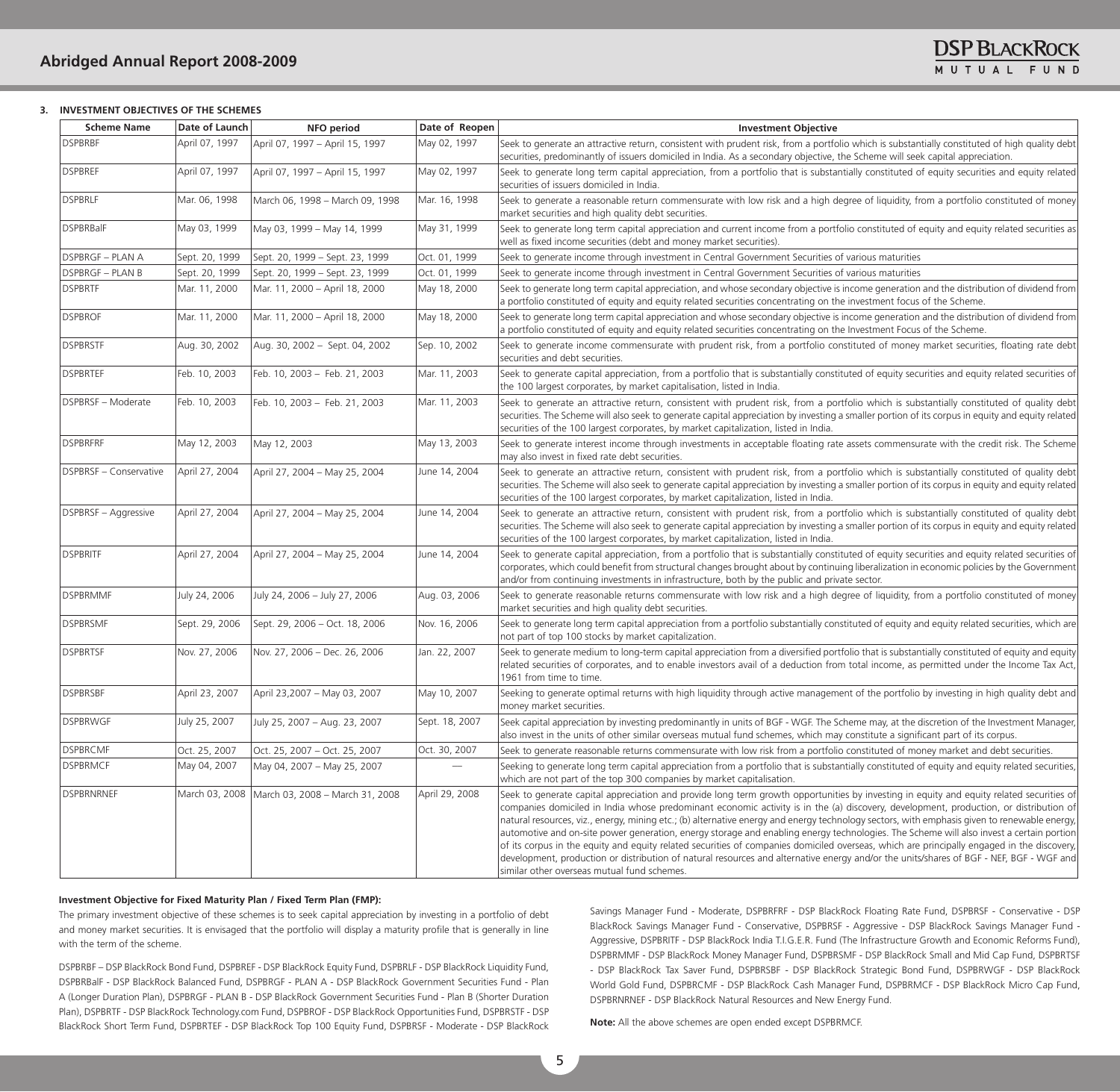#### **4. SIGNIFICANT ACCOUNTING POLICIES**

Accounting policies are in accordance with Securities Exchange board of India (Mutual Fund) Regulations 1996.

#### **5. INVESTOR SERVICES**

During the year, the AMC continued to provide quality services and facilities to investors. The AMC has fully enhanced it's systems to provide redemption and dividend proceeds electronically through RTgS/NEFT facility of RbI as this will help investors to reduce their dependency on cheques.

we advise investors to check their statements regularly and especially for any dividend or redemptions not realised by them and approach the AMC or the registrar for claiming the same.

while the volumes have remained lacklustre due to market sentiments, the AMC has taken suitable measures to enhance processes and controls with an endeavour to provide quality services to customers and continuously reduce customer complaints.

During the year AMC branch in Surat moved to new premises and its Registrars & Transfer Agents (CAMS) increased their reach to 184 locations in the country to cater to investors in various cities.

we encourage investors to provide their valuable feedback by email at service@dspblackrock.com or call telephone numbers 1800 345 4499 or 044 3048 2855.

#### **6. UNCLAIMED DIVIDENDS AND REDEMPTION AMOUNTS**

based on the feed back received from the bankers to the dividend / redemption account, the amount of dividends / redemption declared and remaining unclaimed (for more than six months) as on the balance sheet date is as under:

|                                                     |                 | <b>Unclaimed Dividends</b>                                |                 | <b>Unclaimed Redemptions</b>                              |
|-----------------------------------------------------|-----------------|-----------------------------------------------------------|-----------------|-----------------------------------------------------------|
| <b>Schemes</b>                                      | Amount<br>(Rs.) | No. of<br><b>Unclaimed</b><br>Drafts /<br><b>Warrants</b> | Amount<br>(Rs.) | No. of<br><b>Unclaimed</b><br>Drafts /<br><b>Warrants</b> |
| DSP BlackRock Bond Fund                             | 707,126         | 419                                                       | 309,047         | 14                                                        |
| DSP BlackRock Equity Fund                           | 2,123,598       | 198                                                       | 476,280         | 27                                                        |
| DSP BlackRock Liquidity Fund                        | 800             | 4                                                         | 85,814          |                                                           |
| DSP BlackRock Balanced Fund                         | 768,609         | 53                                                        | 310,940         | 13                                                        |
| DSP BlackRock Floating Rate Fund                    | 2,820           | 9                                                         | 11,607          |                                                           |
| DSP BlackRock Government Securities Fund            | 27,194          | 9                                                         |                 |                                                           |
| DSP BlackRock Technology.com Fund                   | 1,063,153       | 77                                                        | 408,753         | 33                                                        |
| DSP BlackRock Opportunities Fund                    | 1,923,019       | 342                                                       | 962,425         | 58                                                        |
| DSP BlackRock Savings Manager Fund - Aggressive     | 72,589          | 118                                                       | 69,481          | 5                                                         |
| DSP BlackRock Savings Manager Fund - Conservative   | 4,802           | 21                                                        |                 |                                                           |
| DSP BlackRock Savings Manager Fund - Moderate       | 87,253          | 374                                                       | 26,265          |                                                           |
| DSP BlackRock Short Term Fund                       | 2,231           | 3                                                         |                 |                                                           |
| DSP BlackRock Money Manager Fund                    |                 |                                                           | 12,628          |                                                           |
| DSP BlackRock India T.I.G.E.R. Fund                 | 1,368,604       | 206                                                       | 1,529,690       | 95                                                        |
| DSP BlackRock Top 100 Equity Fund                   | 1,011,633       | 158                                                       | 357,811         | 19                                                        |
| DSP BlackRock Tax Saver Fund                        | 325,657         | 69                                                        |                 |                                                           |
| DSP BlackRock Small and Mid Cap Fund                |                 |                                                           | 959,991         | 53                                                        |
| DSP BlackRock Micro Cap Fund                        |                 |                                                           | 13,340          |                                                           |
| DSP BlackRock Natural Resources and New Energy Fund |                 |                                                           | 18,701          |                                                           |

|                                        |                 | <b>Unclaimed Dividends</b>                                | Unclaimed Redemptions |                                                           |  |  |
|----------------------------------------|-----------------|-----------------------------------------------------------|-----------------------|-----------------------------------------------------------|--|--|
| <b>Schemes</b>                         | Amount<br>(Rs.) | No. of<br><b>Unclaimed</b><br>Drafts /<br><b>Warrants</b> | Amount<br>(Rs.)       | No. of<br><b>Unclaimed</b><br>Drafts /<br><b>Warrants</b> |  |  |
| DSP BlackRock World Gold Fund          |                 |                                                           | 122,980               | 8                                                         |  |  |
| <b>IDSP BlackRock FTP - Series 3E</b>  |                 |                                                           | 55,240                |                                                           |  |  |
| <b>IDSP BlackRock FMP 3M Series 10</b> |                 |                                                           | 99.920                |                                                           |  |  |
| <b>Grand Total</b>                     | 9,489,087       | 2,060                                                     | 5,830,912             | 341                                                       |  |  |

Apart from the above, a further sum of Rs. 10,17,824/- of 188 cases is outstanding for more than 3 years and is in the Investor Protection Fund.

Investors are requested to reconcile their bank account statements with the account statements sent by DSPBRMF and contact the AMC in case of any non receipt of dividend / redemption proceeds.

#### **7. STATUTORY DETAILS**

 DSP blackRock Mutual Fund (the Fund) was set up as a Trust and the settlers/sponsors are DSP ADIKO Holdings Pvt. Ltd. & DSP HMK Holdings Pvt. Ltd. (collectively) and blackRock Inc. The Trustee and Investment Manager to the Fund are DSP blackRock Trustee Company Pvt. Ltd. and DSP blackRock Investment Managers Pvt. Ltd. respectively. The Sponsors are not responsible or liable for any loss resulting from the operation of the Schemes of the Fund beyond their initial contribution (to the extent contributed) of Rs. 1 lakh for setting up the Fund, and such other accretions/ additions to the same.

The price and redemption value of the units, and income from them, can go up as well as down with fluctuations in the market value of its underlying investments.

Full Annual Report shall be available for inspection at the Head Office of the mutual fund. On written request, present and prospective unit holder/investor can obtain copy of the trust deed, the full Annual Report of the Fund / AMC at a price.

Investors are requested to furnish the details of their bank account, if not already submitted, to the Fund/AMC as SEbI has made it mandatory to mention the bank account details on the redemption / dividend cheques. you will appreciate that this measure is in the interest of the investors as it is intended to prevent fraudulent encashment of cheques.

#### **ACKNOWLE1DGEMENTS**

The Trustees wish to thank the government of India, the Securities and Exchange board of India (SEbI), the Reserve bank of India (RbI), and the Association of Mutual Funds in India (AMFI) for their support and directions.

The Trustees would also like to thank the Fund's Auditors, Custodian, Registrar & Transfer Agent, bankers, Distributors, Brokers and all other service providers for their valuable support.

The Trustees also wish to thank all unit holders for their strong support.

#### **For and on behalf of DSP BlackRock Trustee Company Private Limited**

*Sd/-* **Shitin Desai** *Chairman*

Place : Mumbai

Date : May 29, 2009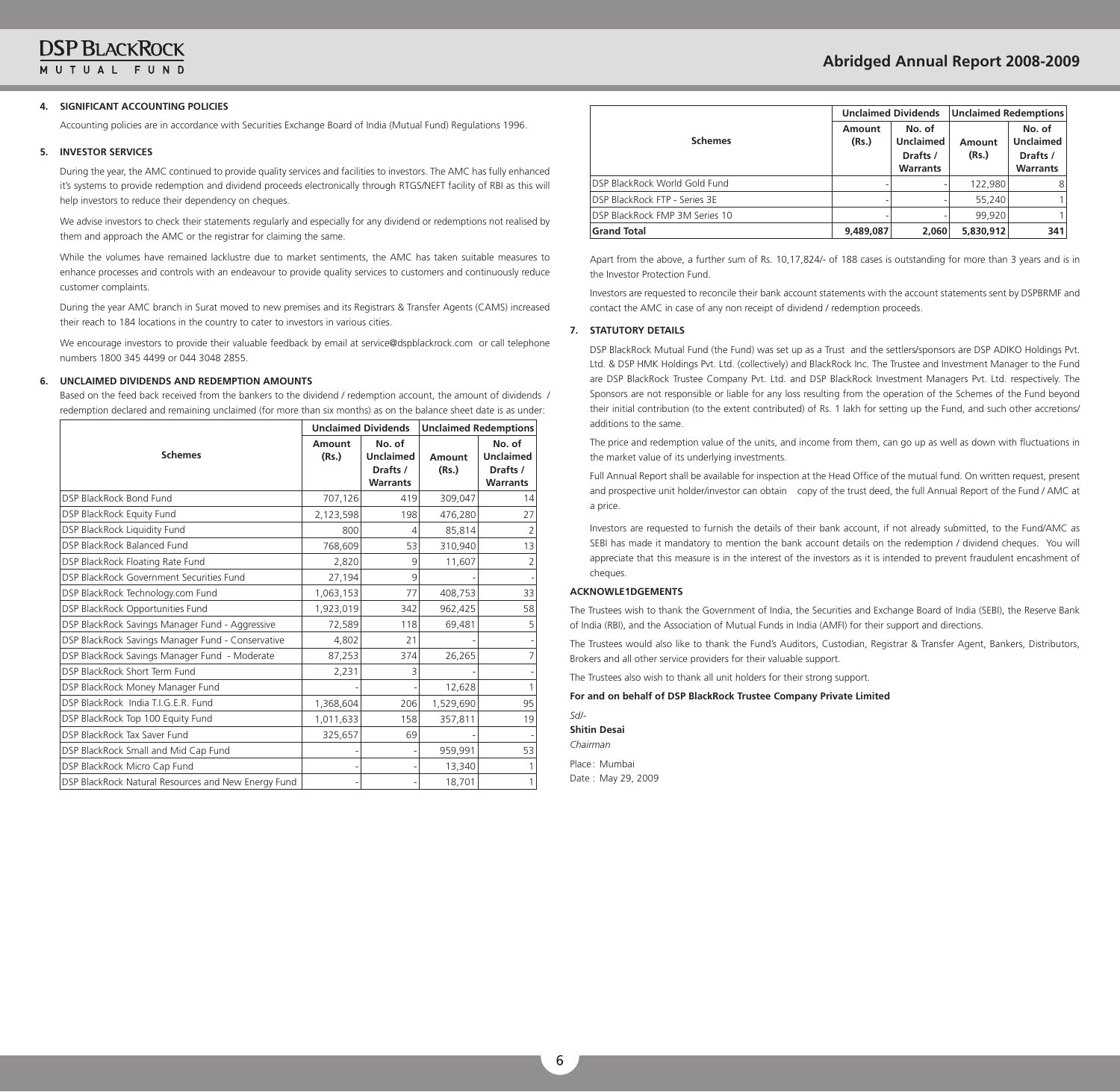## **CONSOLIDATED AUDITORS' REPORT**

#### To the Trustee of DSP BlackRock Mutual Fund: (Formerly DSP Merrill Lynch Mutual Fund)

we have audited the attached balance sheets of the schemes mentioned below (collectively 'the Schemes') as at March 31, 2009 and the revenue accounts and cash flow statement, where applicable, for the period from April 1, 2008 or date of launch of the respective schemes to March 31, 2009 ('the period/year') annexed thereto. These financial statements are the responsibility of the management of DSP blackRock Investment Managers Private Limited (formerly DSP Merrill Lynch Fund Managers Limited), the Schemes' asset manager. Our responsibility is to express an opinion on these financial statements based on our audit. Presentation of these separate balance sheets, revenue accounts and cash flow statement in a columnar form is not intended to indicate that they bear any relation to each other, or are interdependent or comparable in any way.

- o DSP blackRock Equity Fund;
- o DSP BlackRock India T.I.G.E.R Fund (The Infrastructure Growth and Economic Reforms Fund);
- o DSP blackRock Opportunities Fund;
- o DSP blackRock Small and Mid Cap Fund;
- o DSP blackRock Technology.com Fund;
- o DSP blackRock Top 100 Equity Fund;
- o DSP blackRock Tax Saver Fund;
- o DSP blackRock Cash Manager Fund;
- o DSP BlackRock Micro Cap Fund;
- o DSP BlackRock Balanced Fund;
- o DSP blackRock government Securities Fund -Plan A (Longer Duration Plan);
- o DSP BlackRock Government Securities Fund Plan B -(Shorter Duration Plan);
- o DSP blackRock Savings Manager Fund Moderate;
- o DSP blackRock Savings Manager Fund Aggressive;
- o DSP blackRock Savings Manager Fund Conservative;
- DSP BlackRock Natural Resources and New Energy Fund;
- o DSP BlackRock Bond Fund:
- o DSP blackRock Short Term Fund;
- o DSP BlackRock Strategic Bond Fund;
- o DSP blackRock Money Manager Fund;
- o DSP BlackRock Floating Rate Fund;
- o DSP blackRock Liquidity Fund; and
- DSP BlackRock World Gold Fund;

we conducted our audit in accordance with auditing standards generally accepted in India. Those standards require that we plan and perform the audit to obtain reasonable assurance about whether the financial statements are free of material misstatement. An audit includes examining, on a test basis, evidence supporting the amounts and disclosures in the financial statements. An audit also includes assessing the accounting principles used and significant estimates made by management, as well as evaluating the overall financial statement presentation. we believe that our audit provides a reasonable basis for our opinion.

#### We report that:

- i. we have obtained all the information and explanations, which to the best of our knowledge and belief were necessary for the purposes of our audit.
- ii. The balance sheets, revenue accounts and cash flow statement, where applicable, dealt with by this report are in agreement with the books of account.
- iii. In our opinion, the balance sheet and revenue accounts dealt with by this report have been prepared in conformity with the accounting policies and standards specified in the Ninth Schedule to the Securities and Exchange board of India (Mutual Funds) Regulations, 1996 ('the SEbI Regulations').
- iv. In our opinion, and on the basis of information and explanations given to us, the methods used to value non traded securities, where applicable, as at March 31, 2009, are in accordance with the SEbI Regulations and other guidelines issued by the Securities and Exchange board of India as applicable and approved by the board of Directors of DSP blackRock Trustee Company Private Limited (formerly DSP Merrill Lynch Trustee Company Private Limited), and are fair and reasonable.
- v. In our opinion, and to the best of our information and according to the explanations given to us, the said financial statements give the information required by the SEbI Regulations as applicable and give a true and fair view in conformity with the accounting principles generally accepted in India:
	- a) in the case of the balance sheets, of the state of affairs of the Schemes as at March 31, 2009;
	- b) in the case of the revenue accounts, of the surplus/deficit, as applicable, for the period/year, as applicable, ended on March 31, 2009; and
	- c) in case of the cash flow statement, of the cash flows for the period/year, as applicable, ended on March 31, 2009.

#### **For S. R. Batliboi & Co.**

Chartered Accountants

Sd/ per **Shrawan Jalan** Partner Membership No.: 102102

Place : Mumbai Date : May 29,2009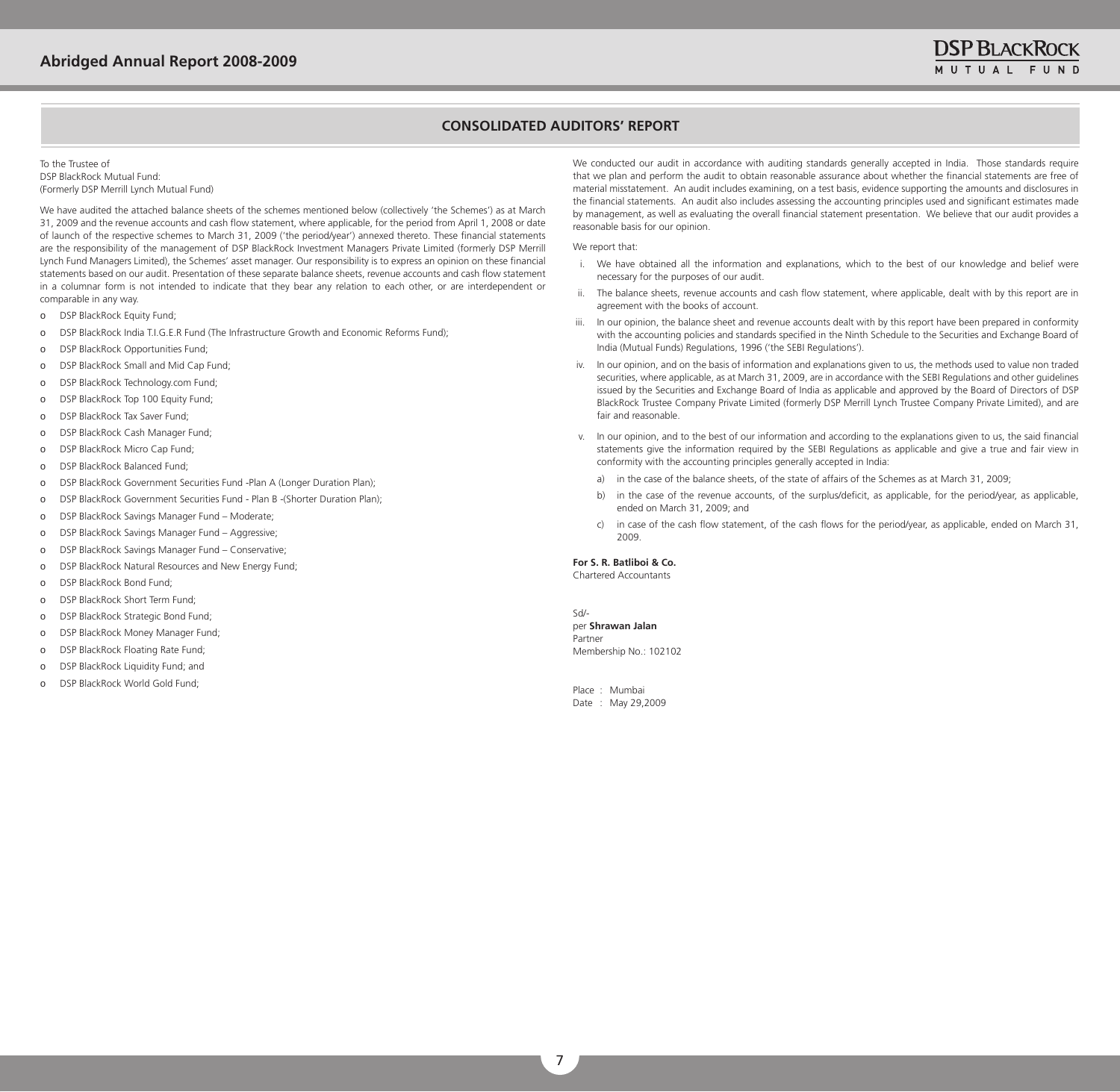## **ABRIDGED CONSOLIDATED AUDITORS' REPORT**

#### To the Trustee of **DSP BlackRock Mutual Fund:**

(Formerly DSP Merrill Lynch Mutual Fund)

we have examined the abridged balance sheets of the schemes mentioned below (collectively 'the Schemes') as at March 31, 2009, the abridged revenue accounts and the abridged cash flow statement, where applicable, (collectively 'abridged financial statements'), for the period from April 1, 2008 or date of launch of the respective schemes to March 31, 2009 ('the period/year'), together with the notes thereon, annexed thereto. These abridged financial statements have been prepared by DSP blackRock Investment Managers Private Limited (formerly DSP Merrill Lynch Fund Managers Limited), the Schemes' asset manager ('the AMC') pursuant to Regulation 56 (1) of Securities and Exchange board of India (Mutual Funds) Regulations, 1996 ('the SEbI Regulations'), as per the format prescribed by SEbI circular number SEbI/IMD/CIR No.8/132968/2008 dated July 24, 2008 and are based on the accounts of the Schemes for the period then ended prepared in accordance with the accounting policies and standards specified in the Ninth Schedule to the SEbI Regulations and covered by our report of even date to the Trustee of DSP blackRock Mutual Fund, which report is attached. These abridged financial statements are the responsibility of the AMC. Our responsibility is to express an opinion on these financial statements based on our audit. Presentation of these separate abridged balance sheets, abridged revenue accounts and cash flow statement in a columnar form is not intended to indicate that they bear any relation to each other, or are interdependent or comparable in any way.

- o DSP blackRock Equity Fund;
- o DSP blackRock India T.I.g.E.R Fund (The Infrastructure growth and Economic Reforms Fund);
- o DSP blackRock Opportunities Fund;
- o DSP blackRock Small and Mid Cap Fund;
- o DSP blackRock Technology.com Fund;
- o DSP blackRock Top 100 Equity Fund;
- o DSP blackRock Tax Saver Fund;
- o DSP blackRock Cash Manager Fund;
- o DSP blackRock Micro Cap Fund;
- o DSP blackRock balanced Fund;
- o DSP blackRock government Securities Fund -Plan A (Longer Duration Plan);
- o DSP BlackRock Government Securities Fund Plan B -(Shorter Duration Plan);
- o DSP blackRock Savings Manager Fund Moderate;
- o DSP blackRock Savings Manager Fund Aggressive;
- o DSP blackRock Savings Manager Fund Conservative;
- o DSP blackRock Natural Resources and New Energy Fund;
- o DSP blackRock bond Fund;
- o DSP blackRock Short Term Fund;
- o DSP BlackRock Strategic Bond Fund;
- o DSP blackRock Money Manager Fund;
- o DSP blackRock Floating Rate Fund;
- o DSP blackRock Liquidity Fund; and
- o DSP blackRock world gold Fund;

we conducted our audit in accordance with auditing standards generally accepted in India. Those standards require that we plan and perform the audit to obtain reasonable assurance about whether the financial statements are free of material misstatement. An audit includes examining, on a test basis, evidence supporting the amounts and disclosures in the financial statements. An audit also includes assessing the accounting principles used and significant estimates made by management, as well as evaluating the overall financial statement presentation. we believe that our audit provides a reasonable basis for our opinion.

We report that:

- i. we have obtained all the information and explanations, which to the best of our knowledge and belief were necessary for the purposes of our audit.
- ii. The abridged balance sheets, abridged revenue accounts and abridged cash flow statement, where applicable, dealt with by this report are in agreement with the books of account.
- iii. In our opinion, the abridged balance sheet and abridged revenue accounts dealt with by this report have been prepared in conformity with the accounting policies and standards specified in the Ninth Schedule to the SEbI Regulations and as per the format prescribed by SEbI circular number SEbI/IMD/CIR No.8/132968/2008 dated July 24, 2008.
- iv. In our opinion, and on the basis of information and explanations given to us, the methods used to value non traded securities, where applicable, as at March 31, 2009, are in accordance with the SEbI Regulations and other guidelines issued by the Securities and Exchange board of India as applicable and approved by the board of Directors of DSP blackRock Trustee Company Private Limited (formerly DSP Merrill Lynch Trustee Company Private Limited), and are fair and reasonable.
- v. In our opinion, and to the best of our information and according to the explanations given to us, the said financial statements give the information required by the SEbI Regulations as applicable and give a true and fair view in conformity with the accounting principles generally accepted in India:
- a) in the case of the abridged balance sheets, of the state of affairs of the Schemes as at March 31, 2009;
- b) in the case of the abridged revenue accounts, of the surplus/deficit, as applicable, for the period/year, as applicable, ended on March 31, 2009; and
- c) in case of the abridged cash flow statement, of the cash flows for the period/year, as applicable, ended on March 31, 2009.

#### **For S. R. Batliboi & Co.**

*Chartered Accountants*

#### *Sd/* per **Shrawan Jalan**

Partner Membership No.: 102102

Place : Mumbai Date : May 29, 2009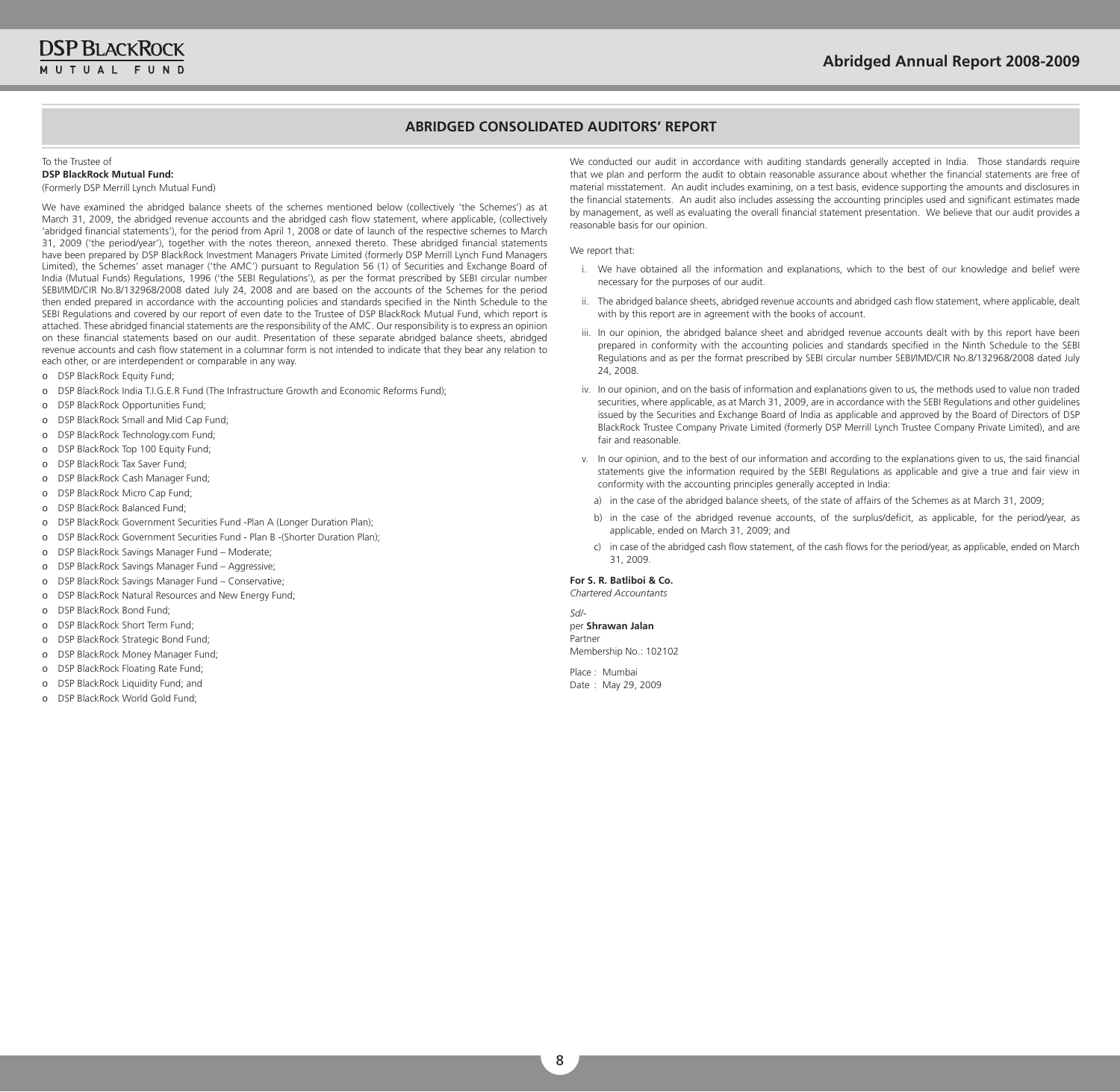Rupees in Lacs

|                |                                             | <b>DSP BLACKROCK BOND FUND</b><br>(DSPBRBF) |                   | <b>DSP BLACKROCK EQUITY FUND</b><br>(DSPBREF) |                   | DSP BLACKROCK LIQUIDITY FUND<br>(DSPBRLF) |                   | DSP BLACKROCK BALANCED FUND<br>(DSPBRBalF) |                   | <b>DSP BLACKROCK GOVERNMENT</b><br>SEC. FUND PLAN A (DSPBRGF -<br>PLAN A) |                   |
|----------------|---------------------------------------------|---------------------------------------------|-------------------|-----------------------------------------------|-------------------|-------------------------------------------|-------------------|--------------------------------------------|-------------------|---------------------------------------------------------------------------|-------------------|
|                |                                             | As at<br>31.03.09                           | As at<br>31.03.08 | As at<br>31.03.09                             | As at<br>31.03.08 | As at<br>31.03.09                         | As at<br>31.03.08 | As at<br>31.03.09                          | As at<br>31.03.08 | As at<br>31.03.09                                                         | As at<br>31.03.08 |
|                | <b>LIABILITIES</b>                          |                                             |                   |                                               |                   |                                           |                   |                                            |                   |                                                                           |                   |
| $\mathbf{1}$   | <b>Unit Capital</b>                         | 49,126.61                                   | 1,980.92          | 52,227.68                                     | 38,970.35         | 14,779.76                                 | 79,150.32         | 22,181.39                                  | 18,968.15         | 19,582.20                                                                 | 2,335.88          |
| 2              | <b>Reserves &amp; Surplus</b>               |                                             |                   |                                               |                   |                                           |                   |                                            |                   |                                                                           |                   |
| 2.1            | Unit Premium Reserves                       | (48, 147.17)                                | (49, 974.70)      | 43,946.32                                     | 43,774.57         | (11, 392.92)                              | (11, 493.35)      | 13,067.27                                  | 12,964.34         | (2,315.19)                                                                | (2,977.20)        |
| 2.2            | Unrealised Appreciation Reserve             | 85.21                                       | 23.35             | 108.11                                        | 9.44              | 25.40                                     | 6.62              | 28.13                                      | 2.24              |                                                                           |                   |
| 2.3            | Other Reserves                              | 92,134.06                                   | 51,822.76         | (9,461.61)                                    | 27,934.85         | 14,795.70                                 | 18,118.45         | 6,769.68                                   | 16,498.33         | 21,867.68                                                                 | 4,698.21          |
| 3              | <b>Current Liabilities &amp; Provisions</b> |                                             |                   |                                               |                   |                                           |                   |                                            |                   |                                                                           |                   |
| 3.1            | Other Current Liabilities & Provisions      | 202.19                                      | 57.99             | 2,404.59                                      | 4,723.64          | 120.67                                    | 253.15            | 3,346.68                                   | 1,752.28          | 230.51                                                                    | 18.13             |
|                | <b>TOTAL</b>                                | 93,400.90                                   | 3,910.32          | 89,225.09                                     | 115,412.85        | 18,328.61                                 | 86,035.19         | 45,393.15                                  | 50,185.34         | 39,365.20                                                                 | 4,075.02          |
|                | <b>ASSETS</b>                               |                                             |                   |                                               |                   |                                           |                   |                                            |                   |                                                                           |                   |
|                | <b>Investments</b>                          |                                             |                   |                                               |                   |                                           |                   |                                            |                   |                                                                           |                   |
| 1.1            | <b>Listed Securities</b>                    |                                             |                   |                                               |                   |                                           |                   |                                            |                   |                                                                           |                   |
| 1.1.1          | <b>Equity Shares</b>                        |                                             |                   | 73,818.93                                     | 91,293.47         |                                           |                   | 31,965.72                                  | 30,593.39         |                                                                           |                   |
| 1.1.2          | Preference Shares                           |                                             |                   | 37.42                                         | 119.98            |                                           |                   | 11.77                                      | 37.75             |                                                                           |                   |
| 1.1.3          | Debentures & Bonds                          | 17,893.96                                   | 1,248.99          |                                               |                   | 2,798.45                                  | 5,205.94          | 6,206.07                                   | 13,833.84         |                                                                           |                   |
| 1.2            | <b>Securities Awaited Listing</b>           |                                             |                   |                                               |                   |                                           |                   |                                            |                   |                                                                           |                   |
| 1.2.1          | <b>Equity Shares</b>                        |                                             |                   |                                               | 182.58            |                                           |                   |                                            | 59.66             |                                                                           |                   |
| 1.3            | <b>Unlisted Securities</b>                  |                                             |                   |                                               |                   |                                           |                   |                                            |                   |                                                                           |                   |
| 1.3.1          | <b>Equity Shares</b>                        |                                             |                   |                                               | 14.34             |                                           |                   |                                            | 6.14              |                                                                           |                   |
| 1.3.2          | Debentures & Bonds                          |                                             |                   |                                               |                   | 4,000.00                                  | 5,000.00          |                                            |                   |                                                                           |                   |
| 1.3.3          | Securitised Debt Securities                 | 91.34                                       | 112.23            |                                               |                   | 2,191.74                                  | 3,194.15          |                                            |                   |                                                                           |                   |
| 1.4            | Government Securities                       | 41,763.50                                   | 2,006.00          |                                               |                   |                                           |                   | 519.00                                     |                   | 29,632.42                                                                 | 2,507.50          |
| 1.5            | Treasury Bills                              | 12,397.55                                   |                   |                                               |                   |                                           |                   |                                            |                   |                                                                           |                   |
| 1.6            | Commercial Paper                            |                                             |                   |                                               |                   |                                           | 10,552.37         |                                            |                   |                                                                           |                   |
| 1.7            | Certificate of Deposits                     | 295.98                                      |                   |                                               |                   | 5,713.85                                  | 47,210.09         |                                            |                   |                                                                           |                   |
| 1.8            | <b>Bill Rediscounting</b>                   |                                             |                   |                                               |                   |                                           |                   |                                            |                   |                                                                           |                   |
| 1.9            | Units of Domestic Mutual Fund               |                                             |                   |                                               |                   |                                           |                   |                                            |                   |                                                                           |                   |
| 1.10           | Foreign Securities                          |                                             |                   |                                               |                   |                                           |                   |                                            |                   |                                                                           |                   |
|                | <b>Total Investments</b>                    | 72,442.33                                   | 3,367.22          | 73,856.35                                     | 91,610.37         | 14,704.04                                 | 71,162.55         | 38,702.56                                  | 44,530.78         | 29,632.42                                                                 | 2,507.50          |
| $\overline{2}$ | <b>Deposits</b>                             | 407.50                                      | 7.50              | 4,273.76                                      | 2,659.39          | 100.00                                    | 100.00            | 1,507.50                                   | 1,698.91          | 7.50                                                                      | 7.50              |
| $\overline{3}$ | <b>Other Current Assets</b>                 |                                             |                   |                                               |                   |                                           |                   |                                            |                   |                                                                           |                   |
| 3.1            | Cash & Bank Balance                         | 549.45                                      | 104.34            | 1,124.02                                      | 792.08            | 60.40                                     | 138.99            | 564.60                                     | 425.68            | 177.93                                                                    | 124.64            |
| 3.2            | CBLO/ Reverse Repo Lending                  | 18,810.67                                   | 374.82            | 5,298.81                                      | 13,793.50         | 3,109.14                                  | 14,068.37         | 2,255.22                                   | 1,334.37          | 8,980.53                                                                  | 1,389.35          |
| 3.3            | Others                                      | 1,190.95                                    | 56.44             | 4,672.15                                      | 6,557.51          | 355.03                                    | 565.28            | 2,363.27                                   | 2,195.60          | 566.82                                                                    | 46.03             |
| $\overline{4}$ | Deferred Revenue Expenditure                |                                             |                   |                                               |                   |                                           |                   |                                            |                   |                                                                           |                   |
|                | (to the extent not written off)             |                                             |                   |                                               |                   |                                           |                   |                                            |                   |                                                                           |                   |
|                | <b>TOTAL</b>                                | 93,400.90                                   | 3,910.32          | 89,225.09                                     | 115,412.85        | 18,328.61                                 | 86,035.19         | 45,393.15                                  | 50,185.34         | 39,365.20                                                                 | 4,075.02          |

The notes to accounts form an integral part of the accounts.

May 29, 2009

May 29, 2009

**For S. R. Batliboi & Co.** *Chartered Accountants* **For DSP BlackRock Trustee Company Private Limited For DSP BlackRock Investment Managers Private Limited** *Sd/- Sd/- Sd/- Sd/- Sd/- Sd/- Sd/-* Shrawan Jalan Shitin D. Desai S. S. Thakur Hemendra Kothari K. R. V. Subrahmanian *Partner Chairman Director Chairman Director President & Chief Investment Officer Fund Manager*  Membership no. 102102 *Sd/-* **Aditya Merchant** *Sd/-* **Anup Maheshwari** *Sd/- Fund Manager Fund Manager Fund Manager Fund Manager Fund Manager* Mumbai, Mumbai, Mumbai,

May 28, 2009

| -307-                                |                     | $5(1/-$             |
|--------------------------------------|---------------------|---------------------|
| Naganath Sundaresan                  |                     | <b>Dhawal Dalal</b> |
| President & Chief Investment Officer |                     | <b>Fund Manager</b> |
| Sd/-                                 | $Sd/-$              | Sd/-                |
| Apoorva Shah                         | Aniruddha Naha      | Aseem Gupta         |
| <b>Fund Manager</b>                  | <b>Fund Manager</b> | <b>Fund Manager</b> |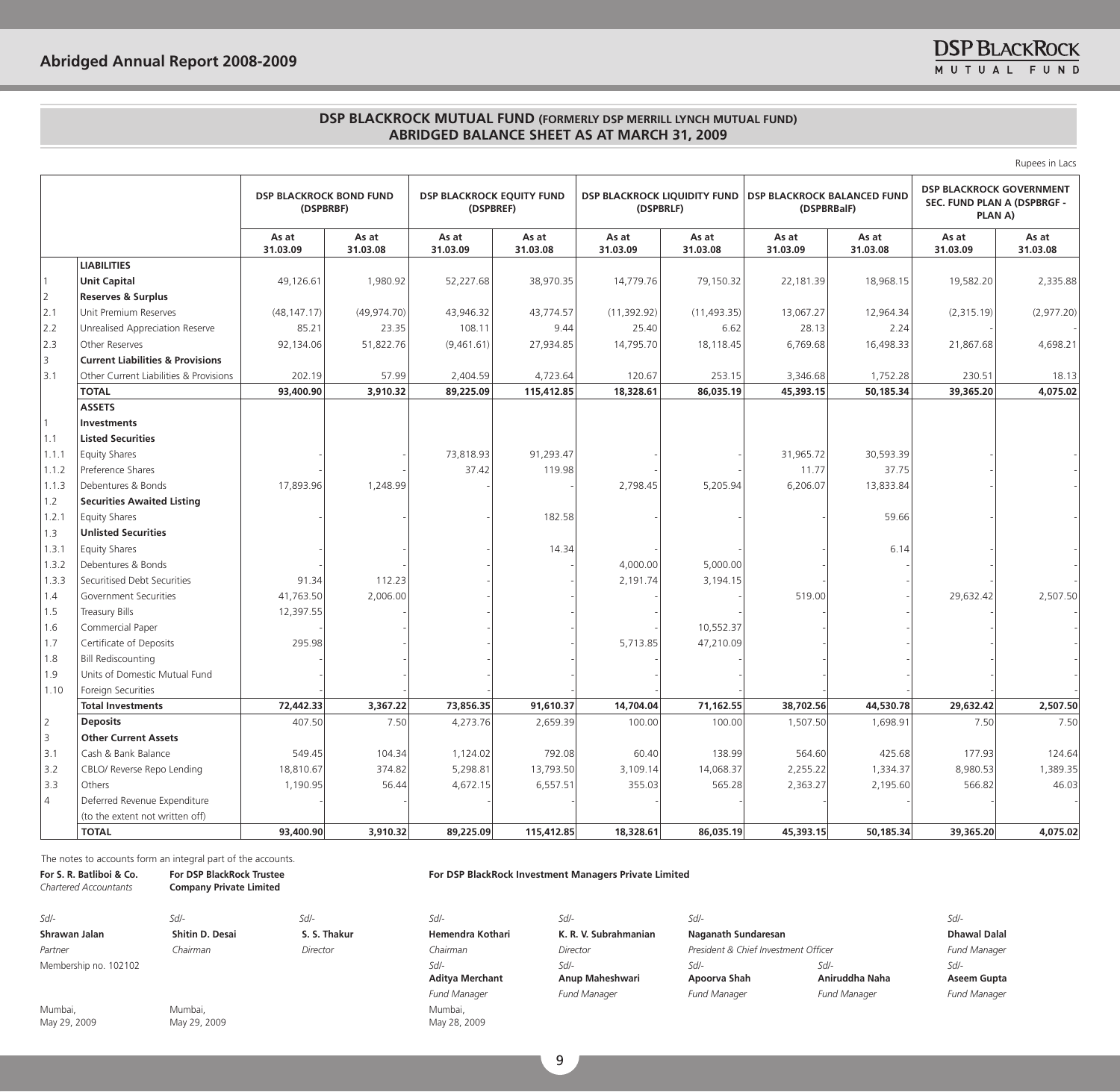Rupees in Lacs

|                |                                             | <b>DSP BLACKROCK</b><br><b>GOVERNMENT SEC. FUND</b><br><b>PLAN B (DSPBRGF -</b><br>PLAN <sub>B</sub> ) |                   | <b>DSP BLACKROCK</b><br><b>TECHNOLOGY.COM FUND</b><br>(DSPBRTF) |                   | <b>DSP BLACKROCK</b><br><b>OPPORTUNITIES FUND</b><br>(DSPBROF) |                   | <b>DSP BLACKROCK SHORT</b><br><b>TERM FUND (DSPBRSTF)</b> |                   | <b>DSP BLACKROCK TOP 100</b><br><b>EQUITY FUND (DSPBRTEF)</b> |                   | <b>DSP BLACKROCK SAVINGS</b><br><b>MANAGER FUND -</b><br><b>MODERATE (DSPBRSF -</b><br>Moderate) |                   |
|----------------|---------------------------------------------|--------------------------------------------------------------------------------------------------------|-------------------|-----------------------------------------------------------------|-------------------|----------------------------------------------------------------|-------------------|-----------------------------------------------------------|-------------------|---------------------------------------------------------------|-------------------|--------------------------------------------------------------------------------------------------|-------------------|
|                |                                             | As at<br>31.03.09                                                                                      | As at<br>31.03.08 | As at<br>31.03.09                                               | As at<br>31.03.08 | As at<br>31.03.09                                              | As at<br>31.03.08 | As at<br>31.03.09                                         | As at<br>31.03.08 | As at<br>31.03.09                                             | As at<br>31.03.08 | As at<br>31.03.09                                                                                | As at<br>31.03.08 |
|                | <b>LIABILITIES</b>                          |                                                                                                        |                   |                                                                 |                   |                                                                |                   |                                                           |                   |                                                               |                   |                                                                                                  |                   |
|                | <b>Unit Capital</b>                         | 981.25                                                                                                 | 461.64            | 4,545.74                                                        | 5,260.34          | 33,624.50                                                      | 40,372.90         | 3,232.82                                                  | 3,282.23          | 54,111.57                                                     | 26,365.42         | 4,437.64                                                                                         | 7,967.77          |
| <u> 2</u>      | <b>Reserves &amp; Surplus</b>               |                                                                                                        |                   |                                                                 |                   |                                                                |                   |                                                           |                   |                                                               |                   |                                                                                                  |                   |
| 2.1            | Unit Premium Reserves                       | (751.49)                                                                                               | (745.90)          | 6,739.03                                                        | 6,736.05          | 8,335.72                                                       | 9,384.21          | (2,074.70)                                                | (2,054.95)        | 34,676.78                                                     | 34,161.59         | (4,966.69)                                                                                       | (4,965.43)        |
| 2.2            | Unrealised Appreciation Reserve             |                                                                                                        |                   | 12.74                                                           |                   | 173.24                                                         | 23,053.98         |                                                           | 11.28             | 3,708.52                                                      | 33.96             | 5.39                                                                                             | 0.64              |
| 2.3            | Other Reserves                              | 1,161.87                                                                                               | 940.26            | (6,022.77)                                                      | (601.37)          | 25,325.11                                                      | 52,307.17         | 2,591.79                                                  | 2,709.57          | 16,484.59                                                     | 19,633.19         | 6,742.38                                                                                         | 7,774.10          |
| 3              | <b>Current Liabilities &amp; Provisions</b> |                                                                                                        |                   |                                                                 |                   |                                                                |                   |                                                           |                   |                                                               |                   |                                                                                                  |                   |
| 3.1            | Other Current Liabilities & Provisions      | 1.46                                                                                                   | 4.94              | 39.27                                                           | 892.01            | 541.60                                                         | 8,676.21          | 26.41                                                     | 14.84             | 10,139.05                                                     | 3,494.65          | 197.52                                                                                           | 133.15            |
|                | <b>TOTAL</b>                                | 1,393.09                                                                                               | 660.94            | 5,314.01                                                        | 12,287.03         | 68,000.17                                                      | 133,794.47        | 3,776.32                                                  | 3,962.97          | 119,120.51                                                    | 83,688.81         | 6,416.24                                                                                         | 10,910.23         |
|                | <b>ASSETS</b>                               |                                                                                                        |                   |                                                                 |                   |                                                                |                   |                                                           |                   |                                                               |                   |                                                                                                  |                   |
| $\overline{1}$ | <b>Investments</b>                          |                                                                                                        |                   |                                                                 |                   |                                                                |                   |                                                           |                   |                                                               |                   |                                                                                                  |                   |
| 1.1            | <b>Listed Securities</b>                    |                                                                                                        |                   |                                                                 |                   |                                                                |                   |                                                           |                   |                                                               |                   |                                                                                                  |                   |
| 1.1.1          | <b>Equity Shares</b>                        |                                                                                                        |                   | 4,158.25                                                        | 9,842.59          | 50,933.30                                                      | 115,223.68        |                                                           |                   | 78,352.02                                                     | 55,929.28         | 668.76                                                                                           | 1,104.12          |
| 1.1.2          | Preference Shares                           |                                                                                                        |                   |                                                                 |                   | 2.64                                                           | 8.47              |                                                           |                   | 34.01                                                         | 109.07            |                                                                                                  |                   |
| 1.1.3          | Debentures & Bonds                          |                                                                                                        |                   |                                                                 |                   |                                                                |                   |                                                           | 1,408.33          |                                                               | 100.00            | 4,308.74                                                                                         | 4,365.52          |
| 1.2            | <b>Securities Awaited Listing</b>           |                                                                                                        |                   |                                                                 |                   |                                                                |                   |                                                           |                   |                                                               |                   |                                                                                                  |                   |
| 1.2.1          | <b>Equity Shares</b>                        |                                                                                                        |                   |                                                                 |                   |                                                                | 1,227.55          |                                                           |                   |                                                               |                   |                                                                                                  |                   |
| 1.3            | <b>Unlisted Securities</b>                  |                                                                                                        |                   |                                                                 |                   |                                                                |                   |                                                           |                   |                                                               |                   |                                                                                                  |                   |
| 1.3.1          | <b>Equity Shares</b>                        |                                                                                                        |                   |                                                                 |                   |                                                                |                   |                                                           |                   |                                                               |                   |                                                                                                  |                   |
| 1.3.2          | Debentures & Bonds                          |                                                                                                        |                   |                                                                 |                   |                                                                |                   |                                                           |                   |                                                               |                   |                                                                                                  |                   |
| 1.3.3          | Securitised Debt Securities                 |                                                                                                        |                   |                                                                 |                   |                                                                |                   | 1,138.86                                                  | 2,142.41          |                                                               |                   |                                                                                                  |                   |
| 1.4            | Government Securities                       |                                                                                                        |                   |                                                                 |                   |                                                                |                   |                                                           |                   |                                                               |                   |                                                                                                  |                   |
| 1.5            | Treasury Bills                              | 996.99                                                                                                 |                   |                                                                 |                   |                                                                |                   |                                                           |                   |                                                               |                   |                                                                                                  |                   |
| 1.6            | Commercial Paper                            |                                                                                                        |                   |                                                                 |                   |                                                                |                   |                                                           |                   |                                                               |                   |                                                                                                  |                   |
| 1.7            | Certificate of Deposits                     |                                                                                                        |                   |                                                                 |                   |                                                                |                   |                                                           |                   |                                                               |                   |                                                                                                  | 4,607.32          |
| 1.8            | <b>Bill Rediscounting</b>                   |                                                                                                        |                   |                                                                 |                   |                                                                |                   |                                                           |                   |                                                               |                   |                                                                                                  |                   |
| 1.9            | Units of Domestic Mutual Fund               |                                                                                                        |                   |                                                                 |                   |                                                                |                   |                                                           |                   |                                                               |                   |                                                                                                  |                   |
| 1.10           | Foreign Securities                          |                                                                                                        |                   |                                                                 |                   |                                                                |                   |                                                           |                   |                                                               |                   |                                                                                                  |                   |
|                | <b>Total Investments</b>                    | 996.99                                                                                                 |                   | 4,158.25                                                        | 9,842.59          | 50,935.94                                                      | 116,459.70        | 1,138.86                                                  | 3,550.74          | 78,386.03                                                     | 56,138.35         | 4,977.50                                                                                         | 10,076.96         |
| 2              | <b>Deposits</b>                             | 7.50                                                                                                   | 7.50              | 790.21                                                          | 259.93            | 4,134.56                                                       | 2,276.18          | 7.50                                                      | 7.50              | 7,660.96                                                      | 2,163.03          | 528.19                                                                                           | 452.52            |
| l 3            | <b>Other Current Assets</b>                 |                                                                                                        |                   |                                                                 |                   |                                                                |                   |                                                           |                   |                                                               |                   |                                                                                                  |                   |
| 3.1            | Cash & Bank Balance                         | 27.42                                                                                                  | 13.44             | 166.10                                                          | 199.65            | 1,330.55                                                       | 1,001.46          | 176.14                                                    | 54.89             | 1,892.41                                                      | 1,524.17          | 117.77                                                                                           | 24.90             |
| 3.2            | CBLO/ Reverse Repo Lending                  | 359.90                                                                                                 | 639.70            | 99.98                                                           | 999.53            | 9,497.87                                                       | 12,629.16         | 2,429.68                                                  | 169.92            | 22,294.99                                                     | 16,992.18         | 405.43                                                                                           | 139.93            |
| 3.3            | Others                                      | 1.28                                                                                                   | 0.30              | 99.47                                                           | 985.33            | 2,101.25                                                       | 1,427.97          | 24.14                                                     | 179.92            | 8,886.12                                                      | 6,871.08          | 387.35                                                                                           | 215.92            |
| 14             | Deferred Revenue Expenditure                |                                                                                                        |                   |                                                                 |                   |                                                                |                   |                                                           |                   |                                                               |                   |                                                                                                  |                   |
|                | (to the extent not written off)             |                                                                                                        |                   |                                                                 |                   |                                                                |                   |                                                           |                   |                                                               |                   |                                                                                                  |                   |
|                | <b>TOTAL</b>                                | 1,393.09                                                                                               | 660.94            | 5,314.01                                                        | 12,287.03         | 68,000.17                                                      | 133,794.47        | 3,776.32                                                  | 3,962.97          | 119,120.51                                                    | 83,688.81         | 6,416.24                                                                                         | 10,910.23         |

The notes to accounts form an integral part of the accounts.

## **For DSP BlackRock Investment Managers Private Limited**

*Sd/- Sd/- Sd/- Sd/- Sd/- Sd/- Sd/-* Shrawan Jalan **Shitin D. Desai S. S. Thakur** Hemendra Kothari K. R. V. Subrahmanian Naganath Sundaresan Dhawal Dalal Dhawal Dalal *Partner Chairman Director Chairman Director President & Chief Investment Officer Fund Manager*  Membership no. 102102 *Sd/-*

Mumbai, May 29, 2009

**For S. R. Batliboi & Co.** *Chartered Accountants*

> Mumbai, May 29, 2009

**For DSP BlackRock Trustee Company Private Limited** 

> **Aditya Merchant** Mumbai, May 28, 2009

**Anup Maheshwari** *Sd/-* **Apoorva Shah**

*Sd/-* **Aniruddha Naha** *Sd/- Fund Manager Fund Manager Fund Manager Fund Manager Fund Manager*

| $Sd/-$              |
|---------------------|
| Dhawal Dalal        |
| Fund Manager        |
| $Sd/-$              |
| Aseem Gupta         |
| <b>Fund Manager</b> |

*Sd/-*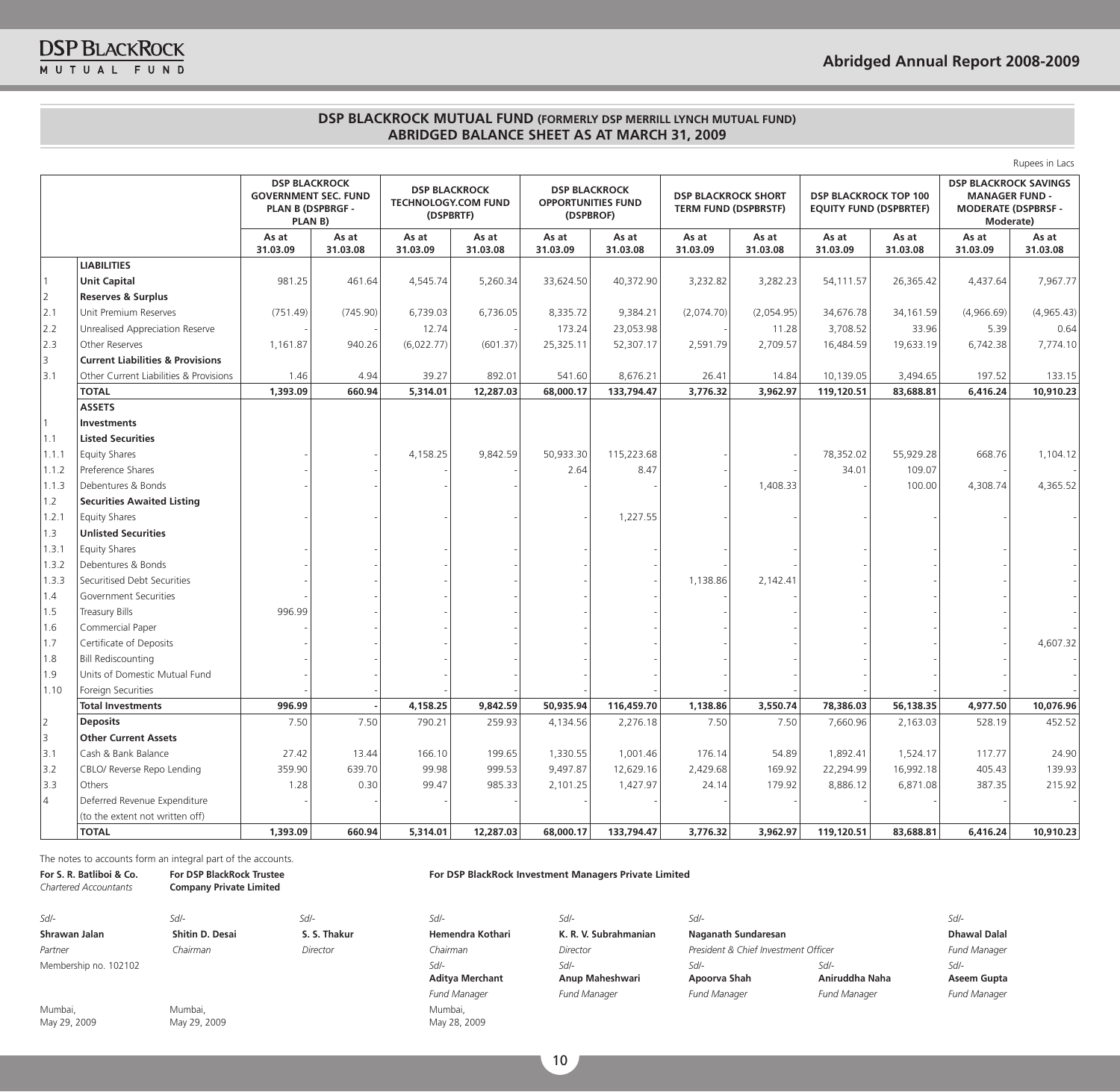|       |                                             |                                                              |                   |                                                                                              |                   |                                                                                                  |                   |                                                                                                                                   |                   |                                                              | Rupees in Lacs    |
|-------|---------------------------------------------|--------------------------------------------------------------|-------------------|----------------------------------------------------------------------------------------------|-------------------|--------------------------------------------------------------------------------------------------|-------------------|-----------------------------------------------------------------------------------------------------------------------------------|-------------------|--------------------------------------------------------------|-------------------|
|       |                                             | <b>DSP BLACKROCK FLOATING RATE</b><br><b>FUND (DSPBRFRF)</b> |                   | <b>DSP BLACKROCK SAVINGS</b><br><b>MANAGER FUND - AGGRESSIVE</b><br>(DSPBRSF-<br>Aggressive) |                   | <b>DSP BLACKROCK SAVINGS</b><br><b>MANAGER FUND - CONSERVATIVE</b><br>(DSPBRSF-<br>Conservative) |                   | DSP BLACKROCK INDIA T.I.G.E.R<br><b>FUND (THE INFRASTRUCTURE</b><br><b>GROWTH AND ECONOMIC</b><br><b>REFORMS FUND) (DSPBRITF)</b> |                   | <b>DSP BLACKROCK MONEY</b><br><b>MANAGER FUND (DSPBRMMF)</b> |                   |
|       |                                             | As at<br>31.03.09                                            | As at<br>31.03.08 | As at<br>31.03.09                                                                            | As at<br>31.03.08 | As at<br>31.03.09                                                                                | As at<br>31.03.08 | As at<br>31.03.09                                                                                                                 | As at<br>31.03.08 | As at<br>31.03.09                                            | As at<br>31.03.08 |
|       | <b>LIABILITIES</b>                          |                                                              |                   |                                                                                              |                   |                                                                                                  |                   |                                                                                                                                   |                   |                                                              |                   |
|       | <b>Unit Capital</b>                         | 22,320.06                                                    | 11,091.01         | 4,652.46                                                                                     | 10,355.99         | 222.64                                                                                           | 765.81            | 140,140.91                                                                                                                        | 148,045.94        | 138,572.41                                                   | 247,906.60        |
| 2     | <b>Reserves &amp; Surplus</b>               |                                                              |                   |                                                                                              |                   |                                                                                                  |                   |                                                                                                                                   |                   |                                                              |                   |
| 2.1   | Unit Premium Reserves                       | (6,803.32)                                                   | (6,804.57)        | 1,726.68                                                                                     | 1,758.62          | (115.23)                                                                                         | (114.95)          | 182,434.16                                                                                                                        | 182,508.33        | (1,611.89)                                                   | (108.00)          |
| 2.2   | Unrealised Appreciation Reserve             |                                                              | 4.66              | 8.01                                                                                         | 1.29              | 0.23                                                                                             | 0.07              | 949.71                                                                                                                            | 28.07             | 1,082.91                                                     | 70.97             |
| 2.3   | Other Reserves                              | 8,476.27                                                     | 8,174.99          | (407.31)                                                                                     | 1,125.79          | 154.34                                                                                           | 203.71            | (91, 376.34)                                                                                                                      | 52,511.73         | 6,444.45                                                     | 2,741.65          |
| 3     | <b>Current Liabilities &amp; Provisions</b> |                                                              |                   |                                                                                              |                   |                                                                                                  |                   |                                                                                                                                   |                   |                                                              |                   |
| 3.1   | Other Current Liabilities & Provisions      | 1,322.28                                                     | 92.94             | 246.56                                                                                       | 130.76            | 10.94                                                                                            | 8.33              | 1,285.27                                                                                                                          | 2,975.24          | 2,760.25                                                     | 3,178.28          |
|       | <b>TOTAL</b>                                | 25,315.29                                                    | 12,559.03         | 6,226.40                                                                                     | 13,372.45         | 272.92                                                                                           | 862.97            | 233,433.71                                                                                                                        | 386,069.31        | 147,248.13                                                   | 253,789.50        |
|       | <b>ASSETS</b>                               |                                                              |                   |                                                                                              |                   |                                                                                                  |                   |                                                                                                                                   |                   |                                                              |                   |
|       | Investments                                 |                                                              |                   |                                                                                              |                   |                                                                                                  |                   |                                                                                                                                   |                   |                                                              |                   |
| 1.1   | <b>Listed Securities</b>                    |                                                              |                   |                                                                                              |                   |                                                                                                  |                   |                                                                                                                                   |                   |                                                              |                   |
| 1.1.1 | <b>Equity Shares</b>                        |                                                              |                   | 974.39                                                                                       | 2,026.69          | 25.89                                                                                            | 52.49             | 151,375.95                                                                                                                        | 327,926.67        |                                                              |                   |
| 1.1.2 | Preference Shares                           |                                                              |                   |                                                                                              |                   |                                                                                                  |                   | 117.38                                                                                                                            | 376.38            |                                                              |                   |
| 1.1.3 | Debentures & Bonds                          | 15,562.46                                                    | 8,919.82          | 3,429.60                                                                                     | 5,261.07          | 103.29                                                                                           | 305.82            | 1,075.85                                                                                                                          | 45.30             | 56,709.95                                                    | 56,551.18         |
| 1.2   | <b>Securities Awaited Listing</b>           |                                                              |                   |                                                                                              |                   |                                                                                                  |                   |                                                                                                                                   |                   |                                                              |                   |
| 1.2.1 | <b>Equity Shares</b>                        |                                                              |                   |                                                                                              |                   |                                                                                                  |                   |                                                                                                                                   | 4,098.22          |                                                              |                   |
| 1.3   | <b>Unlisted Securities</b>                  |                                                              |                   |                                                                                              |                   |                                                                                                  |                   |                                                                                                                                   |                   |                                                              |                   |
| 1.3.1 | <b>Equity Shares</b>                        |                                                              |                   |                                                                                              |                   |                                                                                                  |                   |                                                                                                                                   |                   |                                                              |                   |
| 1.3.2 | Debentures & Bonds                          |                                                              |                   |                                                                                              | 1,000.00          |                                                                                                  |                   |                                                                                                                                   |                   | 14,985.43                                                    | 42,948.37         |
| 1.3.3 | Securitised Debt Securities                 |                                                              | 724.55            |                                                                                              |                   |                                                                                                  |                   |                                                                                                                                   |                   | 15,073.29                                                    | 20,768.49         |
| 1.4   | Government Securities                       |                                                              |                   |                                                                                              |                   |                                                                                                  |                   |                                                                                                                                   |                   |                                                              |                   |
| 1.5   | <b>Treasury Bills</b>                       | 4,989.90                                                     |                   |                                                                                              |                   |                                                                                                  |                   |                                                                                                                                   |                   | 16,407.09                                                    |                   |
| 1.6   | Commercial Paper                            |                                                              |                   |                                                                                              |                   |                                                                                                  |                   |                                                                                                                                   |                   |                                                              | 17,335.90         |
| 1.7   | Certificate of Deposits                     | 1,722.41                                                     | 2,421.24          |                                                                                              | 2,641.79          |                                                                                                  |                   |                                                                                                                                   |                   | 6,250.25                                                     | 66,038.59         |
| 1.8   | <b>Bill Rediscounting</b>                   |                                                              |                   |                                                                                              |                   |                                                                                                  |                   |                                                                                                                                   |                   |                                                              | 32,358.25         |
| 1.9   | Units of Domestic Mutual Fund               |                                                              |                   |                                                                                              |                   |                                                                                                  |                   |                                                                                                                                   |                   |                                                              |                   |
| 1.10  | Foreign Securities                          |                                                              |                   |                                                                                              |                   |                                                                                                  |                   |                                                                                                                                   |                   |                                                              |                   |
|       | <b>Total Investments</b>                    | 22,274.77                                                    | 12,065.61         | 4,403.99                                                                                     | 10,929.55         | 129.18                                                                                           | 358.31            | 152,569.18                                                                                                                        | 332,446.57        | 109,426.01                                                   | 236,000.78        |
| 2     | <b>Deposits</b>                             | 7.50                                                         | 7.50              | 714.82                                                                                       | 1,257.28          | 38.82                                                                                            | 288.31            | 10,744.50                                                                                                                         | 3,222.67          | 120.00                                                       | 120.00            |
| 3     | <b>Other Current Assets</b>                 |                                                              |                   |                                                                                              |                   |                                                                                                  |                   |                                                                                                                                   |                   |                                                              |                   |
| 3.1   | Cash & Bank Balance                         | 314.35                                                       | 54.11             | 76.11                                                                                        | 55.43             | 63.08                                                                                            | 30.40             | 1,236.95                                                                                                                          | 3,203.21          | 3,297.96                                                     | 4,719.05          |
| 3.2   | CBLO/ Reverse Repo Lending                  | 1,734.79                                                     | 309.85            | 514.59                                                                                       | 724.66            | 30.21                                                                                            | 174.92            | 58,099.23                                                                                                                         | 38,384.45         | 30,847.05                                                    | 8,471.01          |
| 3.3   | Others                                      | 983.88                                                       | 121.96            | 516.89                                                                                       | 405.53            | 11.63                                                                                            | 11.03             | 10,783.85                                                                                                                         | 8,812.41          | 3,557.11                                                     | 4,478.66          |
| 4     | Deferred Revenue Expenditure                |                                                              |                   |                                                                                              |                   |                                                                                                  |                   |                                                                                                                                   |                   |                                                              |                   |
|       | (to the extent not written off)             |                                                              |                   |                                                                                              |                   |                                                                                                  |                   |                                                                                                                                   |                   |                                                              |                   |
|       | <b>TOTAL</b>                                | 25,315.29                                                    | 12,559.03         | 6,226.40                                                                                     | 13,372.45         | 272.92                                                                                           | 862.97            | 233,433.71                                                                                                                        | 386,069.31        | 147,248.13                                                   | 253,789.50        |

The notes to accounts form an integral part of the accounts.

**For S. R. Batliboi & Co.**

*Chartered Accountants* **For DSP BlackRock Trustee Company Private Limited** 

## *Sd/- Sd/- Sd/- Sd/- Sd/- Sd/- Sd/-* Shrawan Jalan **Shitin D. Desai S. S. Thakur** Hemendra Kothari K. R. V. Subrahmanian Naganath Sundaresan Dhawal Dalal Dhawal Dalal *Partner Chairman Director Chairman Director President & Chief Investment Officer Fund Manager*  Membership no. 102102 *Sd/-*

Mumbai, May 29, 2009 Mumbai, May 29, 2009 **For DSP BlackRock Investment Managers Private Limited**

**Aditya Merchant** Mumbai,

May 28, 2009

*Sd/-*

**Anup Maheshwari** *Fund Manager Fund Manager Fund Manager Fund Manager Fund Manager*

*Sd/-* **Apoorva Shah** *Sd/-* **Aniruddha Naha** *Sd/-* **Aseem Gupta**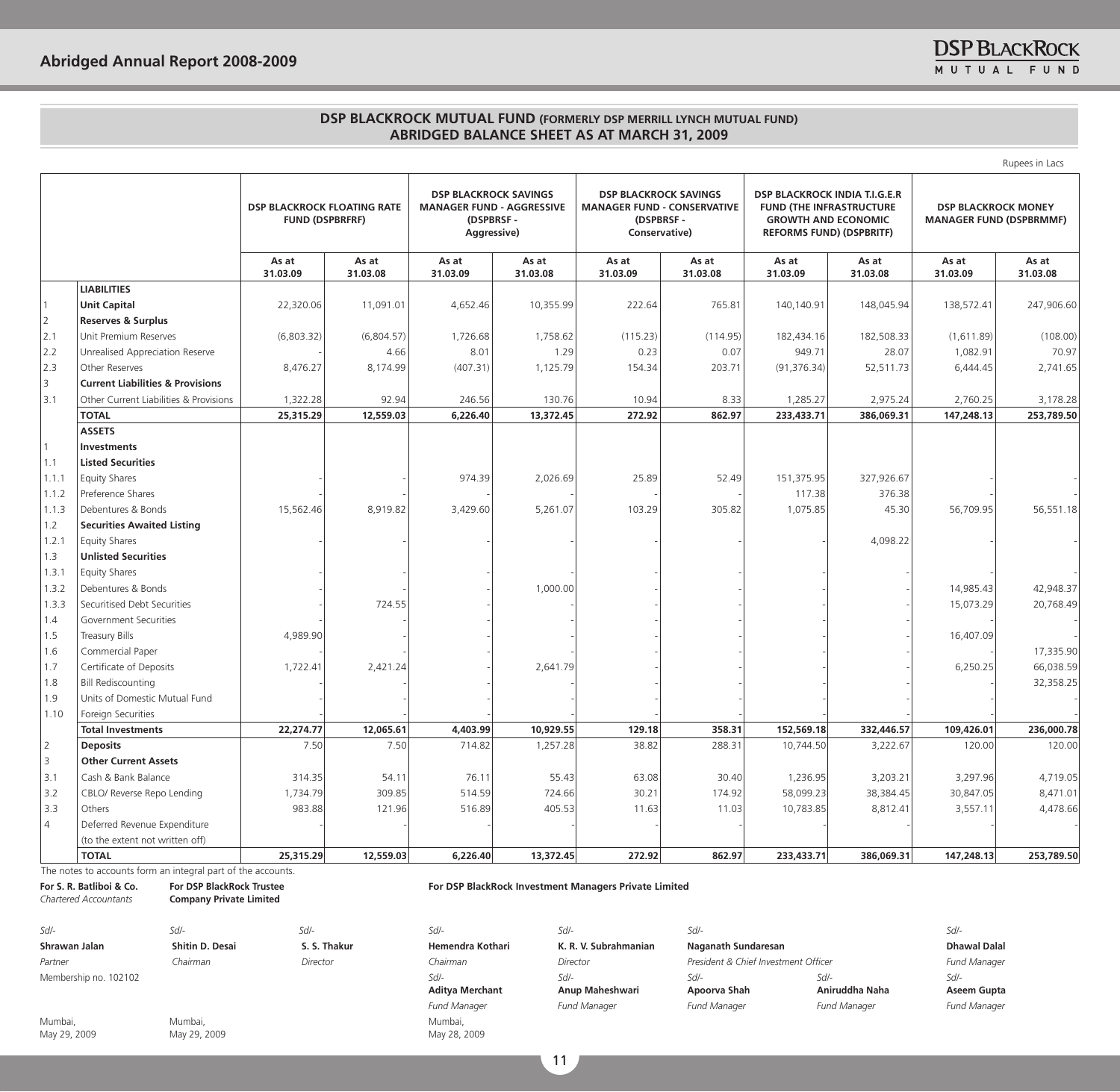|                |                                             |                                                              |                   |                                                          |                   |                   |                                                    |                   |                                                             |                                                                | Rupees in Lacs    |                                                          |                   |                                                                                                       |
|----------------|---------------------------------------------|--------------------------------------------------------------|-------------------|----------------------------------------------------------|-------------------|-------------------|----------------------------------------------------|-------------------|-------------------------------------------------------------|----------------------------------------------------------------|-------------------|----------------------------------------------------------|-------------------|-------------------------------------------------------------------------------------------------------|
|                |                                             | <b>DSP BLACKROCK SMALL</b><br>AND MID CAP FUND<br>(DSPBRSMF) |                   | <b>DSP BLACKROCK TAX</b><br><b>SAVER FUND (DSPBRTSF)</b> |                   | (DSPBRSBF)        | <b>DSP BLACKROCK</b><br><b>STRATEGIC BOND FUND</b> |                   | <b>DSP BLACKROCK</b><br><b>WORLD GOLD FUND</b><br>(DSPBWGF) | <b>DSP BLACKROCK CASH</b><br><b>MANAGER FUND</b><br>(DSPBRCMF) |                   | <b>DSP BLACKROCK MICRO</b><br><b>CAP FUND (DSPBRMCF)</b> |                   | <b>DSP BLACKROCK</b><br><b>NATURAL RESOURCES</b><br><b>AND NEW ENERGY</b><br><b>FUND (DSPBRNRNEF)</b> |
|                |                                             | As at<br>31.03.09                                            | As at<br>31.03.08 | As at<br>31.03.09                                        | As at<br>31.03.08 | As at<br>31.03.09 | As at<br>31.03.08                                  | As at<br>31.03.09 | As at<br>31.03.08                                           | As at<br>31.03.09                                              | As at<br>31.03.08 | As at<br>31.03.09                                        | As at<br>31.03.08 | As at<br>31.03.09                                                                                     |
|                | <b>LIABILITIES</b>                          |                                                              |                   |                                                          |                   |                   |                                                    |                   |                                                             |                                                                |                   |                                                          |                   |                                                                                                       |
|                | <b>Unit Capital</b>                         | 64,809.80                                                    | 86,313.10         | 54,312.23                                                | 39,323.21         | 97,132.92         | 44,103.71                                          | 146, 165.58       | 113,253.86                                                  | 30,952.96                                                      | 53,118.46         | 26,612.40                                                | 30,807.14         | 25,846.95                                                                                             |
| 2              | <b>Reserves &amp; Surplus</b>               |                                                              |                   |                                                          |                   |                   |                                                    |                   |                                                             |                                                                |                   |                                                          |                   |                                                                                                       |
| 2.1            | Unit Premium Reserves                       | (8,445.65)                                                   | (8,401.32)        | 2,784.05                                                 | 2,767.02          | (33.60)           | (42.55)                                            | 28,789.15         | 22,288.57                                                   | 119.33                                                         | 74.51             | 1,523.47                                                 | (98.51)           | 40.63                                                                                                 |
| 2.2            | Unrealised Appreciation Reserve             | 12.98                                                        | 34.25             |                                                          |                   | 8.06              |                                                    | 44,894.61         | 25,058.79                                                   | 30.08                                                          | 0.99              | 28.44                                                    |                   | 332.06                                                                                                |
| 2.3            | Other Reserves                              | (14,970.58)                                                  | 16,671.61         | (19, 266.18)                                             | 2,052.48          | 992.09            | 846.66                                             | (40, 408.60)      | (232.11)                                                    | 783.71                                                         | 365.55            | (15, 542.02)                                             | 1,146.21          | (7,998.64)                                                                                            |
| $\overline{3}$ | <b>Current Liabilities &amp; Provisions</b> |                                                              |                   |                                                          |                   |                   |                                                    |                   |                                                             |                                                                |                   |                                                          |                   |                                                                                                       |
| 3.1            | Other Current Liabilities & Provisions      | 860.85                                                       | 2,487.18          | 96.84                                                    | 301.22            | 4.704.84          | 1,086.78                                           | 5,060.36          | 2,433.99                                                    | 330.58                                                         | 61.43             | 187.11                                                   | 427.53            | 824.28                                                                                                |
|                | <b>TOTAL</b>                                | 42,267.40                                                    | 97,104.82         | 37,926.94                                                | 44,443.93         | 102,804.31        | 45,994.60                                          | 184,501.10        | 162,803.10                                                  | 32,216.66                                                      | 53,620.94         | 12,809.40                                                | 32,282.37         | 19,045.28                                                                                             |
|                | <b>ASSETS</b>                               |                                                              |                   |                                                          |                   |                   |                                                    |                   |                                                             |                                                                |                   |                                                          |                   |                                                                                                       |
|                | <b>Investments</b>                          |                                                              |                   |                                                          |                   |                   |                                                    |                   |                                                             |                                                                |                   |                                                          |                   |                                                                                                       |
| 1.1            | <b>Listed Securities</b>                    |                                                              |                   |                                                          |                   |                   |                                                    |                   |                                                             |                                                                |                   |                                                          |                   |                                                                                                       |
| 1.1.1          | <b>Equity Shares</b>                        | 36,537.59                                                    | 82,046.17         | 30,470.68                                                | 34,278.02         |                   |                                                    |                   |                                                             |                                                                |                   | 9,328.56                                                 | 26,706.13         | 14,787.06                                                                                             |
| 1.1.2          | Preference Shares                           |                                                              |                   |                                                          |                   |                   |                                                    |                   |                                                             |                                                                |                   |                                                          |                   |                                                                                                       |
| 1.1.3          | Debentures & Bonds                          |                                                              | 1,500.00          |                                                          |                   | 15,697.66         | 42,434.26                                          |                   |                                                             | 13,895.86                                                      | 18,600.00         |                                                          |                   |                                                                                                       |
| 1.2            | <b>Securities Awaited Listing</b>           |                                                              |                   |                                                          |                   |                   |                                                    |                   |                                                             |                                                                |                   |                                                          |                   |                                                                                                       |
| 1.2.1          | <b>Equity Shares</b>                        |                                                              | 782.45            |                                                          | 228.37            |                   |                                                    |                   |                                                             |                                                                |                   |                                                          | 903.13            |                                                                                                       |
| 1.3            | <b>Unlisted Securities</b>                  |                                                              |                   |                                                          |                   |                   |                                                    |                   |                                                             |                                                                |                   |                                                          |                   |                                                                                                       |
| 1.3.1          | <b>Equity Shares</b>                        |                                                              |                   |                                                          |                   |                   |                                                    |                   |                                                             |                                                                |                   |                                                          |                   |                                                                                                       |
| 1.3.2          | Debentures & Bonds                          |                                                              |                   |                                                          |                   |                   |                                                    |                   |                                                             | 1,500.00                                                       | 5,999.08          |                                                          |                   |                                                                                                       |
| 1.3.3          | Securitised Debt Securities                 |                                                              |                   |                                                          |                   |                   |                                                    |                   |                                                             | 2,864.36                                                       |                   |                                                          |                   |                                                                                                       |
| 1.4            | Government Securities                       |                                                              |                   |                                                          |                   |                   | 391.84                                             |                   |                                                             |                                                                |                   |                                                          |                   |                                                                                                       |
| 1.5            | Treasury Bills                              |                                                              |                   |                                                          |                   | 2,980.34          |                                                    |                   |                                                             |                                                                |                   |                                                          |                   |                                                                                                       |
| 1.6            | Commercial Paper                            |                                                              |                   |                                                          |                   | 4,940.36          |                                                    |                   |                                                             |                                                                |                   |                                                          |                   |                                                                                                       |
| 1.7            | Certificate of Deposits                     |                                                              |                   |                                                          |                   | 65,532.07         |                                                    |                   |                                                             | 12,468.04                                                      | 20,994.24         |                                                          |                   |                                                                                                       |
| 1.8            | <b>Bill Rediscounting</b>                   |                                                              |                   |                                                          |                   |                   |                                                    |                   |                                                             |                                                                |                   |                                                          |                   |                                                                                                       |
| 1.9            | Units of Domestic Mutual Fund               |                                                              |                   |                                                          |                   |                   |                                                    | 4,384.28          | 2,726.20                                                    |                                                                |                   |                                                          |                   |                                                                                                       |
| 1.10           | Foreign Securities                          |                                                              |                   |                                                          |                   |                   |                                                    | 179,607.01        | 156,234.16                                                  |                                                                |                   |                                                          |                   | 756.46                                                                                                |
|                | <b>Total Investments</b>                    | 36,537.59                                                    | 84,328.62         | 30,470.68                                                | 34,506.39         | 89,150.43         | 42,826.10                                          | 183,991.29        | 158,960.36                                                  | 30,728.26                                                      | 45,593.32         | 9,328.56                                                 | 27,609.26         | 15,543.52                                                                                             |
| 2              | <b>Deposits</b>                             | 1,561.67                                                     | 865.40            | 7.50                                                     | 1,001.20          | 8.50              | 8.50                                               |                   |                                                             | 45.00                                                          | 45.00             | 584.30                                                   | 766.56            | 1,005.61                                                                                              |
| 3              | <b>Other Current Assets</b>                 |                                                              |                   |                                                          |                   |                   |                                                    |                   |                                                             |                                                                |                   |                                                          |                   |                                                                                                       |
| 3.1            | Cash & Bank Balance                         | 157.49                                                       | 167.09            | 769.99                                                   | 4,795.52          | 79.98             | 21.80                                              | 244.65            | 1,583.43                                                    | 179.14                                                         | 47.11             | 57.38                                                    | 41.11             | 181.07                                                                                                |
| 3.2            | CBLO/ Reverse Repo Lending                  | 2,199.51                                                     | 7,697.05          | 5,998.65                                                 | 4,098.48          | 12,001.44         | 1,649.22                                           | 99.98             | 2,099.31                                                    | 669.81                                                         | 6,971.61          | 1,599.64                                                 | 2,299.19          | 1,349.70                                                                                              |
| 3.3            | Others                                      | 1,811.14                                                     | 4,046.66          | 680.12                                                   | 42.34             | 1,563.96          | 1,488.98                                           | 165.18            | 160.00                                                      | 594.45                                                         | 963.90            | 760.35                                                   | 549.40            | 965.38                                                                                                |
| $\overline{4}$ | Deferred Revenue Expenditure                |                                                              |                   |                                                          |                   |                   |                                                    |                   |                                                             |                                                                |                   | 479.17                                                   | 1,016.85          |                                                                                                       |
|                | (to the extent not written off)             |                                                              |                   |                                                          |                   |                   |                                                    |                   |                                                             |                                                                |                   |                                                          |                   |                                                                                                       |
|                | <b>TOTAL</b>                                | 42,267.40                                                    | 97.104.82         | 37,926.94                                                | 44,443.93         | 102,804.31        | 45,994.60                                          | 184,501.10        | 162,803.10                                                  | 32,216,66                                                      | 53,620.94         | 12,809.40                                                | 32,282.37         | 19,045.28                                                                                             |

The notes to accounts form an integral part of the accounts.

**For S. R. Batliboi & Co.**

*Chartered Accountants* **For DSP BlackRock Trustee Company Private Limited** 

*Sd/- Sd/- Sd/- Sd/- Sd/- Sd/- Sd/-* Shrawan Jalan **Shitin D. Desai S. S. Thakur** Hemendra Kothari K. R. V. Subrahmanian Naganath Sundaresan Dhawal Dalal Dhawal Dalal *Partner Chairman Director Chairman Director President & Chief Investment Officer Fund Manager*  Membership no. 102102 *Sd/-*

Mumbai, May 29, 2009 Mumbai, May 29, 2009 **For DSP BlackRock Investment Managers Private Limited**

**Aditya Merchant** Mumbai,

May 28, 2009

*Sd/-* **Anup Maheshwari**

*Sd/-* **Apoorva Shah** *Fund Manager Fund Manager Fund Manager Fund Manager Fund Manager*

*Sd/-* **Aniruddha Naha** *Sd/-* **Aseem Gupta**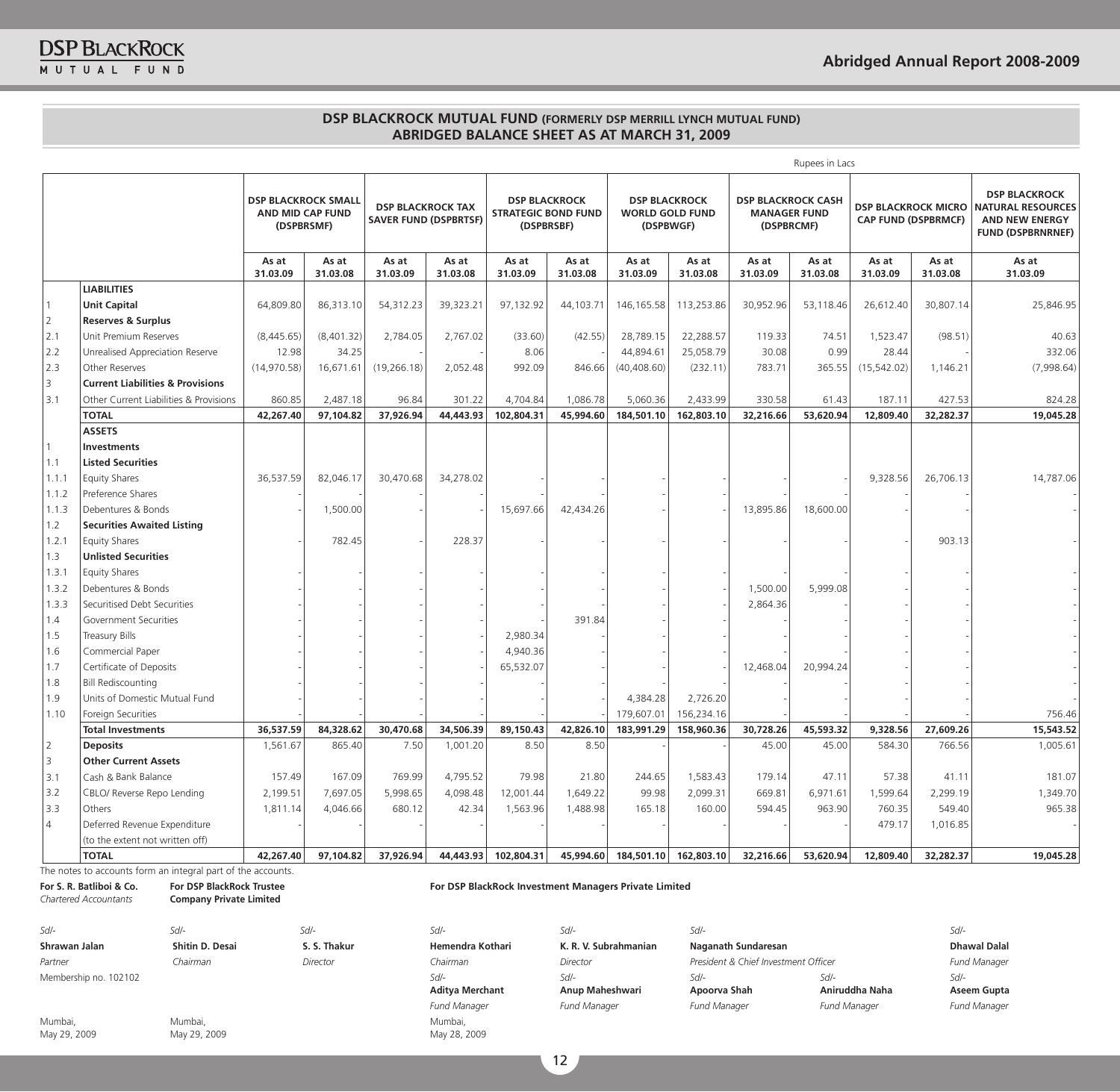|                |                                                                        | <b>DSP BLACKROCK BOND FUND (DSPBRBF)</b> |                        | <b>DSP BLACKROCK EQUITY FUND (DSPBREF)</b> |                        | <b>DSP BLACKROCK LIQUIDITY FUND (DSPBRLF)</b> |                        |
|----------------|------------------------------------------------------------------------|------------------------------------------|------------------------|--------------------------------------------|------------------------|-----------------------------------------------|------------------------|
|                |                                                                        | <b>Year ended</b><br>31.03.09            | Year ended<br>31.03.08 | Year ended<br>31.03.09                     | Year ended<br>31.03.08 | Year ended<br>31.03.09                        | Year ended<br>31.03.08 |
|                | <b>INCOME</b>                                                          |                                          |                        |                                            |                        |                                               |                        |
| 1.1            | Dividend                                                               |                                          |                        | 1,474.08                                   | 828.90                 |                                               |                        |
| 1.2            | Interest                                                               | 2,060.87                                 | 315.46                 | 942.28                                     | 383.98                 | 3,770.00                                      | 7,618.38               |
| 1.3            | Realised Gain / (Loss) on Foreign Exchange Transactions                |                                          |                        |                                            |                        |                                               |                        |
|                | 1.4 Realised Gains / (Losses) on Interscheme sale of investments       | 9.63                                     | (21.26)                | (104.24)                                   | (2.54)                 | 0.66                                          | (84.54)                |
| 1.5            | Realised Gains / (Losses) on External sale / redemption of investments | 2,251.19                                 | 42.16                  | (39, 676.49)                               | 32,515.37              | (33.14)                                       | 238.75                 |
| 1.6            | Realised Gains / (Loss) on Derivative Transactions                     |                                          |                        | (1,056.67)                                 | (600.10)               |                                               |                        |
|                | 1.7 Other Income                                                       |                                          |                        |                                            |                        |                                               |                        |
|                | (A)                                                                    | 4,321.69                                 | 336.36                 | (38, 421.04)                               | 33,125.61              | 3,737.52                                      | 7,772.59               |
| $\overline{2}$ | <b>EXPENSES</b>                                                        |                                          |                        |                                            |                        |                                               |                        |
| 2.1            | Management fees                                                        | 301.54                                   | 54.22                  | 1,054.35                                   | 1,056.22               | 52.23                                         | 235.40                 |
| 2.2            | Service tax on Management fees                                         | 35.34                                    | 6.70                   | 128.60                                     | 130.48                 | 6.36                                          | 29.07                  |
| 2.3            | Transfer agents fees and expenses                                      | 24.59                                    | 4.85                   | 120.62                                     | 128.71                 | 25.03                                         | 53.56                  |
| 2.4            | Custodian fees                                                         | 2.40                                     | 0.49                   | 30.48                                      | 42.23                  | 8.04                                          | 19.14                  |
| 2.5            | Trusteeship fees                                                       | 0.87                                     | 0.12                   | 2.55                                       | 2.53                   | 0.83                                          | 3.41                   |
| 2.6            | Commission to Agents                                                   | 188.10                                   | 24.61                  | 706.50                                     | 702.40                 | 47.42                                         | 70.01                  |
| 2.7            | Marketing & Distribution expenses                                      |                                          |                        |                                            |                        |                                               |                        |
| 2.8            | Audit fees                                                             | 1.80                                     | 0.22                   | 6.65                                       | 4.36                   | 1.74                                          | 2.59                   |
| 2.9            | Other operating expenses                                               | 13.76                                    | 1.93                   | 42.02                                      | 35.00                  | 13.09                                         | 21.17                  |
|                | 3.0 NFO Amortisation Expenses                                          |                                          |                        |                                            |                        |                                               |                        |
|                | (B)                                                                    | 568.40                                   | 93.14                  | 2,091.77                                   | 2,101.93               | 154.74                                        | 434.35                 |
|                | NET REALISED GAINS / (LOSSES) FOR THE YEAR / PERIOD (A - B = C)        | 3,753.29                                 | 243.22                 | (40, 512.81)                               | 31,023.68              | 3,582.78                                      | 7,338.24               |
|                | Change in Unrealised Depreciation in value of investments<br>(D)       | (2,057.54)                               | (54.05)                | 327.24                                     | (7, 188.38)            | 0.76                                          | (0.36)                 |
|                | NET GAINS / (LOSSES) FOR THE YEAR / PERIOD<br>$(E = (C - D))$          | 1,695.75                                 | 189.17                 | (40, 185.57)                               | 23,835.30              | 3,583.54                                      | 7,337.88               |
| 6              | Change in unrealised appreciation in the value of investments (F)      |                                          | 20.90                  | 98.66                                      | (3, 419.17)            | 18.78                                         | 4.48                   |
|                | NET SURPLUS / (DEFICIT) FOR THE YEAR / PERIOD<br>$(E + F = G)$         | 1,695.75                                 | 210.07                 | (40,086.91)                                | 20,416.13              | 3,602.32                                      | 7,342.36               |
| 7.1            | Add: Opening balance transfer from Unrealised Appreciation Reserve     |                                          | 2.45                   | 9.44                                       | 3,428.61               | 2.45                                          | 2.14                   |
| 7.2            | Less: Balance transfer to Unrealised Appreciation Reserve              |                                          | (23.35)                | (108.10)                                   | (9.44)                 | (21.23)                                       | (6.62)                 |
|                | 7.3 Add / (Less): Equalisation                                         | 39,125.64                                | (21.90)                | 2,789.15                                   | 11,415.85              | (5,225.31)                                    | (989.03)               |
| 8              | Total                                                                  | 40,821.39                                | 167.27                 | (37, 396.42)                               | 35,251.15              | (1,641.77)                                    | 6,348.85               |
| Ι9             | <b>Dividend Appropriation</b>                                          |                                          |                        |                                            |                        |                                               |                        |
| 9.1            | Income Distributed during the year / period                            | 435.33                                   | 38.38                  | 0.01                                       | 13,743.43              | 1,309.95                                      | 3,266.22               |
| 9.2            | Tax on income distributed during the year / period                     | 74.76                                    | 7.29                   |                                            |                        | 371.02                                        | 925.17                 |
|                | 10  Retained Surplus / (Deficit) carried forward to Balance Sheet      | 40,311.30                                | 121.60                 | (37, 396.43)                               | 21,507.72              | (3,322.74)                                    | 2,157.46               |

The notes to accounts form an integral part of the accounts.

| For S. R. Batliboi & Co.<br>Chartered Accountants | <b>For DSP BlackRock Trustee</b><br><b>Company Private Limited</b> |              |                                                       | For DSP BlackRock Investment Managers Private Limited |                                             |                                                  |                                               |  |  |  |  |  |
|---------------------------------------------------|--------------------------------------------------------------------|--------------|-------------------------------------------------------|-------------------------------------------------------|---------------------------------------------|--------------------------------------------------|-----------------------------------------------|--|--|--|--|--|
| Sd/-                                              | $S$ d/-                                                            | $S$ d/-      | $Sd$ -                                                | Sd/-                                                  | Sd/-                                        |                                                  | Sd/-                                          |  |  |  |  |  |
| Shrawan Jalan                                     | Shitin D. Desai                                                    | S. S. Thakur | Hemendra Kothari                                      | K. R. V. Subrahmanian                                 | Naganath Sundaresan                         |                                                  | <b>Dhawal Dalal</b>                           |  |  |  |  |  |
| Partner                                           | Chairman                                                           | Director     | Chairman                                              | Director                                              | President & Chief Investment Officer        |                                                  | <b>Fund Manager</b>                           |  |  |  |  |  |
| Membership no. 102102                             |                                                                    |              | Sd/-<br><b>Aditya Merchant</b><br><b>Fund Manager</b> | $Sd$ -<br>Anup Maheshwari<br><b>Fund Manager</b>      | Sd/-<br>Apoorva Shah<br><b>Fund Manager</b> | $S$ d/-<br>Aniruddha Naha<br><b>Fund Manager</b> | $S$ d/-<br>Aseem Gupta<br><b>Fund Manager</b> |  |  |  |  |  |
| Mumbai,<br>May 29, 2009                           | Mumbai,<br>May 29, 2009                                            |              | Mumbai,<br>May 28, 2009                               |                                                       |                                             |                                                  |                                               |  |  |  |  |  |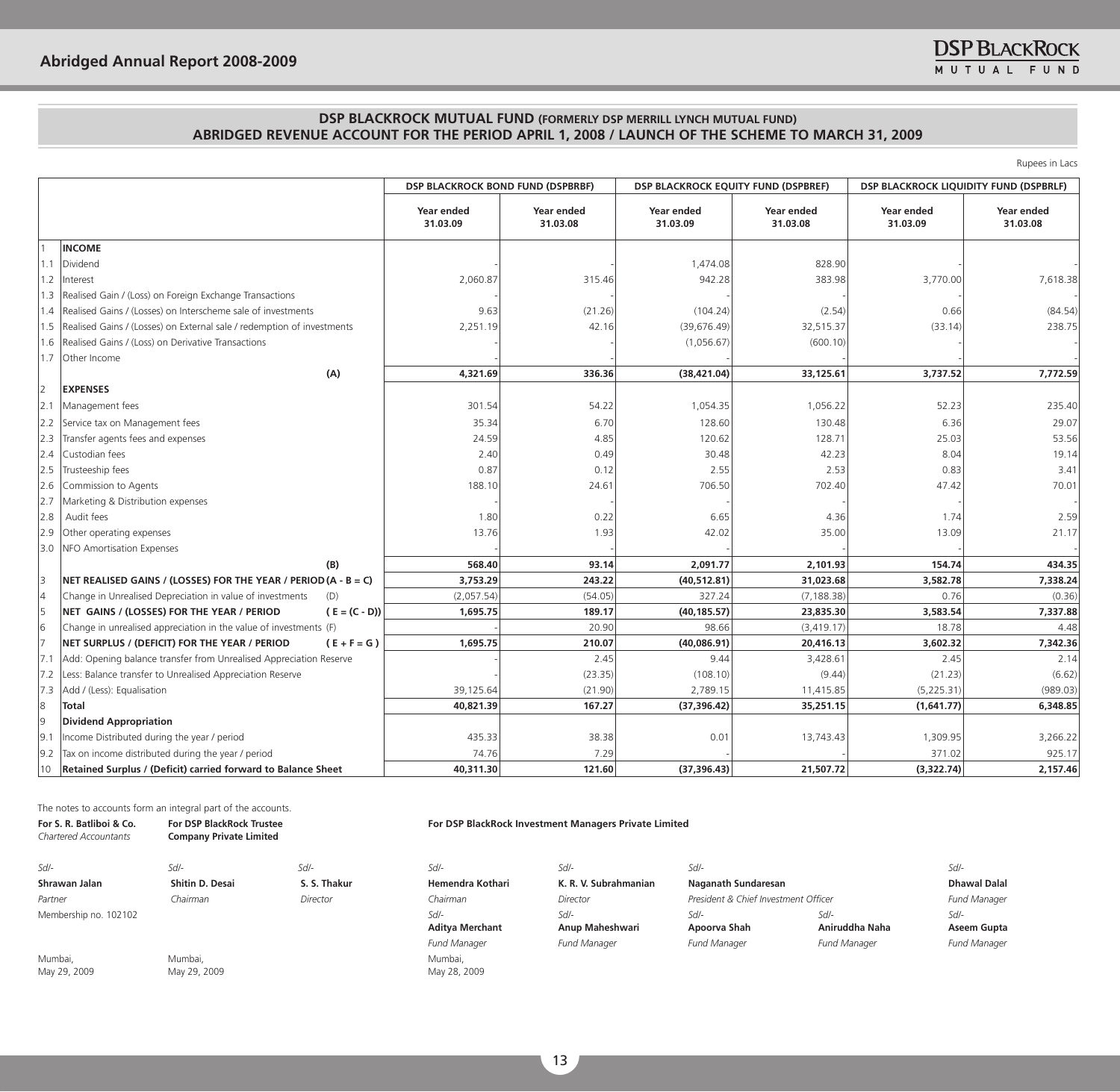|     |                                                                               |                                                             |                           |                                                                                            |                           |                                                                                            |                           |                           |                                               |                            |                                                   |                                                              |                           | Rupees in Lacs                                                   |                           |
|-----|-------------------------------------------------------------------------------|-------------------------------------------------------------|---------------------------|--------------------------------------------------------------------------------------------|---------------------------|--------------------------------------------------------------------------------------------|---------------------------|---------------------------|-----------------------------------------------|----------------------------|---------------------------------------------------|--------------------------------------------------------------|---------------------------|------------------------------------------------------------------|---------------------------|
|     |                                                                               | <b>DSP BLACKROCK</b><br><b>BALANCED FUND</b><br>(DSPBRBalF) |                           | <b>DSP BLACKROCK</b><br><b>GOVERNMENT</b><br><b>SEC. FUND PLAN A</b><br>(DSPBRGF - PLAN A) |                           | <b>DSP BLACKROCK</b><br><b>GOVERNMENT</b><br><b>SEC. FUND PLAN B</b><br>(DSPBRGF - PLAN B) |                           | <b>FUND (DSPBRTF)</b>     | <b>DSP BLACKROCK</b><br><b>TECHNOLOGY.COM</b> | (DSPBROF)                  | <b>DSP BLACKROCK</b><br><b>OPPORTUNITIES FUND</b> | <b>DSP BLACKROCK</b><br><b>SHORT TERM FUND</b><br>(DSPBRSTF) |                           | <b>DSP BLACKROCK TOP</b><br><b>100 EQUITY FUND</b><br>(DSPBRTEF) |                           |
|     |                                                                               | Year<br>ended<br>31.03.09                                   | Year<br>ended<br>31.03.08 | Year<br>ended<br>31.03.09                                                                  | Year<br>ended<br>31.03.08 | Year<br>ended<br>31.03.09                                                                  | Year<br>ended<br>31.03.08 | Year<br>ended<br>31.03.09 | Year<br>ended<br>31.03.08                     | Year<br>ended<br>31.03.09  | Year<br>ended<br>31.03.08                         | Year<br>ended<br>31.03.09                                    | Year<br>ended<br>31.03.08 | Year<br>ended<br>31.03.09                                        | Year<br>ended<br>31.03.08 |
|     | <b>INCOME</b>                                                                 |                                                             |                           |                                                                                            |                           |                                                                                            |                           |                           |                                               |                            |                                                   |                                                              |                           |                                                                  |                           |
| 1.1 | Dividend                                                                      | 521.57                                                      | 290.98                    |                                                                                            |                           |                                                                                            |                           | 86.91                     | 86.99                                         | 1,202.01                   | 1,143.31                                          |                                                              |                           | 968.05                                                           | 418.73                    |
| 1.2 | Interest                                                                      | 1,035.87                                                    | 849.16                    | 790.12                                                                                     | 253.53                    | 127.52                                                                                     | 37.82                     | 39.59                     | 52.64                                         | 845.63                     | 277.49                                            | 451.19                                                       | 622.96                    | 1,588.07                                                         | 337.46                    |
|     | 1.3  Realised Gain / (Loss) on Foreign Exchange Transactions                  |                                                             |                           |                                                                                            |                           |                                                                                            |                           |                           |                                               |                            |                                                   |                                                              |                           |                                                                  |                           |
|     | 1.4 Realised Gains / (Losses) on Interscheme sale of investments              | (115.84)                                                    | (208.86)                  |                                                                                            | (1.36)                    | (1.39)                                                                                     |                           |                           |                                               | (10.07)                    | (9.80)                                            | 3.80                                                         | 16.06                     | (163.18)                                                         | (22.30)                   |
| 1.5 | Realised Gains / (Losses) on External sale / redemption of investments        | (13, 445.27)                                                | 13,365.91                 | 943.11                                                                                     | (0.86)                    | 1.86                                                                                       | (4.57)                    | (4,098.80)                |                                               | 1,300.93 (10,360.74)       | 39,927.64                                         | (16.57)                                                      |                           | $(24.83)$ (30,253.93)                                            | 12,142.10                 |
|     | 1.6 Realised Gains / (Loss) on Derivative Transactions                        | (507.76)                                                    | 368.26                    |                                                                                            |                           |                                                                                            |                           | 27.05                     | (109.65)                                      | (417.83)                   | (2,690.39)                                        |                                                              |                           | (4, 745.16)                                                      | (932.68)                  |
| 1.7 | Other Income                                                                  |                                                             |                           |                                                                                            |                           |                                                                                            |                           |                           |                                               |                            |                                                   |                                                              |                           |                                                                  |                           |
|     | (A)                                                                           | (12,511.43)                                                 | 14,665.45                 | 1,733.23                                                                                   | 251.31                    | 127.99                                                                                     |                           | 33.25 (3,945.25)          | 1,330.91                                      | (8,741.00)                 | 38,648.25                                         | 438.42                                                       |                           | 614.19 (32,606.15)                                               | 11,943.31                 |
| 2   | <b>EXPENSES</b>                                                               |                                                             |                           |                                                                                            |                           |                                                                                            |                           |                           |                                               |                            |                                                   |                                                              |                           |                                                                  |                           |
| 2.1 | Management fees                                                               | 514.30                                                      | 502.90                    | 103.24                                                                                     | 19.39                     | 9.18                                                                                       | 2.10                      | 104.72                    | 170.10                                        | 945.89                     | 1,531.08                                          | 19.79                                                        | 27.05                     | 956.81                                                           | 579.44                    |
|     | 2.2 Service tax on Management fees                                            | 62.69                                                       | 62.12                     | 12.03                                                                                      | 2.40                      | 1.12                                                                                       | 0.26                      | 12.82                     | 21.02                                         | 115.57                     | 189.12                                            | 2.42                                                         | 3.34                      | 116.17                                                           | 71.59                     |
|     | 2.3 Transfer agents fees and expenses                                         | 52.46                                                       | 49.94                     | 11.21                                                                                      | 2.68                      | 2.42                                                                                       | 0.62                      | 10.79                     | 30.90                                         | 96.69                      | 172.86                                            | 2.94                                                         | 3.79                      | 140.16                                                           | 80.38                     |
| 2.4 | Custodian fees                                                                | 13.33                                                       | 18.62                     |                                                                                            |                           |                                                                                            |                           | 2.48                      | 5.01                                          | 26.77                      | 57.10                                             | 0.92                                                         | 1.47                      | 23.59                                                            | 22.43                     |
|     | 2.5 Trusteeship fees                                                          | 1.23                                                        | 1.22                      | 0.38                                                                                       | 0.08                      | 0.06                                                                                       | 0.01                      | 0.21                      | 0.34                                          | 2.21                       | 3.91                                              | 0.11                                                         | 0.16                      | 2.43                                                             | 1.31                      |
|     | 2.6 Commission to Agents                                                      | 355.97                                                      | 314.81                    | 9.17                                                                                       | 14.32                     | 0.96                                                                                       | 0.28                      | 70.28                     | 106.87                                        | 645.02                     | 921.30                                            | 17.77                                                        | 16.52                     | 604.97                                                           | 439.18                    |
|     | 2.7 Marketing & Distribution expenses                                         |                                                             |                           |                                                                                            |                           |                                                                                            |                           |                           |                                               |                            |                                                   |                                                              | 11.03                     |                                                                  |                           |
| 2.8 | Audit fees                                                                    | 3.60                                                        | 2.00                      | 0.81                                                                                       | 0.16                      | 0.20                                                                                       | 0.06                      | 1.09                      | 0.98                                          | 5.98                       | 7.14                                              | 0.29                                                         | 0.20                      | 6.18                                                             | 2.88                      |
| 2.9 | Other operating expenses                                                      | 15.09                                                       | 9.50                      | 9.34                                                                                       | 0.92                      | 2.58                                                                                       | 0.62                      | 6.37                      | 13.67                                         | 31.22                      | 42.26                                             | 2.97                                                         | 1.72                      | 72.35                                                            | 31.28                     |
|     | 3.0   NFO Amortisation Expenses                                               |                                                             |                           |                                                                                            |                           |                                                                                            |                           |                           |                                               |                            |                                                   |                                                              |                           |                                                                  |                           |
|     | (B)                                                                           | 1,018.67                                                    | 961.11                    | 146.18                                                                                     | 39.95                     | 16.52                                                                                      | 3.95                      | 208.76                    | 348.89                                        | 1,869.35                   | 2,924.77                                          | 47.21                                                        | 65.28                     | 1,922.66                                                         | 1,228.49                  |
| 3   | NET REALISED GAINS / (LOSSES) FOR THE YEAR / PERIOD (A - B = C)               | (13,530.10)                                                 | 13,704.34                 | 1,587.05                                                                                   | 211.36                    | 111.47                                                                                     | 29.30                     | (4, 154.01)               |                                               | 982.02 (10,610.35)         | 35,723,48                                         | 391.21                                                       |                           | 548.91 (34,528.81)                                               | 10,714.82                 |
| 4   | Change in Unrealised Depreciation in value of investments<br>(D)              | (22.20)                                                     | (2,327.06)                | (1.411.44)                                                                                 | 10.39                     |                                                                                            | 4.26                      | (968.64)                  | (716.87)                                      | (9,273.22)                 | 1.01                                              | (18.18)                                                      | 0.05                      | 2,912.12                                                         | (2,978.54)                |
|     | NET GAINS / (LOSSES) FOR THE YEAR / PERIOD<br>$(E = (C - D))   (13,552.30)  $ |                                                             | 11,377.28                 | 175.61                                                                                     | 221.75                    | 111.47                                                                                     |                           | 33.56 (5,122.65)          |                                               | 265.15 (19,883.57)         | 35,724.49                                         | 373.03                                                       |                           | 548.96 (31,616.69)                                               | 7,736.28                  |
| 6   | Change in unrealised appreciation in the value of investments (F)             | 25.90                                                       | (1,821.01)                |                                                                                            |                           | 25.90                                                                                      |                           |                           | (395.20)                                      |                            | (6,682.61)                                        |                                                              | 11.28                     | 3,674.56                                                         | (1,565.05)                |
|     | NET SURPLUS / (DEFICIT) FOR THE YEAR / PERIOD<br>$(E + F = G)$ (13,526.40)    |                                                             | 9,556.27                  | 175.61                                                                                     | 221.75                    | 137.37                                                                                     |                           | 33.56 (5,122.65)          |                                               | $(130.05)$ (19,883.57)     | 29,041.88                                         | 373.03                                                       |                           | 560.24 (27,942.13)                                               | 6,171.23                  |
| 7.1 | Add: Opening balance transfer from Unrealised Appreciation Reserve            |                                                             | 1,823.24                  |                                                                                            |                           | 2.24                                                                                       |                           |                           | 395.20                                        |                            | 29,736.59                                         |                                                              |                           | 33.96                                                            | 1,599.01                  |
| 7.2 | Less: Balance transfer to Unrealised Appreciation Reserve                     | (25.90)                                                     | (2.24)                    |                                                                                            |                           | (28.14)                                                                                    |                           |                           |                                               |                            | (23,053.98)                                       |                                                              | (11.28)                   | (3,708.52)                                                       | (33.96)                   |
| 7.3 | Add / (Less): Equalisation                                                    | 6,471.30                                                    | 942.82                    | 17,725.05                                                                                  | 74.43                     | 186.94                                                                                     | (9.71)                    | (298.75)                  | 1,092.11                                      | (7, 101.00)                | 996.11                                            | (278.11)                                                     | (121.99)                  | 40,730.07                                                        | 15,484.69                 |
| 8   | <b>Total</b>                                                                  | (7,081.00)                                                  | 12,320.09                 | 17,900.66                                                                                  | 296.18                    | 298.41                                                                                     |                           | 23.85 (5,421.40)          |                                               | 1,357.26 (26,984.57)       | 36,720.60                                         | 94.92                                                        | 426.97                    | 9,113.38                                                         | 23,220.97                 |
| 9   | <b>Dividend Appropriation</b>                                                 |                                                             |                           |                                                                                            |                           |                                                                                            |                           |                           |                                               |                            |                                                   |                                                              |                           |                                                                  |                           |
| 9.1 | Income Distributed during the year / period                                   | 2,647.63                                                    | 8,540.03                  | 626.88                                                                                     | 63.25                     | 64.45                                                                                      | 7.93                      |                           | 4,610.08                                      |                            | 11,192.97                                         | 181.14                                                       | 195.99                    | 12,261.97                                                        | 7,492.85                  |
|     | 9.2 Tax on income distributed during the year / period                        |                                                             |                           | 104.31                                                                                     | 11.36                     | 12.35                                                                                      | 1.78                      |                           |                                               |                            |                                                   | 31.56                                                        | 36.38                     |                                                                  |                           |
| 10  | Retained Surplus / (Deficit) carried forward to Balance Sheet                 | (9,728.63)                                                  |                           | 3.780.06 17.169.47                                                                         | 221.57                    | 221.61                                                                                     |                           | 14.14 (5.421.40)          |                                               | $(3,252.82)$ $(26,984.57)$ | 25,527.63                                         | (117.78)                                                     | 194.60                    | $(3, 148.59)$ 15,728.12                                          |                           |

The notes to accounts form an integral part of the accounts.

#### **For S. R. Batliboi & Co.** *Chartered Accountants* **For DSP BlackRock Trustee Company Private Limited For DSP BlackRock Investment Managers Private Limited** *Sd/- Sd/- Sd/- Sd/- Sd/- Sd/- Sd/-* **Shrawan Jalan Shitin D. Desai S. S. Thakur Hemendra Kothari K. R. V. Subrahmanian Naganath Sundaresan Dhawal Dalal**  *Partner Chairman Director Chairman Director President & Chief Investment Officer Fund Manager*  Membership no. 102102 *Sd/-* **Aditya Merchant** *Sd/-* **Anup Maheshwari** *Sd/-* **Apoorva Shah** *Sd/-* **Aniruddha Naha** *Sd/-* **Aseem Gupta** *Fund Manager Fund Manager Fund Manager Fund Manager Fund Manager* Mumbai, May 29, 2009 Mumbai, May 29, 2009 Mumbai, May 28, 2009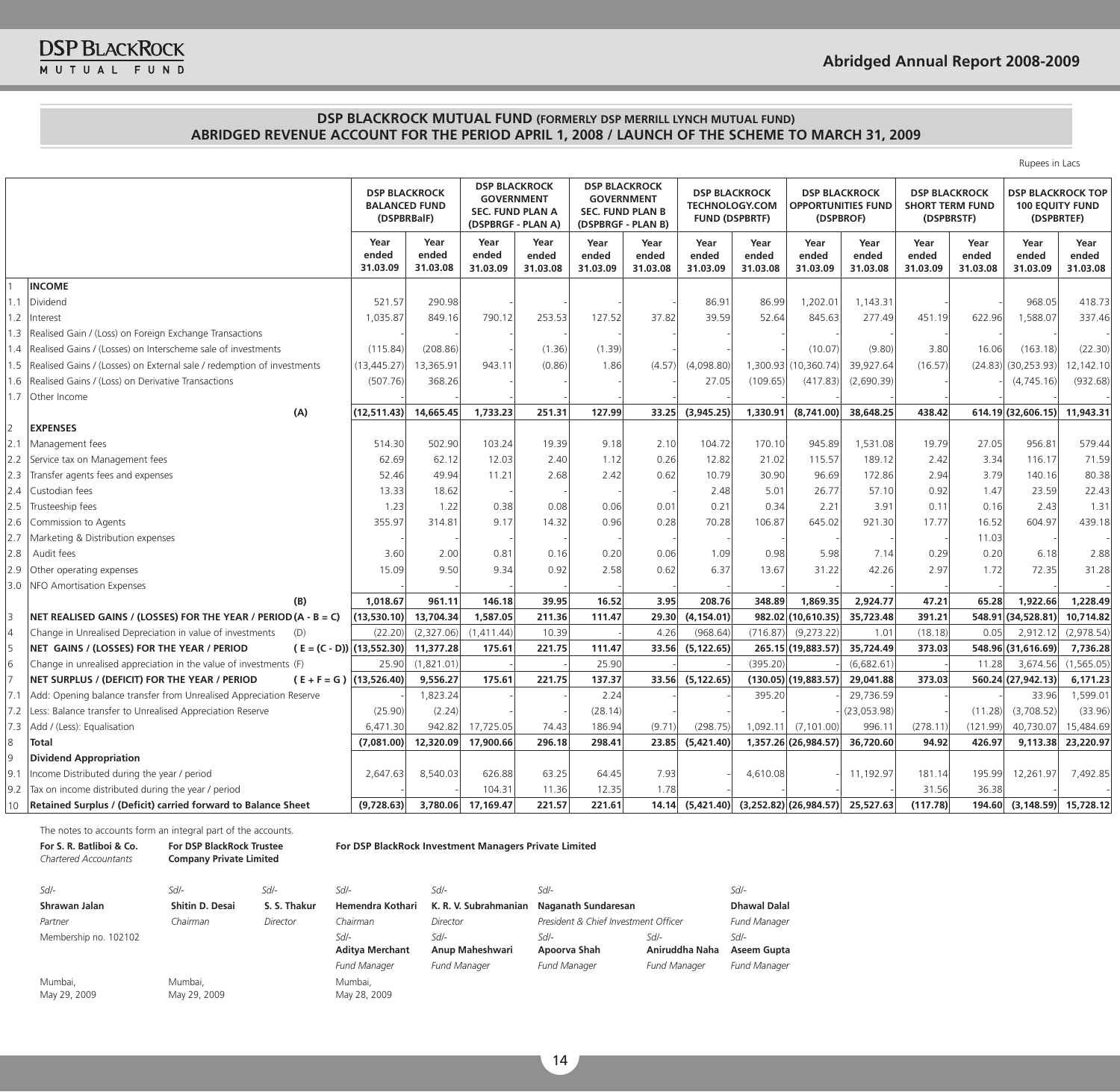|     |                                                                        |                 |                                                                              |                        |                                                       | Rupees in Lacs                |                                                                                     |                        |
|-----|------------------------------------------------------------------------|-----------------|------------------------------------------------------------------------------|------------------------|-------------------------------------------------------|-------------------------------|-------------------------------------------------------------------------------------|------------------------|
|     |                                                                        |                 | DSP BLACKROCK SAVINGS MANAGER FUND -<br><b>MODERATE (DSPBRSF - Moderate)</b> |                        | <b>DSP BLACKROCK FLOATING RATE FUND</b><br>(DSPBRFRF) |                               | DSP BLACKROCK SAVINGS MANAGER FUND -<br><b>AGGRESSIVE</b><br>(DSPBRSF - Aggressive) |                        |
|     |                                                                        |                 | Year ended<br>31.03.09                                                       | Year ended<br>31.03.08 | Year ended<br>31.03.09                                | <b>Year ended</b><br>31.03.08 | Year ended<br>31.03.09                                                              | Year ended<br>31.03.08 |
|     | <b>INCOME</b>                                                          |                 |                                                                              |                        |                                                       |                               |                                                                                     |                        |
| 1.1 | Dividend                                                               |                 | 14.45                                                                        | 23.81                  |                                                       |                               | 22.34                                                                               | 21.92                  |
| 1.2 | Interest                                                               |                 | 536.09                                                                       | 775.81                 | 1,400.32                                              | 1,438.61                      | 442.47                                                                              | 494.20                 |
| 1.3 | Realised Gain / (Loss) on Foreign Exchange Transactions                |                 |                                                                              |                        |                                                       |                               |                                                                                     |                        |
| 1.4 | Realised Gains / (Losses) on Interscheme sale of investments           |                 | (99.18)                                                                      | (108.66)               | 61.20                                                 | (123.92)                      | (8.93)                                                                              | (51.24)                |
| 1.5 | Realised Gains / (Losses) on External sale / redemption of investments |                 | (81.13)                                                                      | 691.63                 | 29.62                                                 | (21.44)                       | (84.23)                                                                             | 126.41                 |
| 1.6 | Realised Gains / (Loss) on Derivative Transactions                     |                 | 173.34                                                                       | (34.94)                |                                                       |                               | 220.72                                                                              | (78.83)                |
| 1.7 | Other Income                                                           |                 |                                                                              |                        |                                                       |                               |                                                                                     |                        |
|     |                                                                        | (A)             | 543.57                                                                       | 1,347.65               | 1,491.14                                              | 1,293.25                      | 592.37                                                                              | 512.46                 |
| l2  | <b>EXPENSES</b>                                                        |                 |                                                                              |                        |                                                       |                               |                                                                                     |                        |
| 2.1 | Management fees                                                        |                 | 106.26                                                                       | 161.55                 | 52.55                                                 | 60.12                         | 108.46                                                                              | 109.00                 |
| 2.2 | Service tax on Management fees                                         |                 | 12.97                                                                        | 19.75                  | 6.30                                                  | 7.42                          | 13.25                                                                               | 13.47                  |
| 2.3 | Transfer agents fees and expenses                                      |                 | 7.71                                                                         | 14.06                  | 11.78                                                 | 17.02                         | 8.95                                                                                | 12.97                  |
| 2.4 | Custodian fees                                                         |                 | 1.64                                                                         | 4.28                   | 3.21                                                  | 4.35                          | 1.76                                                                                | 3.49                   |
| 2.5 | Trusteeship fees                                                       |                 | 0.21                                                                         | 0.38                   | 0.42                                                  | 0.65                          | 0.21                                                                                | 0.24                   |
| 2.6 | Commission to Agents                                                   |                 | 48.83                                                                        | 91.95                  | 37.34                                                 | 55.01                         | 55.52                                                                               | 74.74                  |
| 2.7 | Marketing & Distribution expenses                                      |                 | 2.94                                                                         |                        |                                                       | 5.81                          |                                                                                     |                        |
| 2.8 | Audit fees                                                             |                 | 0.49                                                                         | 0.57                   | 0.91                                                  | 0.68                          | 0.48                                                                                | 0.37                   |
| 2.9 | Other operating expenses                                               |                 | 3.72                                                                         | 3.39                   | 6.85                                                  | 6.99                          | 4.47                                                                                | 4.36                   |
| 3.0 | NFO Amortisation Expenses                                              |                 |                                                                              |                        |                                                       |                               |                                                                                     |                        |
|     |                                                                        | (B)             | 184.77                                                                       | 295.93                 | 119.36                                                | 158.05                        | 193.10                                                                              | 218.64                 |
| 3   | NET REALISED GAINS / (LOSSES) FOR THE YEAR / PERIOD (A - B = C)        |                 | 358.80                                                                       | 1,051.72               | 1,371.78                                              | 1,135.20                      | 399.27                                                                              | 293.82                 |
| 14  | Change in Unrealised Depreciation in value of investments              | (D)             | (25.91)                                                                      | (65.07)                | 90.64                                                 | (96.46)                       | (22.31)                                                                             | (33.81)                |
| 5   | NET GAINS / (LOSSES) FOR THE YEAR / PERIOD                             | $(E = (C - D))$ | 332.89                                                                       | 986.65                 | 1,462.42                                              | 1,038.74                      | 376.96                                                                              | 260.01                 |
| 6   | Change in unrealised appreciation in the value of investments (F)      |                 | 12.74                                                                        | (16.24)                |                                                       | (74.82)                       | (6,682.61)                                                                          | (8.63)                 |
| 17  | NET SURPLUS / (DEFICIT) FOR THE YEAR / PERIOD                          | $(E + F = G)$   | 345.63                                                                       | 970.41                 | 1,462.42                                              | 963.92                        | (6,305.65)                                                                          | 251.38                 |
| 7.1 | Add: Opening balance transfer from Unrealised Appreciation Reserve     |                 |                                                                              | 16.88                  |                                                       | 79.49                         | 29,736.59                                                                           | 9.92                   |
| 7.2 | Less: Balance transfer to Unrealised Appreciation Reserve              |                 | (12.74)                                                                      | (0.64)                 |                                                       | (4.66)                        | (23,053.98)                                                                         | (1.29)                 |
| 7.3 | Add / (Less): Equalisation                                             |                 | (1,360.75)                                                                   | (224.77)               | (312.65)                                              | (188.38)                      | (1,910.07)                                                                          | 462.02                 |
| 8   | <b>Total</b>                                                           |                 | (1,027.86)                                                                   | 761.88                 | 1,149.77                                              | 850.37                        | (1,533.11)                                                                          | 722.03                 |
| l9  | <b>Dividend Appropriation</b>                                          |                 |                                                                              |                        |                                                       |                               |                                                                                     |                        |
| 9.1 | Income Distributed during the year / period                            |                 | 3.38                                                                         | 314.32                 | 689.73                                                | 392.73                        |                                                                                     | 320.21                 |
| 9.2 | Tax on income distributed during the year / period                     |                 | 0.49                                                                         | 49.89                  | 158.75                                                | 111.24                        |                                                                                     | 48.75                  |
| 10  | Retained Surplus / (Deficit) carried forward to Balance Sheet          |                 | (1,031.73)                                                                   | 397.67                 | 301.29                                                | 346.41                        | (1,533.11)                                                                          | 353.07                 |

The notes to accounts form an integral part of the accounts.

| For S. R. Batliboi & Co.<br><b>Chartered Accountants</b> | <b>For DSP BlackRock Trustee</b><br><b>Company Private Limited</b> |              |                         | For DSP BlackRock Investment Managers Private Limited |                                      |                          |                       |
|----------------------------------------------------------|--------------------------------------------------------------------|--------------|-------------------------|-------------------------------------------------------|--------------------------------------|--------------------------|-----------------------|
| $S$ d/-                                                  | Sd/-                                                               | $Sd$ -       | $S$ d/-                 | Sd/-                                                  | Sd/-                                 |                          | $Sd$ -                |
| Shrawan Jalan                                            | Shitin D. Desai                                                    | S. S. Thakur | Hemendra Kothari        | K. R. V. Subrahmanian                                 | Naganath Sundaresan                  |                          | <b>Dhawal Dalal</b>   |
| Partner                                                  | Chairman                                                           | Director     | Chairman                | Director                                              | President & Chief Investment Officer |                          | <b>Fund Manager</b>   |
| Membership no. 102102                                    |                                                                    |              | Sd/-<br>Aditya Merchant | Sd/-<br>Anup Maheshwari                               | $S$ d/-<br>Apoorva Shah              | $Sd$ -<br>Aniruddha Naha | $Sd$ -<br>Aseem Gupta |
|                                                          |                                                                    |              | <b>Fund Manager</b>     | <b>Fund Manager</b>                                   | <b>Fund Manager</b>                  | <b>Fund Manager</b>      | <b>Fund Manager</b>   |
| Mumbai.<br>May 29, 2009                                  | Mumbai.<br>May 29, 2009                                            |              | Mumbai.<br>May 28, 2009 |                                                       |                                      |                          |                       |

15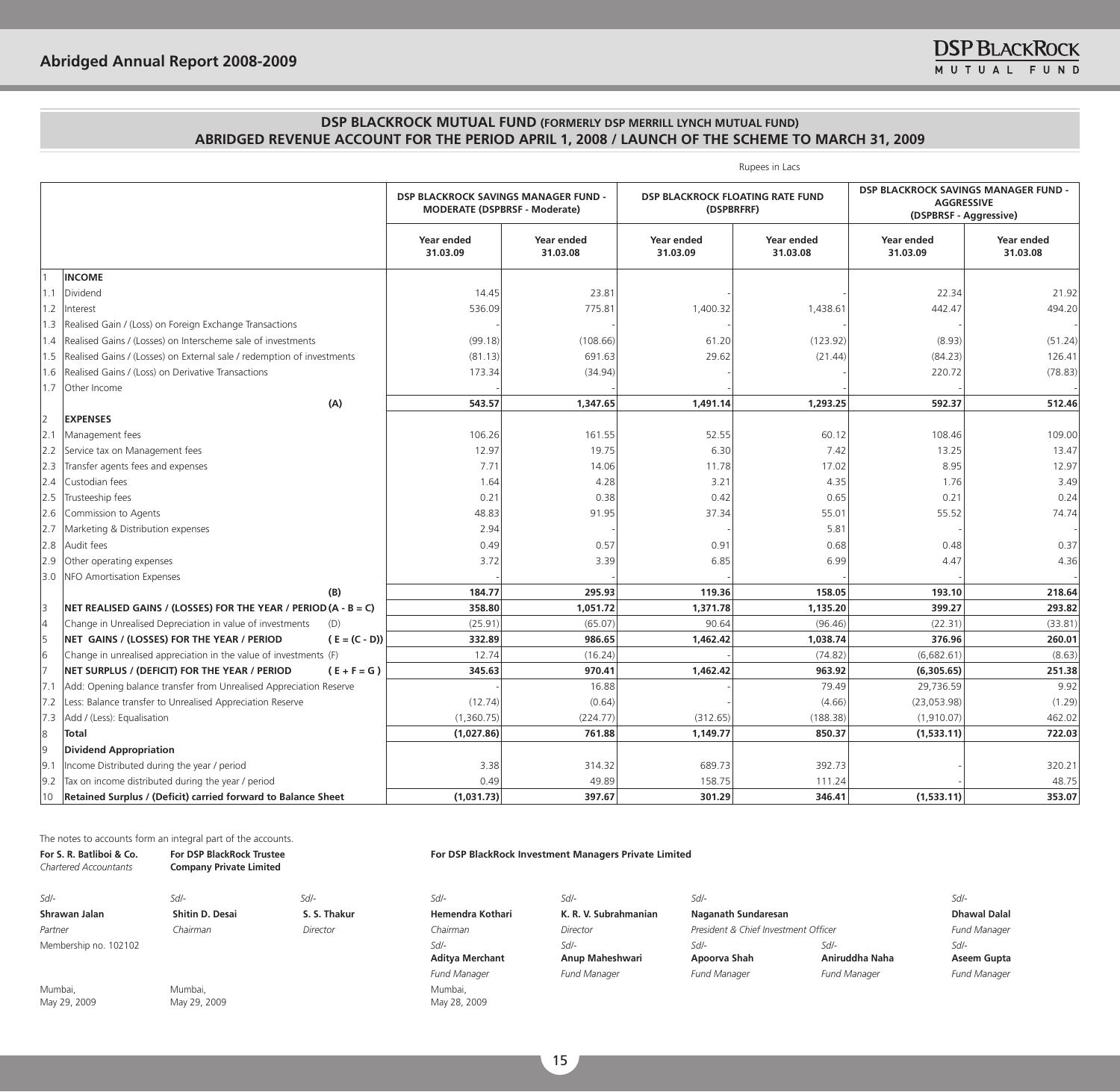| Rupees in Lacs |  |
|----------------|--|

|                |                                                                        | <b>DSP BLACKROCK</b><br><b>SAVINGS</b><br><b>MANAGER FUND-</b><br><b>CONSERVATIVE</b><br>(DSPBRSF-<br>Conservative) |                           | <b>DSP BLACKROCK INDIA</b><br>T.I.G.E.R FUND (THE<br><b>INFRASTRUCTURE</b><br><b>GROWTH AND</b><br><b>ECONOMIC REFORMS</b><br><b>FUND) (DSPBRITF)</b> |                           | <b>DSP BLACKROCK</b><br><b>MONEY MANAGER</b><br><b>FUND (DSPBRMMF)</b> |                           | <b>DSP BLACKROCK</b><br><b>SMALL &amp; MID CAP</b><br><b>FUND (DSPBRSMF)</b> |                           | <b>DSP BLACKROCK</b><br><b>TAX SAVER FUND</b><br>(DSPBRTSF) |                           | <b>DSP BLACKROCK</b><br><b>STRATEGIC BOND</b><br><b>FUND (DSPBRSBF)</b> |                             | <b>DSP BLACKROCK</b><br><b>WORLD GOLD FUND</b><br>(DSPBWGF) |                             |
|----------------|------------------------------------------------------------------------|---------------------------------------------------------------------------------------------------------------------|---------------------------|-------------------------------------------------------------------------------------------------------------------------------------------------------|---------------------------|------------------------------------------------------------------------|---------------------------|------------------------------------------------------------------------------|---------------------------|-------------------------------------------------------------|---------------------------|-------------------------------------------------------------------------|-----------------------------|-------------------------------------------------------------|-----------------------------|
|                |                                                                        | Year<br>ended<br>31.03.09                                                                                           | Year<br>ended<br>31.03.08 | Year ended<br>31.03.09                                                                                                                                | Year<br>ended<br>31.03.08 | Year<br>ended<br>31.03.09                                              | Year<br>ended<br>31.03.08 | Year<br>ended<br>31.03.09                                                    | Year<br>ended<br>31.03.08 | Year<br>ended<br>31.03.09                                   | Year<br>ended<br>31.03.08 | Year<br>ended<br>31.03.09                                               | Period<br>ended<br>31.03.08 | Year<br>ended<br>31.03.09                                   | Period<br>ended<br>31.03.08 |
|                | <b>INCOME</b>                                                          |                                                                                                                     |                           |                                                                                                                                                       |                           |                                                                        |                           |                                                                              |                           |                                                             |                           |                                                                         |                             |                                                             |                             |
| 1.1            | Dividend                                                               | 0.43                                                                                                                | 1.02                      | 3.371.79                                                                                                                                              | 1,772.37                  |                                                                        |                           | 966.93                                                                       | 854.66                    | 536.16                                                      | 78.67                     |                                                                         |                             |                                                             |                             |
| 1.2            | Interest                                                               | 28.06                                                                                                               | 53.62                     | 4,653.23                                                                                                                                              | 1,122.95                  | 23,799.14                                                              | 20,217.93                 | 453.85                                                                       | 386.79                    | 278.05                                                      | 105.02                    | 1,937.50                                                                | 7,846.30                    | 80.32                                                       | 78.46                       |
| 1.3            | Realised Gain / (Loss) on Foreign Exchange Transactions                |                                                                                                                     |                           |                                                                                                                                                       |                           |                                                                        |                           |                                                                              |                           |                                                             |                           |                                                                         |                             | 3,320.94                                                    | (234.76)                    |
| 1.4            | Realised Gains / (Losses) on Interscheme sale of investments           | 1.02                                                                                                                |                           | (629.13)                                                                                                                                              | (4.11)                    | 2.38                                                                   | 87.41                     |                                                                              | (9.63)                    |                                                             | (0.96)                    | (468.32)                                                                | (92.00)                     |                                                             |                             |
| 1.5            | Realised Gains / (Losses) on External sale / redemption of investments | 6.38                                                                                                                | 25.44                     | (87, 480.54)                                                                                                                                          | 57,345.09                 | (449.42)                                                               |                           | 629.89 (29,150.73)                                                           |                           | 26, 189. 10 (13, 180. 32                                    | 5,093.06                  | (13.72)                                                                 | (16.90)                     | (4,546.01)                                                  | 479.70                      |
| 1.6            | Realised Gains / (Loss) on Derivative Transactions                     | (1.11)                                                                                                              | 0.01                      | (10,051.77)                                                                                                                                           | (2,703.62)                |                                                                        |                           | 527.37                                                                       | (118.76)                  |                                                             | (1, 201.36)               |                                                                         |                             |                                                             |                             |
| 1.7            | Other Income                                                           |                                                                                                                     |                           |                                                                                                                                                       |                           |                                                                        |                           |                                                                              |                           |                                                             |                           |                                                                         |                             |                                                             |                             |
|                | (A)                                                                    | 34.78                                                                                                               | 80.09                     | (90, 136.42)                                                                                                                                          | 57,532.68                 | 23,352.10                                                              |                           | 20,935.23 (27,202.58)                                                        |                           | 27,302.16 (12,366.11)                                       | 4,074.43                  | 1,455.46                                                                |                             | 7,737.40 (1,144.75)                                         | 323,40                      |
| $\overline{2}$ | <b>EXPENSES</b>                                                        |                                                                                                                     |                           |                                                                                                                                                       |                           |                                                                        |                           |                                                                              |                           |                                                             |                           |                                                                         |                             |                                                             |                             |
| 2.1            | Management fees                                                        | 5.48                                                                                                                | 12.93                     | 3,033.07                                                                                                                                              | 2,844.32                  | 939.85                                                                 | 714.99                    | 666.02                                                                       | 1,386.61                  | 433.43                                                      | 250.33                    | 108.59                                                                  | 507.97                      |                                                             |                             |
| 2.2            | Service tax on Management fees                                         | 0.68                                                                                                                | 1.60                      | 370.42                                                                                                                                                | 351.43                    | 114.34                                                                 | 88.34                     | 81.47                                                                        | 171.25                    | 52.83                                                       | 30.93                     | 12.90                                                                   | 62.79                       |                                                             |                             |
| 2.3            | Transfer agents fees and expenses                                      | 0.77                                                                                                                | 1.76                      | 437.78                                                                                                                                                | 461.45                    | 121.88                                                                 | 113.32                    | 70.83                                                                        | 176.86                    | 124.14                                                      | 67.94                     | 14.69                                                                   | 49.03                       | 205.76                                                      | 83.70                       |
|                | 2.4 Custodian fees                                                     | 0.08                                                                                                                | 0.21                      | 81.82                                                                                                                                                 | 93.87                     | 48.80                                                                  | 48.15                     | 19.27                                                                        | 43.98                     | 12.16                                                       | 9.37                      | 4.28                                                                    | 17.32                       |                                                             |                             |
| 2.5            | Trusteeship fees                                                       | 0.01                                                                                                                | 0.03                      | 7.32                                                                                                                                                  | 6.64                      | 6.09                                                                   | 6.00                      | 1.50                                                                         | 3.77                      | 1.01                                                        | 0.52                      | 0.65                                                                    | 1.80                        | 4.26                                                        | 1.38                        |
| 2.6            | Commission to Agents                                                   | 1.60                                                                                                                | 6.66                      | 1,375.09                                                                                                                                              | 1,459.10                  | 287.39                                                                 | 301.84                    | 346.53                                                                       | 682.19                    | 222.69                                                      | 118.05                    | 40.66                                                                   | 91.53                       | 968.36                                                      | 440.62                      |
| 2.7            | Marketing & Distribution expenses                                      |                                                                                                                     |                           |                                                                                                                                                       |                           | 37.50                                                                  |                           | 70.13                                                                        |                           |                                                             |                           |                                                                         |                             |                                                             |                             |
|                | 2.8 Audit fees                                                         | 0.10                                                                                                                | 0.11                      | 18.01                                                                                                                                                 | 11.13                     | 10.01                                                                  | 5.44                      | 4.35                                                                         | 9.29                      | 3.07                                                        | 2.51                      | 1.41                                                                    | 1.99                        | 8.54                                                        | 0.62                        |
| 2.9            | Other operating expenses                                               | 2.00                                                                                                                | 1.40                      | 207.26                                                                                                                                                | 161.81                    | 36.48                                                                  | 26.22                     | 32.11                                                                        | 69.14                     | 86.31                                                       | 49.26                     | 6.15                                                                    | 4.89                        | 63.26                                                       | 11.12                       |
| 3.0            | NFO Amortisation Expenses                                              |                                                                                                                     |                           |                                                                                                                                                       |                           |                                                                        |                           |                                                                              |                           |                                                             |                           |                                                                         |                             |                                                             |                             |
|                | (B)                                                                    | 10.72                                                                                                               | 24.70                     | 5,530.77                                                                                                                                              | 5,389.75                  | 1,602.34                                                               | 1,304.30                  | 1,292.21                                                                     | 2,543.09                  | 935.64                                                      | 528.91                    | 189.33                                                                  | 737.32                      | 1,250.18                                                    | 537.44                      |
| 3              | NET REALISED GAINS / (LOSSES) FOR THE YEAR / PERIOD (A - B = C)        | 24.06                                                                                                               | 55.39                     | (95,667.19)                                                                                                                                           | 52,142.93                 | 21,749.76                                                              |                           | 19,630.93 (28,494.79)                                                        |                           | 24,759.07 (13,301.75)                                       | 3,545.52                  | 1,266.13                                                                |                             | 7,000.08 (2,394.93)                                         | (214.04)                    |
| 4              | Change in Unrealised Depreciation in value of investments<br>(D)       | (4.14)                                                                                                              | (2.09)                    | $(63,609.54)$ $(31,211.24)$                                                                                                                           |                           | 143.44                                                                 | (166.01)                  | (5,310.96)                                                                   | (1,807.55)                | (6, 178.51)                                                 | (3,712.19)                | 246.67                                                                  |                             | $(246.85)$ $(45,050.12)$                                    |                             |
| 5              | NET GAINS / (LOSSES) FOR THE YEAR / PERIOD<br>$(E = (C - D))$          | 19.92                                                                                                               |                           | 53.30 (159,276.73)                                                                                                                                    | 20,931.69                 | 21,893.20                                                              |                           | 19,464.92 (33,805.75)                                                        |                           | 22,951.52 (19,480.26)                                       | (166.67)                  | 1,512.80                                                                |                             | 6,753.23 (47,445.05)                                        | (214.04)                    |
| 6              | Change in unrealised appreciation in the value of investments (F)      |                                                                                                                     | (0.47)                    |                                                                                                                                                       | 921.64 (14,605.44)        | 1,011.94                                                               | 68.10                     | 3,674.56                                                                     | 34.25                     |                                                             |                           | (16.24)                                                                 |                             | 19,835.82                                                   | 25,058.79                   |
|                | NET SURPLUS / (DEFICIT) FOR THE YEAR / PERIOD<br>$(E + F = G)$         | 19.92                                                                                                               |                           | 52.83 (158,355.09)                                                                                                                                    | 6,326.25                  | 22,905.14                                                              |                           | 19,533.02 (30,131.19)                                                        |                           | 22,985.77 (19,480.26)                                       | (166.67)                  | 1,496.56                                                                |                             | 6,753.23 (27,609.23)                                        | 24,844.75                   |
| 7.1            | Add: Opening balance transfer from Unrealised Appreciation Reserve     |                                                                                                                     | 0.54                      | 28.07                                                                                                                                                 | 14,633.52                 | 70.97                                                                  | 2.87                      | 33.96                                                                        |                           |                                                             |                           | 16.88                                                                   |                             | 25,058.79                                                   |                             |
| 7.2            | Less: Balance transfer to Unrealised Appreciation Reserve              |                                                                                                                     | (0.07)                    | (949.71)                                                                                                                                              | (28.07)                   | (1,082.91)                                                             | (70.97)                   | (3,708.52)                                                                   | (34.25)                   |                                                             |                           | (0.64)                                                                  |                             | (44,894.61)                                                 | (25,058.79)                 |
| 7.3            | Add / (Less): Equalisation                                             | (64.96)                                                                                                             | (20.96)                   | 15,387.15                                                                                                                                             | 65,846.22                 | 949.78                                                                 | (2, 213.45)               | 2,163.55                                                                     | (5,286.96)                | (1,836.47)                                                  | 6,813.17                  | (126.72)                                                                | (561.12)                    | 7,268.56                                                    | (18.07)                     |
| 8              | Total                                                                  | (45.04)                                                                                                             |                           | 32.34 (143,889.58)                                                                                                                                    | 86,777.92                 | 22,842.98                                                              |                           | 17,251.47 (31,642.20)                                                        |                           | 17,664.56 (21,316.73)                                       | 6,646.50                  | 1,386.08                                                                |                             | 6,192.11 (40,176.49)                                        | (232.11)                    |
| 9              | <b>Dividend Appropriation</b>                                          |                                                                                                                     |                           |                                                                                                                                                       |                           |                                                                        |                           |                                                                              |                           |                                                             |                           |                                                                         |                             |                                                             |                             |
| 9.1            | Income Distributed during the year / period                            | 3.79                                                                                                                | 18.72                     |                                                                                                                                                       | 43,926.20                 | 16,157.84                                                              | 13,185.93                 |                                                                              |                           | 1.94                                                        | 4,065.26                  | 1,040.50                                                                | 4,399.05                    |                                                             |                             |
| 9.2            | Tax on income distributed during the year / period                     | 0.56                                                                                                                | 2.99                      |                                                                                                                                                       |                           | 2,982.33                                                               | 2,442.58                  |                                                                              |                           |                                                             |                           | 200.15                                                                  | 946.41                      |                                                             |                             |
| 10             | Retained Surplus / (Deficit) carried forward to Balance Sheet          | (49.39)                                                                                                             |                           | 10.63 (143,889.58)                                                                                                                                    | 42,851.72                 | 3,702.81                                                               |                           | 1,622.96 (31,642.20)                                                         |                           | 17.664.56 (21.318.67)                                       | 2,581.24                  | 145.43                                                                  |                             | 846.65 (40.176.49)                                          | (232.11)                    |

The notes to accounts form an integral part of the accounts.

#### **For DSP BlackRock Investment Managers Private Limited**

| $\sqrt{11}$           |
|-----------------------|
| Hemendra Kotł         |
| Chairman              |
| Sd/-                  |
| <b>Aditya Merchar</b> |
| <b>Fund Manager</b>   |
| Mumbai,               |
| May 28, 2009          |

**Aditya Merchant** *Sd/-*

**Anup Maheshwari** *Sd/-* **Apoorva Shah**

*Sd/- Sd/- Sd/- Sd/- Sd/- Sd/- Sd/-* Shrawan Jalan **Shitin D. Desai S. S. Thakur** Hemendra Kothari K. R. V. Subrahmanian Naganath Sundaresan Dhawal Dalal Dhawal Dalal *Partner Chairman Director Chairman Director President & Chief Investment Officer Fund Manager Sd/-* **Aniruddha Naha** *Fund Manager Fund Manager Fund Manager Fund Manager Fund Manager*

*Sd/-* **Aseem Gupta**

Mumbai, May 29, 2009

**For S. R. Batliboi & Co.** *Chartered Accountants*

Membership no. 102102

Mumbai,

**For DSP BlackRock Trustee Company Private Limited**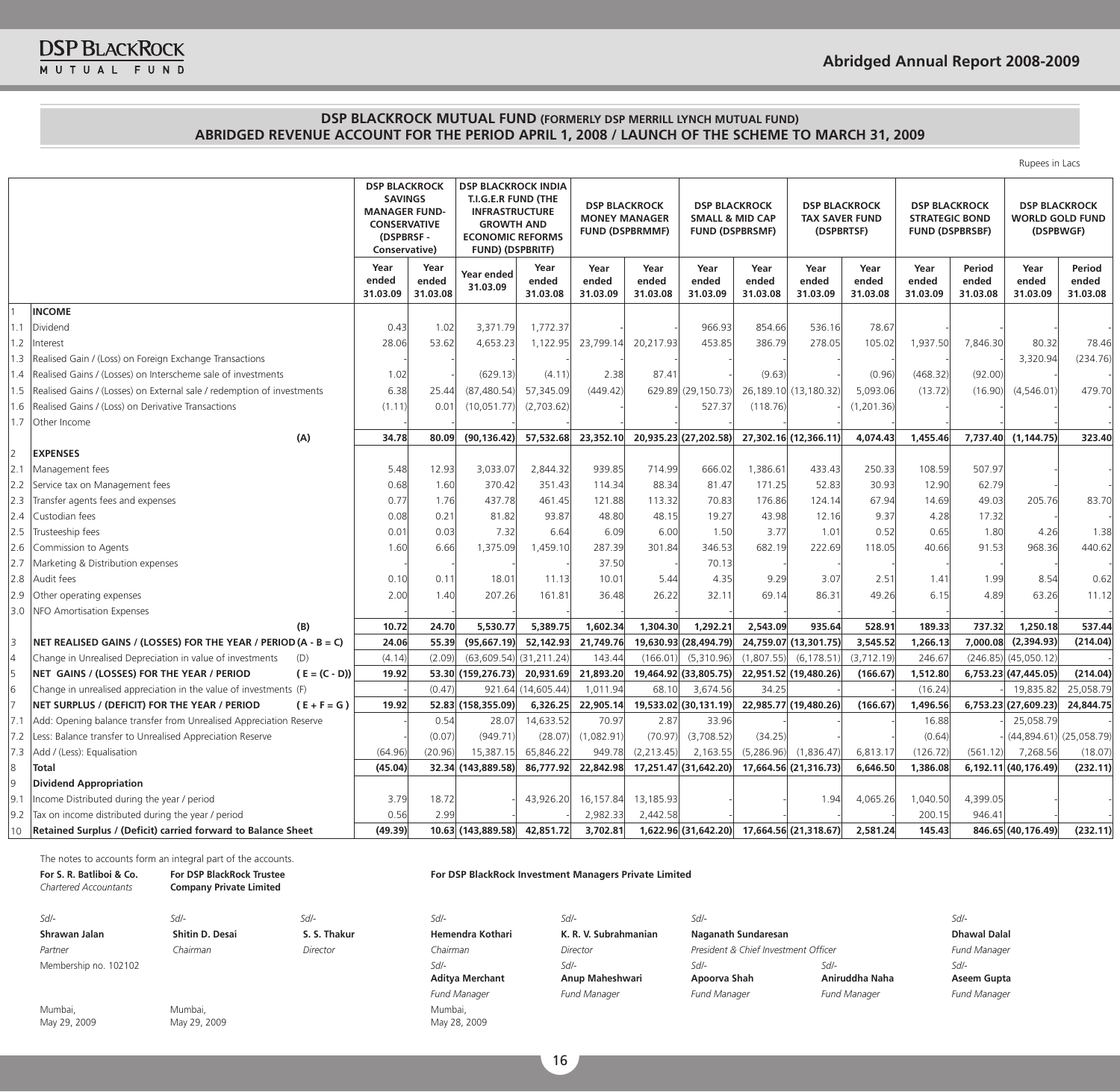Rupees in Lacs

|     |                                                                        | DSP BLACKROCK CASH MANAGER FUND (DSPBRCMF) |                          | DSP BLACKROCK MICRO CAP FUND (DSPBRMCF) |                          | <b>DSP BLACKROCK</b><br><b>NATURAL RESOURCES</b><br>AND NEW ENERGY FUND<br>(DSPBRNRNEF) |
|-----|------------------------------------------------------------------------|--------------------------------------------|--------------------------|-----------------------------------------|--------------------------|-----------------------------------------------------------------------------------------|
|     |                                                                        | Year ended<br>31.03.09                     | Period ended<br>31.03.08 | Year ended<br>31.03.09                  | Period ended<br>31.03.08 | <b>Period Ended</b><br>31.03.09                                                         |
|     | <b>INCOME</b>                                                          |                                            |                          |                                         |                          |                                                                                         |
| 1.1 | Dividend                                                               |                                            |                          | 369.72                                  | 229.10                   | 232.04                                                                                  |
| 1.2 | Interest                                                               | 4,003.34                                   | 5,340.86                 | 179.18                                  | 127.44                   | 278.96                                                                                  |
| 1.3 | Realised Gain / (Loss) on Foreign Exchange Transactions                |                                            |                          |                                         |                          | 431.22                                                                                  |
| 1.4 | Realised Gains / (Losses) on Interscheme sale of investments           | 8.63                                       | (0.01)                   |                                         |                          |                                                                                         |
| 1.5 | Realised Gains / (Losses) on External sale / redemption of investments | 3.39                                       | 13.45                    | (13, 141.69)                            | 3,299.02                 | (4,462.10)                                                                              |
| 1.6 | Realised Gains / (Loss) on Derivative Transactions                     |                                            |                          | (626.85)                                | 13.75                    |                                                                                         |
| 1.7 | Other Income                                                           |                                            |                          |                                         |                          |                                                                                         |
|     | (A)                                                                    | 4,015.36                                   | 5,354.30                 | (13, 219.64)                            | 3,669.31                 | (3,519.88)                                                                              |
| 12  | <b>EXPENSES</b>                                                        |                                            |                          |                                         |                          |                                                                                         |
| 2.1 | Management fees                                                        | 89.47                                      | 90.80                    | 241.57                                  | 327.24                   | 182.68                                                                                  |
| 2.2 | Service tax on Management fees                                         | 10.87                                      | 11.22                    | 29.57                                   | 40.45                    | 21.56                                                                                   |
| 2.3 | Transfer agents fees and expenses                                      | 20.45                                      | 20.82                    | 11.77                                   | 17.67                    | 41.57                                                                                   |
| 2.4 | Custodian fees                                                         | 8.83                                       | 12.74                    | 6.20                                    | 7.72                     | 4.54                                                                                    |
| 2.5 | Trusteeship fees                                                       | 1.11                                       | 1.18                     | 0.52                                    | 0.68                     | 0.54                                                                                    |
| 2.6 | Commission to Agents                                                   | 25.96                                      | 30.86                    | 171.76                                  | 234.76                   | 182.84                                                                                  |
| 2.7 | Marketing & Distribution expenses                                      |                                            |                          | 51.57                                   | 25.30                    |                                                                                         |
| 2.8 | Audit fees                                                             | 2.30                                       | 0.75                     | 1.25                                    | 1.64                     | 1.15                                                                                    |
| 2.9 | Other operating expenses                                               | 9.82                                       | 3.58                     | 6.48                                    | 2.42                     | 10.91                                                                                   |
| 3.0 | NFO Amortisation Expenses                                              |                                            |                          | 444.12                                  | 380.23                   |                                                                                         |
|     | (B)                                                                    | 168.81                                     | 171.95                   | 964.81                                  | 1,038.11                 | 445.79                                                                                  |
| 13  | NET REALISED GAINS / (LOSSES) FOR THE YEAR / PERIOD (A - B = C)        | 3,846.55                                   | 5,182.35                 | (14, 184.45)                            | 2,631.20                 | (3,965.67)                                                                              |
| 14  | Change in Unrealised Depreciation in value of investments<br>(D)       |                                            |                          | (2, 503.78)                             | (1,484.99)               | (4,758.68)                                                                              |
| 5   | NET GAINS / (LOSSES) FOR THE YEAR / PERIOD<br>$(E = (C - D))$          | 3,846.55                                   | 5,182.35                 | (16,688.23)                             | 1,146.21                 | (8,724.35)                                                                              |
| 6   | Change in unrealised appreciation in the value of investments (F)      |                                            | 0.99                     | 6.72                                    |                          |                                                                                         |
| 17  | NET SURPLUS / (DEFICIT) FOR THE YEAR / PERIOD<br>$(E + F = G)$         | 3,846.55                                   | 5,183.34                 | (16,681.51)                             | 1,146.21                 | (8,724.35)                                                                              |
| 7.1 | Add: Opening balance transfer from Unrealised Appreciation Reserve     |                                            |                          | 1.29                                    |                          |                                                                                         |
| 7.2 | Less: Balance transfer to Unrealised Appreciation Reserve              |                                            | (0.99)                   | (8.01)                                  |                          |                                                                                         |
| 7.3 | Add / (Less): Equalisation                                             | (1,266.62)                                 | (1,089.28)               |                                         |                          | 725.71                                                                                  |
| 8   | <b>Total</b>                                                           | 2,579.93                                   | 4,093.07                 | (16,688.23)                             | 1,146.21                 | (7,998.64)                                                                              |
| l9  | <b>Dividend Appropriation</b>                                          |                                            |                          |                                         |                          |                                                                                         |
| 9.1 | Income Distributed during the year / period                            | 1,684.63                                   | 2,904.75                 |                                         |                          |                                                                                         |
| 9.2 | Tax on income distributed during the year / period                     | 477.14                                     | 822.77                   |                                         |                          |                                                                                         |
| 10  | Retained Surplus / (Deficit) carried forward to Balance Sheet          | 418.16                                     | 365.55                   | (16,688.23)                             | 1.146.21                 | (7,998.64)                                                                              |

The notes to accounts form an integral part of the accounts.

| For S. R. Batliboi & Co.<br><b>Chartered Accountants</b> | <b>For DSP BlackRock Trustee</b><br><b>Company Private Limited</b> |              | For DSP BlackRock Investment Managers Private Limited |                         |                                      |                          |                       |  |  |  |  |
|----------------------------------------------------------|--------------------------------------------------------------------|--------------|-------------------------------------------------------|-------------------------|--------------------------------------|--------------------------|-----------------------|--|--|--|--|
| $Sd$ -                                                   | $S$ d/-                                                            | $Sd$ -       | $S$ d/-                                               | $Sd$ -                  | Sd/-                                 |                          | Sd/-                  |  |  |  |  |
| Shrawan Jalan                                            | Shitin D. Desai                                                    | S. S. Thakur | Hemendra Kothari                                      | K. R. V. Subrahmanian   | Naganath Sundaresan                  |                          | <b>Dhawal Dalal</b>   |  |  |  |  |
| Partner                                                  | Chairman                                                           | Director     | Chairman                                              | Director                | President & Chief Investment Officer |                          | <b>Fund Manager</b>   |  |  |  |  |
| Membership no. 102102                                    |                                                                    |              | $S$ d/-<br><b>Aditya Merchant</b>                     | Sd/-<br>Anup Maheshwari | $Sd$ -<br>Apoorva Shah               | $Sd$ -<br>Aniruddha Naha | $Sd$ -<br>Aseem Gupta |  |  |  |  |
|                                                          |                                                                    |              | <b>Fund Manager</b>                                   | <b>Fund Manager</b>     | <b>Fund Manager</b>                  | <b>Fund Manager</b>      | <b>Fund Manager</b>   |  |  |  |  |
| Mumbai.<br>May 29, 2009                                  | Mumbai.<br>May 29, 2009                                            |              | Mumbai.<br>May 28, 2009                               |                         |                                      |                          |                       |  |  |  |  |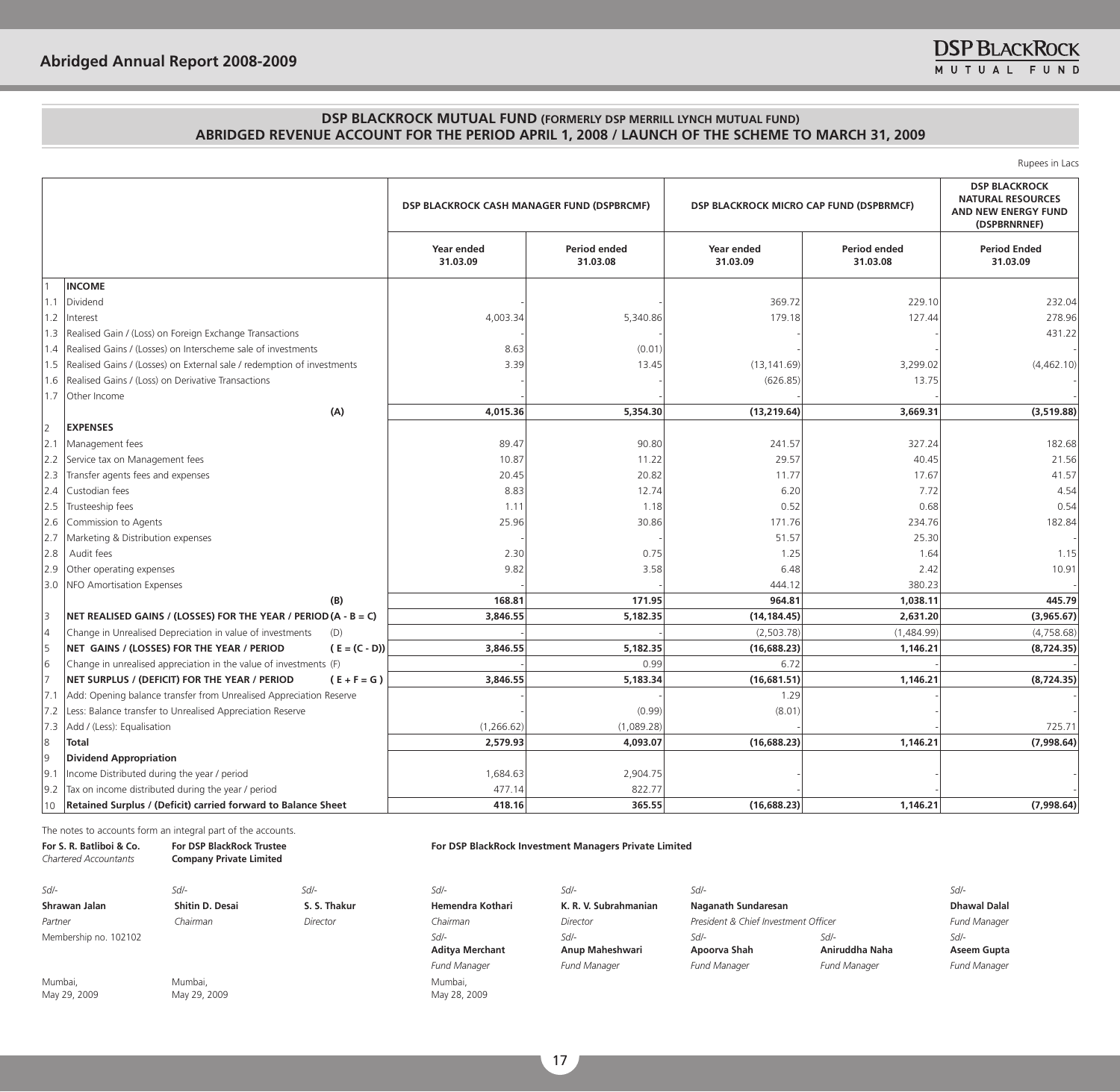Rupees in Lacs

Rupees in Lacs

Rupees in Lacs

## **DSP BLACKROCK MUTUAL FUND (FORMERLY DSP MERRILL LYNCH MUTUAL FUND) SCHEDULES FORMING PART OF THE ABRIDGED BALANCE SHEET AS AT MARCH 31, 2009 AND THE ABRIDGED REVENUE ACCOUNT FOR THE PERIOD APRIL 1, 2008 / LAUNCH OF SCHEME TO MARCH 31, 2009**

#### **Annexure I: ABRIDGED NOTES TO ACCOUNTS**

#### **1. Organisation**

In conformity with Securities and Exchange Board of India (Mutual Funds) Requlations, 1996 (the Requlations), DSP BlackRock Investment Managers Private Limited has been set up to act as the Asset Management Company (AMC) t BlackRock Mutual Fund (Fund) (formerly DSP Merrill Lynch Mutual Fund). In terms of the Investment Management Agreement (IMA) dated December 16, 1996, as amended by supplementary IMA dated November 03, 2008 entered into bet DSP BlackRock Trustee Company Private Limited (Trustee) (formerly DSP Merrill Lynch Trustee Company Private Limited) and the AMC, the AMC has been appointed as the Investment Manager to the Schemes of the Fund.

On November 03, 2008, the name of the AMC was changed from DSP Merrill Lynch Fund Managers Limited to DSP BlackRock Investment Managers Limited. Further, with effect from May 27, 2009, the Company was converted from a Publ Limited Company to a Private Limited Company and consequently the name was changed from DSP BlackRock Investment Managers Limited to DSP BlackRock Investment Managers Private Limited.

#### **Shareholding and sponsor change**

On November 03, 2008 BlackRock Advisors Singapore Pte. Ltd., a wholly owned subsidiary of BlackRock Inc. (BlackRock) acquired the entire 40% stake held by DSP Merrill Lynch Limited (DSPML) in the AMC and 49% stake in the T The balance 60% stake in the AMC and 51% stake in the Trustee Company continue to be with DSP ADIKO Holdings Private Limited, DSP HMK Holdings Private Limited and Mr. Hemendra Kothari in the case of the AMC, and Mr. Hemend Kothari in the case of the Trustee Company. DSPML ceased to be a sponsor of the Fund and BlackRock has become a co-sponsor of the Fund, through its wholly owned subsidiary, BlackRock Advisors Singapore Pte. Ltd.

#### **2. INVESTMENTS**

#### **2.1 Investments of the Schemes are registered in the name of the Trustees for the benefits of the Schemes' Unit holders.**

#### **2.2 Open Position of derivatives as of March 31, 2009:**

**Futures**

| <b>SCHEMES</b>             | <b>DSPBREF</b> | <b>DSPBRBalF</b> | <b>DSPBRTF</b> | <b>DSPBROF</b> | <b>DSPBRTEF</b> | <b>DSPBRSF - Moderate</b> |
|----------------------------|----------------|------------------|----------------|----------------|-----------------|---------------------------|
| Outstanding market value * | ,518.65        | 4,302.17         | 262.13         | 7,214.94       | 22,860.78       | 135.77                    |
| % to Net Assets            | .75%           | 10.23%           | 4.97%          | 10.70%         | 20.98%          | 2.18%                     |
|                            |                |                  |                |                |                 |                           |

| <b>SCHEMES</b>             | <b>DSPBRSF</b><br>- Conservative | <b>DSPBRSF - Aggressive</b> | <b>DSPBRITF</b>                 | <b>DSPBRSMF</b> | <b>DSPBRMCF</b> | <b>DSPBRNRNER</b> |
|----------------------------|----------------------------------|-----------------------------|---------------------------------|-----------------|-----------------|-------------------|
| Outstanding market value * | 10.35                            | 10772                       | 0.7020<br>40,702.0 <sub>-</sub> | 423.46          | 824.00          | 2,697             |
| % to Net Assets            | 3.95%                            | 3.31%                       | 17 FFA/<br>17.55%               | .02%            | 6.53%           | 4010<br>14.O.     |

**Options**

| <b>SCHEMES</b>           | <b>DSPBREF</b> | <b>DSPBRBalF</b> | <b>DSPBROF</b>    | <b>DSPBRTEF</b>                                | <b>DSPBRITE</b> | <b>DSPBRSMF</b>     | <b>DSPBRNRNEF</b> |
|--------------------------|----------------|------------------|-------------------|------------------------------------------------|-----------------|---------------------|-------------------|
| Outstanding market value | 58.43          | 21.JU            | 18.0 <sup>°</sup> | $\rightarrow$ $\rightarrow$ $\rightarrow$<br>. | 63.03           | 27.05<br>◡<br>ر ر . |                   |
| % to Net Assets          | 0.07%          | 0.05%            | 0.03%             | 0.07%                                          | 0.03%           | 0.07%               | 0.03%             |

#### **Open Position of derivatives as of March 31, 2008:**

**Futures**

|                            |                |                  |                |                 | <b>INUPERS III LALS</b>   |
|----------------------------|----------------|------------------|----------------|-----------------|---------------------------|
| <b>SCHEMES</b>             | <b>DSPBREF</b> | <b>DSPBRBalF</b> | <b>DSPBROF</b> | <b>DSPBRTEF</b> | <b>DSPBRSF – Moderate</b> |
| Outstanding market value * | 5.294.55       | 108.24           | 2.180.58       | 13,457.73       | 36.90                     |
| % to Net Assets            | 5.69%          | 4.35%            | .74%           | 16.78%          | 0.34%                     |
|                            |                |                  |                |                 | Rupees in Lacs            |

| <b>SCHEMES</b>             | <b>DSPBRSF</b><br>. – Aggressive | <b>DSPBRSF</b><br>– Conservative | <b>DSPBRITE</b>                        | <b>DSPBRSMF</b>                | <b>DSPBRMCF</b> |
|----------------------------|----------------------------------|----------------------------------|----------------------------------------|--------------------------------|-----------------|
| Outstanding market value * | 72.07                            | $\sim$<br>3.96                   | 122<br>.701 <sup>c</sup><br>∵ 2/9.1bر. | LEDD QO<br><i>د. د</i> ۲۰ در ۲ | 150.82          |
| % to Net Assets            | 54%<br>◡.◡                       | 0.46%                            | 170<br>5.4                             | 2.67%                          | 0.499           |

\*Represents gross total of long and short positions.

DSPBRBF - DSP BlackRock Bond Fund, DSPBREF - DSP BlackRock Equity Fund, DSPBRLF - DSP BlackRock Liquidity Fund, DSPBRBalF - DSP BlackRock Balanced Fund, DSPBRGF - PLAN A - DSP BlackRock Government Securities Fund - Plan A Duration Plan), DSPBRGF - PLAN B - DSP BlackRock Government Securities Fund - Plan B (Shorter Duration Plan), DSPBRTF - DSP BlackRock Technology.com Fund, DSPBROF - DSP BlackRock Opportunities Fund, DSPBRSTF - DSP BlackRoc Term Fund, DSPBRTEF - DSP BlackRock Top 100 Equity Fund, DSPBRSF - Moderate - DSP BlackRock Savings Manager Fund - Moderate, DSPBRFRF - DSP BlackRock Floating Rate Fund, DSPBRSF - Conservative - DSP BlackRock Savings Manag Fund - Conservative, DSPBRSF - Aggressive - DSP BlackRock Savings Manager Fund - Aggressive, DSPBRITF - DSP BlackRock India T.I.G.E.R. Fund, DSPBRMMF - DSP BlackRock Money Manager Fund, DSPBRSMF - DSP BlackRock Small and Mid Cap Fund, DSPBRTSF - DSP BlackRock Tax Saver Fund, DSPBRSBF - DSP BlackRock Strategic Bond Fund, DSPBRWGF - DSP BlackRock World Gold Fund, DSPBRCMF - DSP BlackRock Cash Manager Fund, DSPBRMCF - DSP BlackRock Micro Cap Fund, DSPBRNRNEF - DSP BlackRock Natural Resources & New Energy Fund.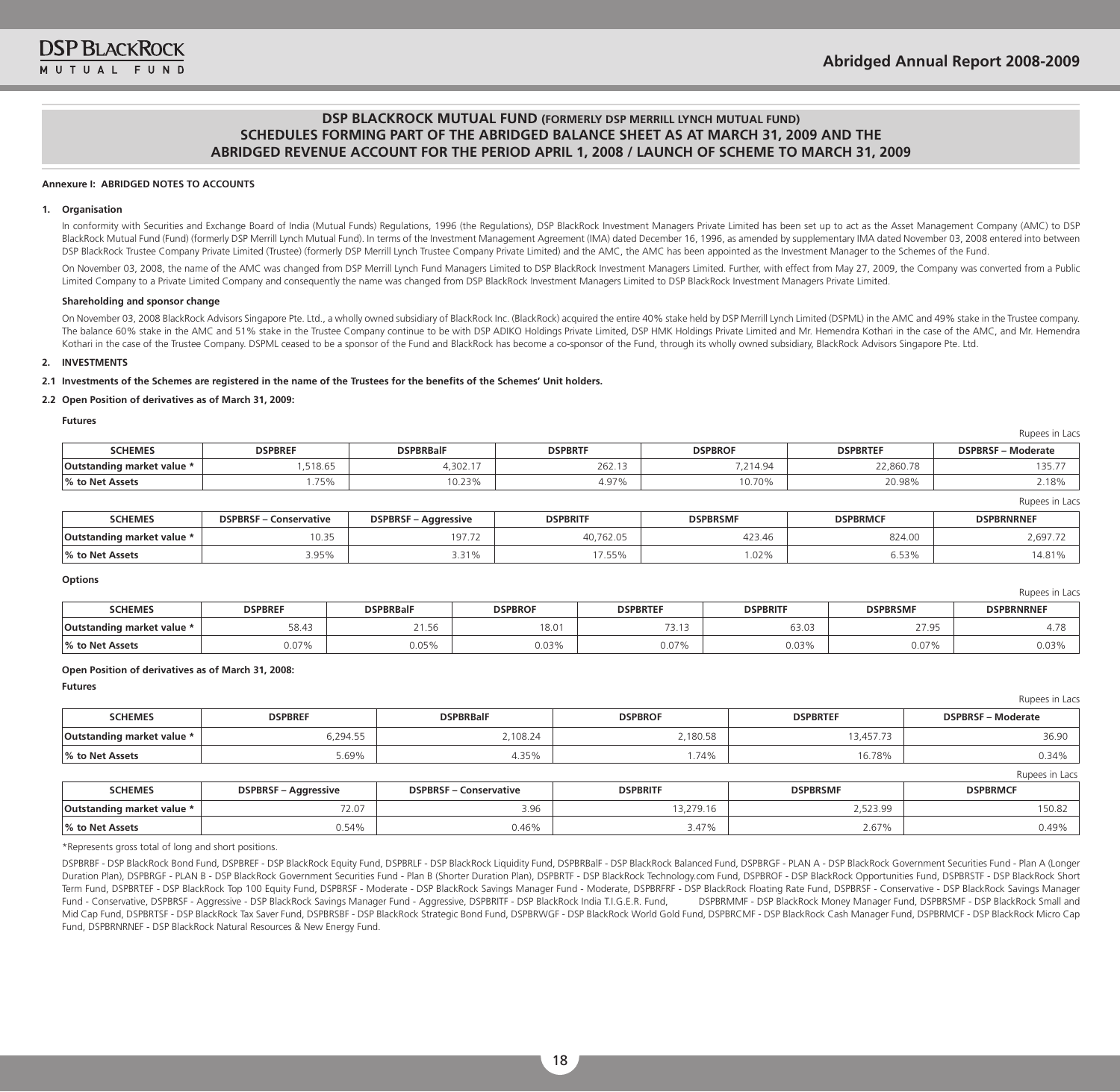#### **2.3 Investments in Associates and Group Companies for the year 2008-2009:**

| <b>Issuer</b>                                    | Nature of<br><b>Instrument</b> | <b>DSPBREF</b> | <b>DSPBRLF</b> | <b>DSPBRBalF</b> | <b>DSPBRTF</b>           | <b>DSPBROF</b> | <b>DSPBRSTF</b> | <b>DSPBRTEF</b> | <b>DSPBRSF-</b><br>Moderate |
|--------------------------------------------------|--------------------------------|----------------|----------------|------------------|--------------------------|----------------|-----------------|-----------------|-----------------------------|
| Ambuja Cements Ltd.                              | Equity                         | 767.53         |                | 278.97           |                          | 397.57         |                 | 628.85          |                             |
| Cairn India Limited                              | Equity                         | 9.247.55       |                | 3,337.74         |                          | 223.54         |                 | 8.465.20        | 636.66                      |
| Crompton Greaves Ltd.                            | Equity                         | .232.52        |                | 432.17           |                          |                |                 | 5.208.31        | 136.07                      |
| Dr. Reddy's Laboratories Ltd.                    | Equity                         | 1,983.40       |                | 744.40           |                          | 3,640.38       |                 | 3,926.82        | 217.99                      |
| <b>DSP Merrill Lynch Capital</b><br>Company Ltd. | Zero Coupon<br>Bonds           |                | 2,819.63       |                  |                          |                |                 |                 |                             |
| Godrej Consumer Products<br>Limited              | Equity                         |                |                |                  |                          |                |                 |                 |                             |
| Infrastructure Development                       | <b>NCD</b>                     |                |                |                  |                          | 493.62         | 499.93          | 987.23          |                             |
| Finance Company Limited                          | Equity                         | 2,208.94       |                | 789.69           |                          |                |                 | 10,387.47       | 285.93                      |
| Infosys Technologies Ltd.                        | Equity                         | 12.818.89      |                | 4.695.28         | 4.636.01                 | 3.204.59       |                 | 15.154.20       | 665.71                      |
| Max India Ltd.                                   | Equity                         |                |                |                  |                          |                |                 |                 |                             |
| Sesa Goa Ltd.                                    | Equity                         |                |                |                  | $\overline{\phantom{a}}$ | 282.14         |                 |                 |                             |
| Tata Elxsi (India) Ltd.                          | Equity                         |                |                |                  | 15.26                    |                |                 |                 |                             |
| Tata Power Co. Ltd.                              | Equity                         | 4,392.99       |                | 1,521.87         |                          | 776.70         |                 | 4,521.26        | 137.99                      |

| Issuer                                           | Nature of<br>Instrument     | <b>DSPBRSF - Con-</b><br>servative | <b>DSPBRSF - Ag-</b><br>gressive | <b>DSPBRITF</b> | <b>DSPBRMMF</b> | <b>DSPBRSMF</b> | <b>DSPBRTSF</b> | <b>DSPBRMCF</b> | <b>DSPBRNRNEF</b> | <b>Grand Total</b> |
|--------------------------------------------------|-----------------------------|------------------------------------|----------------------------------|-----------------|-----------------|-----------------|-----------------|-----------------|-------------------|--------------------|
| Ambuja Cement Ltd.                               | Equity                      |                                    |                                  | .524.27         |                 |                 | 56.13           | 6.64            |                   | 3,659.96           |
| Cairn India Limited                              | Equity                      | 19.75                              | 985.24                           | 731.86          |                 | 4,417.83        | 522.32          | 197.99          | 2.927.38          | 31,713.06          |
| Crompton Greaves Ltd.                            | Equity                      | 3.58                               | 203.62                           |                 |                 | 862.32          |                 | 81.32           |                   | 8,159.91           |
| Dr. Reddy's Laboratories Ltd.                    | Equity                      | 5.21                               | 312.83                           |                 |                 | 241.46          | 1,569.67        |                 |                   | 12,642.16          |
| <b>DSP Merrill Lynch Capital</b><br>Company Ltd. | Zero Coupon<br><b>Bonds</b> |                                    |                                  |                 |                 |                 |                 |                 |                   | 2,819.63           |
| Godrej Consumer Products Limited Equity          |                             |                                    |                                  |                 |                 | 126.9           | 667.58          |                 |                   | 794.48             |
| Infrastructure Development                       | NCD)                        |                                    |                                  | 12,894.14       | 12,937.85       |                 |                 |                 |                   | 27,812.77          |
| Finance Company Limited                          | Equity                      | 9.86                               | 412.81                           | 1,068.33        |                 | 2,647.83        | ,894.09         | 1,752.88        |                   | 21,457.83          |
| Infosys Technologies Ltd.                        | Equity                      | 26.76                              | 1,041.69                         |                 |                 | ,480.34         | 3,653.55        | 59.63           |                   | 47,436.65          |
| Max India Ltd.                                   | Equity                      |                                    |                                  |                 |                 |                 | 231.72          | 237.58          |                   | 469.30             |
| Sesa Goa Ltd.                                    | Equity                      |                                    |                                  | 7.12            |                 |                 |                 | 152.06          | 697.73            | 1,139.05           |
| Tata Elxsi (India) Ltd.                          | Equity                      |                                    |                                  |                 |                 |                 |                 | 89.57           |                   | 104.83             |
| Tata Power Co. Ltd.                              | Equity                      | 6.13                               | 204.86                           | 397.66          |                 | 1,970.30        |                 |                 | 2,019.41          | 15,949.17          |

Derivative transactions are classified as Equity for the purpose of above disclosure. **Investments in Associates and Group Companies for the year 2007-2008:**

| <b>Issuer</b>                                         | <b>DSPBREF</b> | <b>DSPBRBalF</b> | <b>DSPBRTF</b> | <b>DSPBROF</b> | <b>DSPBRTEF</b> | <b>DSPBRSF - Moderate</b> |
|-------------------------------------------------------|----------------|------------------|----------------|----------------|-----------------|---------------------------|
| Cairn India Ltd.                                      | 5,683.99       | 2,017.94         |                | 1,521.89       | 5,534.41        | 588.90                    |
| Crompton Greaves Ltd.                                 |                | 499.05           |                |                | 1,129.43        | 174.61                    |
| Dr. Reddy's Laboratories Ltd.                         | 3,367.91       | 1,061.22         |                |                | 3,527.38        | 283.93                    |
| EIH Ltd.                                              | 2,496.30       | 639.40           |                |                |                 |                           |
| Gujarat Ambuja Cement Ltd.                            | 3,934.00       | 1,327.90         |                | 330.51         | 2,673.95        | 711.52                    |
| ICRA Ltd.                                             | 12.00          | 6.75             |                |                |                 |                           |
| Infrastructure Development<br>Finance Company Limited | 1.012.16       | 372.42           |                | 2,542.19       | 3.279.70        | 216.57                    |
| Infosys Technologies Ltd.                             | 10,496.43      | 3,758.84         | 6,764.04       | 4.346.29       | 10.324.00       | 567.48                    |
| ING Vysya Bank Ltd.                                   | 1,053.81       | 279.53           |                |                |                 |                           |
| Madras Cements Ltd.                                   |                |                  |                |                |                 |                           |
| Matrix Laboratories Ltd.                              | 459.99         | 124.94           |                |                |                 |                           |
| Sesa Goa Ltd.                                         | 3,185.64       | 1,154.72         |                | 2,595.95       | 2,413.24        | 807.40                    |
| Tata Elxsi Ltd.                                       |                |                  | 575.40         |                |                 |                           |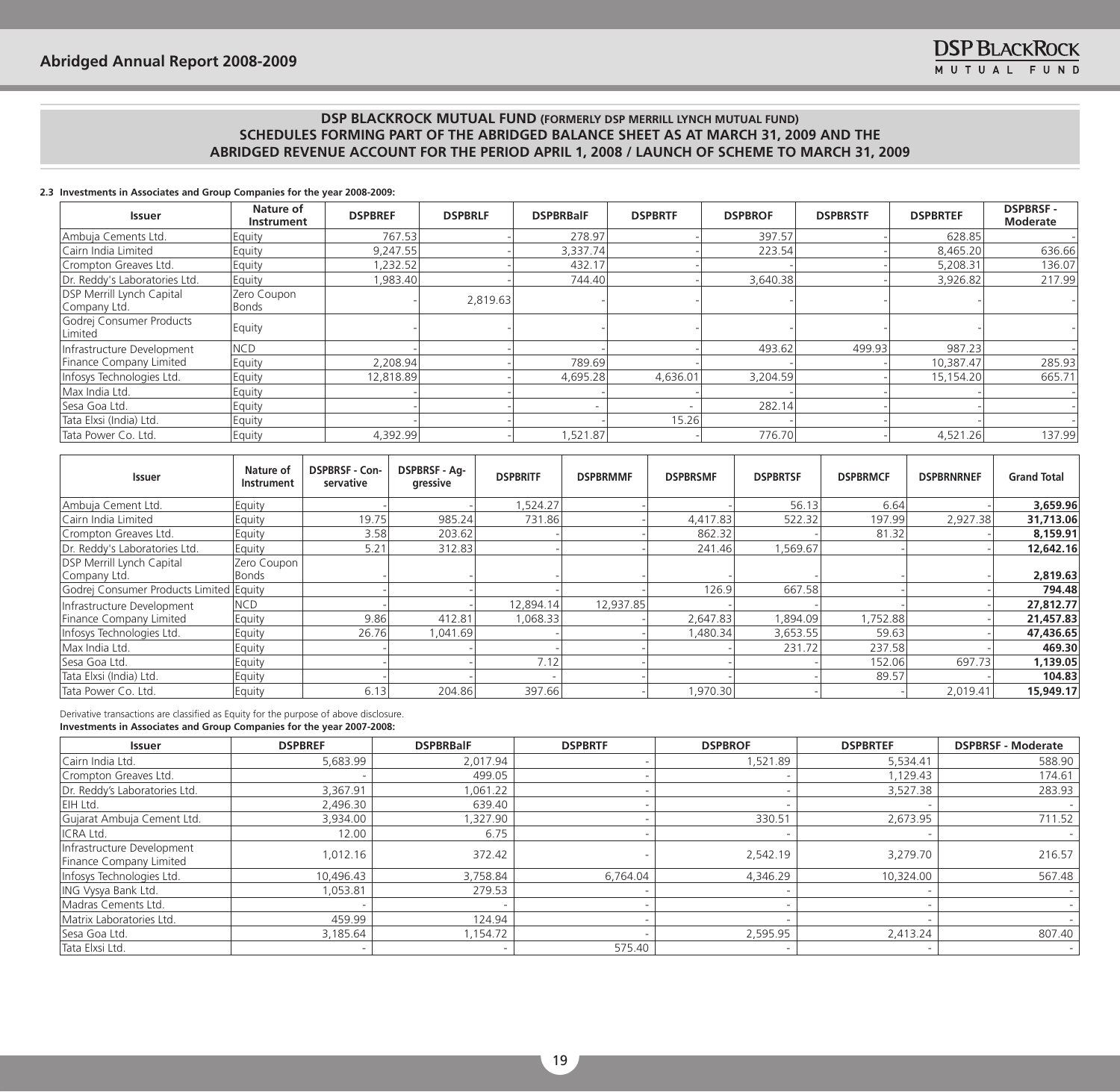Rupees in Lacs

## **DSP BLACKROCK MUTUAL FUND (FORMERLY DSP MERRILL LYNCH MUTUAL FUND) SCHEDULES FORMING PART OF THE ABRIDGED BALANCE SHEET AS AT MARCH 31, 2009 AND THE ABRIDGED REVENUE ACCOUNT FOR THE PERIOD APRIL 1, 2008 / LAUNCH OF SCHEME TO MARCH 31, 2009**

| <b>Issuer</b>                      | <b>DSPBRSF - Conservative</b> | <b>DSPBRSF - Aggressive</b> | <b>DSPBRITF</b> | <b>DSPBRSMF</b> | <b>DSPBRTSF</b> | <b>DSPBRMCF</b> | <b>Grand Total</b> |
|------------------------------------|-------------------------------|-----------------------------|-----------------|-----------------|-----------------|-----------------|--------------------|
| Cairn India Ltd.                   | 24.27                         | 597.72                      | 9,045.30        | 928.89          | 1,535.07        |                 | 27,478.38          |
| Crompton Greaves Ltd.              | 8.14                          | 256.97                      | 830.44          |                 |                 |                 | 2,898.64           |
| Dr. Reddy's Laboratories Ltd.      | 14.16                         | 409.22                      |                 | 697.26          | 372.69          |                 | 9,733.77           |
| EIH Ltd.                           |                               |                             |                 | 675.92          | 87.3            |                 | 3,898.92           |
| Exide Industries Ltd.              |                               |                             |                 | 889.41          |                 |                 | 889.41             |
| Gujarat Ambuja Cement Ltd.         | 28.85                         | 655.83                      | 7,775.77        | 504.73          |                 |                 | 17,943.06          |
| ICRA Ltd.                          |                               |                             |                 | 24.76           | 1.95            | 651.49          | 696.95             |
| Infrastructure Development Finance |                               |                             |                 |                 |                 |                 |                    |
| Company Limited                    | 12.78                         | 258.89                      | 9,984.63        |                 |                 |                 | 17,679.34          |
| Infosys Technologies Ltd.          | 19.87                         | 354.93                      |                 | 4,862.43        | 1,533.22        |                 | 43,027.53          |
| ING Vysya Bank Ltd.                |                               |                             |                 |                 |                 |                 | 1,333.34           |
| Madras Cements Ltd.                |                               |                             | 692.12          |                 | 19.49           |                 | 711.61             |
| Matrix Laboratories Ltd.           | 459.99                        | 124.94                      |                 |                 |                 |                 | 584.93             |
| Max India Ltd.                     |                               |                             | 59.84           |                 |                 |                 | 59.84              |
| Sesa Goa Ltd.                      | 34.07                         | 706.76                      | 4,272.20        |                 | 338.95          |                 | 15,508.93          |
| Tata Elxsi Ltd.                    |                               |                             |                 |                 |                 |                 | 575.40             |
| United Breweries Holdings Ltd.     |                               |                             |                 |                 | 312.26          |                 | 312.26             |

The nature of instrument for the transactions reported above is Equity. Derivative transactions are classified as Equity for the purpose of above disclosure

#### **2.4 Open Position of Securities Borrowed and / or Lent by the Scheme:**

 As of March 31, 2009 : NIL As of March 31, 2008 : NIL

#### **2.5 Details of Non Performing Assets:**

 As of March 31, 2009 : NIL As of March 31, 2008 : NIL

#### **2.6 Aggregate Unrealised Gain / Loss and percentage to net assets:**

| Scheme                         | <b>Unrealised Gain/</b><br>(loss) (Other than<br>Derivatives) (A) | <b>Unrealised Gain/(loss)</b><br>(Derivatives)<br>(B) | <b>Total Unrealised Gain/</b><br>loss<br>$C = A + B$ | % to Net Assets | <b>Unrealised Gain/</b><br>(loss) (Other than<br>Derivatives)<br>(A) | <b>Unrealised Gain/(loss)</b><br>(Derivatives)<br>(B) | <b>Total Unrealised Gain/</b><br>loss<br>$C = A + B$ | % to Net Assets |  |
|--------------------------------|-------------------------------------------------------------------|-------------------------------------------------------|------------------------------------------------------|-----------------|----------------------------------------------------------------------|-------------------------------------------------------|------------------------------------------------------|-----------------|--|
|                                |                                                                   |                                                       | As of March 31, 2009                                 |                 | As of March 31, 2008                                                 |                                                       |                                                      |                 |  |
| <b>DSPBRBF</b>                 | (2.026.38)                                                        |                                                       | (2.026.38)                                           | (2.17%)         | (30.69)                                                              |                                                       | (30.69)                                              | $(0.80\%)$      |  |
| <b>DSPBREF</b>                 | (7, 192.99)                                                       | 108.11                                                | (7,084.88)                                           | $(8.16\%)$      | (7,460.81)                                                           | (49.97)                                               | (7, 510.79)                                          | $(6.79\%)$      |  |
| <b>DSPBRLF</b>                 | 25.40                                                             |                                                       | 25.40                                                | 0.14%           | 5.86                                                                 |                                                       | 5.86                                                 | 0.01%           |  |
| <b>DSPBRBalF</b>               | (2,505.75)                                                        | 2.72                                                  | (2,503.03)                                           | $(5.95\%)$      | (2,499.96)                                                           | (6.76)                                                | (2,506.72)                                           | $(5.18\%)$      |  |
| <b>DSPBRGF - PLAN A</b>        | (1,478.78)                                                        |                                                       | (1,478.78)                                           | (3.78%)         | (67.33)                                                              |                                                       | (67.33)                                              | $(1.66\%)$      |  |
| <b>DSPBRTF</b>                 | (1,683.34)                                                        | 10.57                                                 | (1,672.77)                                           | $(31.71\%)$     | (716.87)                                                             |                                                       | (716.87)                                             | $(6.29\%)$      |  |
| <b>DSPBROF</b>                 | (9,270.39)                                                        | 170.41                                                | (9,099.98)                                           | (13.49%)        | 23,044.61                                                            | 9.36                                                  | 23,053.98                                            | 18.43%          |  |
| <b>DSPBRSTF</b>                | (18.18)                                                           | $\sim$                                                | (18.18)                                              | $(0.48\%)$      | 11.28                                                                | $\sim$                                                | 11.28                                                | 0.29%           |  |
| <b>IDSPBRTEF</b>               | 3,265.48                                                          | 373.01                                                | 3.638.49                                             | 3.34%           | (2,716.15)                                                           | (232.03)                                              | (2,948.19)                                           | $(3.68\%)$      |  |
| <b>DSPBRSF - Moderate</b>      | (98.57)                                                           | 3.42                                                  | (95.15)                                              | $(1.53\%)$      | (74.60)                                                              | 0.62                                                  | (73.98)                                              | $(0.69\%)$      |  |
| <b>DSPBRFRF</b>                | (7.10)                                                            |                                                       | (7.10)                                               | $(0.03\%)$      | (93.08)                                                              |                                                       | (93.08)                                              | $(0.75\%)$      |  |
| <b>IDSPBRSF - Conservative</b> | (6.01)                                                            | 0.01                                                  | (6.00)                                               | (2.29%)         | (2.09)                                                               | 0.07                                                  | (2.02)                                               | $(0.24\%)$      |  |
| <b>DSPBRSF - Aggressive</b>    | (52.94)                                                           | 4.82                                                  | (48.12)                                              | $(0.80\%)$      | (33.77)                                                              | 1.24                                                  | (32.53)                                              | $(0.25\%)$      |  |
| <b>DSPBRITF</b>                | (94, 767.87)                                                      | 896.80                                                | (93, 871.07)                                         | $(40.42\%)$     | (31,081.96)                                                          | (101.20)                                              | (31, 183.16)                                         | $(8.14\%)$      |  |
| <b>DSPBRMMF</b>                | 1,059.45                                                          |                                                       | 1,059.45                                             | 0.73%           | (95.93)                                                              |                                                       | (95.93)                                              | $(0.04\%)$      |  |
| <b>DSPBRSMF</b>                | (9,803.75)                                                        | 12.89                                                 | (9,790.86)                                           | (23.65%)        | (4,492.88)                                                           | 34.25                                                 | (4,458.63)                                           | $(4.71\%)$      |  |
| <b>DSPBRTSF</b>                | (10, 374, 10)                                                     |                                                       | (10, 374, 10)                                        | (27.42%)        | (4, 195.59)                                                          | $\sim$                                                | (4, 195.59)                                          | $(9.50\%)$      |  |
| <b>DSPBRSBF</b>                | 7.88                                                              |                                                       | 7.88                                                 | 0.01%           | (246.85)                                                             | $\sim$                                                | (246.85)                                             | $(0.55\%)$      |  |
| <b>DSPBRWGF</b>                | (369.81)                                                          |                                                       | (369.81)                                             | $(0.21\%)$      | 24,844.48                                                            |                                                       | 24,844.48                                            | 15.49%          |  |
| <b>DSPBRCMF</b>                | 30.08                                                             |                                                       | 30.08                                                | 0.09%           | 0.99                                                                 |                                                       | 0.99                                                 | $0.00\%$        |  |
| <b>DSPBRMCF</b>                | (3,981.52)                                                        | 21.20                                                 | (3,960.32)                                           | (31.38%)        | (1,470.90)                                                           | (14.09)                                               | (1,484.99)                                           | $(4.82\%)$      |  |
| <b>DSPBRNRNEF</b>              | (4,403.19)                                                        | (23.43)                                               | (4,426.62)                                           | (24.29%)        |                                                                      |                                                       |                                                      |                 |  |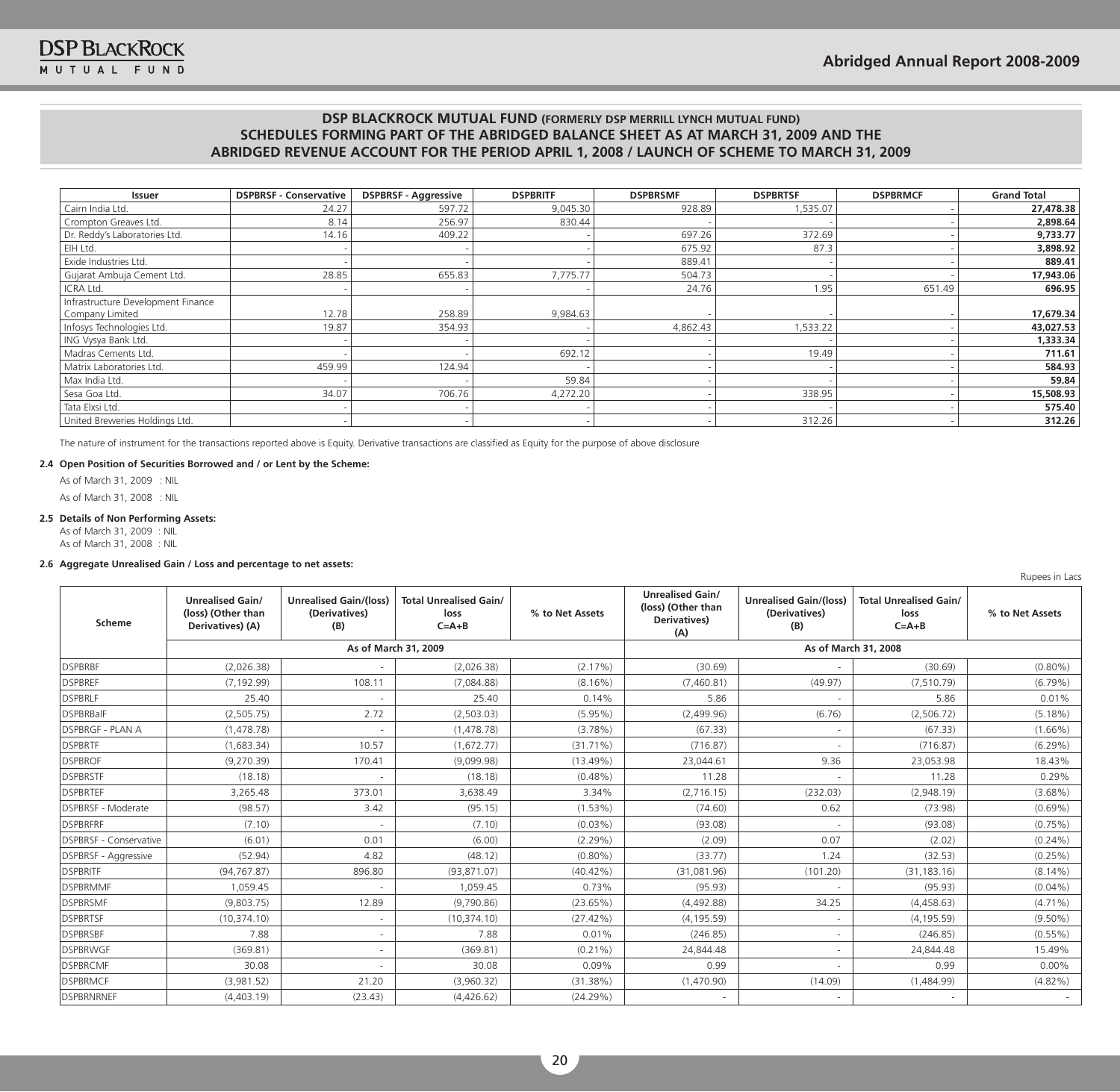## **2.7 The aggregate value of investments purchased and sold (including redeemed) during the year and these amounts as a percentage of average daily net assets:**

| <b>Scheme</b>                 |            | <b>Purchase (Rupees in Lacs)</b><br>Sale (Rupees in Lacs) |            | Purchase as % to average daily net assets |           | Sale as % to average daily net assets |           |           |
|-------------------------------|------------|-----------------------------------------------------------|------------|-------------------------------------------|-----------|---------------------------------------|-----------|-----------|
|                               | 2008-2009  | 2007-2008                                                 | 2008-2009  | 2007-2008                                 | 2008-2009 | 2007-2008                             | 2008-2009 | 2007-2008 |
| <b>DSPBRBF</b>                | 249,652.71 | 7,180.39                                                  | 180,878.41 | 9,322.34                                  | 864.45%   | 164.51%                               | 626.31%   | 213.58%   |
| <b>DSPBREF</b>                | 600,407.11 | 541,431.23                                                | 582,837.24 | 535,980.54                                | 583.66%   | 524.77%                               | 566.58%   | 519.49%   |
| <b>DSPBRLF</b>                | 222,558.11 | 533,931.28                                                | 278,228.21 | 663,269.38                                | 503.29%   | 476.94%                               | 629.19%   | 592.47%   |
| <b>DSPBRBalF</b>              | 240,037.26 | 207,248.01                                                | 237,725.70 | 210,863.50                                | 490.74%   | 433.54%                               | 486.02%   | 441.11%   |
| <b>DSPBRGF - PLAN A</b>       | 116,822.06 | 6,377.61                                                  | 89,231.05  | 6.695.43                                  | 979.41%   | 197.38%                               | 748.09%   | 207.21%   |
| <b>DSPBRGF - PLAN B</b>       | 10,303.01  | 604.51                                                    | 9,395.06   | 1,013.88                                  | 537.24%   | 107.16%                               | 489.90%   | 179.73%   |
| <b>DSPBRTF</b>                | 26,947.52  | 80,745.10                                                 | 27,342.09  | 76,830.39                                 | 317.82%   | 553.91%                               | 322.48%   | 527.06%   |
| <b>DSPBROF</b>                | 210,216.13 | 195,952.67                                                | 227,819.79 | 235,285.74                                | 228.64%   | 128.43%                               | 247.79%   | 154.20%   |
| <b>DSPBRSTF</b>               | 5,222.40   | 14,340.62                                                 | 7,455.96   | 16,745.74                                 | 117.58%   | 208.78%                               | 167.87%   | 243.79%   |
| <b>DSPBRTEF</b>               | 827,921.69 | 404,000.92                                                | 774,393.88 | 374,268.66                                | 887.72%   | 725.85%                               | 830.33%   | 672.43%   |
| DSPBRSF - Moderate            | 29,937.61  | 64,519.12                                                 | 35,069.34  | 69,597.29                                 | 351.70%   | 473.35%                               | 411.98%   | 510.61%   |
| <b>DSPBRFRF</b>               | 39,521.93  | 6,892.91                                                  | 29,886.00  | 26,625.23                                 | 224.85%   | 32.02%                                | 170.03%   | 125.12%   |
| <b>DSPBRSF - Conservative</b> | 851.67     | 2,957.04                                                  | 1,089.50   | 3,331.81                                  | 178.61%   | 241.37%                               | 228.48%   | 271.96%   |
| DSPBRSF - Aggressive          | 43,083.17  | 76,464.65                                                 | 49,699.31  | 71,323.50                                 | 492.06%   | 761.72%                               | 567.62%   | 710.51%   |
| <b>DSPBRITE</b>               | 848,996.30 | 663,547.87                                                | 842,090.21 | 464,820.91                                | 282.63%   | 226.52%                               | 280.33%   | 158.68%   |
| <b>DSPBRMMF</b>               | 702,312.56 | 1,432,126.43                                              | 846,754.97 | 1,377,532.58                              | 255.48%   | 535.91%                               | 308.02%   | 515.48%   |
| <b>DSPBRSMF</b>               | 269,452.51 | 179,282.75                                                | 282,116.79 | 260,938.15                                | 421.31%   | 131.72%                               | 441.11%   | 191.71%   |
| <b>DSPBRTSF</b>               | 108,775.42 | 102,934.41                                                | 93,452.31  | 78,979.45                                 | 266.39%   | 455.85%                               | 228.86%   | 349.76%   |
| <b>DSPBRSBF</b>               | 169,381.10 | 347,856.91                                                | 123,509.72 | 307,804.99                                | 648.01%   | 331.65%                               | 472.52%   | 293.47%   |
| <b>DSPBRWGF</b>               | 81,107.41  | 100,406.58                                                | 29,628.81  | 3,298.82                                  | 48.46%    | 73.26%                                | 17.70%    | 2.41%     |
| <b>DSPBRCMF</b>               | 295,488.06 | 988,355.79                                                | 312,227.83 | 956,642.37                                | 636.74%   | 716.58%                               | 672.81%   | 693.58%   |
| <b>DSPBRMCF</b>               | 105,983.53 | 58,963.81                                                 | 107,468.94 | 32,927.85                                 | 473.81%   | 157.60%                               | 480.45%   | 88.01%    |
| <b>DSPBRNRNEF</b>             | 126,106.25 |                                                           | 107,944.01 |                                           | 567.37%   |                                       | 485.65%   |           |

**Note:** Purchase / sale does not include Term deposits.

## **2.8 Non-Traded securities in the portfolio:**

|                                |               |                      |           |                    |                               |                    |        |                    |                      |                    |                                             | Rupees in Lacs            |  |
|--------------------------------|---------------|----------------------|-----------|--------------------|-------------------------------|--------------------|--------|--------------------|----------------------|--------------------|---------------------------------------------|---------------------------|--|
|                                |               | As of March 31, 2009 |           |                    |                               |                    |        |                    | As of March 31, 2008 |                    |                                             |                           |  |
| Scheme                         | <b>Equity</b> | % to Net<br>Assets   | Debt      | % to Net<br>Assets | Money<br>Market<br>Instrument | % to Net<br>Assets | Equity | % to Net<br>Assets | <b>Debt</b>          | % to Net<br>Assets | Money<br><b>Market</b><br><b>Instrument</b> | % to Net<br><b>Assets</b> |  |
| <b>DSPBRBF</b>                 |               |                      | 7,078.72  | 7.59%              | 295.98                        | 0.32%              |        |                    | 1,361.22             | 35.33%             |                                             |                           |  |
| <b>DSPBREF</b>                 |               |                      |           |                    |                               |                    | 14.34  | 0.01%              |                      |                    |                                             |                           |  |
| <b>DSPBRLF</b>                 |               |                      | 8,990.19  | 49.38%             | 5,713.85                      | 31.38%             |        |                    | 13,400.09            | 15.62%             | 57,762.45                                   | 67.34%                    |  |
| <b>DSPBRBalF</b>               |               |                      | 6,206.07  | 14.76%             |                               |                    | 6.15   | 0.01%              | 13,833.84            | 28.56%             |                                             |                           |  |
| <b>DSPBRTF</b>                 |               |                      |           |                    |                               |                    | 9.52   | 0.08%              |                      |                    |                                             |                           |  |
| <b>DSPBRSTF</b>                |               |                      | 1,138.86  | 30.37%             |                               |                    |        |                    | 35,500.75            | 89.93%             |                                             |                           |  |
| <b>DSPBRTEF</b>                |               |                      |           |                    |                               |                    |        |                    | 100.00               | 0.12%              |                                             | $\sim$                    |  |
| DSPBRSF - Moderate             |               |                      | 4,308.74  | 69.29%             |                               |                    |        |                    | 4,365.52             | 40.51%             | 4,607.32                                    | 42.75%                    |  |
| <b>DSPBRFRF</b>                |               |                      | 15,562.46 | 64.86%             | 1,722.41                      | 7.18%              |        |                    | 9.644.38             | 77.36%             | 2,421.24                                    | 19.42%                    |  |
| DSPBRSF - Aggressive           |               |                      | 3,429.60  | 57.35%             |                               |                    |        |                    | 6,261.07             | 47.28%             | 2,641.79                                    | 19.95%                    |  |
| <b>IDSPBRSF - Conservative</b> |               |                      | 103.29    | 39.43%             |                               |                    |        |                    | 305.82               | 35.78%             |                                             | $\sim$                    |  |
| <b>DSPBRITE</b>                |               |                      | 1,075.85  | 0.46%              |                               |                    |        |                    |                      |                    |                                             |                           |  |
| <b>DSPBRMMF</b>                |               |                      | 86,768.67 | 60.05%             | 6,250.25                      | 4.33%              |        |                    | 120,268.04           | 47.99%             | 115,732.74                                  | 46.18%                    |  |
| <b>DSPBRSMF</b>                |               |                      |           |                    |                               |                    |        |                    | 1,500.00             | 1.59%              |                                             | $\sim$ 1                  |  |
| <b>DSPBRTSF</b>                |               |                      |           |                    |                               |                    |        |                    |                      |                    |                                             |                           |  |
| <b>DSPBRSBF</b>                |               |                      | 15,697.66 | 16.00%             | 70,472.43                     | 71.84%             |        |                    | 42,434.26            | 94.49%             |                                             | $\overline{\phantom{a}}$  |  |
| <b>DSPBRWGF</b>                |               |                      |           |                    |                               |                    |        |                    |                      |                    |                                             | $\sim$ 1                  |  |
| DSPBRCMF                       |               |                      | 18,260.22 | 57.27%             | 12,468.04                     | 39.10%             |        |                    | 24,599.08            | 45.93%             | 20,994.24                                   | 39.20%                    |  |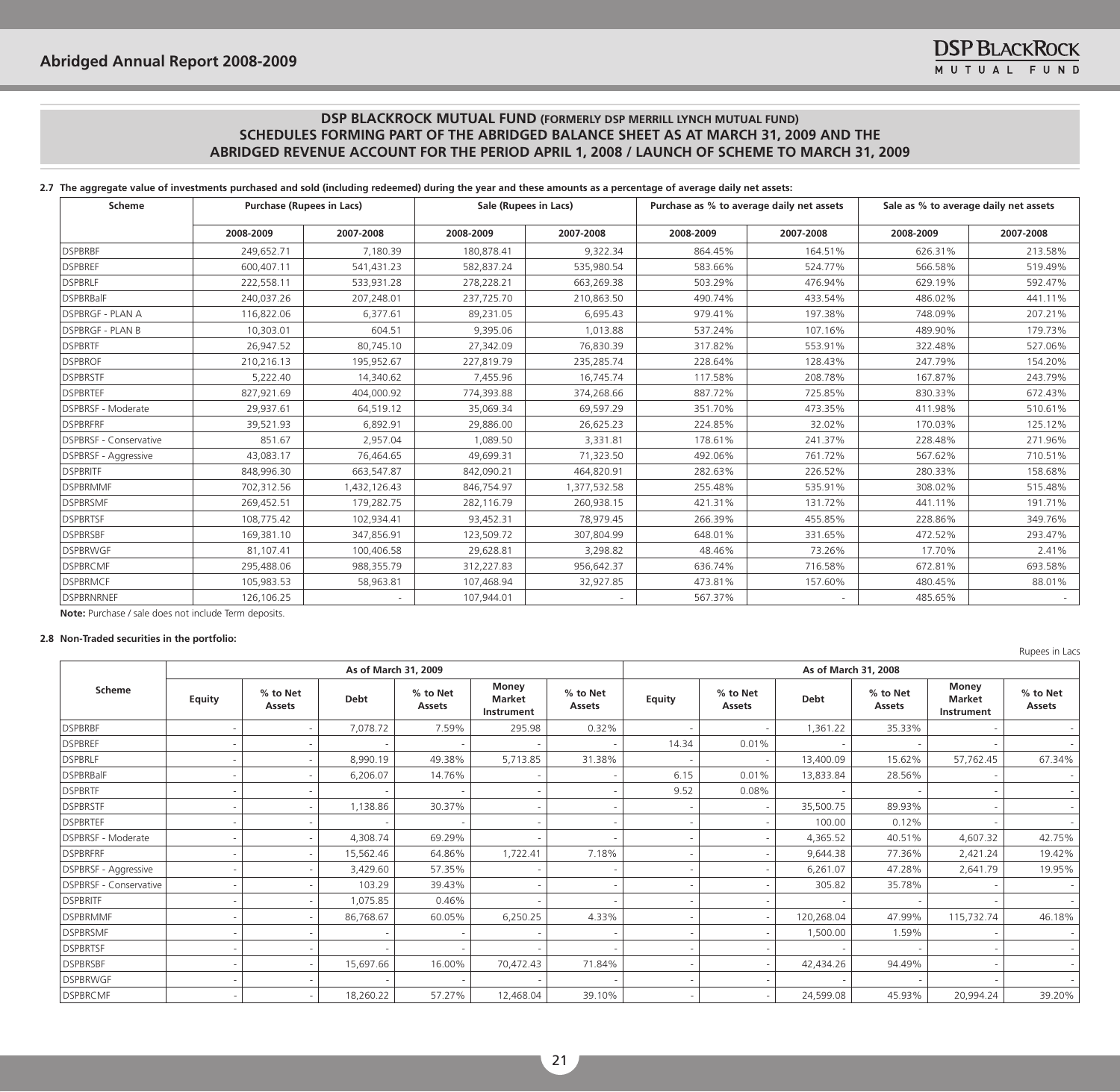## **3. Details of transactions with Associates in terms of Regulation 25(8):**

**Name of Associate:** DSP Merrill Lynch Limited

Rupees in Lacs

| <b>Scheme Name</b>            | Securities transaction in the form of investments/disinvestment<br>in various Public issues / Private placements where the associate<br>was the sole or one of the several lead managers |                          | <b>Payment of Brokerage on Secondary Market Transactions</b> |           | Payment of Brokerage for Distribution and Sale of Units |           |  |
|-------------------------------|------------------------------------------------------------------------------------------------------------------------------------------------------------------------------------------|--------------------------|--------------------------------------------------------------|-----------|---------------------------------------------------------|-----------|--|
|                               | 2008-2009                                                                                                                                                                                | 2007-2008                | 2008-2009                                                    | 2007-2008 | 2008-2009                                               | 2007-2008 |  |
| <b>DSPBRBF</b>                | ۰                                                                                                                                                                                        |                          | $\overline{\phantom{a}}$                                     |           | 44.66                                                   | 9.48      |  |
| <b>DSPBREF</b>                | ٠                                                                                                                                                                                        | 300.48                   | 70.55                                                        | 113.23    | 48.60                                                   | 99.16     |  |
| <b>DSPBRLF</b>                |                                                                                                                                                                                          | 16,114.62                | $\overline{\phantom{a}}$                                     |           | 6.00                                                    | 13.50     |  |
| DSPBRBalF                     | ٠                                                                                                                                                                                        | 107.95                   | 25.72                                                        | 38.16     | 112.87                                                  | 203.33    |  |
| <b>DSPBRGF - PLAN A</b>       | ٠                                                                                                                                                                                        | $\overline{\phantom{a}}$ | $\sim$                                                       |           | 5.89                                                    | 0.55      |  |
| <b>DSPBRGF - PLAN B</b>       | ٠                                                                                                                                                                                        |                          | $\overline{\phantom{a}}$                                     |           | 1.28                                                    | 0.23      |  |
| <b>DSPBRTF</b>                | ۰                                                                                                                                                                                        |                          | 1.52                                                         | 8.98      | 7.01                                                    | 57.74     |  |
| <b>DSPBROF</b>                |                                                                                                                                                                                          | 5,186.83                 | 20.74                                                        | 18.59     | 50.13                                                   | 77.08     |  |
| <b>DSPBRSTF</b>               | ٠                                                                                                                                                                                        | $\sim$                   | $\sim$                                                       | $\sim$    | 2.65                                                    | 2.64      |  |
| <b>DSPBRTEF</b>               |                                                                                                                                                                                          | 458.84                   | 76.83                                                        | 70.04     | 73.99                                                   | 115.77    |  |
| DSPBRSF - Moderate            | ٠                                                                                                                                                                                        | 13.26                    | 1.39                                                         | 5.99      | 13.70                                                   | 35.96     |  |
| <b>DSPBRFRF</b>               |                                                                                                                                                                                          |                          | ٠                                                            |           | 3.16                                                    | 8.02      |  |
| <b>DSPBRSF - Conservative</b> | ٠                                                                                                                                                                                        | 1.38                     | 0.04                                                         | 0.29      | ٠                                                       | 1.45      |  |
| <b>DSPBRSF - Aggressive</b>   | $\overline{\phantom{a}}$                                                                                                                                                                 | 10.53                    | 2.21                                                         | 8.32      | 6.42                                                    | 19.99     |  |
| <b>DSPBRITF</b>               |                                                                                                                                                                                          | 7,109.55                 | 28.29                                                        | 77.09     | 52.60                                                   | 183.24    |  |
| <b>DSPBRMMF</b>               | 16,491.13                                                                                                                                                                                | 66,586.26                | $\overline{\phantom{a}}$                                     |           | 88.94                                                   | 108.76    |  |
| <b>DSPBRSMF</b>               |                                                                                                                                                                                          | 5,458.66                 | 33.16                                                        | 27.46     | 17.20                                                   | 47.37     |  |
| <b>DSPBRTSF</b>               | $\sim$                                                                                                                                                                                   | 551.78                   | 13.38                                                        | 3.23      | 3.34                                                    | 9.60      |  |
| <b>DSPBRSBF</b>               | ٠                                                                                                                                                                                        | 2,436.23                 | ٠                                                            |           | 40.35                                                   | 23.43     |  |
| <b>DSPBRWGF</b>               | ٠                                                                                                                                                                                        |                          | $\sim$                                                       | $\sim$    | 111.33                                                  | 369.32    |  |
| <b>DSPBRCMF</b>               |                                                                                                                                                                                          | 102,000.00               | $\overline{\phantom{a}}$                                     |           | 2.74                                                    | 0.70      |  |
| <b>DSPBRMCF</b>               | ۰                                                                                                                                                                                        | 388.72                   | 2.67                                                         | 3.18      | 11.89                                                   | 110.18    |  |
| DSPBRNRNEF                    | ٠                                                                                                                                                                                        |                          | 6.45                                                         |           | 27.07                                                   |           |  |

Note: Brokerage on distribution and sale of units paid / payable represents the amount paid / payable for the year/period and does not necessarily reflect the amount charged to the Scheme's revenue account.

#### **4. Large Holding in the schemes (i.e. in excess of 25% of the net assets):**

## **As of March 31, 2009:**

| Scheme           | Investors<br>NΟ. | centage of holding<br>$D_{\alpha\nu\rho}$ |  |  |
|------------------|------------------|-------------------------------------------|--|--|
| <b>DSPBRSBF</b>  | (One             | - --                                      |  |  |
| <b>IDSPBRCMI</b> | (One)            | $\sim$ 4 $\sim$<br>1.61°،                 |  |  |
|                  |                  |                                           |  |  |

#### **As of March 31, 2008:**

| Scheme                                   | ' Investor:<br>ΝO       | $\sim$<br>' holdina<br>ດ1<br>.entage<br>- -   |
|------------------------------------------|-------------------------|-----------------------------------------------|
| <b>DSPBRLF</b>                           | $1$ (One,               | $- - -$<br>,,,,,,,,                           |
| PLAN <sub>L</sub><br><b>IDSPBRGF - F</b> | $\prime\prime$<br>(One) | $\sim$ $\sim$ $\sim$<br>$\epsilon$<br>، دے.دے |

#### **5. Unit Capital Movement during the year ended / period ended:**

## **2008-2009**

| Scheme                   | Plan          | <b>Face Value</b> | <b>Opening Units</b> | Units Sold / Switch In / NFO<br><b>Allotment</b> | <b>Redemption / Switch Out</b> | <b>Closing Units</b> |
|--------------------------|---------------|-------------------|----------------------|--------------------------------------------------|--------------------------------|----------------------|
| <b>IDSPBRBF</b>          | Regular       | 10                | 19,809,179.836       | 608,533,107.830                                  | 137,076,207.826                | 491,266,079.840      |
| <b>IDSPBREF</b>          | Regular       | 10                | 389,703,489.057      | 262,012,058.768                                  | 144,438,710.304                | 507,276,837.521      |
| <b>DSPBREF</b>           | Institutional | 10                |                      | 15,000,000.000                                   |                                | 15,000,000.000       |
| <b>DSPBRLF</b>           | Regular       | 10                | 148,208,642.935      | 613,962,418.660                                  | 668,602,505.611                | 93,568,555.984       |
| <b>IDSPBRLF</b>          | Institutional | 1,000             | 6,432,945.713        | 123,364,026.628                                  | 129,254,681.805                | 542,290.536          |
| <b>DSPBRBalF</b>         | Regular       | 10                | 189,681,496.013      | 78,723,918.857                                   | 46,591,520.696                 | 221,813,894.174      |
| <b>IDSPBRGF - PLAN A</b> | Regular       | 10                | 23,358,826.909       | 259,442,975.837                                  | 86,979,770.136                 | 195,822,032.610      |
| <b>IDSPBRGF - PLAN B</b> | Regular       | 10 <sup>°</sup>   | 4,616,413.146        | 80,335,112.822                                   | 75,138,983.255                 | 9,812,542.713        |
| <b>DSPBRTF</b>           | Regular       | 10                | 52,603,408.182       | 8,032,807.093                                    | 15,178,840.125                 | 45,457,375.150       |
| <b>DSPBROF</b>           | Regular       | 10                | 373,728,956.644      | 34,170,090.712                                   | 101,655,075.875                | 306,243,971.481      |
| <b>IDSPBROF</b>          | Institutional | 10                | 30,000,000.000       | 8,506,065.486                                    | 8,505,029.002                  | 30,001,036.484       |
| <b>DSPBRSTF</b>          | Regular       | 10                | 32,822,342.186       | 93,765,015.240                                   | 94,259,206.494                 | 32,328,150.932       |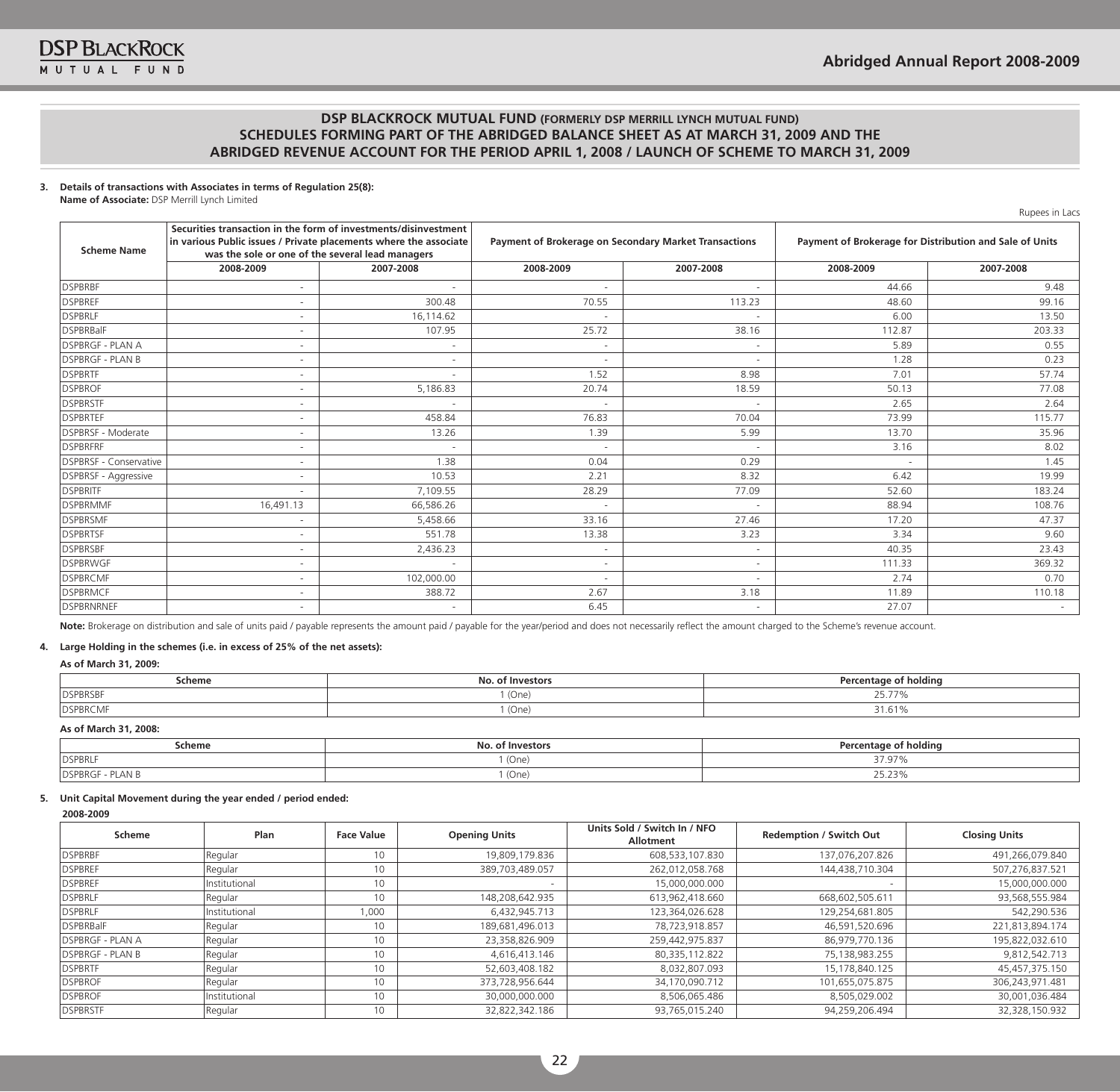| Scheme                        | Plan          | <b>Face Value</b> | <b>Opening Units</b> | Units Sold / Switch In / NFO<br>Allotment | <b>Redemption / Switch Out</b> | <b>Closing Units</b> |
|-------------------------------|---------------|-------------------|----------------------|-------------------------------------------|--------------------------------|----------------------|
| <b>DSPBRTEF</b>               | Regular       | 10                | 253,654,237.074      | 386,644,137.211                           | 115,027,595.730                | 525,270,778.555      |
| <b>DSPBRTEF</b>               | Institutional | 10                | 10,000,000.000       | 5,844,965.533                             |                                | 15,844,965.533       |
| DSPBRSF - Moderate            | Regular       | 10                | 79,677,732.470       | 6,688,087.657                             | 41,989,434.517                 | 44,376,385.610       |
| <b>DSPBRFRF</b>               | Regular       | 10                | 108,276,856.001      | 312,973,249.621                           | 301,382,411.451                | 119,867,694.171      |
| <b>DSPBRFRF</b>               | Institutional | 1,000             | 26,332.845           | 19,307,453.811                            | 18,300,457.969                 | 1,033,328.687        |
| <b>DSPBRSF - Conservative</b> | Regular       | 10                | 7,658,128.326        | 1,857,595.265                             | 7,289,292.077                  | 2,226,431.514        |
| DSPBRSF - Aggressive          | Regular       | 10                | 103,559,922.163      | 14,505,315.384                            | 71,540,660.244                 | 46,524,577.303       |
| <b>DSPBRITE</b>               | Regular       | 10                | 1,419,784,854.250    | 291,526,490.471                           | 340,231,643.293                | 1,371,079,701.428    |
| <b>DSPBRITE</b>               | Institutional | 10                | 60,674,556.142       | 136.930                                   | 30,345,290.316                 | 30,329,402.756       |
| <b>DSPBRMMF</b>               | Regular       | 1,000             | 7,969,081.525        | 30,137,266.758                            | 33,830,151.297                 | 4,276,196.986        |
| <b>DSPBRMMF</b>               | Institutional | 1,000             | 16,821,578.868       | 96,530,286.569                            | 103,770,821.438                | 9,581,043.999        |
| <b>DSPBRSMF</b>               | Regular       | 10 <sup>°</sup>   | 863,130,969.005      | 27,905,892.944                            | 242,938,878.949                | 648,097,983.000      |
| <b>DSPBRTSF</b>               | Regular       | 10                | 393,232,088.909      | 149,893,182.858                           | 2,933.985                      | 543,122,337.782      |
| <b>DSPBRSBF</b>               | Regular       | 1,000             | 698,393.084          | 4,581,709.353                             | 3,649,581.051                  | 1,630,521.386        |
| <b>DSPBRSBF</b>               | Institutional | 1,000             | 3,711,978.393        | 11.271.234.577                            | 6,900,442.379                  | 8,082,770.591        |
| <b>DSPBRWGF</b>               | Regular       | 10                | 1,132,538,569.225    | 843, 181, 516. 468                        | 514,064,277.130                | 1,461,655,808.563    |
| <b>DSPBRWGF</b>               | Institutional | 10                |                      | 10,000,000.000                            | 10,000,000.000                 |                      |
| <b>DSPBRCMF</b>               | Regular       | 1,000             | 487,613.481          | 3,882,342.055                             | 3,976,993.287                  | 392,962.249          |
| <b>DSPBRCMF</b>               | Institutional | 1,000             | 4,824,232.888        | 136,740,453.936                           | 138,862,353.224                | 2,702,333.600        |
| <b>DSPBRMCF</b>               | Regular       | 10                | 308,071,443.532      | $\sim$                                    | 41,947,406.713                 | 266,124,036.819      |
| <b>DSPBRNRNEF</b>             | Regular       | 10 <sup>°</sup>   |                      | 306,272,740.594                           | 57,803,195.578                 | 248,469,545.016      |
| <b>DSPBRNRNEF</b>             | Institutional | 10                |                      | 10,000,000.000                            |                                | 10,000,000.000       |

| 2007-2008 |  |
|-----------|--|

| Scheme<br>Plan                 |               | <b>Face Value</b> | <b>Opening Units</b> | Units Sold / Switch In / NFO<br>Allotment | <b>Redemption / Switch out</b> | <b>Closing Units</b> |
|--------------------------------|---------------|-------------------|----------------------|-------------------------------------------|--------------------------------|----------------------|
| <b>DSPBRBF</b>                 | Regular       | 10                | 28,880,216.284       | 5,454,957.787                             | 14,525,994.235                 | 19,809,179.836       |
| <b>DSPBREF</b>                 | Regular       | 10                | 189,047,318.320      | 521,938,332.496                           | 321,282,161.759                | 389,703,489.057      |
| <b>DSPBRLF</b>                 | Regular       | 10                | 604, 151, 580.047    | 1,659,938,080.785                         | 2,115,881,017.897              | 148,208,642.935      |
| <b>DSPBRLF</b>                 | Institutional | 1,000             | 11,769,942.321       | 215,206,920.982                           | 220,543,917.590                | 6,432,945.713        |
| <b>DSPBRBalF</b>               | Regular       | 10                | 164,453,244.615      | 106,049,996.327                           | 80,821,744.929                 | 189,681,496.013      |
| <b>DSPBRGF - PLAN A</b>        | Regular       | 10                | 15,968,755.929       | 17,855,568.314                            | 10,465,497.334                 | 23,358,826.909       |
| <b>DSPBRGF - PLAN B</b>        | Regular       | 10                | 3,154,563.243        | 3,844,588.976                             | 2,382,739.073                  | 4,616,413.146        |
| <b>DSPBRTF</b>                 | Regular       | 10                | 27,932,893.684       | 82,126,065.665                            | 57,455,551.167                 | 52,603,408.182       |
| <b>DSPBROF</b>                 | Regular       | 10                | 440,101,186.378      | 131,930,912.080                           | 198,303,141.814                | 373,728,956.644      |
| <b>DSPBROF</b>                 | Institutional | 10                |                      | 30,000,000.000                            |                                | 30,000,000.000       |
| <b>DSPBRSTF</b>                | Regular       | 10                | 50,439,149.500       | 152,715,388.825                           | 170,332,196.139                | 32,822,342.186       |
| <b>DSPBRTEF</b>                | Regular       | 10                | 130,795,055.170      | 215,327,676.346                           | 92,468,494.442                 | 253,654,237.074      |
| <b>DSPBRTEF</b>                | Institutional | 10                |                      | 29,908,404.359                            | 19,908,404.359                 | 10,000,000.000       |
| <b>DSPBRSF - Moderate</b>      | Regular       | 10                | 119,124,936.987      | 23,521,839.399                            | 62,969,043.916                 | 79,677,732.470       |
| <b>DSPBRFRF</b>                | Regular       | 10                | 276,510,655.788      | 293,475,872.856                           | 461,709,672.643                | 108,276,856.001      |
| <b>DSPBRFRF</b>                | Institutional | 1.000             | 282,180.919          | 470,346.620                               | 726,194.694                    | 26,332.845           |
| <b>IDSPBRSF - Conservative</b> | Regular       | 10                | 9,410,636.711        | 16,252,833.647                            | 18,005,342.032                 | 7,658,128.326        |
| DSPBRSF - Aggressive           | Regular       | 10                | 54,496,524.691       | 109,031,369.719                           | 59,967,972.247                 | 103,559,922.163      |
| <b>DSPBRITE</b>                | Regular       | 10                | 670,537,216.591      | 1,124,541,100.425                         | 375,293,462.766                | 1,419,784,854.250    |
| <b>DSPBRITE</b>                | Institutional | 10                |                      | 143,684,523.813                           | 83,009,967.671                 | 60,674,556.142       |
| <b>DSPBRMMF</b>                | Regular       | 1,000             | 4,057,862.648        | 45,806,047.405                            | 41,894,828.528                 | 7,969,081.525        |
| <b>DSPBRMMF</b>                | Institutional | 1,000             | 13,201,455.501       | 151,072,509.176                           | 147,452,385.809                | 16,821,578.868       |
| <b>DSPBRSMF</b>                | Regular       | 10                | 1,409,352,230.563    | 107,392,654.021                           | 653,613,915.579                | 863,130,969.005      |
| <b>DSPBRSMF</b>                | Institutional | 10                | 54,881,382.407       | 10,000,000.000                            | 64,881,382.407                 |                      |
| <b>DSPBRTSF</b>                | Regular       | 10                | 126,564,997.783      | 266,667,091.126                           |                                | 393,232,088.909      |
| <b>DSPBRSBF</b>                | Regular       | 1,000             |                      | 7,448,442.273                             | 6,750,049.189                  | 698,393.084          |
| <b>DSPBRSBF</b>                | Institutional | 1,000             |                      | 37,828,688.319                            | 34,116,709.926                 | 3,711,978.393        |
| <b>DSPBRWGF</b>                | Regular       | 10                |                      | 1,393,160,571.820                         | 260,622,002.595                | 1,132,538,569.225    |
| <b>DSPBRCMF</b>                | Regular       | 1,000             |                      | 2,734,044.901                             | 2,246,431.420                  | 487,613.481          |
| <b>DSPBRCMF</b>                | Institutional | 1,000             |                      | 217,572,177.571                           | 212,747,944.683                | 4,824,232.888        |
| <b>DSPBRMCF</b>                | Regular       | 10                |                      | 320, 327, 826. 462                        | 12,256,382.930                 | 308,071,443.532      |

6. SEBI vide its circular no. SEBI/MD/CIR No. 13/150975/09 dated January 19, 2009 advised Mutual Funds to discontinue using the words Liquid Plus' in the nomenclature of its schemes. Consequently following schemes of the D Fund, which contained the word 'Plus' have been changed.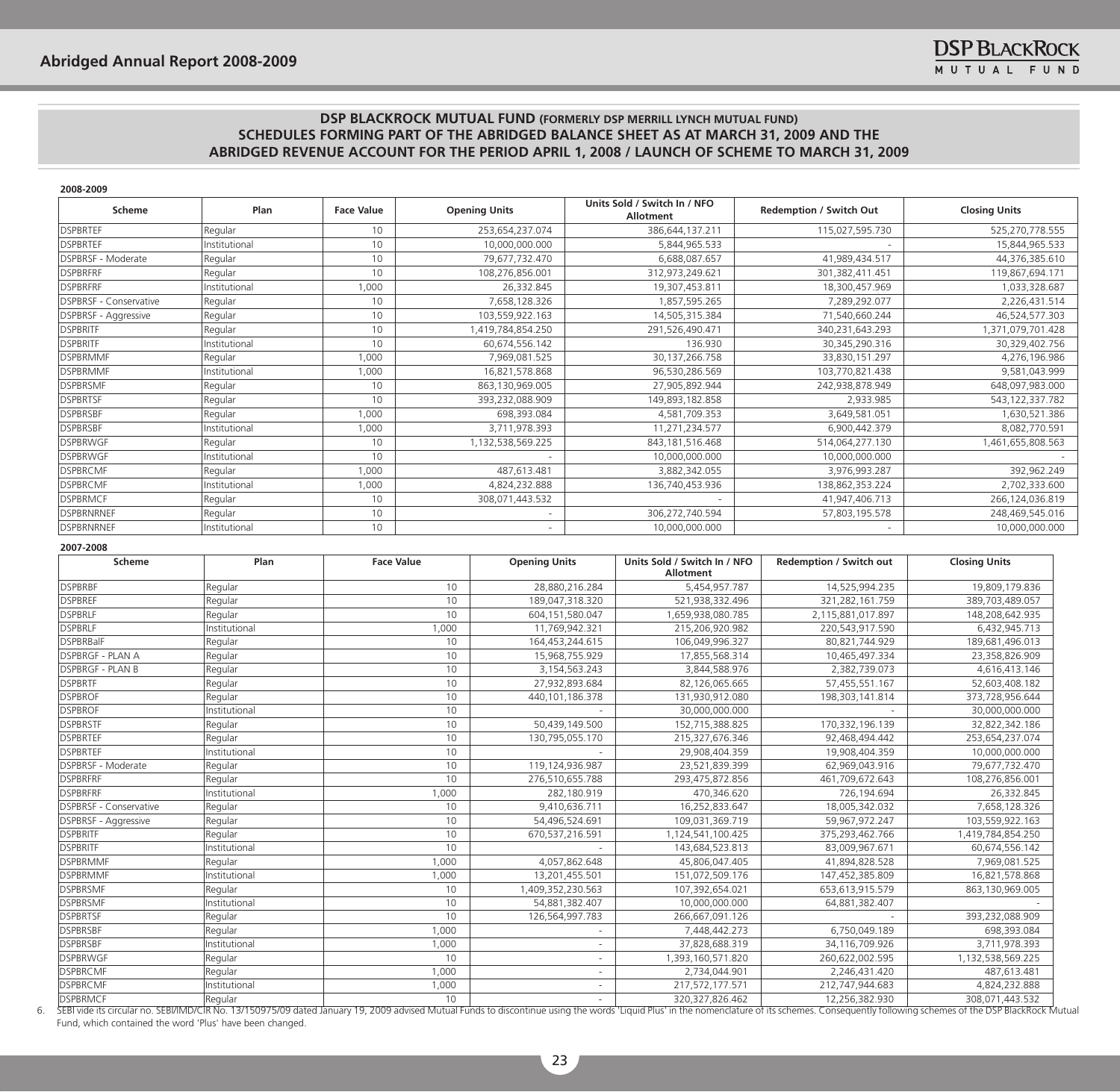| <b>Old Nomenclature</b>                        | New Nomenclature                                  |
|------------------------------------------------|---------------------------------------------------|
| DSP BlackRock Liquid Plus Fund                 | <b>DSP BlackRock Money Manager Fund</b>           |
| <b>IDSP BlackRock Cash Plus Fund</b>           | DSP BlackRock Cash Manager Fund                   |
| DSP BlackRock Savings Plus Fund - Aggressive   | DSP BlackRock Savings Manager Fund - Aggressive   |
| DSP BlackRock Savings Plus Fund - Moderate     | DSP BlackRock Savings Manager Fund - Moderate     |
| DSP BlackRock Savings Plus Fund - Conservative | DSP BlackRock Savings Manager Fund - Conservative |

7. DSPBRNRNEF was launched on March 03, 2008 and was open for subscription between March 03,2008 and March 31, 2008. Thereafter, it was reopened for subscription and redemption on April 28, 2008. Net amount of Rs. 5,299.83 being income earned (net of charges) on REPO/CBLO Lending and Equity & Derivatives Investments made out of subscription proceeds, pertaining to the period upto March 31, 2008 has been included in the Revenue Account for th date of launch of the scheme to March 31, 2009.

#### **8. Contingent Liability:**

As of March 31, 2009 : NIL

As of March 31, 2008 : NIL

#### **9. Signatories to financial statements in capacity as Fund Managers are as under:**

| <b>Fund Managers</b>              | <b>Scheme Name</b>                                                                                                                                                                                                                                                                                 |
|-----------------------------------|----------------------------------------------------------------------------------------------------------------------------------------------------------------------------------------------------------------------------------------------------------------------------------------------------|
| Aditya Merchant                   | DSP BlackRock World Gold Fund                                                                                                                                                                                                                                                                      |
| Anup Maheshwari                   | DSP BlackRock India T.I.G.E.R. Fund<br>DSP BlackRock Tax Saver Fund<br>DSP BlackRock Opportunities Fund                                                                                                                                                                                            |
| Anup Maheshwari & Aditya Merchant | DSP BlackRock Natural Resources and New Energy Fund                                                                                                                                                                                                                                                |
| Apoorva Shah                      | DSP BlackRock Balanced Fund<br>DSP BlackRock Equity Fund<br>DSP BlackRock Top 100 Equity Fund                                                                                                                                                                                                      |
| Apoorva Shah & Aniruddha Naha     | DSP BlackRock Micro Cap Fund                                                                                                                                                                                                                                                                       |
| Apoorva Shah & Anup Maheshwari    | DSP BlackRock Small and Mid Cap Fund                                                                                                                                                                                                                                                               |
| Apoorva Shah & Aseem Gupta        | DSP BlackRock Technology.com Fund                                                                                                                                                                                                                                                                  |
| Dhawal Dalal                      | DSP BlackRock Bond Fund<br>DSP BlackRock Cash Manager Fund<br>DSP BlackRock Floating Rate Fund<br>DSP BlackRock Government Securities Fund<br><b>DSP BlackRock Liquidity Fund</b><br><b>DSP BlackRock Money Manager Fund</b><br>DSP BlackRock Short Term Fund<br>DSP BlackRock Strategic Bond Fund |
| Dhawal Dalal & Apoorva Shah       | DSP BlackRock Savings Manager Fund - Moderate<br>DSP BlackRock Savings Manager Fund - Conservative<br>DSP BlackRock Savings Manager Fund - Aggressive                                                                                                                                              |

#### **10. Prior Period Comparatives**

May 29, 2009

May 29, 2009

Prior Period figures have been reclassified, wherever necessary, to conform to current years'/periods' presentation. For DSPBRNRNEF as these are the first Financial Statements since the date of its launch, there are no com period.

11. Unit-holders can obtain from the mutual fund a copy of the Annual Report of the scheme in which he /she /it has invested.

| For S. R. Batliboi & Co.<br><b>Chartered Accountants</b>    | For DSP BlackRock Trustee Company<br><b>Private Limited</b> |                                  | For DSP BlackRock Investment Managers Private Limited    |                                                         |                                                                               |  |  |  |
|-------------------------------------------------------------|-------------------------------------------------------------|----------------------------------|----------------------------------------------------------|---------------------------------------------------------|-------------------------------------------------------------------------------|--|--|--|
| $Sd$ -<br>Shrawan Jalan<br>Partner<br>Membership No. 102102 | Sd/-<br><b>Shitin D. Desai</b><br>Chairman                  | Sd/-<br>S. S. Thakur<br>Director | $Sd$ -<br>Hemendra Kothari<br>Chairman                   | Sd/-<br>K. R. V. Subrahmanian<br>Director               | Sd/-<br><b>Naganath Sundaresan</b><br>President & Chief Investment<br>Officer |  |  |  |
|                                                             |                                                             |                                  | $Sd$ -<br><b>Dhawal Dalal</b><br><b>Fund Manager</b>     | $Sd$ -<br><b>Aditya Merchant</b><br><b>Fund Manager</b> | $Sd$ -<br>Anup Maheshwari<br><b>Fund Manager</b>                              |  |  |  |
| Mumbai.                                                     | Mumbai.                                                     |                                  | $Sd$ -<br>Apoorva Shah<br><b>Fund Manager</b><br>Mumbai. | $Sd$ -<br>Aniruddha Naha<br><b>Fund Manager</b>         | Sd/-<br>Aseem Gupta<br><b>Fund Manager</b>                                    |  |  |  |

May 28, 2009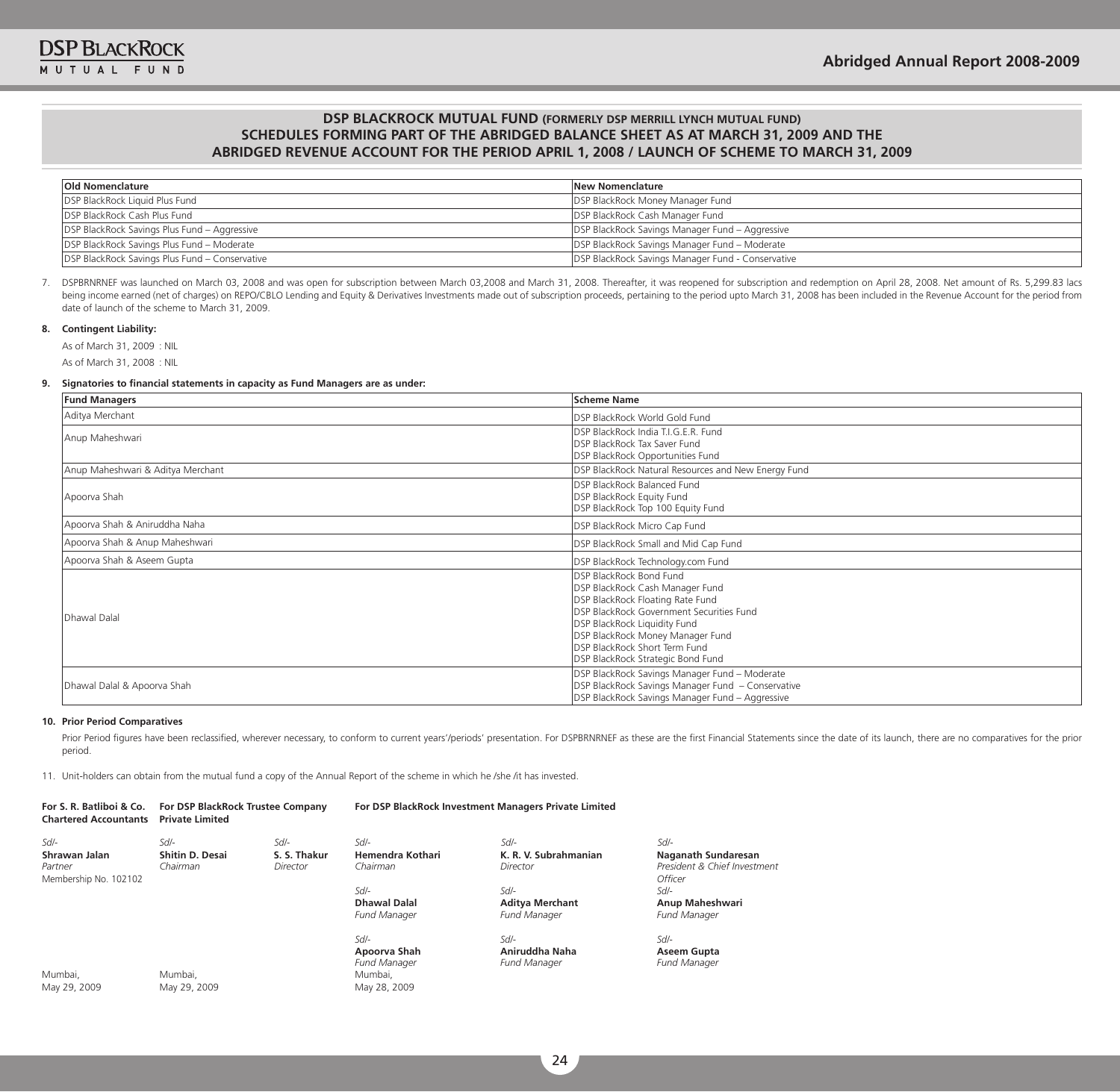|                                                                |                           |                                               |                           |                                                         |                           |                                                             |                           | Rupees in Lacs                                                 |
|----------------------------------------------------------------|---------------------------|-----------------------------------------------|---------------------------|---------------------------------------------------------|---------------------------|-------------------------------------------------------------|---------------------------|----------------------------------------------------------------|
|                                                                |                           | <b>DSP BLACKROCK EOUITY FUND</b><br>(DSPBREF) |                           | <b>DSP BLACKROCK LIOUIDITY</b><br><b>FUND (DSPBRLF)</b> |                           | <b>DSP BLACKROCK</b><br><b>BALANCED FUND</b><br>(DSPBRBalF) |                           | <b>DSP BLACKROCK</b><br><b>OPPORTUNITIES FUND</b><br>(DSPBROF) |
|                                                                | Year<br>ended<br>31.03.09 | Year<br>ended<br>31.03.08                     | Year<br>ended<br>31.03.09 | Year<br>ended<br>31.03.08                               | Year<br>ended<br>31.03.09 | Year<br>ended<br>31.03.08                                   | Year<br>ended<br>31.03.09 | Year<br>ended<br>31.03.08                                      |
| A. Cashflow from Operating Activity                            |                           |                                               |                           |                                                         |                           |                                                             |                           |                                                                |
| Excess of income and gains over expenses and losses            | (40, 185.59)              | 23,835.29                                     | 3,583.54                  | 7,337.88                                                | (13, 552.32)              | 11,377.27                                                   | (19,883.57)               | 35,724.50                                                      |
| Add / (Less): Unrealised loss provided / Written back          | (327.24)                  | 7,188.38                                      | (0.76)                    | 0.36                                                    | 22.20                     | 2,327.06                                                    | 9,273.22                  | (1.01)                                                         |
| Excess dividend written back                                   |                           |                                               |                           |                                                         |                           |                                                             | 2.51                      |                                                                |
| Net Marked to Market on outstanding derivatives                |                           |                                               |                           |                                                         |                           |                                                             |                           |                                                                |
| <b>Operating Profit Before Working Capital Changes</b>         | (40, 512.83)              | 31.023.67                                     | 3,582,78                  | 7,338,24                                                | (13,530.12)               | 13,704.33                                                   | (10,607.84)               | 35,723.49                                                      |
| Adiustments for:-                                              |                           |                                               |                           |                                                         |                           |                                                             |                           |                                                                |
| (Increase)/Decrease in Other Current Assets                    | 8,220.30                  | (12, 144.69)                                  | 11,169.47                 | (12,890.53)                                             | (990.70)                  | (471.02)                                                    | 3,002.92                  | (10,603.86)                                                    |
| (Increase)/Decrease in Money Market Lending (Deposits)         | 2,385.63                  | (2,284.27)                                    |                           | 73.00                                                   | 1,691.41                  | (1,435.71)                                                  | 1,641.62                  | (1, 100.18)                                                    |
| (Increase)/Decrease in Investments                             | 18,346.66                 | (36,070.54)                                   | 56,478.05                 | 124,877.45                                              | 7,300.47                  | (11, 029.95)                                                | 32,779.17                 | 3,671.35                                                       |
| Increase/(Decrease) in Current Liabilities and Provisions      | (95.23)                   | 106.88                                        | (52.67)                   | (26.89)                                                 | (62.49)                   | 56.71                                                       | (106.39)                  | (123.06)                                                       |
| <b>Net Cash Generated From Operations</b><br>(A)               | (11,655.47)               | (19,368.95)                                   | 71,177.63                 | 119,371.27                                              | (5,591.43)                | 824.36                                                      | 26,709.48                 | 27,567.74                                                      |
| <b>B</b> Cashflow from Financing Activities                    |                           |                                               |                           |                                                         |                           |                                                             |                           |                                                                |
| Increase/(Decrease) in Unit Corpus                             | 13,257.33                 | 20,065.62                                     | (64, 370.56)              | (98, 964.26)                                            | 3,213.24                  | 2,522.83                                                    | (6,748.39)                | (3,637.22)                                                     |
| Increase/(Decrease) in Unit Premium                            | 2,960.89                  | 13,288.59                                     | (5, 124.89)               | (16, 232.65)                                            | 6,574.22                  | 5.415.04                                                    | (8, 149.49)               | (19, 717.36)                                                   |
| Outstanding Receivable/Payables for Unit Corpus                | (230.08)                  | 120.78                                        | (79.77)                   | 10.01                                                   | 107.71                    | 35.06                                                       | (884.95)                  | 311.09                                                         |
| Dividend Paid during the year (including dividend tax paid)    | (0.73)                    | (13, 731.10)                                  | (1,681.00)                | (4,204.46)                                              | (2,664.82)                | (8,526.08)                                                  | (7.097.56)                | (4, 105.76)                                                    |
| <b>Net Cash Used in Financing Activities</b><br>(B)            | 15,987.41                 | 19,743.89                                     | (71, 256.22)              | (119, 391.36)                                           | 7,230.35                  | (553.15)                                                    | (22,880.39)               | (27, 149.25)                                                   |
| Net Increase/(Decrease) in Cash & Cash Equivalents<br>$(A+B)$  | 4,331.94                  | 374.94                                        | (78.59)                   | (20.09)                                                 | 1,638.92                  | 271.21                                                      | 3,829,09                  | 418.49                                                         |
| Cash and Cash Equivalents as at the beginning of the year      |                           |                                               |                           |                                                         |                           |                                                             |                           |                                                                |
| / period                                                       | 792.08                    | 417.14                                        | 138.99                    | 159.08                                                  | 425.68                    | 154.46                                                      | 1,001.46                  | 582.97                                                         |
| Cash and Cash Equivalents as at the close of the year / period | 5,124.02                  | 792.08                                        | 60.40                     | 138.99                                                  | 2,064.60                  | 425.68                                                      | 4,830.55                  | 1,001.46                                                       |
| Net Increase/(Decrease) in Cash & Cash Equivalents             | 4,331.94                  | 374.94                                        | (78.59)                   | (20.09)                                                 | 1,638.92                  | 271.22                                                      | 3,829.09                  | 418.49                                                         |
| Components of cash and cash equivalents                        |                           |                                               |                           |                                                         |                           |                                                             |                           |                                                                |
| With Banks - on current account                                | 1,124.02                  | 792.08                                        | 60.40                     | 138.99                                                  | 564.60                    | 425.68                                                      | 1,330.55                  | 1,001.46                                                       |
| With Banks - Fixed Deposits                                    | 4.000.00                  |                                               |                           |                                                         | 1,500.00                  |                                                             | 3,500.00                  |                                                                |
|                                                                | 5,124.02                  | 792.08                                        | 60.40                     | 138.99                                                  | 2,064.60                  | 425.68                                                      | 4,830.55                  | 1.001.46                                                       |

As per our attached report of even date

| For S. R. Batliboi & Co.<br><b>Chartered Accountants</b> | <b>For DSP BlackRock Trustee</b><br><b>Company Private Limited</b> |              | For DSP BlackRock Investment Managers Private Limited |                           |                                      |                          |                       |
|----------------------------------------------------------|--------------------------------------------------------------------|--------------|-------------------------------------------------------|---------------------------|--------------------------------------|--------------------------|-----------------------|
| $S$ d/-                                                  | $Sd$ -                                                             | $S$ d/-      | $Sd$ -                                                | $Sd$ -                    | $Sd$ -                               |                          | Sd/-                  |
| Shrawan Jalan                                            | Shitin D. Desai                                                    | S. S. Thakur | Hemendra Kothari                                      | K. R. V. Subrahmanian     | Naganath Sundaresan                  |                          | <b>Dhawal Dalal</b>   |
| Partner                                                  | Chairman                                                           | Director     | Chairman                                              | Director                  | President & Chief Investment Officer |                          | <b>Fund Manager</b>   |
| Membership no. 102102                                    |                                                                    |              | $Sd$ -<br><b>Aditya Merchant</b>                      | $Sd$ -<br>Anup Maheshwari | Sd/-<br>Apoorva Shah                 | $Sd$ -<br>Aniruddha Naha | $Sd$ -<br>Aseem Gupta |
|                                                          |                                                                    |              | Fund Manager                                          | <b>Fund Manager</b>       | <b>Fund Manager</b>                  | <b>Fund Manager</b>      | <b>Fund Manager</b>   |
| Mumbai,<br>May 29, 2009                                  | Mumbai.<br>May 29, 2009                                            |              | Mumbai,<br>May 28, 2009                               |                           |                                      |                          |                       |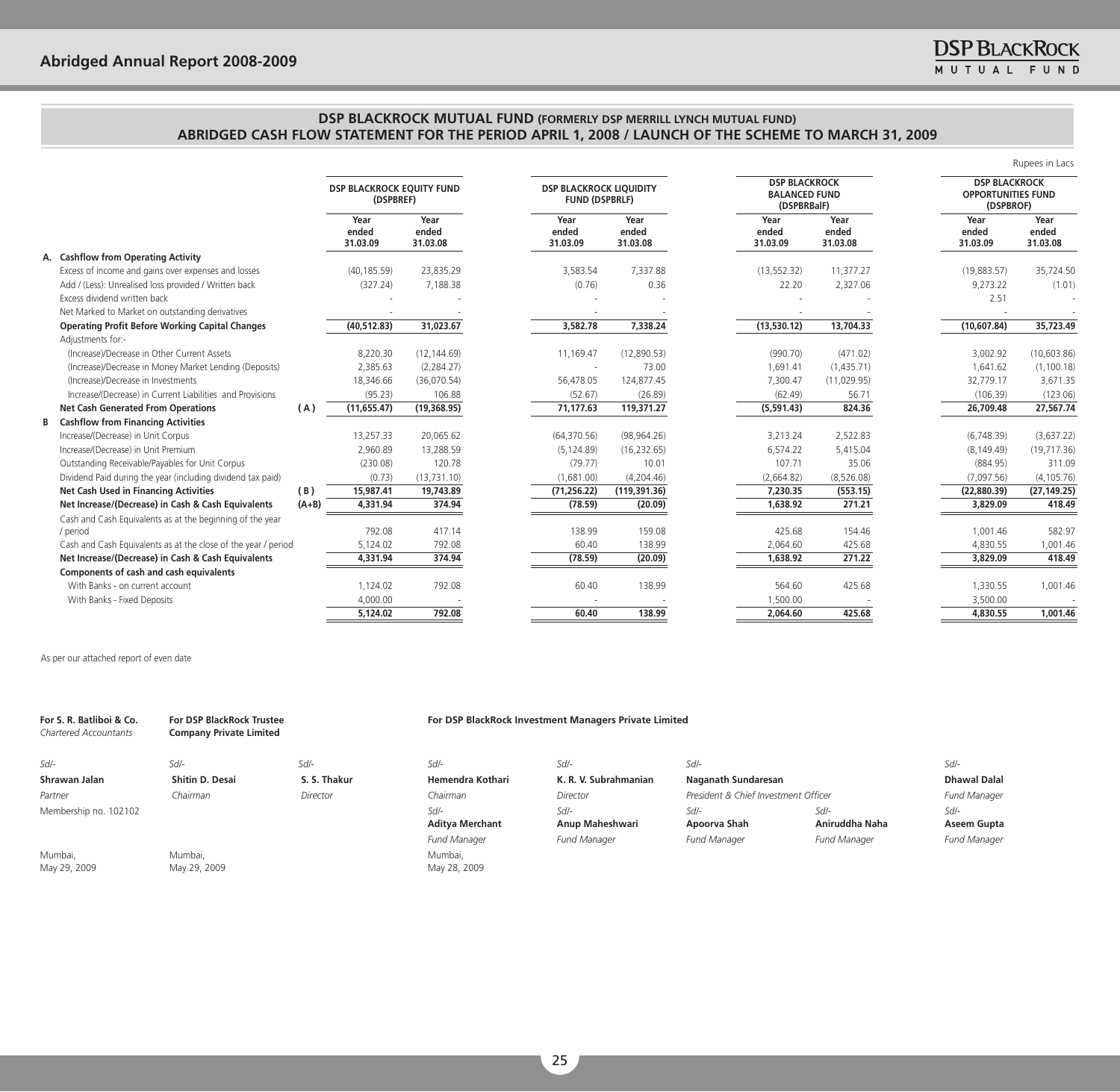|    |                                                                |         |                           |                                                                                                                                     |                                    |                           |                                                                                                                                                       |                           |                                                                        |                               |                                                            |                           |                                                                         |                             |                                                                | Rupees in Lacs              |
|----|----------------------------------------------------------------|---------|---------------------------|-------------------------------------------------------------------------------------------------------------------------------------|------------------------------------|---------------------------|-------------------------------------------------------------------------------------------------------------------------------------------------------|---------------------------|------------------------------------------------------------------------|-------------------------------|------------------------------------------------------------|---------------------------|-------------------------------------------------------------------------|-----------------------------|----------------------------------------------------------------|-----------------------------|
|    |                                                                |         |                           | <b>DSP BLACKROCK TOP</b><br><b>DSP BLACKROCK</b><br><b>100 EOUITY FUND</b><br><b>FLOATING RATE FUND</b><br>(DSPBRFRF)<br>(DSPBRTEF) |                                    |                           | <b>DSP BLACKROCK INDIA</b><br>T.I.G.E.R FUND (THE<br><b>INFRASTRUCTURE</b><br><b>GROWTH AND</b><br><b>ECONOMIC REFORMS</b><br><b>FUND) (DSPBRITF)</b> |                           | <b>DSP BLACKROCK</b><br><b>MONEY MANAGER</b><br><b>FUND (DSPBRMMF)</b> |                               | <b>DSP BLACKROCK SMALL</b><br>& MID CAP FUND<br>(DSPBRSMF) |                           | <b>DSP BLACKROCK</b><br><b>STRATEGIC BOND</b><br><b>FUND (DSPBRSBF)</b> |                             | <b>DSP BLACKROCK CASH</b><br><b>MANAGER FUND</b><br>(DSPBRCMF) |                             |
|    |                                                                |         | Year<br>ended<br>31.03.09 | Year<br>ended<br>31.03.08                                                                                                           | Year<br>ended<br>31.03.09          | Year<br>ended<br>31.03.08 | Year<br>ended<br>31.03.09                                                                                                                             | Year<br>ended<br>31.03.08 | Year<br>ended<br>31.03.09                                              | Year<br>ended<br>31.03.08     | Year<br>ended<br>31.03.09                                  | Year<br>ended<br>31.03.08 | Year<br>ended<br>31.03.09                                               | Period<br>ended<br>31.03.08 | Year<br>ended<br>31.03.09                                      | Period<br>ended<br>31.03.08 |
| А. | <b>Cashflow from Operating Activity</b>                        |         |                           |                                                                                                                                     |                                    |                           |                                                                                                                                                       |                           |                                                                        |                               |                                                            |                           |                                                                         |                             |                                                                |                             |
|    | Excess of income and gains over expenses and losses            |         | (31.616.70)               | 7,736.27                                                                                                                            | 1.462.42                           | 1.038.74                  | (159, 276.72)                                                                                                                                         | 20,931.69                 | 21,893.19                                                              | 19,464.92                     | (33.805.74)                                                | 22,951.52                 | 1,512.80                                                                | 6,753.24                    | 3.846.57                                                       | 5,182.35                    |
|    | Add / (Less): Unrealised loss provided / Written back          |         | (2,912.12)                | 2,978.54                                                                                                                            | (90.64)                            | 96.46                     | 63,609.54                                                                                                                                             | 31,211.24                 | (143.44)                                                               | 166.01                        | 5,310.96                                                   | 1,807.55                  | (246.67)                                                                | 246.85                      |                                                                |                             |
|    | Excess dividend written back                                   |         |                           |                                                                                                                                     |                                    |                           | 1.51                                                                                                                                                  |                           |                                                                        |                               |                                                            |                           |                                                                         |                             |                                                                |                             |
|    | Net Marked to Market on outstanding derivatives                |         |                           |                                                                                                                                     |                                    |                           |                                                                                                                                                       |                           |                                                                        |                               |                                                            |                           |                                                                         |                             |                                                                |                             |
|    | <b>Operating Profit Before Working Capital Changes</b>         |         | (34,528.82)               | 10,714.81                                                                                                                           | 1,371.78                           | 1,135.20                  | (95,665.67)                                                                                                                                           | 52,142.93                 | 21,749.75                                                              | 19,630.93                     | (28, 494.78)                                               | 24,759.07                 | 1,266.13                                                                | 7,000.09                    | 3,846.57                                                       | 5,182.35                    |
|    | Adjustments for:-                                              |         |                           |                                                                                                                                     |                                    |                           |                                                                                                                                                       |                           |                                                                        |                               |                                                            |                           |                                                                         |                             |                                                                |                             |
|    | (Increase)/Decrease in Other Current Assets                    |         | (5,772.64)                | (15, 553.60)                                                                                                                        | (2, 286.86)                        | 326.13                    | (20, 323.70)                                                                                                                                          | (35, 521.28)              | (22, 218.94)                                                           | (9, 298.84)                   | 5,542.06                                                   | (6, 183.99)               | (9, 106.30)                                                             | (3, 130.09)                 | 6,671.26                                                       | (7,935.51)                  |
|    | (Increase)/Decrease in Money Market Lending (Deposits)         |         | 1,502.07                  | (1, 294.41)                                                                                                                         | $\sim$                             | (0.50)                    | 2,478.18                                                                                                                                              | (2,015.76)                |                                                                        | (120.00)                      | 803.73                                                     | 253.70                    |                                                                         | (8.50)                      |                                                                | (45.00)                     |
|    | (Increase)/Decrease in Investments                             |         | (10, 784.93)              | (33, 558.42)                                                                                                                        | (10, 123.17)                       | 19,949.74                 |                                                                                                                                                       | 114,931.78 (246,620.90)   |                                                                        | 127,730.15 (68,710.62)        | 43,259.11                                                  | 55,060.79                 | $(46,069.60)$ $(43,072.95)$                                             |                             |                                                                | 14,894.14 (45,592.32)       |
|    | Increase/(Decrease) in Current Liabilities and Provisions      |         | (95.75)                   | 216.25                                                                                                                              | 716.71                             | (27.57)                   | (495.12)                                                                                                                                              | 388.88                    | (33.73)                                                                | 56.77                         | (52.75)                                                    | (152.87)                  | 16.03                                                                   | 41.31                       | 105.43                                                         | 41.12                       |
|    | <b>Net Cash Generated From Operations</b>                      | (A)     |                           | $(49,680.07)$ $(39,475.37)$                                                                                                         | (10, 321.54)                       | 21,383.00                 |                                                                                                                                                       | 925.47 (231,626.13)       |                                                                        | 127,227.23 (58,441.76)        | 21,057.37                                                  | 73,736.70                 | $(53,893.74)$ $(39,170.14)$                                             |                             |                                                                | 25,517.40 (48,349.36)       |
| В  | <b>Cashflow from Financing Activities</b>                      |         |                           |                                                                                                                                     |                                    |                           |                                                                                                                                                       |                           |                                                                        |                               |                                                            |                           |                                                                         |                             |                                                                |                             |
|    | Increase/(Decrease) in Unit Corpus                             |         | 27.746.15                 | 13,285.92                                                                                                                           |                                    | 11,229.04 (19,381.86)     | (7,905.03)                                                                                                                                            | 80,992.22                 | (109, 334, 19)                                                         | 75,313.42                     | (21, 503.30)                                               | (60, 110.26)              | 53,029.21                                                               | 44,103.71                   | (22, 165.51)                                                   | 53,118.46                   |
|    | Increase/(Decrease) in Unit Premium                            |         | 41,245.27                 | 35,481.65                                                                                                                           | (311.40)                           | (1,527.75)                | 15,312.98                                                                                                                                             | 196,129.00                | (554.10)                                                               | (2,328.60)                    |                                                            | 2,119.22 (13,751.45)      | (117.78)                                                                | (603.68)                    | (1,221.81)                                                     | (1,014.77)                  |
|    | Outstanding Receivable/Payables for Unit Corpus                |         | 332.81                    | (544.71)                                                                                                                            | 508.13                             | 61.03                     | (295.48)                                                                                                                                              | 208.40                    | 380.11                                                                 | 1,543.17                      | (182.89)                                                   | 10.23                     | 2,282.54                                                                | 1,032.74                    | 163.73                                                         | 20.30                       |
|    | Dividend Paid during the year (including dividend tax paid)    |         | (12, 275.92)              | (7, 473.49)                                                                                                                         | (843.99)                           | (522.81)                  | (4.20)                                                                                                                                                | (43, 916.77)              |                                                                        | $(19, 140.14)$ $(15, 628.51)$ |                                                            |                           | (1,242.05)                                                              | (5,340.83)                  | (2, 161.78)                                                    | (3,727.52)                  |
|    | <b>Net Cash Used in Financing Activities</b>                   | (B)     | 57,048.31                 | 40,749.37                                                                                                                           |                                    | 10,581.78 (21,371.39)     | 7,108.27                                                                                                                                              | 233,412.85                | (128, 648.32)                                                          | 58,899.48                     | $(19,566.97)$ $(73,851.48)$                                |                           | 53,951.92                                                               | 39,191.94                   | (25, 385.37)                                                   | 48,396.47                   |
|    | Net Increase/(Decrease) in Cash & Cash Equivalents             | $(A+B)$ | 7,368.24                  | 1,274.00                                                                                                                            | 260.24                             | 11.61                     | 8,033.74                                                                                                                                              | 1,786.72                  | (1,421.09)                                                             | 457.72                        | 1,490.40                                                   | (114.78)                  | 58.18                                                                   | 21.80                       | 132.03                                                         | 47.11                       |
|    | Cash and Cash Equivalents as at the beginning of the year      |         |                           |                                                                                                                                     |                                    |                           |                                                                                                                                                       |                           |                                                                        |                               |                                                            |                           |                                                                         |                             |                                                                |                             |
|    | / period                                                       |         | 1,524.17                  | 250.16                                                                                                                              | 54.11                              | 42.50                     | 3,203.21                                                                                                                                              | 1,416.49                  | 4,719.05                                                               | 4,261.33                      | 167.09                                                     | 281.87                    | 21.80                                                                   |                             | 47.11                                                          |                             |
|    | Cash and Cash Equivalents as at the close of the year / period |         | 8,892.41                  | 1,524.17                                                                                                                            | 314.35                             | 54.11                     | 11,236.95                                                                                                                                             | 3,203.21                  | 3,297.96                                                               | 4,719.05                      | 1,657.49                                                   | 167.09                    | 79.98                                                                   | 21.80                       | 179.14                                                         | 47.11                       |
|    | Net Increase/(Decrease) in Cash & Cash Equivalents             |         | 7,368.24                  | 1,274.01                                                                                                                            | 260.24                             | 11.61                     | 8,033.74                                                                                                                                              | 1,786.72                  | (1,421.09)                                                             | 457.72                        | 1,490.40                                                   | (114.78)                  | 58.18                                                                   | 21.80                       | 132.03                                                         | 47.11                       |
|    | Components of cash and cash equivalents                        |         |                           |                                                                                                                                     |                                    |                           |                                                                                                                                                       |                           |                                                                        |                               |                                                            |                           |                                                                         |                             |                                                                |                             |
|    | With Banks - on current account                                |         | 1,892.41                  | 1,524.17                                                                                                                            | 314.35                             | 54.11                     | 1,236.95                                                                                                                                              | 3,203.21                  | 3,297.96                                                               | 4,719.05                      | 157.49                                                     | 167.09                    | 79.98                                                                   | 21.80                       | 179.14                                                         | 47.11                       |
|    | With Banks - Fixed Deposits                                    |         | 7.000.00<br>8,892.41      | 1,524.17                                                                                                                            | $\overline{\phantom{a}}$<br>314.35 | 54.11                     | 10,000.00<br>11,236.95                                                                                                                                | 3,203.21                  | 3,297.96                                                               |                               | 1,500.00<br>1,657.49                                       | $\sim$<br>167.09          | $\overline{\phantom{a}}$<br>79.98                                       | 21.80                       | $\overline{\phantom{a}}$<br>179.14                             | 47.11                       |
|    |                                                                |         |                           |                                                                                                                                     |                                    |                           |                                                                                                                                                       |                           |                                                                        | 4,719.05                      |                                                            |                           |                                                                         |                             |                                                                |                             |

As per our attached report of even date

| For S. R. Batliboi & Co.<br><b>Chartered Accountants</b> | <b>For DSP BlackRock Trustee</b><br><b>Company Private Limited</b> |              | For DSP BlackRock Investment Managers Private Limited |                       |                                      |                     |                     |  |  |
|----------------------------------------------------------|--------------------------------------------------------------------|--------------|-------------------------------------------------------|-----------------------|--------------------------------------|---------------------|---------------------|--|--|
| Sd/-                                                     | $S$ d/-                                                            | Sd/-         | $Sd$ -                                                | $Sd$ -                | $Sd$ -                               |                     | Sd/-                |  |  |
| Shrawan Jalan                                            | Shitin D. Desai                                                    | S. S. Thakur | Hemendra Kothari                                      | K. R. V. Subrahmanian | Naganath Sundaresan                  |                     | <b>Dhawal Dalal</b> |  |  |
| Partner                                                  | Chairman                                                           | Director     | Chairman                                              | Director              | President & Chief Investment Officer |                     | <b>Fund Manager</b> |  |  |
| Membership no. 102102                                    |                                                                    |              | $S$ d/-                                               | Sd/-                  | Sd/-                                 | Sd/-                | Sd/-                |  |  |
|                                                          |                                                                    |              | <b>Aditya Merchant</b>                                | Anup Maheshwari       | Apoorva Shah                         | Aniruddha Naha      | Aseem Gupta         |  |  |
|                                                          |                                                                    |              | <b>Fund Manager</b>                                   | <b>Fund Manager</b>   | <b>Fund Manager</b>                  | <b>Fund Manager</b> | <b>Fund Manager</b> |  |  |
| Mumbai,<br>May 29, 2009                                  | Mumbai.<br>May 29, 2009                                            |              | Mumbai.<br>May 28, 2009                               |                       |                                      |                     |                     |  |  |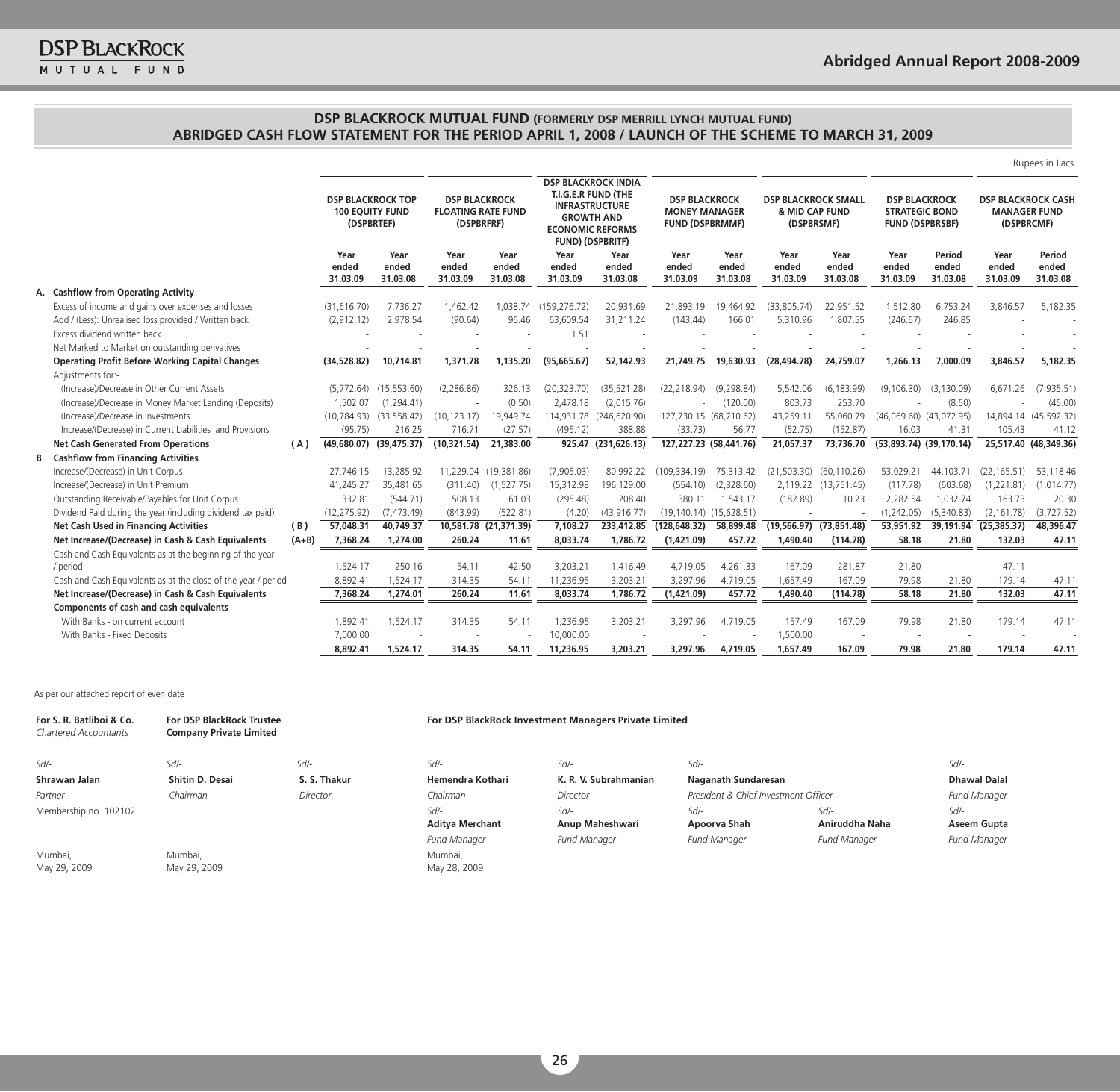|                                                          | <b>DSPBRBF</b>                   |                    |             | <b>DSPBREF</b>            |                      |           |                   | <b>DSPBRLF</b>           |                   |                          | <b>DSPBRBalF</b>           |                                 | <b>DSPBRGF - PLAN A</b> |  |
|----------------------------------------------------------|----------------------------------|--------------------|-------------|---------------------------|----------------------|-----------|-------------------|--------------------------|-------------------|--------------------------|----------------------------|---------------------------------|-------------------------|--|
|                                                          | Year                             | Year               |             | Year                      | Year                 |           | Year              |                          | Year              | Year ended               | Year ended                 | Year ended                      | Year ended              |  |
|                                                          | ended                            | ended              | ended       |                           | ended                | ended     |                   | ended                    |                   | 31.03.09                 | 31.03.08                   | 31.03.09                        | 31.03.08                |  |
|                                                          | 31.03.09<br>Reg.                 | 31.03.08<br>Reg.   | Reg.        | 31.03.09<br>Inst.         | 31.03.08<br>Reg.     | Reg.      | 31.03.09<br>Inst. | Reg.                     | 31.03.08<br>Inst. | Reg.                     | Reg.                       | Reg.                            | Reg.                    |  |
| NAV per unit (Rs.):                                      |                                  |                    |             |                           |                      |           |                   |                          |                   |                          |                            |                                 |                         |  |
| Open                                                     |                                  |                    |             |                           |                      |           |                   |                          |                   |                          |                            |                                 |                         |  |
| G                                                        | 26.2553                          | 25.0225            | 11.092      |                           |                      | 19.5658   | 1,171.8100        | 18.3159                  | 1,094.1011        | 46.603                   | 36.279                     | 24.8048                         | 22.8403                 |  |
| DD                                                       |                                  |                    |             |                           |                      | 10.0100   | 1,000.2000        | 10.0100                  | 1,000.2000        |                          |                            |                                 |                         |  |
| <b>WD</b>                                                |                                  |                    |             |                           |                      |           |                   | 12.4056                  | 1,000.6688        |                          |                            |                                 |                         |  |
| <b>MD</b>                                                | 10.4029                          | 10.4054            |             |                           |                      |           |                   |                          |                   |                          |                            | 10.0112                         | 10.0218                 |  |
| QD/D                                                     | 10.6002                          | 10.6324            | 42.408      | 10.057                    | 36.122               | 12.4139   | 1,001.3576        |                          |                   | 21.130                   | 21.048                     | 11.3522                         | 11.3340                 |  |
| High<br>G                                                | 30.5809                          | 26.5997            | 12.354      |                           | 15.826               | 21.1319   | 1,268.6770        | 19.5614                  | 1,171.5425        | 50.627                   | 59.752                     | 33.5715                         | 25.3859                 |  |
| DD                                                       |                                  |                    |             |                           |                      | 10.0100   | 1,000.2000        | 10.0121                  | 1,000.4166        |                          |                            |                                 |                         |  |
| <b>WD</b>                                                |                                  |                    |             |                           |                      |           |                   | 12.4165                  | 1,001.5742        |                          |                            |                                 |                         |  |
| <b>MD</b>                                                | 11.4840                          | 10.7038            |             |                           |                      |           |                   |                          |                   |                          |                            | 11.8175                         | 10.5881                 |  |
| QD/D                                                     | 11.8741                          | 10.9115            | 47.230      | 10.057                    | 69.127               | 12.4214   | 1,001.9639        |                          |                   | 22.955                   | 27.188                     | 13.9534                         | 11.9352                 |  |
| Low                                                      |                                  |                    |             |                           |                      |           |                   |                          |                   |                          |                            |                                 |                         |  |
| G                                                        | 26.0226                          | 25.0225            | 6.951       |                           | 9.799                | 19.5658   | 1,171.8100        | 18.3159                  | 1,094.1011        | 33.448                   | 36.279                     | 24.2931                         | 22.8313                 |  |
| DD                                                       |                                  |                    |             |                           |                      | 10.0100   | 1,000.2000        | 10.0100                  | 1,000.2000        |                          |                            |                                 |                         |  |
| <b>WD</b>                                                |                                  |                    |             |                           |                      |           |                   | 12.4000                  | 1,000.2000        |                          |                            |                                 |                         |  |
| MD<br>QD/D                                               | 10.3107<br>10.4824               | 10.3965<br>10.5973 | 26.576      | 6.970                     | 36.122               | 12.4000   | 999.3520          |                          |                   | 13.741                   | 20.471                     | 9.8047<br>11.1180               | 10.0077<br>11.3295      |  |
| End                                                      |                                  |                    |             |                           |                      |           |                   |                          |                   |                          |                            |                                 |                         |  |
| G                                                        | 29.0401                          | 26.248             | 7.665       |                           | 11.094               | 21.1319   | 1.268.6770        | 19.5614                  | 1,171.5425        | 36.022                   | 46.598                     | 30.5292                         | 24.7961                 |  |
| DD                                                       |                                  |                    |             |                           |                      | 10.0100   | 1,000.2000        | 10.0100                  | 1,000.2000        |                          |                            |                                 |                         |  |
| <b>WD</b>                                                |                                  |                    |             |                           |                      |           |                   | 12.4112                  | 1,001.1290        |                          |                            |                                 |                         |  |
| MD                                                       | 10.8136                          | 10.4001            |             |                           |                      |           |                   |                          |                   |                          |                            | 10.4623                         | 10.0077                 |  |
| QD/D                                                     | 10.5472                          | 10.5973            | 29.306      | 7.694                     | 42.416               | 12.4110   | 1,001.1178        |                          |                   | 14.799                   | 21.128                     | 11.2001                         | 11.3481                 |  |
| Refers to computed NAV                                   |                                  |                    |             |                           |                      |           |                   |                          |                   |                          |                            |                                 |                         |  |
| <b>Closing Assets Under</b>                              |                                  |                    |             |                           |                      |           |                   |                          |                   |                          |                            |                                 |                         |  |
| Management (Rs. in Lacs)<br>End                          | 93,198.72                        | 3852.33            |             | 86,820.50                 | 110,689.21           |           | 18,207.94         | 85,782.05                |                   | 42,046.46                | 48,433.06                  | 39,134.69                       | 40,56.89                |  |
|                                                          |                                  |                    |             |                           |                      |           |                   |                          |                   |                          |                            |                                 |                         |  |
| Average (AAuM)<br>Gross Income as % of AAuM              | 28,880.03<br>14.96%              | 4364.75<br>7.71%   |             | 103,299.93<br>$(37.19)\%$ | 103,175.18<br>32.11% | 8.45%     | 44,220.22         | 1,11,949.67              | 6.94%             | 48,913.07<br>$(25.58)\%$ | 47,803.45<br>30.68%        | 11,927.85<br>14.53%             | 3,231.21<br>7.78%       |  |
|                                                          |                                  |                    |             |                           |                      |           |                   |                          |                   |                          |                            |                                 |                         |  |
| <b>Expense Ratio:</b>                                    |                                  |                    |             |                           |                      |           |                   |                          |                   |                          |                            |                                 |                         |  |
| a. Total Expense as % of AAuM                            | 1.97%                            | 2.13%              | 2.04%       | 1.39%                     | 2.04%                | 0.54%     | 0.21%             | 0.55%                    | 0.28%             | 2.08%                    | 2.01%                      | 1.23%                           | 1.24%                   |  |
| (plan wise)                                              |                                  |                    |             |                           |                      |           |                   |                          |                   |                          |                            |                                 |                         |  |
| b. Management Fee as % of AAuM                           | 1.04%                            | 1.24%              | 1.02%       | 1.03%                     | 1.02%                | 0.14%     | 0.10%             | 0.28%                    | 0.17%             | 1.05%                    | 1.05%                      | 0.87%                           | 0.60%                   |  |
| (plan wise)<br>Net Income as a percentage of AAuM<br>15. | 13.00%                           | 5.57%              | $(39.22)\%$ |                           | 30.07%               | 8.10%     |                   | 6.55%                    |                   | $(27.66)\%$              | 28.67%                     | 13.31%                          | 6.54%                   |  |
| Portfolio turnover ratio<br>16.                          | 6.26                             | 1.65               |             | 5.67                      | 5.19                 |           | 5.03              | 4.77                     |                   | 4.86                     | 4.34                       | 7.48                            | 1.97                    |  |
| Total Dividend per unit distributed                      |                                  |                    |             |                           |                      |           |                   |                          |                   |                          |                            |                                 |                         |  |
| during the year / period                                 |                                  |                    |             |                           |                      |           |                   |                          |                   |                          |                            |                                 |                         |  |
| Individuals & Hindu Undivided Family                     |                                  |                    |             |                           |                      |           |                   |                          |                   |                          |                            |                                 |                         |  |
| <b>DD</b>                                                |                                  |                    |             |                           |                      | 0.602654  | 62.154411         | 0.514993                 | 53.485691         |                          |                            |                                 |                         |  |
| <b>WD</b>                                                |                                  |                    |             |                           |                      | 0.747299  | 61.988502         | 0.632706                 | 52.980672         |                          |                            |                                 |                         |  |
| <b>MD</b>                                                | 0.597833                         | 0.446732           |             |                           |                      |           |                   |                          |                   |                          |                            | 1.556554                        | 1.024855                |  |
| QD/D<br>Other Investors                                  | 1.043250                         | 0.481770           |             |                           | 7.00                 |           |                   |                          |                   | 1.50                     | 6.00                       | 2.419796                        | 0.551845                |  |
| DD                                                       |                                  |                    |             |                           |                      | 0.602654  | 62.154411         |                          |                   |                          |                            |                                 |                         |  |
| <b>WD</b>                                                |                                  |                    |             |                           |                      | 0.747299  | 61.988502         |                          |                   |                          |                            |                                 |                         |  |
| MD                                                       | 0.556416                         | 0.415758           |             |                           |                      |           |                   |                          |                   |                          |                            | 1.448720                        | 0.953855                |  |
| QD/D                                                     | 0.970977                         | 0.448393           |             |                           |                      |           |                   |                          |                   | 1.50                     |                            | 2.252161                        | 0.513615                |  |
| 8.<br>Returns:                                           |                                  |                    |             |                           |                      |           |                   |                          |                   |                          |                            |                                 |                         |  |
| a. Last One Year                                         |                                  |                    |             |                           |                      |           |                   |                          |                   |                          |                            |                                 |                         |  |
| Scheme                                                   | 10.64%                           | 4.93%              | $(30.91)\%$ | N <sub>A</sub>            | 29.49%               | 8.03%     | 8.29%             | 6.80%                    | 7.08%             | $(22.70)\%$              | 25.27%                     | 23.12%                          | 7.55%                   |  |
| Benchmark                                                | 7.35%                            | 8.20%              | $(36.19)\%$ | <b>NA</b>                 | 23.74%               | 8.81%     | 8.81%             | 7.43%                    | 7.43%             | $(21.53)\%$              | 19.43%                     | 14.99%                          | 8.86%                   |  |
| b. Since Inception<br>Scheme                             | 9.35%                            | 9.23%              | 21.12%      | *#(39.73)%                | 27.51%               | 7.00%     | 7.35%             | 6.90%                    | 6.96%             | 13.89%                   | 18.99%                     | 12.46%                          | 11.27%                  |  |
| Benchmark                                                | <b>NA</b>                        | <b>NA</b>          | 9.20%       | $*#(45.25)\%$             | 14.70%               | <b>NA</b> | 7.31%             | <b>NA</b>                | 6.69%             | <b>NA</b>                | <b>NA</b>                  | 13.44%                          | 13.26%                  |  |
|                                                          |                                  |                    |             |                           |                      |           |                   |                          |                   |                          |                            | Long ICICI Securities Sovereign |                         |  |
| Benchmark Index                                          | Crisil Composite Bond Fund Index |                    |             | S&P CNX Nifty             |                      |           |                   | Crisil Liquid Fund Index |                   |                          | Crisil Balanced Fund Index | Bond Fund Index                 |                         |  |

\* Since the Scheme / Plan has not completed one year, returns are computed in absolute terms from the date of launch.

g- growth, D- Dividend, DD- Daily Dividend, wD- weekly Dividend, MD- Monthly Dividend, QD- Quarterly Dividend.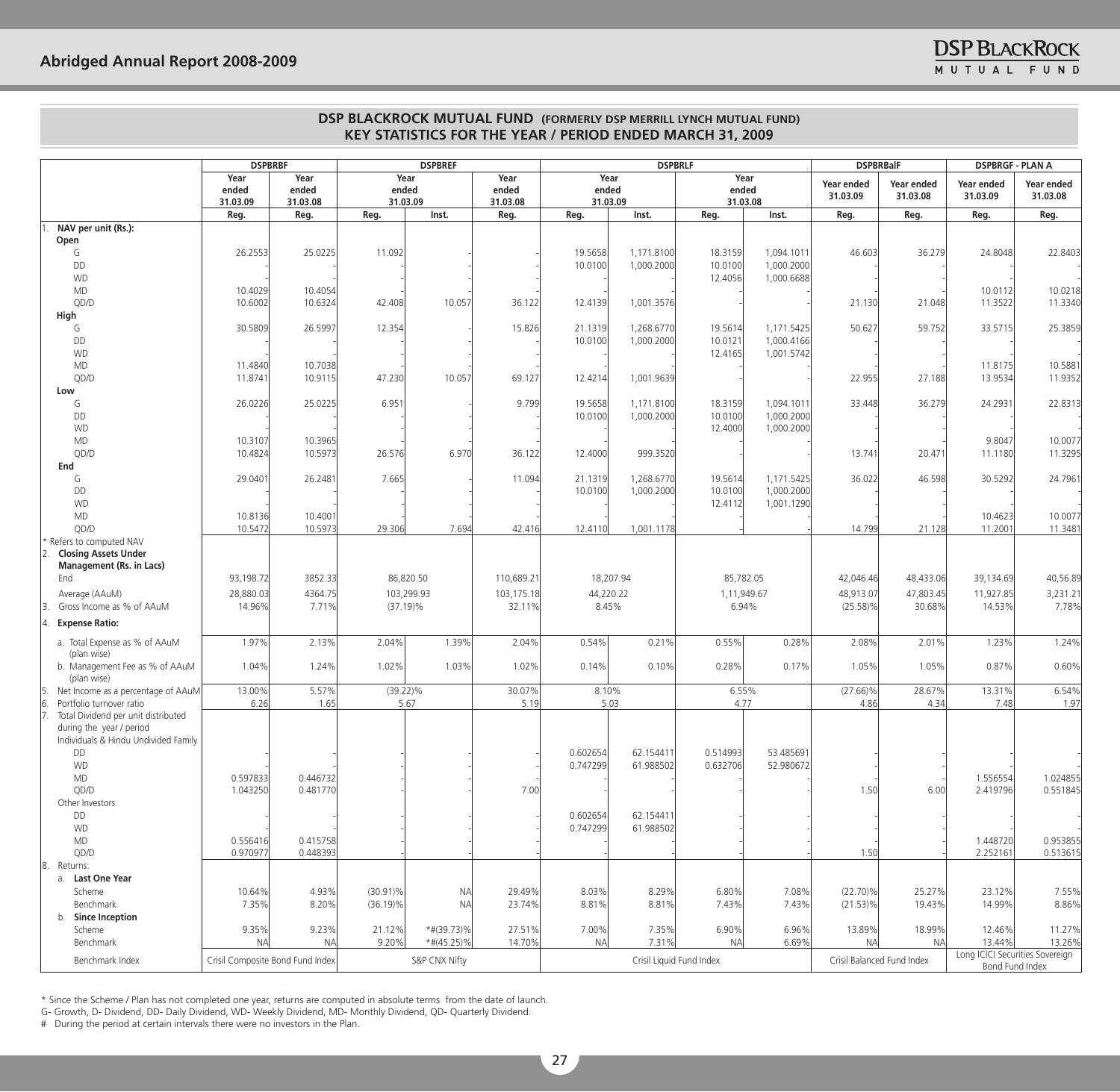|  |  | IUTUAL FUND |  |  |
|--|--|-------------|--|--|
|  |  |             |  |  |

|                                                                      | <b>DSPBRGF - PLAN B</b> |                               |                        | <b>DSPBRTF</b><br><b>DSPBROF</b> |             | <b>DSPBRSTF</b><br><b>DSPBRTEF</b> |        |                           |                        |                          |             | <b>DSPBRSF - Moderate</b> |                |                  |                        |                          |
|----------------------------------------------------------------------|-------------------------|-------------------------------|------------------------|----------------------------------|-------------|------------------------------------|--------|---------------------------|------------------------|--------------------------|-------------|---------------------------|----------------|------------------|------------------------|--------------------------|
|                                                                      | Year ended<br>31.03.09  | Year ended<br>31.03.08        | Year ended<br>31.03.09 | Year ended<br>31.03.08           |             | Year<br>ended<br>31.03.09          |        | Year<br>ended<br>31.03.08 | Year ended<br>31.03.09 | Year ended<br>31.03.08   |             | Year<br>ended<br>31.03.09 | ended          | Year<br>31.03.08 | Year ended<br>31.03.09 | Year ended<br>31.03.08   |
|                                                                      | Reg.                    | Reg.                          | Reg.                   | Reg.                             | Reg.        | Inst.                              | Reg.   | Inst.                     | Reg.                   | Reg.                     | Reg.        | Inst.                     | Reg.           | Inst.            | Reg.                   | Reg.                     |
| NAV per unit (Rs.):                                                  |                         |                               |                        |                                  |             |                                    |        |                           |                        |                          |             |                           |                |                  |                        |                          |
| Open                                                                 |                         |                               |                        |                                  |             |                                    |        |                           |                        |                          |             |                           |                |                  |                        |                          |
| G                                                                    | 17.9521                 | 16.8647                       | 25.704                 | 24.257                           | 63.063      | 7.583                              | 50.034 |                           | 13.9480                | 12.8226                  | 70.887      | 9.569                     | 53.265         | 9.824            | 16.1203                | 15.1378                  |
| DD                                                                   |                         |                               |                        |                                  |             |                                    |        |                           |                        |                          |             |                           |                |                  |                        |                          |
| <b>WD</b>                                                            |                         |                               |                        |                                  |             |                                    |        |                           | 10.1996                | 10.0991                  |             |                           |                |                  |                        |                          |
| <b>MD</b><br>QD/D                                                    | 10.0106<br>11.0089      | 10.0771<br>10.9262            | 18.767                 | 24.257                           | 24.580      | 7.583                              | 22.658 |                           | 10.5372<br>10.6145     | 10.3339<br>10.4198       | 22.532      | 9.569                     | 21.213         | 10.995           | 10.7680<br>11.1765     | 10.8082<br>11.1716       |
| High                                                                 |                         |                               |                        |                                  |             |                                    |        |                           |                        |                          |             |                           |                |                  |                        |                          |
| G                                                                    | 19.0213                 | 17.9584                       | 28.959                 | 37.446                           | 69.221      | 8.327                              | 93.371 | 11.209                    | 15.1237                | 13.9370                  | 78.417      | 10.591                    | 96.391         | 14.337           | 16.8196                | 16.7776                  |
| DD                                                                   |                         |                               |                        |                                  |             |                                    |        |                           |                        |                          |             |                           |                |                  |                        |                          |
| <b>WD</b>                                                            |                         |                               |                        |                                  |             |                                    |        |                           | 10.1996                | 10.2190                  |             |                           |                |                  |                        |                          |
| <b>MD</b>                                                            | 10.1383                 | 10.2237                       |                        |                                  |             |                                    |        |                           | 10.7237                | 10.5795                  |             |                           |                |                  | 11.2351                | 11.2304                  |
| QD/D                                                                 | 11.2690                 | 11.2744                       | 21.144                 | 37.446                           | 26.979      | 8.327                              | 42.286 | 11.209                    | 10.9279                | 10.7766                  | 24.925      | 10.591                    | 30.635         | 11.017           | 11.6612                | 11.7829                  |
| Low                                                                  |                         |                               |                        |                                  |             |                                    |        |                           |                        |                          |             |                           |                |                  |                        |                          |
| G                                                                    | 17.9521                 | 16.8647                       | 12.272                 | 24.257                           | 35.636      | 4.311                              | 50.034 | 7.253                     | 13,9480                | 12.8226                  | 46.530      | 6.310                     | 53.265         | 9.227            | 16.0395                | 15.1378                  |
| DD                                                                   |                         |                               |                        |                                  |             |                                    |        |                           |                        |                          |             |                           |                |                  |                        |                          |
| <b>WD</b>                                                            |                         |                               |                        |                                  |             |                                    |        |                           | 10.1796                | 10.0991                  |             |                           |                |                  |                        |                          |
| <b>MD</b>                                                            | 10.0106                 | 10.0067                       |                        |                                  |             |                                    |        |                           | 10.5372                | 10.3339                  |             |                           |                |                  | 10.7136                | 10.7319                  |
| QD/D                                                                 | 11.0089                 | 10.9262                       | 8.960                  | 17.717                           | 13.891      | 4.311                              | 22.658 | 7.253                     | 10.6145                | 10.4198                  | 11.659      | 6.310                     | 19.542         | 9.227            | 11.1204                | 11.1390                  |
| End                                                                  |                         |                               |                        |                                  |             |                                    |        |                           |                        |                          |             |                           |                |                  |                        |                          |
| G                                                                    | 19.0213                 | 17.9451                       | 13.697                 | 25.952                           | 40.501      | 4.902                              | 63.359 | 7.618                     | 15.1237                | 13.9370                  | 52.121      | 7.086                     | 70.825         | 9.560            | 16.7933                | 16.1291                  |
| DD                                                                   |                         |                               |                        |                                  |             |                                    |        |                           |                        |                          |             |                           |                |                  |                        |                          |
| <b>WD</b>                                                            |                         |                               |                        |                                  |             |                                    |        |                           | 10.1882                | 10.1916                  |             |                           |                |                  |                        |                          |
| <b>MD</b>                                                            | 10.1232                 | 10.0067                       |                        |                                  |             | 4.902                              | 24.695 |                           | 10.6783<br>10.7555     | 10.5289<br>10.6061       | 13.062      | 7.086                     |                | 9.560            | 11.1765<br>11.6430     | 10.7738                  |
| QD/D<br>Refers to computed NAV                                       | 11.1215                 | 11.0046                       | 10.001                 | 18.947                           | 15.788      |                                    |        | 7.618                     |                        |                          |             |                           | 22.512         |                  |                        | 11.1825                  |
| <b>Closing Assets Under</b>                                          |                         |                               |                        |                                  |             |                                    |        |                           |                        |                          |             |                           |                |                  |                        |                          |
| <b>Management (Rs. in Lacs)</b>                                      |                         |                               |                        |                                  |             |                                    |        |                           |                        |                          |             |                           |                |                  |                        |                          |
| End                                                                  | 1,391.63                | 656.00                        | 5,274.75               | 11395.01                         |             | 67,458.57                          |        | 125,118.24                | 3,749.91               | 3948.13                  |             | 108,981.46                |                | 80,194.16        | 6,218.72               | 10,777.08                |
| Average (AAuM)                                                       | 1,917.75                | 564.10                        | 8,478.82               | 14577.23                         |             | 91,941.46                          |        | 152,579.96                | 4,441.39               | 6868.80                  |             | 93,263.66                 |                | 55,658.85        | 8,512.34               | 13,630.28                |
| Gross Income as % of AAuM                                            | 6.67%                   | 5.89%                         | $(46.53)\%$            | 9.13%                            |             | $(9.51)\%$                         | 25.33% |                           | 9.87%                  | 8.94%                    |             | $(34.96)\%$               |                | 21.46%           | 6.39%                  | 9.89%                    |
|                                                                      |                         |                               |                        |                                  |             |                                    |        |                           |                        |                          |             |                           |                |                  |                        |                          |
| <b>Expense Ratio:</b>                                                |                         |                               |                        |                                  |             |                                    |        |                           |                        |                          |             |                           |                |                  |                        |                          |
| a. Total Expense as % of AAuM                                        | 0.86%                   | 0.70%                         | 2.46%                  | 2.39%                            | 2.05%       | 1.43%                              | 1.94%  | 1.36%                     | 1.06%                  | 0.95%                    | 2.07%       | 1.45%                     | 2.22%          | 1.43%            | 2.17%                  | 2.17%                    |
| (plan wise)                                                          |                         |                               |                        |                                  |             |                                    |        |                           |                        |                          |             |                           |                |                  |                        |                          |
| b. Management Fee as % of AAuM                                       | 0.48%                   | 0.37%                         | 1.24%                  | 1.17%                            | 1.03%       | 1.03%                              | 1.00%  | 1.00%                     | 0.45%                  | 0.39%                    | 1.03%       | 1.02%                     | 1.04%          | 1.04%            | 1.25%                  | 1.19%                    |
| (plan wise)                                                          |                         |                               |                        |                                  |             |                                    |        |                           |                        |                          |             |                           |                |                  |                        |                          |
| Net Income as a percentage of AAuM                                   | 5.81%                   | 5.19%                         | $(48.99)\%$            | 6.74%                            | $(11.54)\%$ |                                    | 23.41% |                           | 8.81%                  | 7.99%                    | $(37.02)\%$ |                           |                | 19.25%           | 4.22%                  | 7.72%                    |
| 16.<br>Portfolio turnover ratio                                      | 4.90                    | 1.07                          | 3.18                   | 5.27                             |             | 2.29                               |        | 1.28                      | 1.18                   | 2.09                     |             | 8.30                      |                | 6.72             | 3.52                   | 4.73                     |
| Total Dividend per unit distributed<br>7<br>during the year / period |                         |                               |                        |                                  |             |                                    |        |                           |                        |                          |             |                           |                |                  |                        |                          |
| Individuals & Hindu Undivided Family                                 |                         |                               |                        |                                  |             |                                    |        |                           |                        |                          |             |                           |                |                  |                        |                          |
| DD                                                                   |                         |                               |                        |                                  |             |                                    |        |                           |                        |                          | 5.00        |                           |                |                  |                        |                          |
| <b>WD</b>                                                            |                         |                               |                        |                                  |             |                                    |        |                           | 0.734287               | 0.663068                 |             |                           |                |                  |                        |                          |
| <b>MD</b>                                                            | 0.411695                | 0.613160                      |                        |                                  |             |                                    |        |                           | 0.629366               | 0.595642                 |             |                           |                |                  | 0.035914               | 0.643819                 |
| QD/D                                                                 | 0.465126                | 0.534326                      |                        | 10.00                            |             |                                    | 4.00   |                           | 0.639001               | 0.621921                 |             |                           | 5.00           |                  |                        | 0.630680                 |
| Other Investors                                                      |                         |                               |                        |                                  |             |                                    |        |                           |                        |                          |             |                           |                |                  |                        |                          |
| DD                                                                   |                         |                               |                        |                                  |             |                                    |        |                           |                        |                          | 5.00        |                           |                |                  |                        |                          |
| <b>WD</b>                                                            |                         |                               |                        |                                  |             |                                    |        |                           | 0.683420               | 0.617135                 |             |                           |                |                  |                        |                          |
| MD                                                                   | 0.383172                | 0.570683                      |                        |                                  |             |                                    |        |                           | 0.585766               | 0.554377                 |             |                           |                |                  | 0.033426               | 0.599217                 |
| QD/D                                                                 | 0.432904                | 0.497310                      |                        |                                  |             |                                    |        |                           | 0.594733               | 0.578835                 |             |                           |                |                  |                        | 0.586989                 |
| 8. Returns:                                                          |                         |                               |                        |                                  |             |                                    |        |                           |                        |                          |             |                           |                |                  |                        |                          |
| a. Last One Year                                                     |                         |                               |                        |                                  |             |                                    |        |                           |                        |                          |             |                           |                |                  |                        |                          |
| Scheme                                                               | 6.00%                   | 6.12%                         | $(47.22)\%$            | 3.23%                            | $(36.08)\%$ | $(35.65)\%$                        | 21.32% | N <sub>A</sub>            | 8.51%                  | 8.76%                    | $(26.41)\%$ | $(25.88)\%$               | 28.11%         | N <sub>A</sub>   | 4.12%                  | 6.41%                    |
| Benchmark                                                            | 12.29%                  | 8.91%                         | $(38.93)\%$            | $(14.23)\%$                      | $(36.19)\%$ | $(36.19)\%$                        | 23.74% | <b>NA</b>                 | 8.81%                  | 7.50%                    | $(39.97)\%$ | $(39.97)\%$               | 24.83%         | N <sub>A</sub>   | 0.50%                  | 11.12%                   |
| b. Since Inception                                                   |                         |                               |                        |                                  |             |                                    |        |                           |                        |                          |             |                           |                |                  |                        |                          |
| Scheme                                                               | 7.00%                   | 7.12%                         | 3.61%                  | 12.87%                           | 17.06%      | $(42.52)\%$                        | 26.40% | $*(23.82)\%$              | 6.51%                  | 6.15%                    | 31.30%      | $(25.15)\%$               | 47.20%         | $*(4.40)\%$      | 8.93%                  | 9.90%                    |
| Benchmark                                                            | 8.64%                   | 8.22%                         | $(1.81)\%$             | 4.29%                            | 9.90%       | $(39.56)\%$                        | 17.75% | $*(18.05)\%$              | 5.93%                  | 5.42%                    | 21.12%      | $(39.00)\%$               | 39.13%         | $*(12.96)\%$     | 8.03%                  | 9.58%                    |
| Benchmark Index                                                      |                         | Short ICICI Securities Sover- |                        | <b>BSE Teck</b>                  |             | S&P CNX Nifty                      |        |                           |                        | Crisil Liquid Fund Index |             |                           | <b>BSE-100</b> |                  |                        | Crisil MIP Blended Index |
|                                                                      |                         | eign Bond Fund Index          |                        |                                  |             |                                    |        |                           |                        |                          |             |                           |                |                  |                        |                          |

\* Since the Scheme / Plan has not completed one year, returns are computed in absolute terms from the date of launch. g- growth, D- Dividend, DD- Daily Dividend, wD- weekly Dividend, MD- Monthly Dividend, QD- Quarterly Dividend.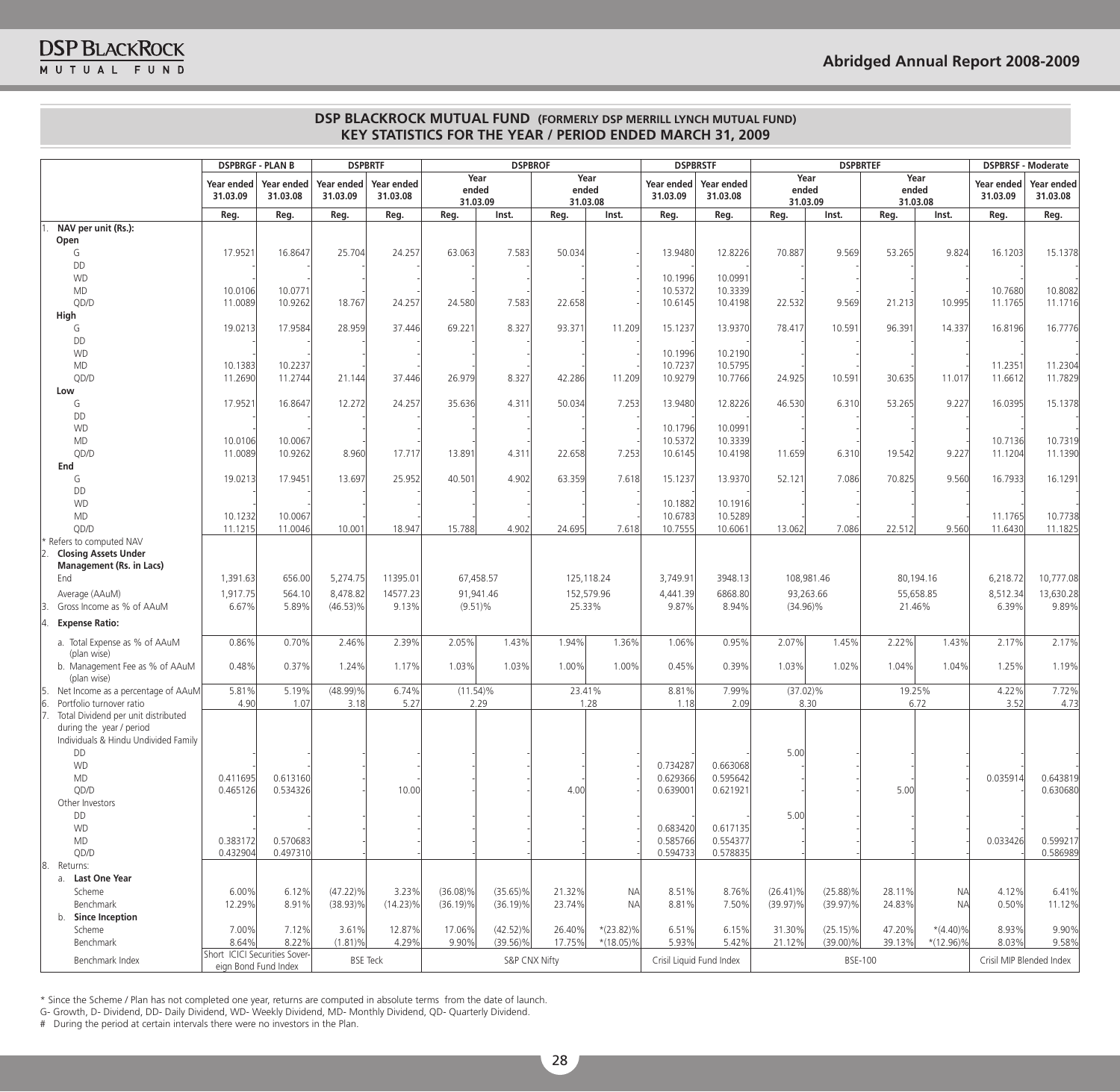|                                               | <b>DSPBRFRF</b>      |                          | <b>DSPBRSF - Aggressive</b> |            | <b>DSPBRSF - Conservative</b> |                      | <b>DSPBRITF</b>      |                          |             |             |                |            |
|-----------------------------------------------|----------------------|--------------------------|-----------------------------|------------|-------------------------------|----------------------|----------------------|--------------------------|-------------|-------------|----------------|------------|
|                                               | Year                 |                          | Year                        |            | Year                          | Year                 | Year                 | Year                     |             | Year        | Year           |            |
|                                               |                      | ended                    | ended                       |            | ended<br>ended                |                      | ended<br>ended       |                          | ended       |             | ended          |            |
|                                               |                      | 31.03.09                 |                             | 31.03.08   | 31.03.09                      | 31.03.08             | 31.03.09             | 31.03.08                 |             | 31.03.09    | 31.03.08       |            |
| NAV per unit (Rs.):                           | Reg.                 | Inst.                    | Reg.                        | Inst.      | Reg.                          | Reg.                 | Reg.                 | Reg.                     | Reg.        | Inst.       | Reg.           | Inst.      |
| Open                                          |                      |                          |                             |            |                               |                      |                      |                          |             |             |                |            |
| G                                             | 12.9614              | 1,155.3307               | 12.3130                     | 1,093.8679 | 14.7576                       | 13.7971              | 12.6039              | 12.0906                  | 41.006      | 11.561      | 30.297         | 9.993      |
| DD                                            | 10.0312              | 1,000.0000               | 10.0312                     | 1,001.0600 |                               |                      |                      |                          |             |             |                |            |
| <b>WD</b>                                     | 10.0459              | 1,000.0951               | 10.0386                     |            |                               |                      |                      |                          |             |             |                |            |
| <b>MD</b>                                     |                      |                          |                             |            | 10.2042                       | 10.3945              | 10.2747              | 10.2386                  |             |             |                |            |
| QD/D                                          | 10.3327              |                          | 10.2545                     |            | 10.7276                       | 10.8328              | 10.4458              | 10.3863                  | 18.929      | 8.257       | 17.145         | 10.059     |
| High                                          |                      |                          |                             |            |                               |                      |                      |                          |             |             |                |            |
| G                                             | 14.1477              | 1,264.2116               | 12.9586                     | 1,155.0725 | 15.4312                       | 15.7540              | 13.1254              | 12.8326                  | 45.026      | 12.698      | 62.349         | 17.562     |
| DD                                            | 10.0312              | 1,000.7951               | 10.0331                     | 1,001.2608 |                               |                      |                      |                          |             |             |                |            |
| <b>WD</b>                                     | 10.0600              | 1,002.3360               | 10.0488                     |            |                               |                      |                      |                          |             |             |                |            |
| MD                                            |                      |                          |                             |            | 10.6691                       | 10.9332              | 10.5147              | 10.4676                  |             |             |                |            |
| QD/D                                          | 10.6750              |                          | 10.4675                     |            | 11.2170                       | 11.6355              | 10.7665              | 10.7070                  | 20.785      | 9.069       | 35.281         | 12.543     |
| Low                                           |                      |                          |                             |            |                               |                      |                      |                          |             |             |                |            |
| G                                             | 12.9614              | 1,155.3307               | 12.2396                     | 1,087.8354 | 14.4554                       | 13.7971              | 12.5972              | 12.0888                  | 21.450      | 6.062       | 30.297         | 9.879      |
| DD<br><b>WD</b>                               | 10.0312<br>10.0350   | 1,000.0000<br>1,000.0000 | 9.9130<br>9.9248            | 989.2728   |                               |                      |                      |                          |             |             |                |            |
| MD                                            |                      |                          |                             |            | 9.9945                        | 10.1684              | 10.2693              | 10.2265                  |             |             |                |            |
| QD/D                                          | 10.3327              |                          | 10.1933                     |            | 10.5079                       | 10.6900              | 10.4403              | 10.3848                  | 9.903       | 4.329       | 17.145         | 7.866      |
| End                                           |                      |                          |                             |            |                               |                      |                      |                          |             |             |                |            |
| G                                             | 14.1477              | 1,264.2116               | 12.9586                     | 1,155.0725 | 15.3954                       | 14.7709              | 13.1161              | 12.6070                  | 25.181      | 7.132       | 41.308         | 11.646     |
| DD                                            | 10.0312              | 1.000.0000               | 10.0312                     |            |                               |                      |                      |                          |             |             |                |            |
| <b>WD</b>                                     | 10.0460              | 1,001.1305               | 10.0437                     |            |                               |                      |                      |                          |             |             |                |            |
| MD                                            |                      |                          |                             |            | 10.6443                       | 10.2133              | 10.4581              | 10.2772                  |             |             |                |            |
| QD/D                                          | 10.5067              |                          | 10.3304                     |            | 11.1910                       | 10.7373              | 10.6687              | 10.4484                  | 11.626      | 5.094       | 19.068         | 8.317      |
| Refers to computed NAV                        |                      |                          |                             |            |                               |                      |                      |                          |             |             |                |            |
| <b>Closing Assets Under</b>                   |                      |                          |                             |            |                               |                      |                      |                          |             |             |                |            |
| <b>Management (Rs. in Lacs)</b>               |                      |                          |                             |            |                               |                      |                      |                          |             |             |                |            |
| End                                           |                      | 23,993.01                |                             | 12,466.09  | 5,979.83                      | 13,241.69            | 261.98               | 854.64                   |             | 232,148.45  |                | 383,094.08 |
| Average (AAuM)<br>Gross Income as % of AAuM   |                      | 17,577.24                |                             | 21,280.22  | 8,755.66                      | 10,038.36            | 476.84               | 1225.10                  |             | 300,396.71  | 292,933.39     |            |
| <b>Expense Ratio:</b>                         | 8.48%                |                          | 6.08%                       |            | 6.77%                         | 5.11%                | 7.29%                | 6.54%                    | $(30.01)\%$ |             | 19.64%         |            |
|                                               |                      |                          |                             |            |                               |                      |                      |                          |             |             |                |            |
| a. Total Expense as % of AAuM                 | 0.80%                | 0.44%                    | 0.76%                       | 0.38%      | 2.21%                         | 2.18%                | 2.25%                | 2.02%                    | 1.85%       | 1.44%       | 1.85%          | 1.10%      |
| (plan wise)                                   |                      |                          |                             |            |                               |                      |                      |                          |             |             |                |            |
| b. Management Fee as % of AAuM<br>(plan wise) | 0.32%                | 0.26%                    | 0.29%                       | 0.20%      | 1.24%                         | 1.09%                | 1.15%                | 1.06%                    | 1.01%       | 1.01%       | 0.97%          | 0.97%      |
| Net Income as a percentage of<br>15.          | 7.80%                |                          | 5.33%                       |            | 4.56%                         | 2.93%                | 5.05%                | 4.52%                    |             | $(31.85)\%$ | 17.80%         |            |
| AAuM                                          |                      |                          |                             |            |                               |                      |                      |                          |             |             |                |            |
| Portfolio turnover ratio<br>6.                |                      | 1.70                     |                             | 0.32       | 4.92                          | 7.11                 | 1.79                 | 2.41                     |             | 2.80        |                | 1.59       |
| Total Dividend per unit distributed           |                      |                          |                             |            |                               |                      |                      |                          |             |             |                |            |
| during the year / period                      |                      |                          |                             |            |                               |                      |                      |                          |             |             |                |            |
| Individuals & Hindu Undivided                 |                      |                          |                             |            |                               |                      |                      |                          |             |             |                |            |
| Family                                        |                      |                          |                             |            |                               |                      |                      |                          |             |             |                |            |
| DD                                            | 0.721268<br>0.720471 | 44.713020<br>6.936558    | 0.400976                    | 27.997164  |                               |                      |                      |                          |             |             |                |            |
| <b>WD</b><br>MD                               |                      |                          | 0.395378                    |            |                               |                      |                      |                          |             |             |                |            |
| QD/D                                          | 0.619039             |                          | 0.334257                    |            |                               | 0.801489<br>0.762073 | 0.203132<br>0.175189 | 0.345998<br>0.332858     |             |             | 5.00           |            |
| Other Investors                               |                      |                          |                             |            |                               |                      |                      |                          |             |             |                |            |
| DD                                            | 0.699169             | 42.586486                |                             |            |                               |                      |                      |                          |             |             |                |            |
| WD                                            | 0.698470             | 6.456016                 |                             |            |                               |                      |                      |                          |             |             |                |            |
| MD                                            |                      |                          |                             |            |                               | 0.745965             | 0.189061             | 0.322028                 |             |             |                |            |
| QD/D                                          | 0.595373             |                          |                             |            |                               | 0.709278             | 0.163053             | 0.309799                 |             |             |                |            |
| 18.<br>Returns:                               |                      |                          |                             |            |                               |                      |                      |                          |             |             |                |            |
| a. Last One Year                              |                      |                          |                             |            |                               |                      |                      |                          |             |             |                |            |
| Scheme                                        | 9.18%                | 9.45%                    | 5.25%                       | 5.60%      | 4.23%                         | 6.87%                | 4.04%                | 4.25%                    | $(39.04)\%$ | $(38.76)\%$ | 30.78%         | <b>NA</b>  |
| Benchmark                                     | 8.81%                | 8.81%                    | 7.43%                       | 7.43%      | 0.50%                         | 11.12%               | 0.50%                | 11.12%                   | $(39.97)\%$ | $(39.97)\%$ | 24.83%         | <b>NA</b>  |
| b. Since Inception                            |                      |                          |                             |            |                               |                      |                      |                          |             |             |                |            |
| Scheme                                        | 6.07%                | 7.03%                    | 5.45%                       | 6.06%      | 9.39%                         | 10.79%               | 5.81%                | 6.28%                    | 21.19%      | $(17.00)\%$ | 45.17%         | *16.46%    |
| Benchmark                                     | 5.99%                | 7.23%                    | 5.43%                       | 6.60%      | 6.85%                         | 8.59%                | 6.85%                | 8.59%                    | 14.54%      | $(18.91)\%$ | 35.73%         | *13.67%    |
| Benchmark Index                               |                      | Crisil Liquid Fund Index |                             |            | Crisil MIP Blended Index      |                      |                      | Crisil MIP Blended Index |             |             | <b>BSE-100</b> |            |

\* Since the Scheme / Plan has not completed one year, returns are computed in absolute terms from the date of launch. g- growth, D- Dividend, DD- Daily Dividend, wD- weekly Dividend, MD- Monthly Dividend, QD- Quarterly Dividend.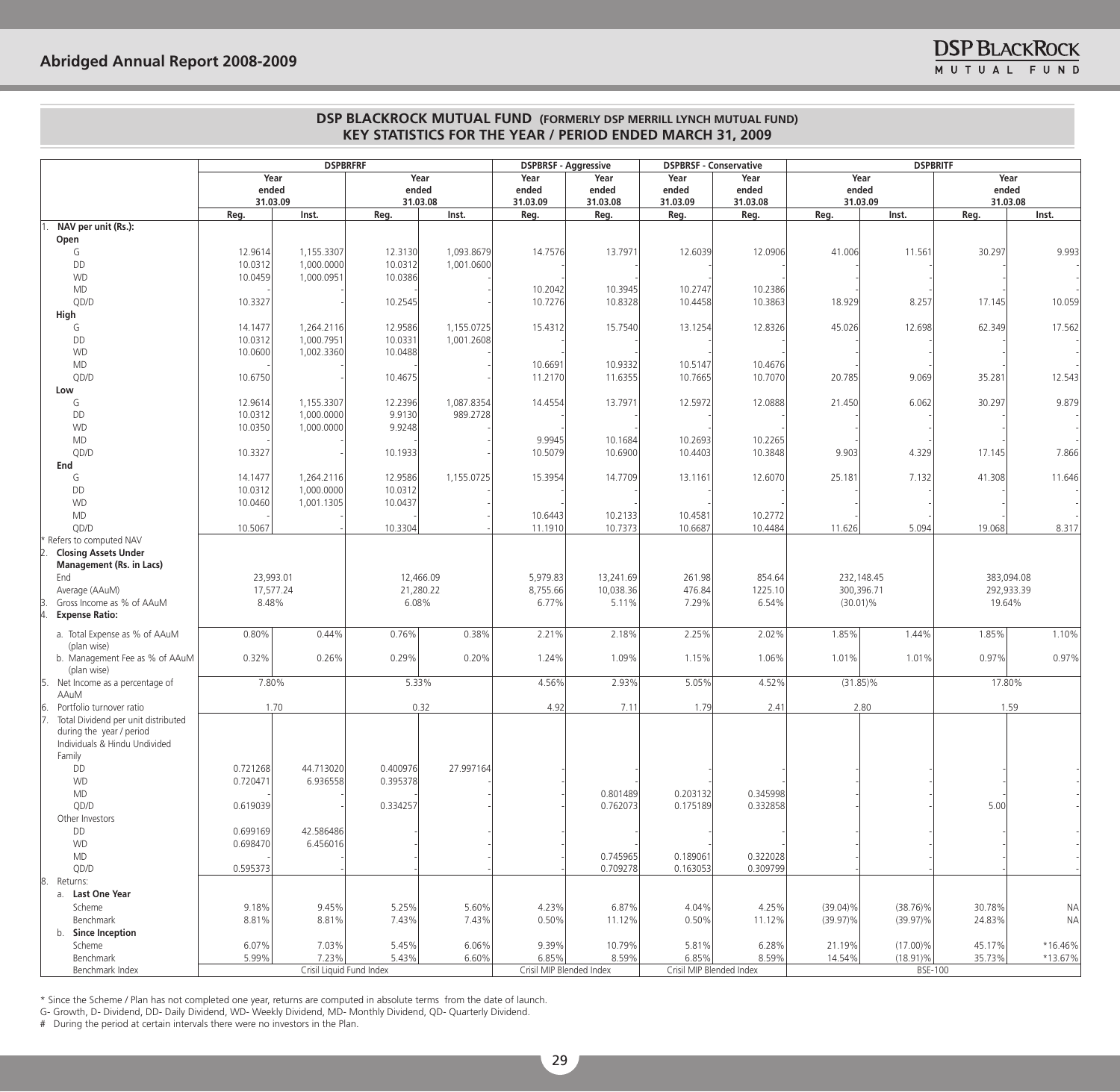|    |                                       | <b>DSPBRMMF</b>           |                          | <b>DSPBRSMF</b>           |            | <b>DSPBRTSF</b>        |                        | <b>DSPBRSBF</b>        |                        |                          |                                  |                          |                        |
|----|---------------------------------------|---------------------------|--------------------------|---------------------------|------------|------------------------|------------------------|------------------------|------------------------|--------------------------|----------------------------------|--------------------------|------------------------|
|    |                                       | Year<br>ended<br>31.03.09 |                          | Year<br>ended<br>31.03.08 |            | Year ended<br>31.03.09 | Year ended<br>31.03.08 | Year ended<br>31.03.09 | Year ended<br>31.03.08 | Year ended<br>31.03.09   |                                  | Period ended<br>31.03.08 |                        |
|    |                                       | Reg.                      | Inst.                    | Reg.                      | Inst.      | Reg.                   | Reg.                   | Reg.                   | Reg.                   | Reg.                     | Inst.                            | Reg.                     | Inst.                  |
|    | NAV per unit (Rs.):                   |                           |                          |                           |            |                        |                        |                        |                        |                          |                                  |                          |                        |
|    | Open                                  |                           |                          |                           |            |                        |                        |                        |                        |                          |                                  |                          |                        |
|    | G                                     | 1,124.9097                | 1,131.8102               | 1,048.2384                | 1,050.5101 | 10.914                 | 9.619                  | 12.676                 | 9.325                  | 1,064.1000               | 1,068.0852                       | 1,001.4115               | 1,001.4115             |
|    | DD<br><b>WD</b>                       | 1,000.8000                | 1,000.8000               | 1,000.2000                | 1,000.2000 |                        |                        |                        |                        | 1,000.0479               | 1,000.0635                       |                          |                        |
|    | <b>MD</b>                             | 1,002.0379                | 1,002.1019               | 1,000.9969                | 1,001.0403 |                        |                        |                        |                        | 1,004.5222<br>1,008.3543 | 1,004.5960<br>1,009.6096         | 1,001.4115               | 1,001.4115             |
|    | QD/D                                  |                           |                          |                           |            | 10.914                 | 9.619                  | 9.438                  | 9.325                  | 1,012.4496               | 1,000.3744                       | 1,001.4115               | 1,001.4115             |
|    | High                                  |                           |                          |                           |            |                        |                        |                        |                        |                          |                                  |                          |                        |
|    | G                                     | 1,221.2453                | 1,233.6317               | 1,124.3693                | 1,131.2422 | 11.869                 | 16.817                 | 14.109                 | 19.747                 | 1,137.0879               | 1,081.8010                       | 1,063.2958               | 1,067.2526             |
|    | DD                                    | 1,001.0851                | 1.001.0851               | 1,000.6000                | 1,000.6000 |                        |                        |                        |                        | 1,001.9331               | 1,002.1450                       |                          |                        |
|    | <b>WD</b>                             | 1,002.8398                | 1,002.9046               | 1,001.9671                | 1,002.0535 |                        |                        |                        |                        | 1,012.1565               | 1,012.2259                       | 1,004.6158               | 1,004.6913             |
|    | <b>MD</b>                             |                           |                          |                           |            |                        |                        |                        |                        | 1,027.8054               | 1,028.7646                       | 1,011.3025               | 1,011.9740             |
|    | QD/D                                  |                           |                          |                           |            | 11.869                 | 16.817                 | 10.505                 | 19.747                 | 1,038.3198               | 1,018.9855                       | 1,024.7186               | 1,008.0947             |
|    | Low                                   |                           |                          |                           |            |                        |                        |                        |                        |                          |                                  |                          |                        |
|    | G                                     | 1,124.9097                | 1,131.8102               | 1,048.2384                | 1,050.5101 | 5.771                  | 9.619                  | 6.893                  | 9.325                  | 1,064.0923               | 1,000.0000                       | 1,001.4115               | 1,001.4115             |
|    | DD                                    | 1,000.6602                | 1,000.6712               | 1,000.2000                | 1,000.2000 |                        |                        |                        |                        | 1,000.0479               | 1,000.0635                       |                          |                        |
|    | <b>WD</b>                             | 1,000.7500                | 1,000.7500               | 1,000.2000                | 1,000.2000 |                        |                        |                        |                        | 993.7625                 | 994.1740                         | 1,000.2328               | 1,000.2436             |
|    | <b>MD</b>                             |                           |                          |                           |            |                        |                        |                        |                        | 998.3732                 | 999.2835                         | 1,000.2355               | 1.000.2444             |
|    | QD/D<br>End                           |                           |                          |                           |            | 5.771                  | 9.619                  | 5.133                  | 8.751                  | 1,005.5410               | 1,000.0000                       | 1,001.4115               | 1,000.8620             |
|    | G                                     | 1,221.2453                | 1.233.6317               | 1,124.3693                | 1,131.2422 | 6.389                  | 10.962                 | 7.865                  | 12.626                 | 1,137.0879               | 1,027.0736                       | 1,063.2958               | 1,067.2526             |
|    | DD                                    | 1,001.0851                | 1,001.0851               | 1,000.6000                | 1,000.6000 |                        |                        |                        |                        | 1,001.5000               | 1,002.1450                       |                          |                        |
|    | <b>WD</b>                             | 1,002.0422                | 1,002.0972               | 1,001.5567                | 1,001.5989 |                        |                        |                        |                        | 1,003.8405               | 1,003.9012                       | 1,003.7630               | 1,003.8129             |
|    | <b>MD</b>                             |                           |                          |                           |            |                        |                        |                        |                        | 1,016.3495               | 1,017.7181                       | 1,008.1251               | 1,008.8226             |
|    | QD/D                                  |                           |                          |                           |            | 6.389                  | 10.962                 | 5.857                  | 9.401                  | 1,026.5843               | 1,006.8098                       | 1,011.6844               |                        |
|    | Refers to computed NAV                |                           |                          |                           |            |                        |                        |                        |                        |                          |                                  |                          |                        |
|    | <b>Closing Assets Under</b>           |                           |                          |                           |            |                        |                        |                        |                        |                          |                                  |                          |                        |
|    | <b>Management (Rs. in Lacs)</b>       |                           |                          |                           |            |                        |                        |                        |                        |                          |                                  |                          |                        |
|    | End                                   |                           | 144,487.89               |                           | 250,611.22 | 41,406.55              | 94,617.64              | 37,830.10              | 44142.71               |                          | 98,099.47                        | 44,907.82                |                        |
|    | Average (AAuM)                        |                           | 274,900.53               |                           | 267,234.64 | 63,955.60              | 136,107.71             | 40,833.08              | 22580.74               |                          | 26,138.56                        | 104,886.18               |                        |
|    | Gross Income as % of AAuM             | 8.49%                     |                          | 7.83%                     |            | $(42.53)\%$            | 20.06%                 | $(30.28)\%$            | 18.04%                 | 5.57%                    |                                  | 7.38%                    |                        |
|    | <b>Expense Ratio:</b>                 |                           |                          |                           |            |                        |                        |                        |                        |                          |                                  |                          |                        |
|    | a. Total Expense as % of AAuM         | 0.86%                     | 0.47%                    | 0.78%                     | 0.37%      | 2.02%                  | 1.87%                  | 2.29%                  | 2.34%                  | 1.00%                    | 0.55%                            | 1.13%                    | 0.72%                  |
|    | (plan wise)                           |                           |                          |                           |            |                        |                        |                        |                        |                          |                                  |                          |                        |
|    | b. Management Fee as % of AAuM        | 0.34%                     | 0.34%                    | 0.27%                     | 0.27%      | 1.04%                  | 1.02%                  | 1.06%                  | 1.11%                  | 0.41%                    | 0.42%                            | 0.54%                    | 0.54%                  |
|    | (plan wise)                           |                           |                          |                           |            |                        |                        |                        |                        |                          |                                  |                          |                        |
|    | Net Income as a percentage of<br>AAuM | 7.91%                     |                          | 7.35%                     |            | $(44.55)\%$            | 18.19%                 | $(32.58)\%$            | 15.70%                 | 4.84%                    |                                  | 6.67%                    |                        |
|    | Portfolio turnover ratio              |                           | 2.55                     |                           | 5.15       | 4.21                   | 1.32                   | 2.29                   | 3.50                   |                          | 4.73                             | 2.93                     |                        |
|    | Total Dividend per unit distributed   |                           |                          |                           |            |                        |                        |                        |                        |                          |                                  |                          |                        |
|    | during the year / period              |                           |                          |                           |            |                        |                        |                        |                        |                          |                                  |                          |                        |
|    | Individuals & Hindu Undivided         |                           |                          |                           |            |                        |                        |                        |                        |                          |                                  |                          |                        |
|    | Family                                |                           |                          |                           |            |                        |                        |                        |                        |                          |                                  |                          |                        |
|    | DD                                    | 72.063568                 | 75.517571                | 61.757175                 | 65.274570  |                        |                        |                        |                        | 1.027070                 | 0.712174                         |                          |                        |
|    | <b>WD</b>                             | 72.061506                 | 75.587423                | 61.011900                 | 64.425940  |                        |                        |                        |                        | 59.175437                | 62.874214                        | 43.302135                | 46.250892              |
|    | MD                                    |                           |                          |                           |            |                        |                        |                        |                        | 52.440163                | 55.804665                        | 46.956487                | 49.573721              |
|    | QD/D                                  |                           |                          |                           |            |                        |                        |                        | 3.60                   | 47.279536                | 17.650279                        | 44.278989                |                        |
|    | Other Investors                       |                           |                          |                           |            |                        |                        |                        |                        |                          |                                  |                          |                        |
|    | DD                                    | 67.071235                 | 70.285942                | 57.478830                 | 60.752554  |                        |                        |                        |                        | 0.955917                 | 0.662837                         |                          |                        |
|    | WD                                    | 67.069315                 | 70.350962                | 56.785185                 | 59.962717  |                        |                        |                        |                        | 55.075951                | 58.518485                        | 40.302301                | 43.109449<br>46.139409 |
|    | MD<br>QD/D                            |                           |                          |                           |            |                        |                        |                        |                        | 48.807271<br>44.004156   | 51.938692<br>16.427523           | 43.703491<br>41.211478   |                        |
| 8. | Returns:                              |                           |                          |                           |            |                        |                        |                        |                        |                          |                                  |                          |                        |
|    | a. Last One Year                      |                           |                          |                           |            |                        |                        |                        |                        |                          |                                  |                          |                        |
|    | Scheme                                | 8.62%                     | 9.05%                    | 7.31%                     | 7.73%      | $(41.72)\%$            | 10.33%                 | $(37.71)\%$            | 31.39%                 | 6.94%                    | <b>NA</b>                        | <b>NA</b>                | NA                     |
|    | Benchmark                             | 8.81%                     | 8.81%                    | 7.50%                     | 7.50%      | $(45.40)\%$            | 28.67%                 | $(40.02)\%$            | 21.51%                 | 7.35%                    | <b>NA</b>                        | <b>NA</b>                | NA                     |
|    | <b>Since Inception</b><br>b.          |                           |                          |                           |            |                        |                        |                        |                        |                          |                                  |                          |                        |
|    | Scheme                                | 7.78%                     | 8.19%                    | 7.28%                     | 7.67%      | $(17.17)\%$            | 6.89%                  | $(10.34)\%$            | 21.45%                 | 7.01%                    | 2.71%                            | $*6.33\%$                | $*6.73\%$              |
|    | Benchmark                             | 7.70%                     | 7.70%                    | 7.05%                     | 7.05%      | $(15.06)\%$            | 17.05%                 | $(16.53)\%$            | 9.92%                  | 7.91%                    | 6.36%                            | $*7.61%$                 | $*7.61%$               |
|    | Benchmark Index                       |                           | Crisil Liquid Fund Index |                           |            | CNX Midcap Index       |                        | <b>S&amp;P CNX 500</b> |                        |                          | CRISIL Composite Bond Fund Index |                          |                        |

\* Since the Scheme / Plan has not completed one year, returns are computed in absolute terms from the date of launch.

g- growth, D- Dividend, DD- Daily Dividend, wD- weekly Dividend, MD- Monthly Dividend, QD- Quarterly Dividend.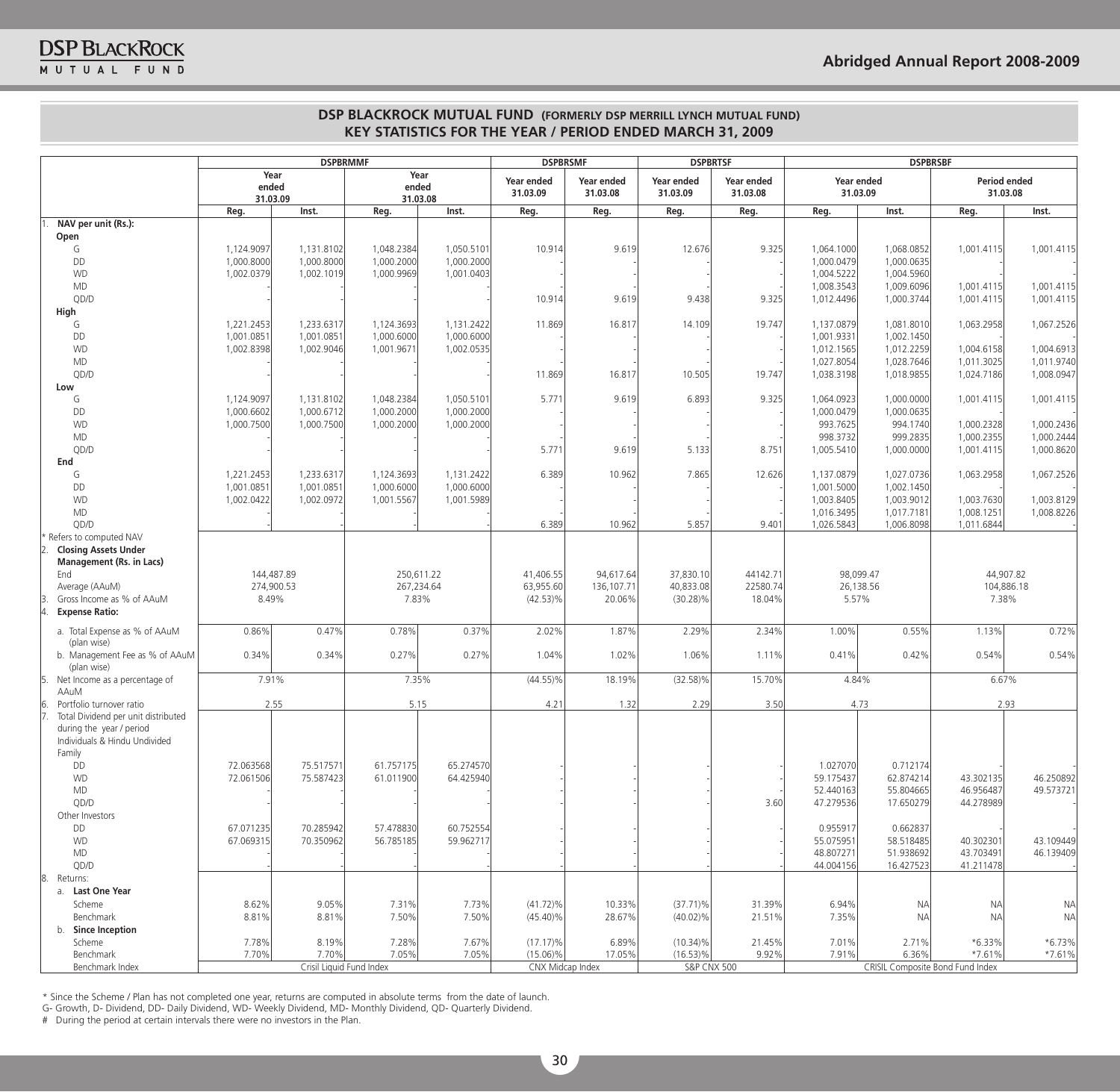|                                       | <b>DSPBRWGF</b> |                                      |                          | <b>DSPBRCMF</b>        |                          |            |                          | <b>DSPBRMCF</b>                                    | <b>DSPBRNRNEF</b> |                                 |                                     |
|---------------------------------------|-----------------|--------------------------------------|--------------------------|------------------------|--------------------------|------------|--------------------------|----------------------------------------------------|-------------------|---------------------------------|-------------------------------------|
|                                       |                 | Year ended<br>31.03.09               | Period ended<br>31.03.08 | Year ended<br>31.03.09 |                          |            | Period ended<br>31.03.08 | Period ended<br>Year ended<br>31.03.09<br>31.03.08 |                   | <b>Period Ended</b><br>31.03.09 |                                     |
|                                       | Reg.            | Inst.                                | Reg.                     | Reg.                   | Inst.                    | Reg.       | Inst.                    | Reg.                                               | Reg.              | Reg.                            | Inst.                               |
| NAV per unit (Rs.):                   |                 |                                      |                          |                        |                          |            |                          |                                                    |                   |                                 |                                     |
| Open                                  |                 |                                      |                          |                        |                          |            |                          |                                                    |                   |                                 |                                     |
| G                                     | 13.9101         | 9.5438                               | 11.4971                  | 1,037.7496             | 1,037.9852<br>1,000.1000 | 1,001.0878 | 1,001.0891<br>1,000.1000 | 10.322                                             | 10.032            | 10.328                          | 10.328                              |
| DD<br><b>WD</b>                       |                 |                                      |                          | 1,001.4315             | 1,001.4381               | 1,001.0878 | 1,001.0891               |                                                    |                   |                                 |                                     |
| <b>MD</b>                             |                 |                                      |                          |                        |                          |            |                          |                                                    |                   |                                 |                                     |
| QD/D                                  | 13.9119         |                                      | 11.4971                  |                        |                          |            |                          |                                                    |                   | 10.328                          |                                     |
| High                                  |                 |                                      |                          |                        |                          |            |                          |                                                    |                   |                                 |                                     |
| G                                     | 15.6839         | 11.1174                              | 16.3005                  | 1,125.5730             | 1,126.4765               | 1,037.4924 | 1,037.7266               | 11.167                                             | 16.597            | 10.958                          | 10.964                              |
| DD                                    |                 |                                      |                          |                        | 1,000.1000               |            | 1,000.3696               |                                                    |                   |                                 |                                     |
| <b>WD</b>                             |                 |                                      |                          | 1,001.9367             | 1,001.9452               | 1,001.8291 | 1,001.8379               |                                                    |                   |                                 |                                     |
| MD                                    |                 |                                      |                          |                        |                          |            |                          |                                                    |                   |                                 |                                     |
| QD/D                                  | 15.6839         |                                      | 16.3005                  |                        |                          |            |                          |                                                    |                   | 10.958                          |                                     |
| Low<br>G                              | 6.1032          | 9.5436                               | 11.4971                  | 1,037.7496             | 1,037.9852               | 1,001.0878 | 1,001.0891               | 4.202                                              | 9.500             | 5.900                           | 5.931                               |
| DD                                    |                 |                                      |                          |                        | 1,000.1000               |            | 1,000.1000               |                                                    |                   |                                 |                                     |
| WD                                    |                 |                                      |                          | 1,000.2000             | 1,000.2000               | 1,000.2000 | 1,000.2000               |                                                    |                   |                                 |                                     |
| $\mathsf{MD}$                         |                 |                                      |                          |                        |                          |            |                          |                                                    |                   |                                 |                                     |
| QD/D                                  | 6.1032          |                                      | 11.4971                  |                        |                          |            |                          |                                                    |                   | 5.900                           |                                     |
| End                                   |                 |                                      |                          |                        |                          |            |                          |                                                    |                   |                                 |                                     |
| G                                     | 12.2766         |                                      | 14.1601                  | 1,125.5730             | 1,126.4765               | 1,037.4924 | 1,037.7266               | $*4.743$                                           | *10.340           | 7.046                           | 7.112                               |
| DD                                    |                 |                                      |                          |                        | 1,000.1000               |            | 1,000.1000               |                                                    |                   |                                 |                                     |
| <b>WD</b>                             |                 |                                      |                          | 1,001.1273             | 1,001.1335               | 1,001.1833 | 1,001.1885               |                                                    |                   |                                 |                                     |
| MD<br>QD/D                            | 12.2766         |                                      | 14.1601                  |                        |                          |            |                          |                                                    |                   | 7.046                           |                                     |
| * Refers to computed NAV              |                 |                                      |                          |                        |                          |            |                          |                                                    |                   |                                 |                                     |
| <b>Closing Assets Under</b>           |                 |                                      |                          |                        |                          |            |                          |                                                    |                   |                                 |                                     |
| Management (Rs. in Lacs)              |                 |                                      |                          |                        |                          |            |                          |                                                    |                   |                                 |                                     |
| End                                   |                 | 179,440.74                           | 160,369.11               |                        | 31,886.08                |            | 53,559.51                | 12,622.30                                          | 30,837.99         |                                 | 18,221.00                           |
| Average (AAuM)                        |                 | 167,377.51                           | 137,055.34               |                        | 46,406.27                |            | 137,927.37               | 22,368.34                                          | 37,413.53         |                                 | 22,226.52                           |
| Gross Income as % of AAuM             |                 | $(0.68)\%$                           | 0.24%                    | 8.65%                  |                          |            | 3.88%                    | $(59.10)\%$                                        | 9.81%             | $(15.84)\%$                     |                                     |
| <b>Expense Ratio:</b>                 |                 |                                      |                          |                        |                          |            |                          |                                                    |                   |                                 |                                     |
| a. Total Expense as % of AAuM         | 0.75%           | 0.34%                                | 0.73%                    | 0.40%                  | 0.36%                    | 0.33%      | 0.29%                    | 2.33%                                              | 2.08%             | 2.04%                           | 1.14%                               |
| (plan wise)                           |                 |                                      |                          |                        |                          |            |                          |                                                    |                   |                                 |                                     |
| b. Management Fee as % of AAuM        |                 |                                      | 0.00%                    | 0.19%                  | 0.19%                    | 0.15%      | 0.15%                    | 1.08%                                              | 1.04%             | 0.82%                           | 0.83%                               |
| (plan wise)                           |                 |                                      |                          |                        |                          |            |                          |                                                    |                   |                                 |                                     |
| Net Income as a percentage of<br>AAuM | $(1.43)\%$      |                                      | $(0.16)\%$               | 8.29%                  |                          |            | 3.76%                    | $(63.41)\%$                                        | 7.03%             | $(17.84)\%$                     |                                     |
| Portfolio turnover ratio              |                 | 0.18                                 | 0.02                     |                        | 6.37                     |            | 6.94                     | 4.74                                               | 0.88              |                                 | 4.86                                |
| Total Dividend per unit distributed   |                 |                                      |                          |                        |                          |            |                          |                                                    |                   |                                 |                                     |
| during the year / period              |                 |                                      |                          |                        |                          |            |                          |                                                    |                   |                                 |                                     |
| Individuals & Hindu Undivided         |                 |                                      |                          |                        |                          |            |                          |                                                    |                   |                                 |                                     |
| Family                                |                 |                                      |                          |                        |                          |            |                          |                                                    |                   |                                 |                                     |
| DD                                    |                 |                                      |                          |                        | 63.965708                |            | 28.792900                |                                                    |                   |                                 |                                     |
| WD                                    |                 |                                      |                          | 63.645281              | 63.995443                | 27.790016  | 27.959299                |                                                    |                   |                                 |                                     |
| MD<br>QD/D                            |                 |                                      |                          |                        |                          |            |                          |                                                    |                   |                                 |                                     |
| Other Investors                       |                 |                                      |                          |                        |                          |            |                          |                                                    |                   |                                 |                                     |
| DD                                    |                 |                                      |                          |                        | 63.965708                |            |                          |                                                    |                   |                                 |                                     |
| <b>WD</b>                             |                 |                                      |                          | 63.645281              | 63.995443                |            |                          |                                                    |                   |                                 |                                     |
| MD                                    |                 |                                      |                          |                        |                          |            |                          |                                                    |                   |                                 |                                     |
| QD/D                                  |                 |                                      |                          |                        |                          |            |                          |                                                    |                   |                                 |                                     |
| 8. Returns:                           |                 |                                      |                          |                        |                          |            |                          |                                                    |                   |                                 |                                     |
| a. Last One Year                      |                 |                                      |                          |                        |                          |            |                          |                                                    |                   |                                 |                                     |
| Scheme                                | $(13.30)\%$     | <b>NA</b>                            | <b>NA</b>                | 8.49%                  | 8.55%                    | <b>NA</b>  | <b>NA</b>                | $(53.13)\%$                                        | <b>NA</b>         | <b>NA</b>                       | <b>NA</b>                           |
| Benchmark                             | 5.95%           | <b>NA</b>                            | <b>NA</b>                | 8.81%                  | 8.81%                    | <b>NA</b>  | NA                       | $(57.55)\%$                                        | <b>NA</b>         | <b>NA</b>                       | <b>NA</b>                           |
| b. Since Inception<br>Scheme          | 14.20%          | <b>NA</b>                            | *41.60%                  | 8.61%                  | 8.67%                    | *3.75%     | $*3.77\%$                | $(34.83)\%$                                        | $*(0.67)\%$       | $*(29.53)\%$                    | $*(28.87)\%$                        |
| Benchmark                             | 14.33%          | <b>NA</b>                            | *16.09%                  | 8.19%                  | 8.19%                    | *2.88%     | *2.88%                   | $(37.55)\%$                                        | $*1.61%$          | $*(43.27)\%$                    | $*(43.27)\%$                        |
|                                       |                 |                                      |                          |                        |                          |            |                          |                                                    |                   |                                 | 35% BSE Oil & Gas, 30% BSE Metals & |
| Benchmark Index                       |                 | FTSE Gold Mines (cap) (in INR terms) |                          |                        | Crisil Liquid Fund Index |            |                          | <b>BSE Small Cap Index</b>                         |                   | 35% MSCI World Energy           |                                     |

\* Since the Scheme / Plan has not completed one year, returns are computed in absolute terms from the date of launch.

g- growth, D- Dividend, DD- Daily Dividend, wD- weekly Dividend, MD- Monthly Dividend, QD- Quarterly Dividend.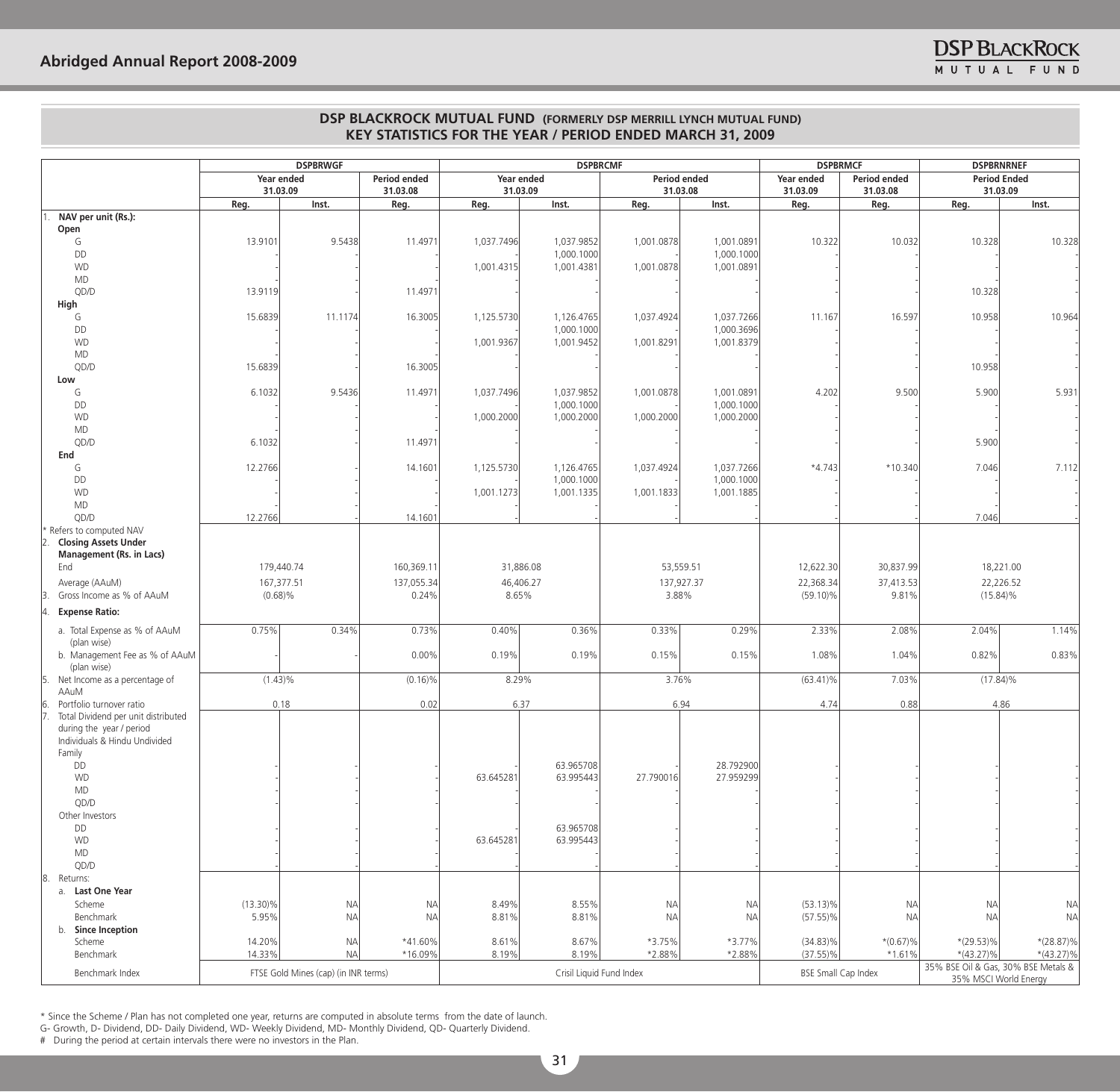#### DSP BlackRock Investment Managers Limited - Investor Service Centres

| Ahmedabad     | 3rd Eye One, Office No. 301, 3rd Floor, Opp. Hovmor Restaurant, Nr Panchvati Circle, C.G. Road, Ahmedabad - 380 006. |
|---------------|----------------------------------------------------------------------------------------------------------------------|
| Bangalore     | 19/5 & 19/6, Kareem Towers, Cunningham Road, Bangalore - 560 052.                                                    |
| Bhubneshwar   | Lotus House, Office No 3, 2nd Floor, 108/A, Kharvel Nagar, Unit-3, Janpath, Bhubneshwar - 751 001.                   |
| Chandigarh    | Ground Floor, SCO 40-41, Sector 9 D, Madhya Marg, Chandigarh - 160 017.                                              |
| Chennai       | 1st Floor, SPS Buildings, Door No. 185, Annasalai, Chennai - 600 002.                                                |
| Coimbatore    | 1st Floor, East Wing, Tristar Towers, 657, Avinashi Road, Coimbatore - 641 037.                                      |
| Goa           | 4th Floor, Mathias Plaza, 18th June Road, Panaji, Goa - 403 001.                                                     |
| Guwahati      | Mayur Gardens, Shop No. 5, Upper Ground Floor, G. S. Road, Guwahati - 781 005.                                       |
| Hyderabad     | Mahavir Chambers, Office No. 103, Door No. 3-6-363 & 3-6-1/1. Himayathanagar Road, Basheerbagh, Hyderabad - 500 029. |
| Indore        | 206, 2nd Floor, Starlit Tower, 29/1 Y N Road, Indore - 452 001.                                                      |
| Jaipur        | 201 - 204, Green House, Above Axis Bank, 015, Ashok Marg, C Scheme, Jaipur - 302 001.                                |
| Jamshedpur    | Gayatri Enclave, Office No. 3-C, 3rd Floor, K Road, Bistupur, Jamshedpur - 831 001                                   |
| Kanpur        | Kan Chambers, Office No. 701-703, 7th Floor, 14/113, Civil Lines, Kanpur - 208 001.                                  |
| Kochi         | .40/1045 H1, 6th Floor, Amrithaa Towers, Opp. Maharajas College Ground, M.G Road, Cochin - 682 011                   |
| Kolkata       | 301 & 309, Lords, 3rd Floor, 7/1 Lord Sinha Road, Kolkata - 700 071.                                                 |
| Lucknow       | Speed Motors Building, 3rd Floor, 3-Sahanajaf Road, Lucknow - 226 001.                                               |
| Ludhiana      | Regalia Heights, SCO No. 32, Ground Floor, Feroze Gandhi Market, Pakhowal Road, Ludhiana - 141 001.                  |
| Mangalore     | Maximus Commercial Complex, Office No. UGI - 5, Light House Hill Road, Mangalore - 575 001.                          |
| Mumbai        | Maker Chamber VI, Office No. 126/127, 12th Floor, Jamnalal Bajaj Road, Nariman Point, Mumbai - 400 021.              |
| Nagpur        | Milestone, Office No. 108 & 109, 1st Floor, Ramdas Peth, Wardha Road, Nagpur - 440 010.                              |
| Nashik        | Bedmutha's Navkar Heights, Office No. 1 & 2, 3rd Floor, New Pandit Colony, Saharanpur Road, Nashik - 422 002.        |
| New Delhi     | Dr Gopal Das Bhavan, Upper Ground Floor, 28, Barakhamba Road, New Delhi - 110 001.                                   |
| Patna         | Dukhan Ram Plaza, Office No. 304, 3rd Floor, Exhibition Road, Patna - 800 001.                                       |
| Pune          | 306 Business Guild, Plot # 87/2, Law College Road, Erandawane, Pune - 411 004                                        |
| Rajkot        | Hem Arcade, Office No. 303, 3rd Floor, Kathiawad Gymkhana Road, Rajkot - 360 001.                                    |
| Surat         | International Trade Center, Office No. G-28, Majura Gate Crossing, Ring Road, Surat - 395 002.                       |
| Vadodara      | 401, 4th Floor, Sakar Complex, Haribhakti Colony, Old Padra Road, Vadodara - 390 007.                                |
| Vishakapatnam | Cabin Premises No. 11, First Floor, Eswar Arcade, 1 Floor, 47-11-1/5, Dwarka Nagar, 1 Lane, Vishakapatnam - 530 016. |
|               |                                                                                                                      |

## **CAMS Investor Service Centres and Transaction Points\*** Visit www.camsonline.com for addresses

| ● Agartala          | · Bhubaneswar       | · Hazaribag        | • Kolam            | · Nizamabad      | ● Sriganganagar      |
|---------------------|---------------------|--------------------|--------------------|------------------|----------------------|
| ● Aqra              | $\bullet$ Bhuj      | · Himmatnagar      | • Kota             | • Palakkad       | $\bullet$ Srikakulam |
| • Ahmedabad         | · Bhusawal          | · Hisar            | • Kottayam         | • Palanpur       | $\bullet$ Surat      |
| • Ahmednagar        | <b>•</b> Bikaner    | • Hosur            | · Kumbakonam       | ● Panipat        | • Surendranagar      |
| $\bullet$ Ajmer     | · Bilaspur          | • Howrah           | • Kurnool          | · Patiala        | · Thiruppur          |
| · Akola             | · Bokaro            | · Hubil            | • Latur            | · Patna          | · Tiruneveli         |
| ● Aligarh           | · Burdwan           | · Hyderabad        | · Lucknow          | · Pondicherry    | ● Tirupathi          |
| ● Allahabad         | $\bullet$ Calicut   | · Indore           | $\bullet$ Ludhiana | • Porbandar      | $\bullet$ Trichur    |
| ● Alwar             | • Chandigarh        | · Itarsi           | · Madurai          | $\bullet$ Pune   | • Trichy             |
| ● Amaravati         | • Chandrapur        | • Jabalpur         | · Malda            | • Rae Bareli     | • Trivandrum         |
| • Ambala            | $\bullet$ Chennai   | $\bullet$ Jaipur   | • Mangalore        | · Raichur        | · Udaipur            |
| ● Amritsar          | ● Cochin            | · Jalandhar        | • Manipal          | • Raipur         | ● Vadodara           |
| • Anand             | • Coimbatore        | · Jalgaon          | • Mapusa           | · Rajahmundry    | · Valsad             |
| ● Anantapur         | $\bullet$ Cuttack   | ● Jalna            | ● Margao           | • Rajapalayam    | ● Vapi               |
| • Angul             | • Darbhanga         | $\bullet$ Jammu    | · Mathura          | $\bullet$ Rajkot | · Varanasi           |
| ● Ankleshwar        | • Davenegere        | · Jamnagar         | • Meerut           | • Ranchi         | ● Vashi              |
| • Asansol           | • Dehradun          | · Jamshedpur       | • Mehsana          | $\bullet$ Ratlam | • Vellore            |
| ● Aurangabad        | • Deoghar           | • Jhansi           | · Moga             | · Ratnagiri      | • Veraval            |
| ● Bagalkot          | · Dhanbad           | · Jodhpur          | · Moradabad        | · Rohtak         | · Vijayawada         |
| · Balasore          | • Dhule             | · Junagadh         | ● Morbi            | $\bullet$ Ropar  | ● Visakhapatnam      |
| · Banglaore         | $\bullet$ Durgapur  | • Kadapa           | · Mumbai: Andheri  | · Rourkela       | · Warangal           |
| • Bareilly          | · Erode             | • Kakinada         | · Mumbai: Fort     | ● Sagar          | ● Yamuna Naqar       |
| · Belgaum           | • Faridhabad        | • Kalyani          | ● Muzzafarpur      | · Saharanpur     |                      |
| $\bullet$ Bellary   | $\bullet$ Ghaziabad | ● Kannur           | • Mysore           | · Salem          |                      |
| $\bullet$ Berhampur | $\bullet$ Goa       | • Kanpur           | · Nadiad           | · Sambalpur      |                      |
| • Bhagalpur         | ● Gorakhpur         | • Karimnagar       | • Nagpur           | • Sangli         |                      |
| • Bharuch           | ● Gulbarga          | • Karnal           | • Namakkal         | $\bullet$ Satara |                      |
| ● Bhatinda          | $\bullet$ Guntur    | ● Karur            | • Nanded           | $\bullet$ Satna  |                      |
| · Bhavnagar         | ● Gurgaon           | • Kestopur         | · Nasik            | $\bullet$ Shimla |                      |
| · Bhilai            | · Guwahati          | • Kharagpur        | ● Navsari          | · Shimoga        |                      |
| $\bullet$ Bhilwara  | $\bullet$ Gwalior   | $\bullet$ Kolhapur | • Neliore          | • Siliguri       |                      |
| · Bhopal            | · Haldwani          | ● Kolkata          | • New Delhi        | • Solapur        |                      |

## For more information on DSP BlackRock Mutual Fund visit www.dspblackrock.com

Statutory Details: DSP BlackRock Mutual Fund was set up as a Trust and the settlors/sponsors: DSP ADIKO Holdings Pvt. Ltd. & DSP HMK Holdings Pvt. Ltd. (collectively) and BlackRock Inc. (Combined liability restricted to Rs. 1 lakh). Trustee: DSP BlackRock Trustee Company Pvt. Ltd. Investment Manager: DSP BlackRock Investment Managers Ltd. Risk Factors: Mutual funds, like securities investments, are subject to market and other risks and there can be no assurance that the Schemes' objectives will be achieved. As with any investment in securities, the NAV of Units issued under the Schemes can go up or down depending on the factors and forces affecting capital markets. Past performance of the sponsor/AMC/mutual fund does not indicate the future performance of the Schemes. Investors in the Schemes are not being offered a guaranteed or assured rate of return. Each Scheme/Plan is required to have [i] minimum 20 investors and (ii) no single investor holding ->25% of corpus. If the aforesaid point (i) is not fulfilled within the prescribed time, the Scheme/Plan concerned will be wound up and in case of breach of the<br>aforesaid point (ii) at t do not in any manner indicate the quality of the Schemes, their future prospects or returns. For risk factors related to trading in derivatives and overseas investments, and other scheme specific risk factors, please refer the Scheme Information Document (SID). For more details, please refer the Key Information Memorandum cum Application Forms, which are available on the website, www.dspblackrock.com, and at the ISCs/Distributors. Please read the SID and Statement of Additional Information carefully before investing.